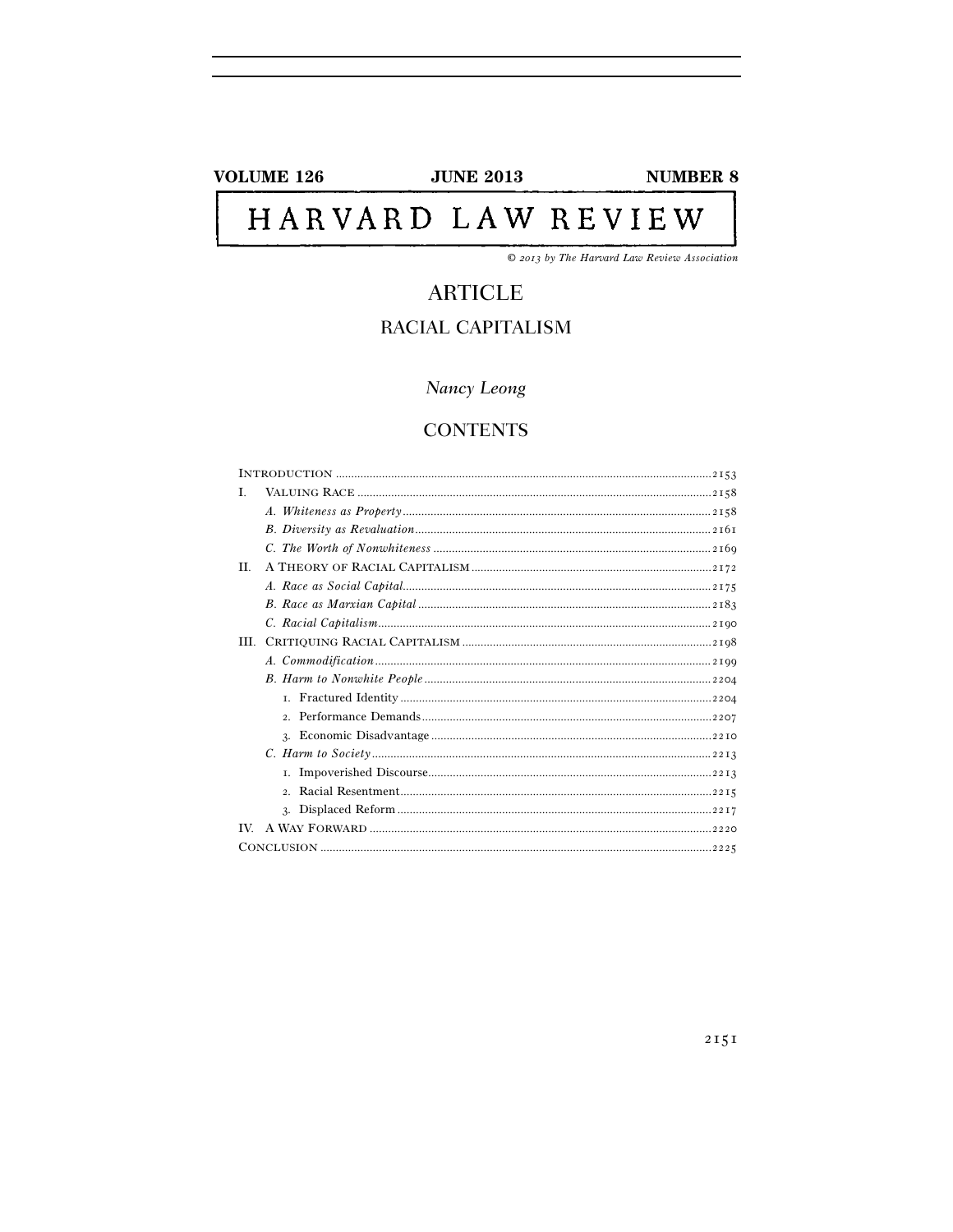# *Nancy Leong*<sup>∗</sup>

*Racial capitalism — the process of deriving social and economic value from the racial identity of another person — is a longstanding, common, and deeply problematic practice. This Article is the first to identify racial capitalism as a systemic phenomenon and to undertake a close examination of its causes and consequences.* 

*The Article focuses on instances of racial capitalism in which white individuals and predominantly white institutions use nonwhite people to acquire social and economic value. Affirmative action doctrines and policies provide much of the impetus for this form of racial capitalism. These doctrines and policies have fueled an intense legal and social preoccupation with the notion of diversity, which encourages white individuals and predominantly white institutions to engage in racial capitalism by deriving value from nonwhite racial identity.* 

*Racial capitalism has serious negative consequences both for individuals and for society as a whole. The process of racial capitalism relies upon and reinforces commodification of racial identity, thereby degrading that identity by reducing it to another thing to be bought and sold. Commodification can also foster racial resentment by causing nonwhite people to feel used or exploited by white people. And the superficial process of assigning value to nonwhiteness within a system of racial capitalism displaces measures that would lead to meaningful social reform.* 

*In an ideal society, racial capitalism would not occur. Given the imperfections of our current society, however, this Article proposes a pragmatic approach to dismantling racial capitalism, one that recognizes that progress must occur incrementally. Such an approach would require a transition period of limited commodification during which we would discourage racial capitalism. Moreover, we would ensure that any transaction involving racial value is structured to discourage future racial capitalism. I briefly survey some of the various legal mechanisms that can be deployed to discourage racial capitalism through limited commodification. Ultimately, this approach will allow progress toward a society in which we successfully recognize and respect racial identity without engaging in racial capitalism.* 

<sup>∗</sup> Assistant Professor, University of Denver Sturm College of Law. I am grateful for the support of my home institution — the University of Denver Sturm College of Law. This Article benefited greatly from presentations both there and at the Columbia Legal Theory Workshop, the Cumberland School of Law Faculty Colloquium, the Florida State University Faculty Colloquium, the University of Iowa School of Law Faculty Colloquium, the University of Pennsylvania School of Law Faculty Colloquium, the University of Texas School of Law Faculty Colloquium, the UCLA School of Law Faculty Colloquium, the UCLA Critical Race Theory Workshop, and the Sixth Annual Labor and Employment Law Colloquium. While I received useful comments from too many wonderful colleagues to name individually, for particularly helpful thoughts and feedback, I thank Devon Carbado, Alan Chen, Owen Davies, Justin Driver, Nancy Ehrenreich, Elizabeth Emens, Jorge Esquirol, Ian Farrell, Charlotte Garden, Laura Gomez, Cheryl Harris, Beto Juárez, Jennifer Laurin, Sophia Lee, Angela Onwuachi-Willig, Justin Pidot, Kermit Roosevelt, Camille Gear Rich, Patrick Shin, Joyce Sterling, and Eli Wald. Kira Suyeishi provided truly extraordinary research assistance.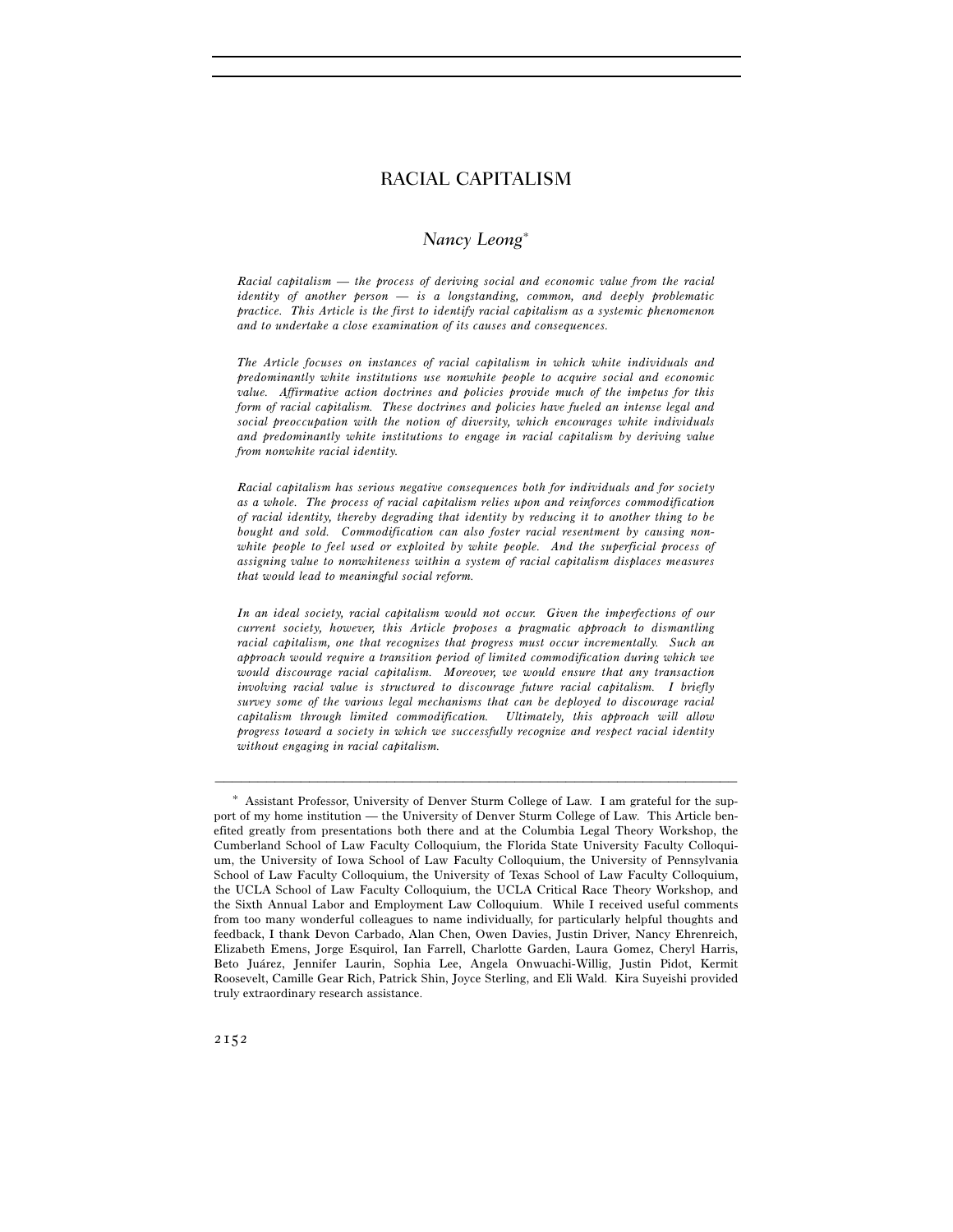# **INTRODUCTION**

sually things like this are done by white people to benefit themselves."1 "U

A white man posts an ad on Craigslist explaining that he wants to make black friends.<sup>2</sup> A political figure accused of racial indifference casually refers to a black friend while addressing the NAACP.3 Administrators at a predominantly white university, concerned that prospective students will be deterred by the school's racial homogeneity, authorize the use of Photoshop to add a black student to the photo on the cover of the university's application brochure.4 A predominantly white company, facing an array of lawsuits alleging race discrimination,5 aggressively recruits and hires nonwhite employees in order to create a track record of minority representation.6

Each of these incidents involves what I will call *racial capitalism* the process of deriving social or economic value from the racial identity of another person.7 A person of any race might engage in racial capitalism, as might an institution dominated by any racial group. But in this Article, my focus is on the version of racial capitalism

<sup>–––––––––––––––––––––––––––––––––––––––––––––––––––––––––––––</sup> 1 Alex Haley, *Playboy Interview: Malcolm X*, PLAYBOY, May 1963, at 53, 57 (quoting Malcolm X).<br><sup>2</sup> Devin Friedman, *Will You Be My Black Friend?*, GQ, Nov. 2008, at 185, *available at* http://

www.gq.com/news-politics/mens-lives/200810/devin-friedman-craiglist-oprah-black-white -friends-obama. 3 Sheryl Gay Stolberg, *In Speech to N.A.A.C.P., Bush Offers Reconciliation*, N.Y. TIMES,

July 21, 2006, at A16, *available at* http://www.nytimes.com/2006/07/21/washington/21bush.html. 4 William Claiborne, *School's Diversity Too Good to Be True*, S.F. CHRON., Sept. 21, 2000, at

A2, *available at* http://www.sfgate.com/education/article/School-s-Diversity-Too-Good-to-Be-True

<sup>-</sup>2737946.php. 5 *See Wal-Mart Settles Lawsuit on Hiring*, N.Y. TIMES, Feb. 21, 2009, at B2, *available at* http://www.nytimes.com/2009/02/21/business/21walmart.html; Press Release, Maumelle Med. Clinics, Inc., Racial Discrimination Action Against Wal-Mart Trial Date Set (Nov. 21, 2009), *available at* http://www.prnewswire.com/news-releases/racial-discrimination-action-against-wal -mart-trial-date-set-pre-trial-testimony-shows-wal-mart-spied-on-african-americans-at-in-store<br>-clinic-says-maumelle-medical-clinics-ceo-jerry-poole-134230188.html.

 $\delta$  While of course outsiders cannot know the true reason underlying any company's interest in increasing its racial diversity, in some instances those reasons correlate with negative publicity relating to discrimination lawsuits. *Compare Wal-Mart Settles Lawsuit on Hiring*, *supra* note 5 (discussing lawsuit initiated in 2004), *with* Press Release, Wal-Mart Stores, Inc., Wal-Mart Details Progress Toward Becoming a Leader in Employment Practices (June 4, 2004), *available at* http:// www.prnewswire.com/news-releases/wal-mart-details-progress-toward-becoming-a-leader-in -employment-practices-74373262.html (detailing Walmart's diversity initiatives from 2003 to 2004).

<sup>7</sup> Racial capitalism necessarily involves deriving value from the racial identity of another person. Subsequently, for the sake of brevity, I do not always state this proposition explicitly. While individuals may also derive value from their own racial identities, this practice is not racial capitalism. I discuss this phenomenon in future work. *See* Nancy Leong, Identity Entrepreneurs (Mar. 22, 2013) (unpublished manuscript) (on file with the Harvard Law School Library).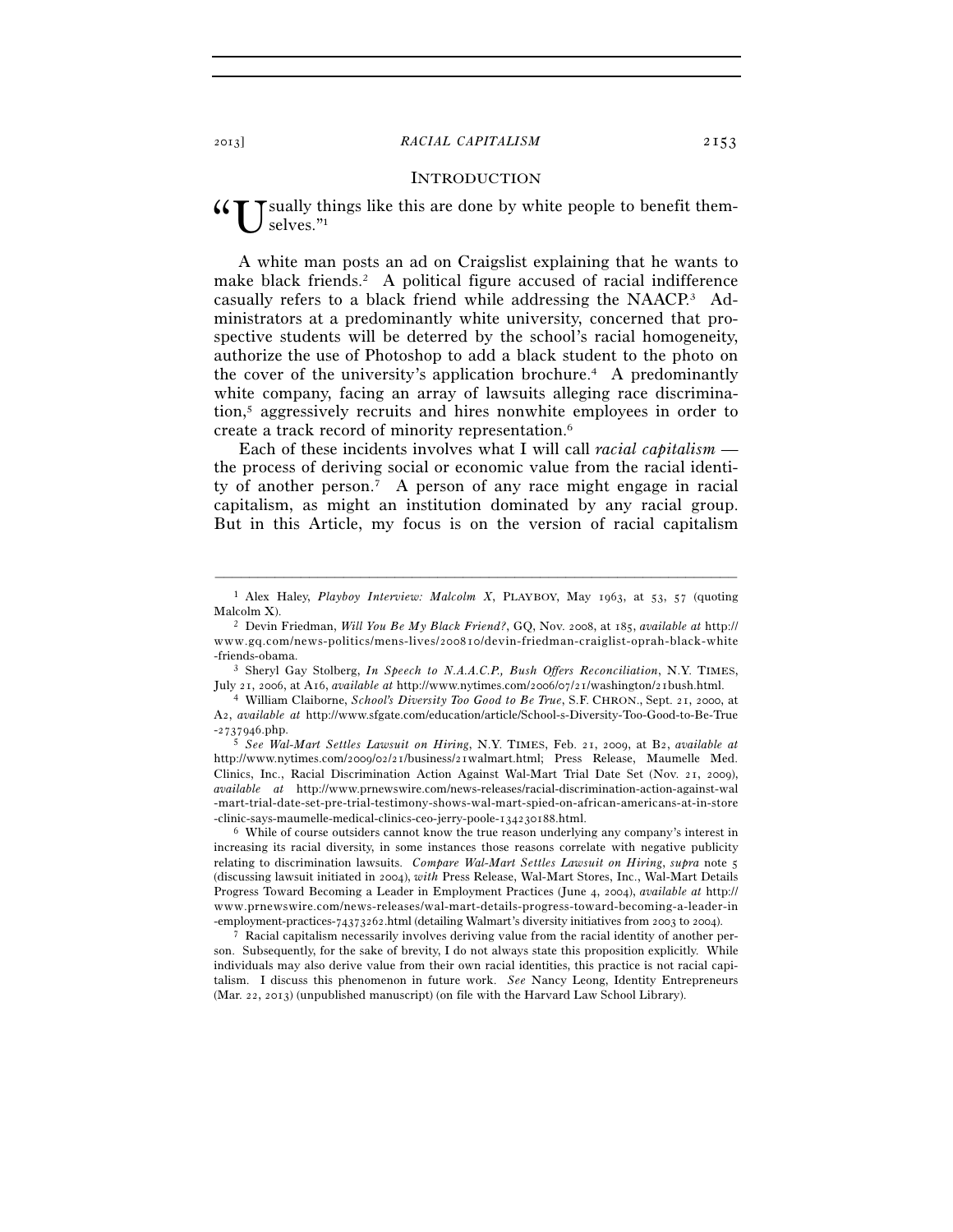in which a white individual or a predominantly white institution<sup>8</sup> derives social or economic value from associating with individuals with nonwhite racial identities.<sup>9</sup> Such racial capitalism is common. In a society preoccupied with diversity, nonwhiteness is a valued commodity. And where that society is founded on capitalism, it is unsurprising that the commodity of nonwhiteness is exploited for its market value.

This Article is the first to identify racial capitalism as a systemic phenomenon and the first to describe the way that white people and predominantly white institutions derive value from nonwhiteness. Of course, assigning value to race is nothing new in America. Whiteness has been a source of value throughout our history, conferring power and privilege on the possessor. For centuries, American courts explicitly recognized the value of whiteness — for example, numerous courts held that calling a white person "black" constituted defamation and therefore qualified for legal redress.10 Litigants have also acknowledged the value of whiteness — for example, in *Plessy v. Ferguson*, 11 Homer Plessy referred to the perception of his whiteness as the "most valuable sort of property . . . the master-key that unlocks the golden door of opportunity."12 And scholars have examined the value of whiteness — for example, Cheryl Harris's acclaimed work *Whiteness as Property* posits that whiteness is a kind of "status property" that can be both analogized to conventional forms of property and literally converted to those forms.13

<sup>8</sup> Throughout the Article, my analysis will at times employ an oversimplified and arguably essentializing conception of whiteness and nonwhiteness. This oversimplification is necessary to introduce the analytical framework of racial capitalism that I develop here. I recognize that this oversimplified view does not provide a complete understanding of racial value. Within the group of those we might call "white," there is considerable variation in the benefits whiteness confers. *See, e.g.*, Camille Gear Rich, *Marginal Whiteness*, 98 CALIF. L. REV. 1497, 1503–04 (2010) (arguing that the interests of low-status whites have sometimes been sacrificed to defend the racial privilege of high-status whites). The intersection of race with other identity categories, such as gender, class, and sexual orientation, affects the degree of privilege that any individual white person in fact experiences — and, consequently, the value of that person's whiteness. *Cf. generally* Kimberlé Crenshaw, *Mapping the Margins: Intersectionality, Identity Politics, and Violence Against Women of Color*, 43 STAN. L. REV. 1241 (1991) (discussing the ways in which the intersection of gender and race affects black women). The analytical framework I develop in this Article will serve as the foundation for future work that develops a more nuanced account of the way that racial identities are valued and capitalized. *See* Leong, *supra* note 7. 9 While all manifestations of racial capitalism are worthy of study, the form in which white

people and predominantly white institutions capitalize on nonwhiteness has unique symbolic and practical implications. I will focus on this manifestation throughout this Article.

<sup>&</sup>lt;sup>10</sup> See J.H. Crabb, Annotation, *Libel and Slander: Statements Respecting Race, Color or Na*tionality as Actionable, 46 A.L.R.2d 1287 (1956).<br>
<sup>11</sup> 163 U.S. 537 (1896).<br>
<sup>12</sup> Brief for Plaintiff in Error at 9, *Plessy*, 163 U.S. 537 (No. 210).<br>
<sup>13</sup> Cheryl I. Harris, *Whiteness as Property*, 106 HARV. L. REV. 170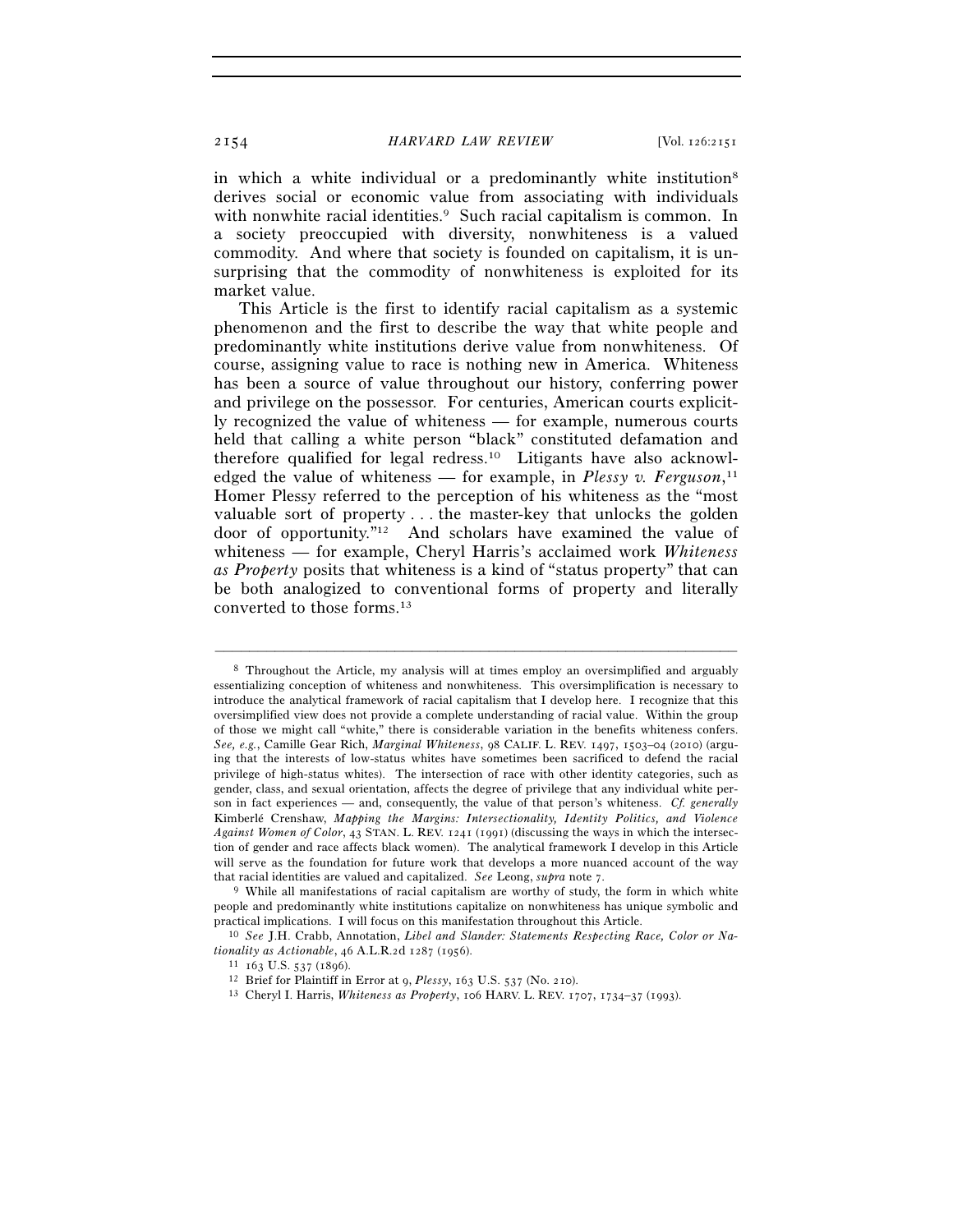Nonwhiteness has been valued differently and more ambiguously. The practice of using nonwhiteness as a justification for the commodification of nonwhite individuals is older than America itself, as our bitter history of slavery demonstrates. For centuries, nonwhiteness was used as a basis for *withholding* value by denying nonwhite people legal rights and privileges. More recently, however, nonwhiteness has been considered a source of value; decisions such as *Regents of the University of California v. Bakke*14 and *Grutter v. Bollinger*15 have validated affirmative action programs in the interest of fostering racial diversity in colleges and universities. This rationale both reflects and reifies the premium that privileged segments of American society place upon diversity, both within and beyond institutions of higher education. In part as a result of judicial action, nonwhiteness has acquired a new sort of value. We have internalized the idea that racial diversity is a social good, and as a result, we assign value to the inclusion of nonwhite individuals in our social milieu, our educational institutions, and our workplaces. Nonwhiteness has therefore become something desirable — and for many, it has become a commodity to be pursued, captured, possessed, and used.

To be clear, I see nothing inherently problematic in encouraging racial diversity within social groups and formal institutions, and I am convinced that such diversity is a necessary prerequisite to improving racial relations in America. The efforts of colleges and universities, employers, and other institutions to promote racial diversity should be celebrated, not disparaged. But problems with racial capitalism arise when white individuals and predominantly white institutions seek and achieve racial diversity without examining their motives and practices. Striving for numerical diversity, without more, results in awareness of nonwhiteness only in its thinnest form — as a bare marker of difference and a signal of presence. This superficial view of diversity consequently leads white individuals and predominantly white institutions to treat nonwhiteness as a prized commodity rather than as a cherished and personal manifestation of identity. Affiliation with nonwhite individuals thus becomes merely a useful means for white individuals and predominantly white institutions to acquire social and economic benefits while deflecting potential charges of racism and avoiding more difficult questions of racial equality. This instrumental view is antithetical to a view of nonwhiteness — and race more generally — as a personal characteristic intrinsically deserving of respect. Worse still, the instrumental view of nonwhiteness inhibits efforts at genuine racial inclusiveness and cross-racial understanding.

<sup>14</sup> <sup>438</sup> U.S. 265 (1978). 15 <sup>539</sup> U.S. 306 (2003).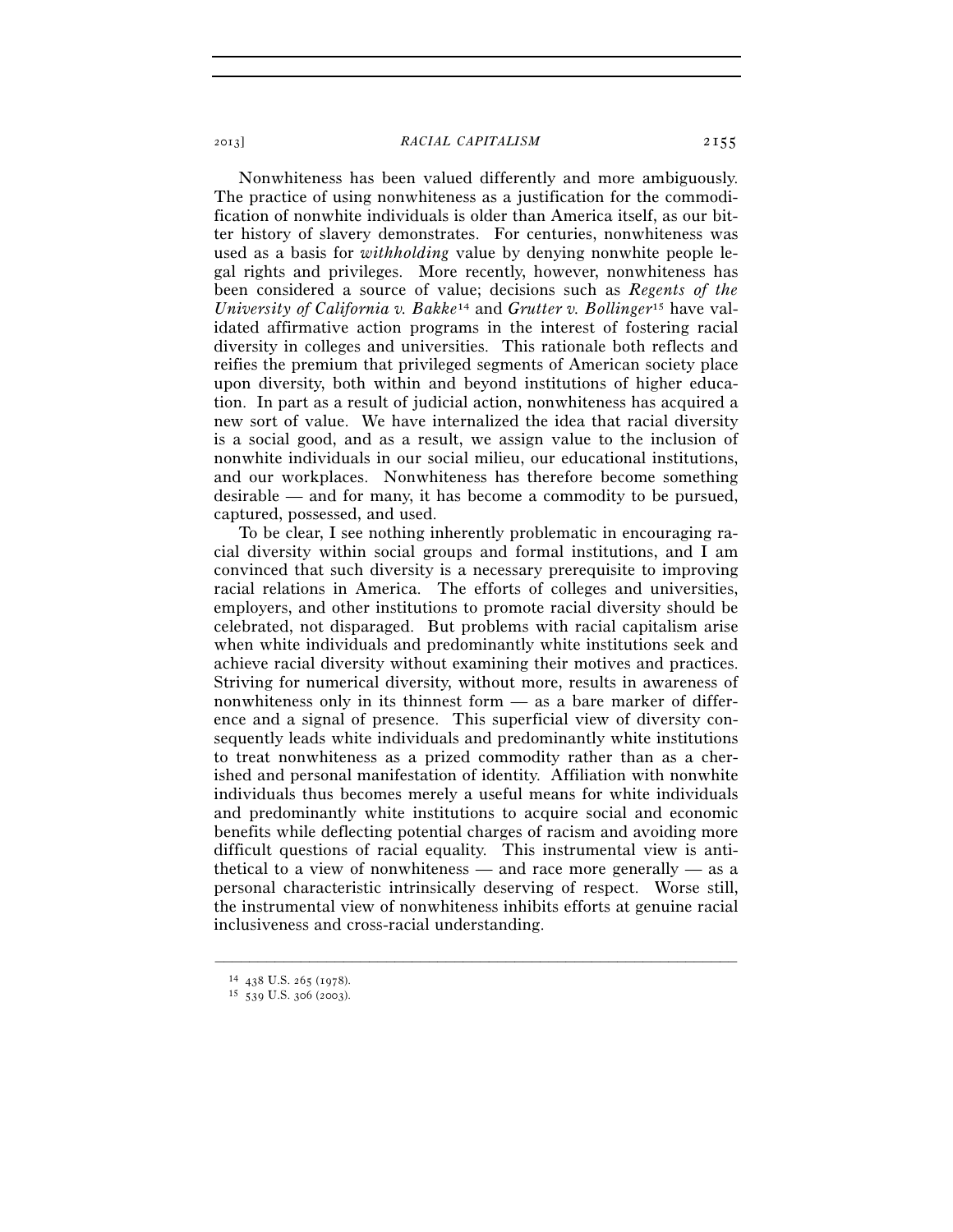The irony, then, is that our legal and social emphasis on diversity while intended to produce progress toward a racially egalitarian society — has instead in many cases contributed to a state of affairs that degrades nonwhiteness by commodifying it and that relegates nonwhite individuals to the status of "trophies" or "passive emblems."16 Racial capitalism frequently does not benefit the nonwhite individuals whose identities are the source of capital, nor does it necessarily benefit society as a whole.

Racial capitalism is troubling on both a symbolic and a practical level. When white people and predominantly white institutions commodify nonwhiteness and exploit its value, even under the auspices of a well-intentioned diversity rationale, racial capitalism evokes one of the darkest eras in American history, during which nonwhiteness and nonwhite human beings — were assigned value and transferred among white people as commodities. Racial capitalism also forecloses progress on a practical level, both by inflicting identity harms on nonwhite individuals and by displacing substantive antidiscrimination reform. We should therefore decline to engage in racial capitalism and should instead develop more meaningful mechanisms for improving racial relations in America.

The Article begins in Part I with an examination of the value assigned to race. Throughout American history, whiteness has provided social and economic value to those who possess it; this trend continues today. For much of this history, nonwhiteness has had the opposite effect, diminishing one's status and, for centuries, marking one's person as suitable for possession by whites. More recently, affirmative action doctrine has initiated a legal and social preoccupation with diversity, which has conferred a certain value upon nonwhiteness. The irony, however, is that the value of nonwhiteness is still largely measured by its worth to white people and predominantly white institutions.

Part II analyzes this dynamic of racial value through the lens of capital. I draw from both the Marxian conception of capital and more recent research on social capital and status markets to develop a framework for understanding the way that race is used and valued in American society. I call this framework *racial capitalism*. As I use the term, racial capitalism is the process of deriving economic and social value from the racial identity of another person. While any racial identity might be commodified and exchanged<sup>17</sup> in a manner that generates capital, my focus in this Article is on the way that nonwhiteness is capitalized as a consequence of the preoccupation with diversity.

<sup>–––––––––––––––––––––––––––––––––––––––––––––––––––––––––––––</sup> 16 Patrick S. Shin & Mitu Gulati, *Showcasing Diversity*, 89 N.C. L. REV. 1017, 1041 (2011). 17 Obviously I do not mean that racial identity is physically traded. Rather, a transfer of the

value associated with racial identity results from affiliations among individuals and affiliations between individuals and institutions. *See infra* section II.B, pp. 2183–90.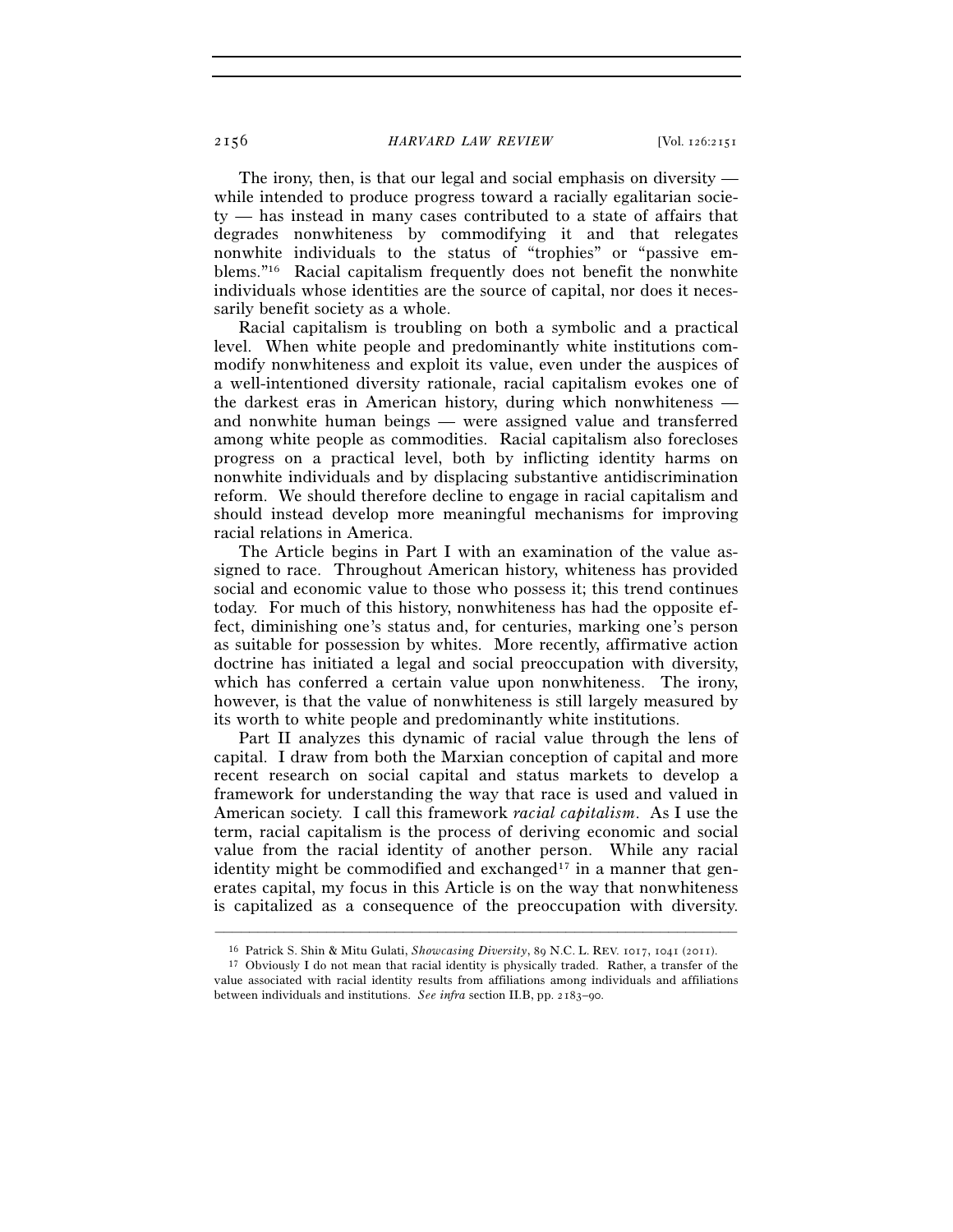Thus, the form of racial capitalism with which I am most concerned is one in which white individuals or predominantly white institutions exploit relationships or affiliations with nonwhite individuals in order to accumulate for themselves the capital associated with nonwhiteness. Acquiring such racial capital involves an underacknowledged exchange — for example, a white individual or predominantly white institution might offer a nonwhite individual social status, friendship, goodwill, professional advancement, prestige, monetary compensation, tangible goods, or any number of other benefits in return for the capital derived from the affiliation.18

Part III raises serious concerns regarding racial capitalism and the commodification of nonwhiteness. I lay the groundwork for my critique by discussing the theoretical literature on commodification. I then turn to the commodification of race. Commodification of racial identity precedes and enables racial capitalism, but racial capitalism instantiates the commodification of race and intensifies its harms. One set of concerns with commodification relates to the harm that nonwhite individuals suffer. That is, commodification damages the integrity of individual identity, demands certain types of identity performance, and results in tangible material harm. Another set of concerns involves broader social harms. That is, commodification of racial identity impoverishes our discourse around race, fosters racial resentment by inhibiting the reparative work essential to improved racial relations, and detracts from more meaningful antidiscrimination goals by prioritizing racial representation at its thinnest and most tokenistic. These serious concerns lead to my conclusion that racial capitalism is a net loss for everyone.

Part IV offers a way forward. In an ideal world, racial capitalism and the commodification of nonwhiteness it entails would not occur. But in our imperfect world, still tarnished by the stain of racism, an immediate, wholesale decommodification of identity would be unfeasible and would have the negative consequence of freezing current racial hierarchies as they now exist. I therefore offer a pragmatic proposal entailing a transition period of limited commodification. During this transition, we should discourage racial capitalism. But when racial capitalism does occur, we should respond to it by explicitly identifying it, calling attention to its harms, and ensuring that the transaction of racial value is structured in a way that discourages future racial capitalism. The Article concludes with some thoughts about how we

<sup>18</sup> Not all affiliations that result in racial capitalism flow from self-interested or cynical motivations. Two individuals might affiliate simply because they like each other. But even in these situations, the existing social backdrop means that a transfer of racial capital will occur. Because my focus lies with the problems associated with treating racial identity as a commodity, this Article emphasizes the more cynical motivations for capitalizing nonwhiteness.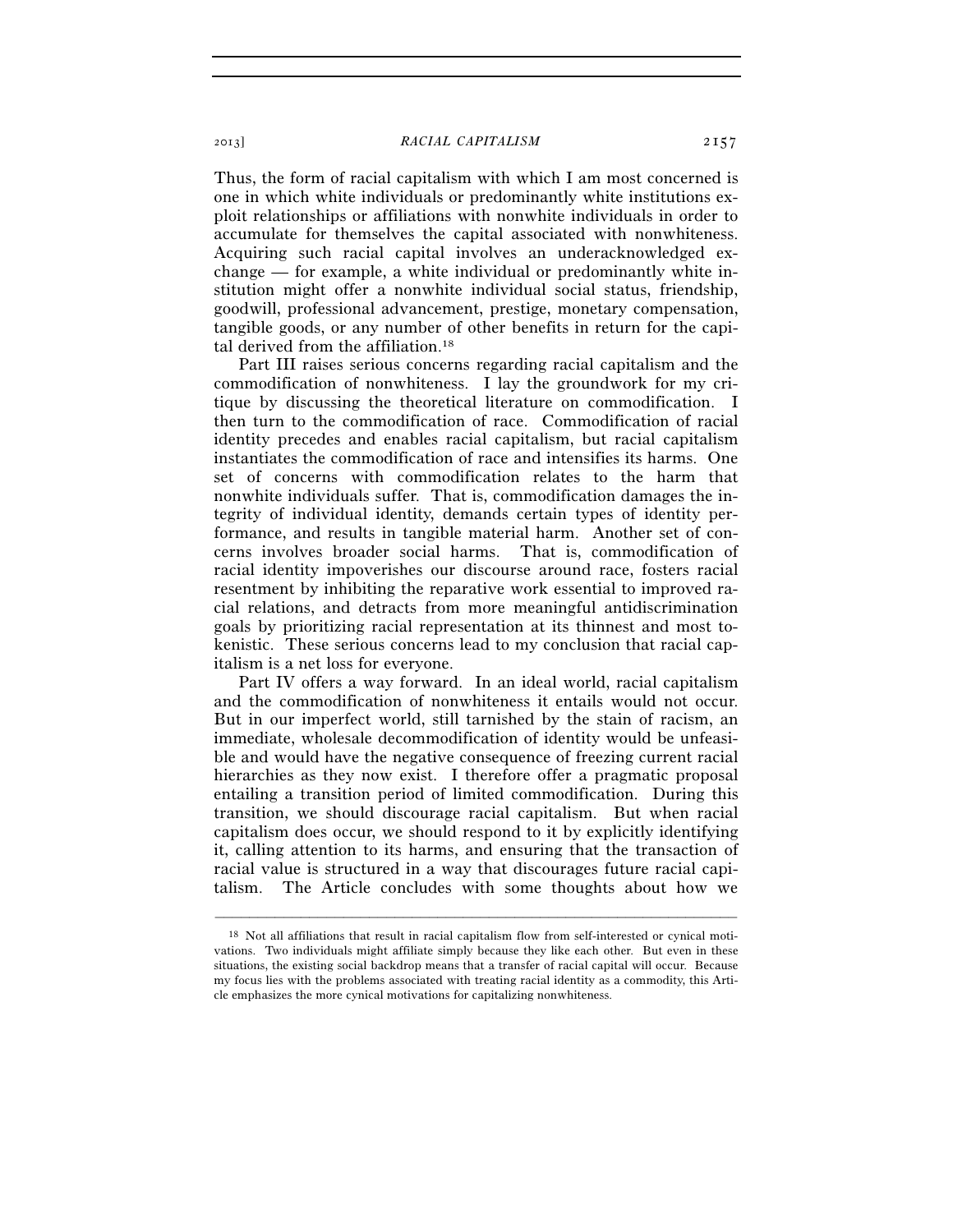might preserve our commitment to the worthy aspects of diversity while avoiding the perils of racial capitalism.

### I. VALUING RACE

American history reveals a long tradition of assigning value to race. Whiteness and property are intricately related. Historically, whiteness both allowed possession of property and itself functioned as property, while nonwhiteness was a source of value only insofar as it allowed possession of a nonwhite person as property. That is, whiteness was valued in itself, while nonwhiteness provided whites with justification for deriving value from another person. For nearly a century after the Civil War, this function of nonwhiteness continued, though without the official label of slavery. In recent years, however, our increased legal and social preoccupation with diversity has shifted the way that we value nonwhiteness. Nonwhiteness has acquired a distinct value, albeit one more circumscribed and equivocal than that associated with whiteness.

# *A. Whiteness as Property*

"I'm not saying that white people are better. I'm saying that *being* white is *clearly* better."19

This section reveals the value of whiteness through the lens of property. Scholars have advanced many paradigms of property, and I do not argue for one over another here. Rather, I aim to show that under any of several influential definitions of property, whiteness acquires value by functioning as property.

Historically, whiteness contributed to a racialized conception of property in several ways. One way was to classify people in relation to the property regime: First, property ownership was contingent on racial identity — only white people (specifically, men) could own property. Second, some racialized bodies *were* property — most obviously those of black people, although some Native Americans were also enslaved.20 Whiteness both allowed ownership of property and insulated those considered white from becoming the property of others.

<sup>19</sup> LOUIS C.K., *I Enjoy Being White*, *on* CHEWED UP (Image Entertainment 2008). Here and throughout the Article, I draw upon jokes and other comic sources for sociological insight. As Sigmund Freud observed, we repress certain ideas because we find them too disturbing to confront directly, but those ideas do not disappear — they return in the form of dreams, verbal slips, solecisms, and jokes. *See generally, e.g.*, SIGMUND FREUD, JOKES AND THEIR RELATION TO THE UNCONSCIOUS (James Strachey ed. & trans., 1960) (1905). To examine our jokes, then, is to unearth our collective social preoccupations. 20 *See* Laurence Armand French, *Native American Reparations: Five Hundred Years and* 

*Counting*, *in* WHEN SORRY ISN'T ENOUGH: THE CONTROVERSY OVER APOLOGIES AND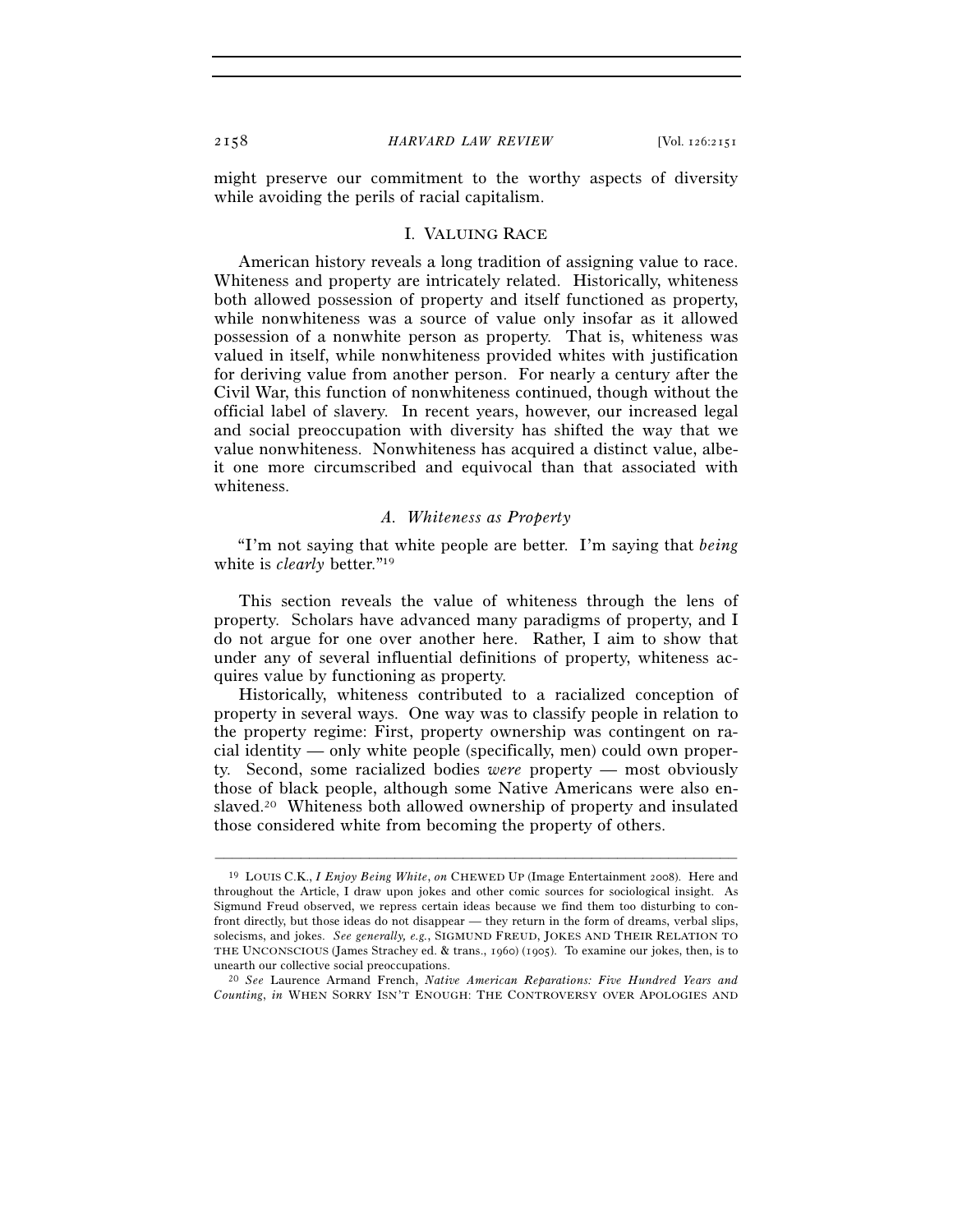Whiteness itself also functioned as property in two traditional paradigms. It functioned as property in the classical sense by entitling a person to a suite of legal rights. As Laura Underkuffler puts it, property under this view "included not only external objects and people's relationships to them, but also all of those human rights, liberties, powers, and immunities that are important for human well-being, including: freedom of expression, freedom of conscience, freedom from bodily harm, and free and equal opportunities to use personal faculties."21 This traditional view embraces a broad notion of property that encompasses much more than simply physical things. It also includes the entire set of legal entitlements to which white people could lay claim by virtue of their whiteness. Because whiteness enabled access to these entitlements, it was itself valuable property.

Whiteness also functioned as traditional property by conferring the right to exclude — what Thomas Merrill has called the "*sine qua non*" of property.22 White individuals and institutions had the power to police their own boundaries by deciding who was and was not white.23 Ian Haney López has traced the mechanisms by which "legal institutions and practices, as essential components of our highly legalized society, have had a hand in the construction of race."<sup>24</sup> Via mechanisms such as the one-drop rule,<sup>25</sup> those in power — for the most part, white Americans — exercised the essential property right of exclusion.

Under more modern conceptions of property, whiteness itself functions as what Cheryl Harris has influentially described as "status property" — a reputational interest that endows the owners with certain privileges flowing from a public conception of their identity and personhood.26 In *Plessy v. Ferguson*, Plessy's brief complained that, by consigning him to the "colored" car even though he was seven-eighths white, $27$  the state law mandating this separation deprived him of the "most valuable sort of property... the master-key that unlocks the golden door of opportunity."28 That is, the law deprived him of his whiteness and the privilege that accompanied it. Also in the era of *Plessy*, courts further contributed to the value of whiteness — and

<sup>78</sup>–108 (2006). 24 *Id.* at 78. 25 A history of the one-drop rule, according to which any amount of black ancestry was suffi-

<sup>–––––––––––––––––––––––––––––––––––––––––––––––––––––––––––––</sup> REPARATIONS FOR HUMAN INJUSTICE 241, 242 (Roy L. Brooks ed., 1999) ("Contrary to popular belief, Indian slavery was not unusual during the colonial era.").<br>
<sup>21</sup> Laura S. Underkuffler, *On Property: An Essay*, 100 YALE L.J. 127, 129 (1990).<br>
<sup>22</sup> Thomas W. Merrill, Essay, *Property and the Right to Exclud* 

cient to mark a person as nonwhite, is offered in F. JAMES DAVIS, WHO IS BLACK?  $5$  (1991).<br><sup>26</sup> Harris, *supra* note 13, at 1734.

<sup>&</sup>lt;sup>27</sup> Brief for Plaintiff in Error, *supra* note 12, at 3. <sup>28</sup> *Id.* at 9.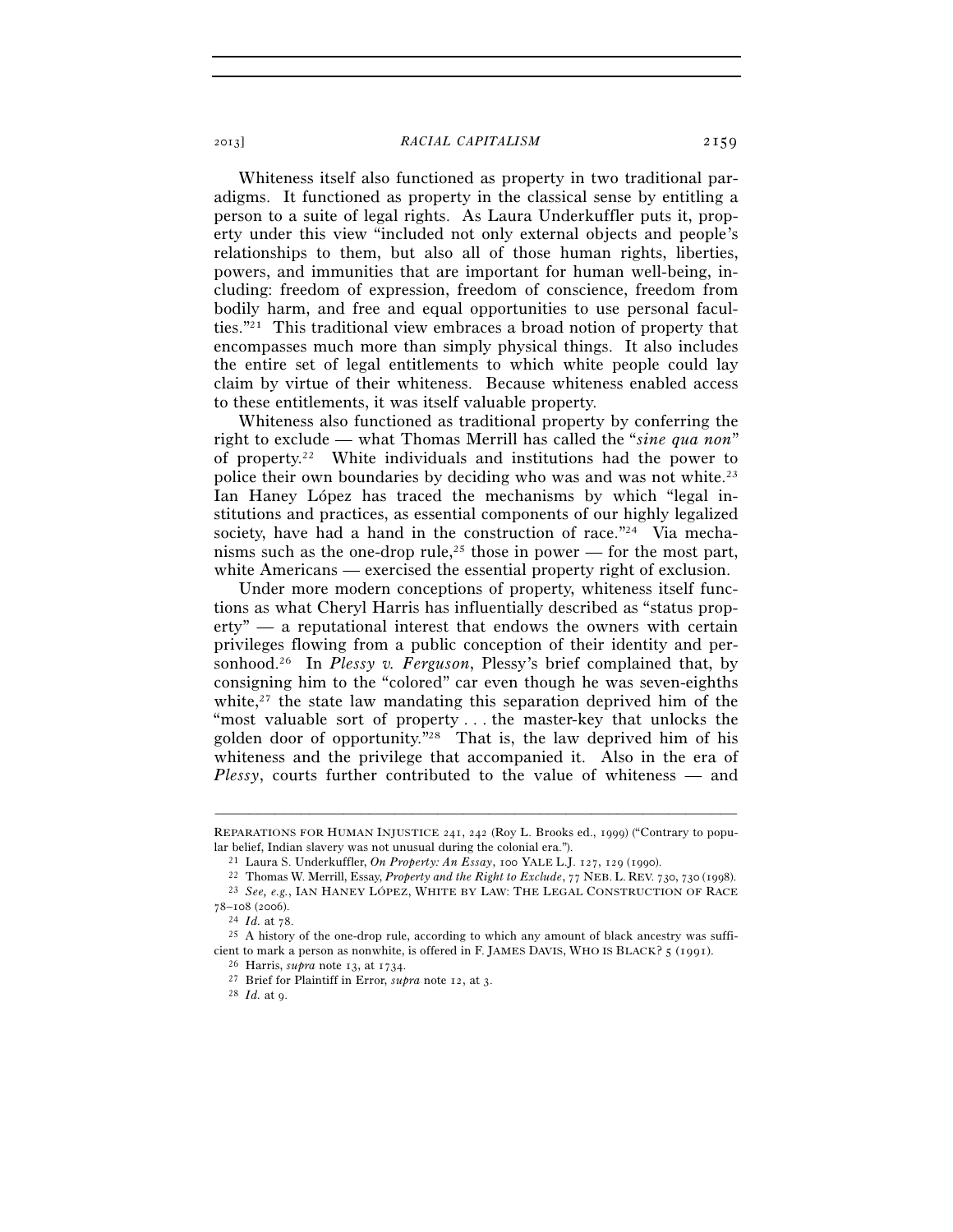thus reified the property interest in  $it -$  by recognizing defamation actions predicated on false denial of someone's whiteness.29 As J. Allen Douglas explains, "courts . . . created the value in white honor and white subjectivity by etching racial boundaries around the right of reputation in whiteness."30

Whiteness as property persists today.<sup>31</sup> It continues to confer privilege on those individuals who possess it.32 It also continues to allow exclusion, as predominantly white institutions continue to police the boundaries of whiteness by creating the racial categories to which others are relegated.33 The existing distribution of social goods that was originally determined by whiteness continues to define the normative baseline for such distribution.<sup>34</sup> And the legal regime that determines entitlements to those social goods continues to enforce that normative baseline.35

Our equal protection jurisprudence provides a telling example of the persistence of whiteness as property.36 By adopting a principle of colorblindness, the Supreme Court protects the property interest in whiteness by defending the status quo of the distribution of social resources, including tangible goods, status, and privilege.<sup>37</sup> Rather than asking whether certain outcomes are fair to the parties to a case, or even whether they serve society as a whole, courts simply ask whether they are facially race neutral. In so doing, courts preserve a racial hierarchy in which whiteness is privileged without the necessity of white

<sup>–––––––––––––––––––––––––––––––––––––––––––––––––––––––––––––</sup> 29 J. Allen Douglas, *The "Most Valuable Sort of Property": Constructing White Identity in American Law, 1880–1940*, 40 SAN DIEGO L. REV. 881, 911–13 (2003). 30 *Id.* at 912. 31 *See* Harris, *supra* note 13, at 1757–77; *see also* CHRIS ROCK: BIGGER AND BLACKER

<sup>(</sup>HBO Home Video 1999) ("There ain't a white man in this room that would change places with  $me...$  and I'm rich.").

<sup>32</sup> *See* Harris, *supra* note 13, at 1758–61.

<sup>33</sup> The U.S. Census provides a particularly legible example of the process of racial identity creation and demarcation. The Census has featured a different set of categories each year since its inception, thereby continuously reflecting and creating the framework in which we understand race. But the government also has a hand in repressing racial identities. Prior to the 2000 Census, stakeholders pressed the government to include a "multiracial" category. *See* Nancy Leong, *Judicial Erasure of Mixed-Race Discrimination*, 59 AM. U. L. REV. 469, 491–92 (2010) (describing multiracial category activism). That the government did not choose to recognize such a category, and instead allowed individuals only to choose multiple existing categories, affects our view of the legitimacy of the "multiracial" label in relation to the formally recognized categories. *See* Naomi Mezey, *Erasure and Recognition: The Census, Race and the National Imagination*, 97 NW. U. L. REV. 1701, 1760 (2003). 34 Harris, *supra* note 13, at 1757–58. 35 *Id.*

<sup>&</sup>lt;sup>37</sup> See Neil Gotanda, *A Critique of "Our Constitution Is Color-Blind,"* 44 STAN. L. REV. 1, 2–3 (1991); Harris, *supra* note 13, at 1768–69.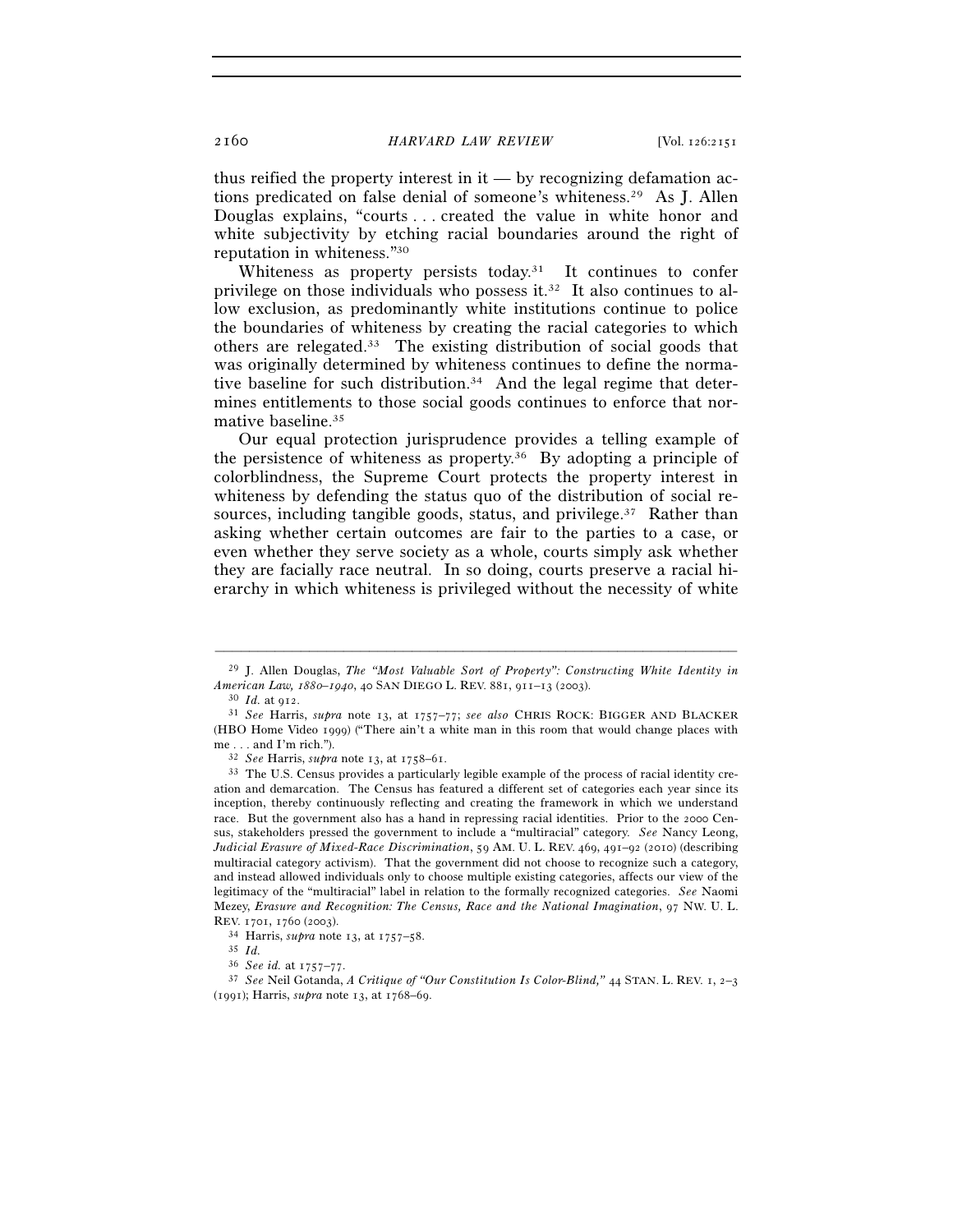people acknowledging their own privilege.38 Insofar as whiteness continues to permit differential entitlement to goods and resources, it remains a valuable form of property.

Scholars have more recently suggested the possibility of property as a tool for historically disempowered groups to gain "the right to create [their] identity and to control cultural meanings." $39$  I discuss this possibility in more detail in Part III. For present purposes, however, my claim is straightforward: under any of a number of traditional and modern understandings, whiteness functions as a valuable form of property.

# *B. Diversity as Revaluation*

"Diversity is at the very core of our ability . . . to maximize return for our shareholders."40

While whiteness today remains a marker of status and therefore a source of value, our preoccupation with diversity has caused a shift in the dynamics of valuing race. Here, I trace that preoccupation to the Supreme Court's affirmative action jurisprudence.

The concept of affirmative action evolved gradually, $41$  and diversity was not always its express or implied rationale. When the first affirmative action programs emerged in employment settings in the 1960s, their justification was explicitly remedial.<sup>42</sup> Indeed, in 1977 the U.S.

<sup>–––––––––––––––––––––––––––––––––––––––––––––––––––––––––––––</sup> 38 *See* Barbara J. Flagg, *"Was Blind but Now I See": White Race Consciousness and the Requirement of Discriminatory Intent*, 91 MICH. L. REV. 953, 969–73 (1993). 39 Madhavi Sunder, *Property in Personhood*, *in* RETHINKING COMMODIFICATION <sup>164</sup>, <sup>168</sup>

<sup>(</sup>Martha M. Ertman & Joan C. Williams eds., 2005). 40 *Diversity and Inclusion*, GOLDMAN SACHS, http://www.goldmansachs.com/who-we

<sup>-</sup>are/diversity-and-inclusion/index.html (last visited May 10, 2013) (quoting Lloyd C. Blankfein) (internal quotation mark omitted). Similar testimonials adorn the websites of virtually every large American company.<br><sup>41</sup> The term "affirmative action" appeared in governmental documents for the first time in

President John F. Kennedy's order establishing the President's Committee on Equal Employment Opportunity, which stated: "[All government contractors] will take affirmative action to ensure that applicants are employed, and that employees are treated during employment, without regard to their race, creed, color, or national origin." Exec. Order No. 10,925, 3 C.F.R. 448, 450 (1959– 1963). The language is arguably ambiguous: It might be interpreted to mean something like the modern concept of colorblindness. Or treatment without regard to race might be interpreted to require remediation, in some form, for past discrimination. 42 *See, e.g.*, Quarles v. Philip Morris, Inc., 279 F. Supp. 505, 507 (E.D. Va. 1968) (invalidating

existing seniority system on ground that "Congress did not intend to freeze an entire generation of Negro employees into discriminatory patterns," *id.* at 516); Weiner v. Cuyahoga Cmty. Coll. Dist., 238 N.E.2d 839, 844 (Ohio Ct. Com. Pl. 1968) ("The [Civil Rights Act of 1964] provides a remedy for a long-continued denial of vital rights of minorities and of every American — the right to equality before the law . . . ."); JOHN DAVID SKRENTNY, THE IRONIES OF AFFIRMATIVE AC-TION 151 (1996) ("[E]quality was consistently being understood as both an equality of treatment and an equality of economic results."); *id.* at 161–66 (describing early cases upholding affirmative action programs on basis of the remedial rationale).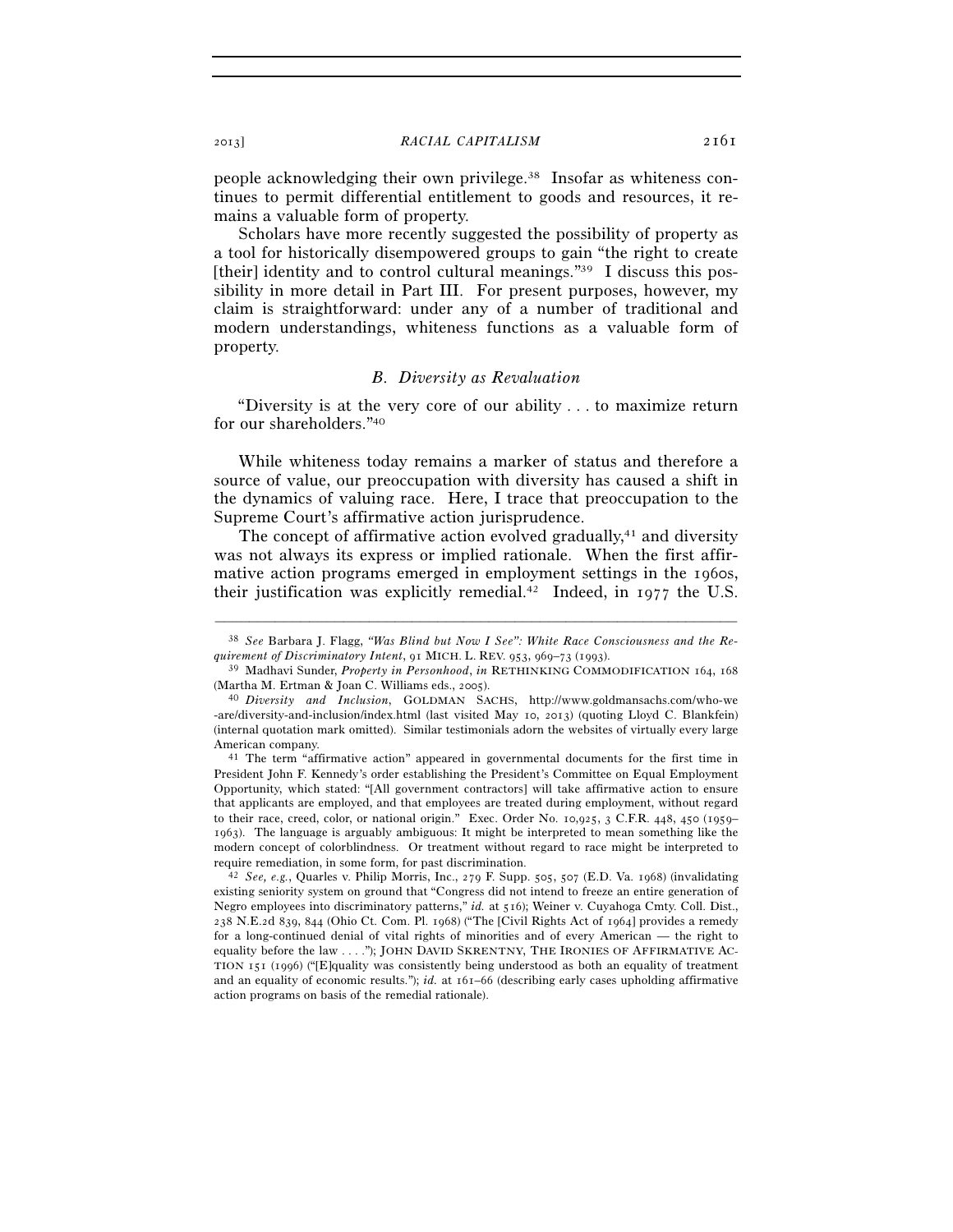Commission on Civil Rights defined affirmative action as an effort "beyond simple termination of a discriminatory practice, adopted to correct or compensate for past or present discrimination or to prevent discrimination from recurring in the future."43 Courts repeatedly accepted such remedial justifications.44

The first explicit judicial endorsement of diversity as a rationale for affirmative action occurred in *Regents of the University of California v. Bakke*. 45 There, Justice Powell's opinion — eventually regarded as the controlling opinion, since there was no majority<sup>46</sup> — rejected several rationales for affirmative action while specifying that the educational benefits of diversity could justify some race-conscious admissions programs.47 Justice Powell declared that "the attainment of a diverse student body . . . clearly is a constitutionally permissible goal for an institution of higher education."48 He linked diversity to the notion of academic freedom, expressing support for the position that "universities must be accorded the right to select those students who will contribute the most to the 'robust exchange of ideas'" and explaining that "our tradition and experience lend support to the view that the contribution of diversity is substantial."49

For a brief time, the diversity rationale and the remedial rationale coexisted.50 But as the Court incrementally established strict scrutiny

<sup>–––––––––––––––––––––––––––––––––––––––––––––––––––––––––––––</sup> 43 U.S. COMM'N ON CIVIL RIGHTS, STATEMENT ON AFFIRMATIVE ACTION 2 (1977), *available at* http://www.law.umaryland.edu/marshall/usccr/documents/cr11054.pdf. 44 *See, e.g.*, Carter v. Gallagher, 452 F.2d 315, 331 (8th Cir. 1971) (en banc) (upholding affirma-

tive action program as "a method of presently eliminating the effects of past racial discriminatory practices and . . . making meaningful in the immediate future the constitutional guarantees against racial discrimination"); *see also* Paul Frymer & John D. Skrentny, *The Rise of Instrumental Affirmative Action: Law and the New Significance of Race in America*, 36 CONN. L. REV. 677,

<sup>683</sup>–85 (2004). 45 <sup>438</sup> U.S. 265 (1978). Eboni Nelson locates the roots of the diversity rationale in the integration and desegregation cases decided three decades prior to *Bakke*. Eboni S. Nelson, *Examining the Costs of Diversity*, U. MIAMI L. REV. 577, 592–98 (2009). Most commentators, however, view *Bakke* as a milestone in bringing diversity to prominence. *See, e.g.*, Thomas P. Crocker, *Envisioning the Constitution*, 57 AM. U. L. REV. 1, 38 (2007) (citing *Bakke* as first statement of the diversity rationale); Kenneth B. Nunn, *Diversity as a Dead-End*, 35 PEPP. L. REV. 705, 710 (2008) (same); Angela Onwuachi-Willig, *The Admission of Legacy Blacks*, 60 VAND. L. REV. 1141, 1181 (2007) (citing *Bakke* as first judicial recognition of benefits of racial diversity in higher education). 46 In the years following *Bakke*, federal appellate courts considering affirmative action in

higher education disagreed as to whether Justice Powell's opinion controlled. *Compare* Smith v. Univ. of Wash., 233 F.3d 1188, 1199–1200 (9th Cir. 2000) (positing that Justice Powell's opinion is controlling), *with* Hopwood v. Texas, 236 F.3d 256, 275 n.66 (5th Cir. 2000) ("[W]e read *Bakke* as not foreclosing (but certainly not requiring) the acceptance by lower courts of diversity as a compelling state interest."). As discussed below, *Grutter* dispelled any confusion. *See infra* pp.

<sup>2163</sup>–67. 47 *Bakke*, 438 U.S. at 306–14 (opinion of Powell, J.). 48 *Id.* at 311–12. 49 *Id.* at 313. 50 *See, e.g.*, Nunn, *supra* note 45, at 711.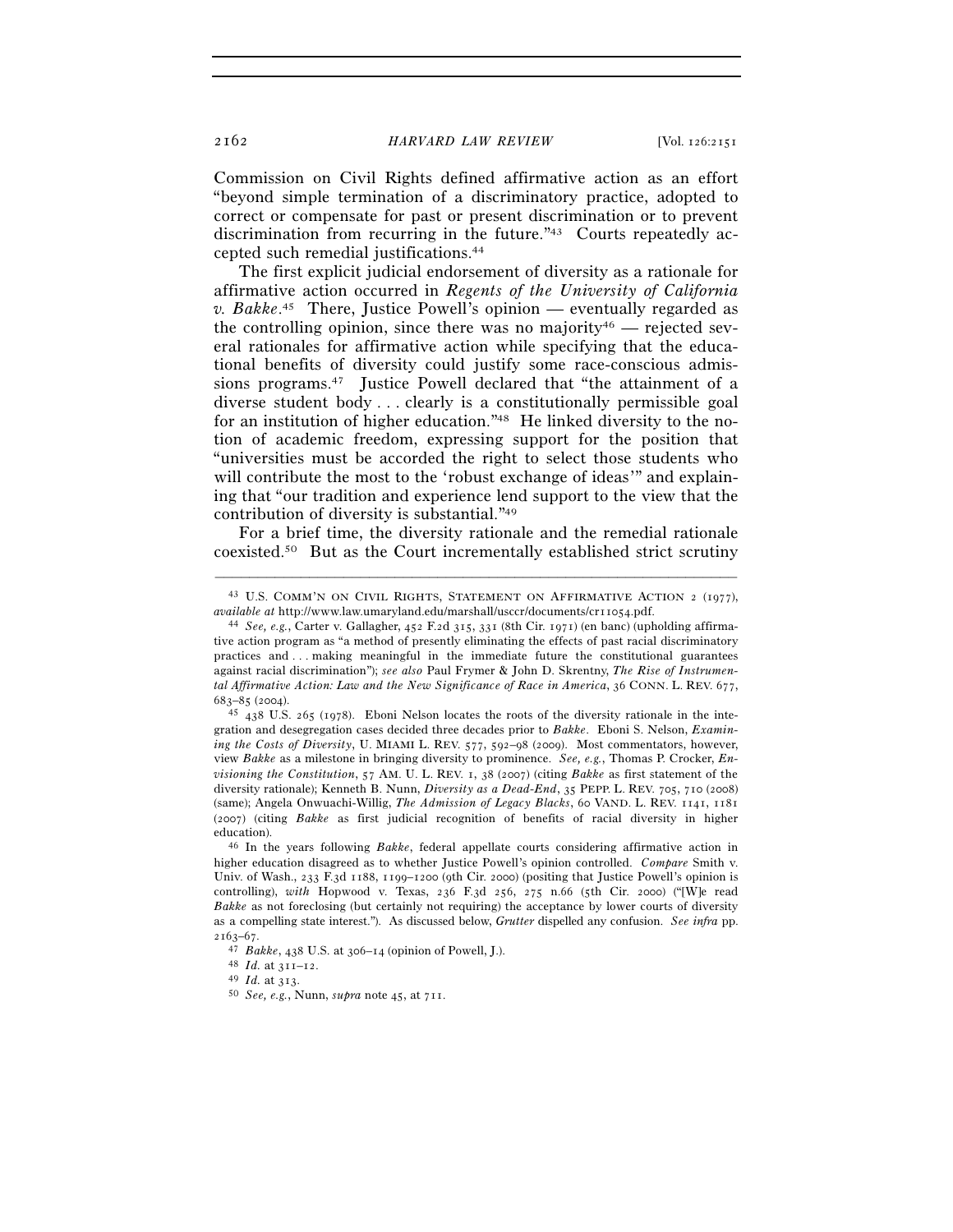as the standard in all cases involving race-based affirmative action, $51$ remedial justifications became increasingly unlikely to succeed, with a narrow exception for an entity's implementation of remedial measures for its own past discrimination,<sup>52</sup> and the focus subsequently shifted to diversity. This doctrinal shift both reflected and reinforced an increasing social concern that whites had become the victims of "reverse discrimination."53 Jed Rubenfeld calls this trend the "anti-antidiscrimination agenda" and argues that it flows from the antipathy of an increasingly conservative Supreme Court to what it perceives as "the erosion of meritocracy" and "the creation of a sense of entitlement among undeserving people."54 Kenji Yoshino suggests that the Court instead suffers from "pluralism anxiety" — anxiety resulting from the introduction of new or newly visible groups of people — which has led not to a wholesale hostility to rights, as Rubenfeld argues, but rather to an array of restrictions on equal protection jurisprudence and a general movement to locate rights in the notion of liberty rather than equality.55 While these accounts diverge in some ways, they both recognize the Court's reluctance to countenance affirmative action programs on remedial grounds. As a result of this shift, advocates of race-conscious policies in both employment and education increasingly relied on the interest in diversity as their most promising legal strategy. The Court's evolving approach to the two areas illustrates "the permeability of the doctrinal lines between employment and other settings for affirmative action, and between constitutional and statutory standards governing its legality."56

With respect to higher education, the Court continues to accept diversity as a justification for affirmative action. Since *Bakke*, the Court has reiterated that the educational benefits derived from diversity constitute a compelling interest sufficient for a race-conscious affirmative action program to survive strict scrutiny under the Equal Protection Clause. In 2003, *Grutter* upheld attainment of a diverse student body

<sup>51</sup> *See* Wygant v. Jackson Bd. of Educ., 476 U.S. 267, 273–74 (1986) (plurality opinion) (holding that strict scrutiny standard applied to program providing minority teachers with greater employment protection); City of Richmond v. J.A. Croson Co., 488 U.S. 469, 493 (1989) (opinion of O'Connor, J.) (noting that strict scrutiny standard applied to minority set-aside plan in construction contracting); Adarand Constructors, Inc. v. Pena, 515 U.S. 200, 227 (1995) (holding that "all racial classifications, imposed by [any] governmental actor, must be analyzed by a reviewing court

under strict scrutiny"). 52 *Croson*, 488 U.S. at 509 (opinion of O'Connor, J.). 53 *See generally* PAUL M. SNIDERMAN & EDWARD G. CARMINES, REACHING BEYOND RACE (1997) (examining attitudes of white Americans toward affirmative action).<br>  $^{54}$  Jed Rubenfeld, *The Anti-Antidiscrimination Agenda*, 111 YALE L.J. 1141, 1142 (2002).<br>  $^{55}$  Kenji Yoshino, *The New Equal Protectio* 

*in the Workplace*, 26 BERKELEY J. EMP. & LAB. L. 1, 13 (2005).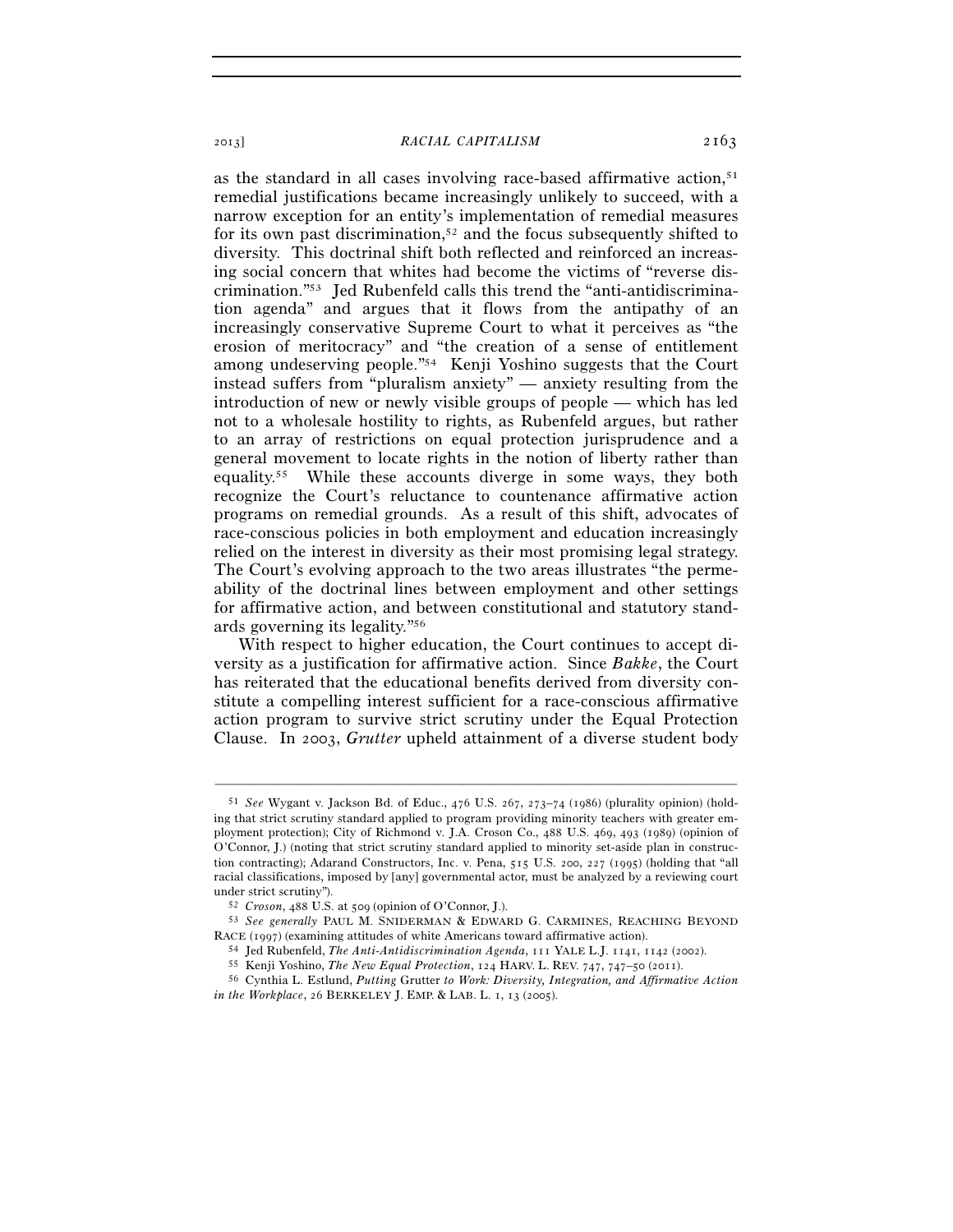as a compelling interest in higher education.57 Most recently, in *Par*ents Involved in Community Schools v. Seattle School District No. 1,<sup>58</sup> the Court reiterated that it had accepted diversity in higher education as a compelling state interest while emphasizing that "the admissions program [upheld in *Grutter*] focused on each applicant as an individual, and not simply as a member of a particular racial group"59 and that a necessary prerequisite to surviving constitutional scrutiny was that "the use of racial classifications was indeed part of a broader assessment of diversity, and not simply an effort to achieve racial balance."60

In the employment context, courts have also in some instances accepted diversity as a rationale for affirmative action programs voluntarily undertaken by employers. No case has explicitly foreclosed that possibility: *City of Richmond v. J.A. Croson Co.*61 and *Adarand Constructors, Inc. v. Pena*62 found that racial preferences in governmental contracting may be justified by the goal of remedying past discrimination by the particular governmental entity, but did not discuss the diversity rationale.63 While those cases prohibit some affirmative action programs, they do not limit possible justifications to the purely remedial,64 and both before and after *Croson* and *Adarand*, courts have found that workplace diversity can provide a compelling state interest.65 In challenges brought under Title VII, affirmative action pro-

<sup>57</sup> Grutter v. Bollinger, 539 U.S. 306, 325 (2003) (upholding law school admissions plan that considered race as one factor in holistic assessment of each candidate's application on the ground that student-body diversity is a compelling state interest).  $^{58}$  551 U.S. 701 (2007).  $^{59}$  *Id.* at 722.

<sup>&</sup>lt;sup>60</sup> *Id.* at 723. *Parents Involved* went on to invalidate the challenged race-conscious school assignment scheme because it lacked this individualized consideration — rather, "race, for some students, [was] determinative standing alone." *Id.* <sup>61</sup> 488 U.S. 469 (1989).

<sup>&</sup>lt;sup>62</sup> 515 U.S. 200 (1995).<br><sup>63</sup> *See Croson*, 488 U.S. at 492–93 (opinion of O'Connor, J.); *Adarand*, 515 U.S. at 220–21.<br><sup>64</sup> *See, e.g.*, Memorandum from John R. Schmidt, Assoc. Attorney Gen., to Gen. Counsels, Re:

Post-*Adarand* Guidance on Affirmative Action in Federal Employment 8 (Feb. 29, 1996), *available at* http://eeoa.army.pentagon.mil/web/doc\_library/ACF8B0B.txt ("While both *Adarand* and *Croson* make clear that remedial interests can be sufficiently compelling to justify race-based measures, they did not explore the full range of interests that might be found compelling. . . . Some members of the Court and several lower courts, however, have suggested that, under appropriate circumstances, an agency's operational need for a diverse workforce could justify the use of racial considerations. This operational need may reflect an agency's interest in seeking internal diversity in order to bring a wider variety of perspectives to bear on the range of issues with which the agency deals. It also may reflect an interest in promoting community trust and

confidence in the agency."). 65 *See, e.g.*, Alexander v. City of Milwaukee, 474 F.3d 437, 441, 445 (7th Cir. 2007); Petit v. City of Chicago, 352 F.3d 1111, 1114–15 (7th Cir. 2003); Patrolmen's Benevolent Ass'n v. City of New York, 310 F.3d 43, 54 (2d Cir. 2002); Talbert v. City of Richmond, 648 F.2d 925, 931 (4th Cir. 1981); Detroit Police Officers' Ass'n v. Young, 608 F.2d 671, 695–96 (6th Cir. 1979); *see also*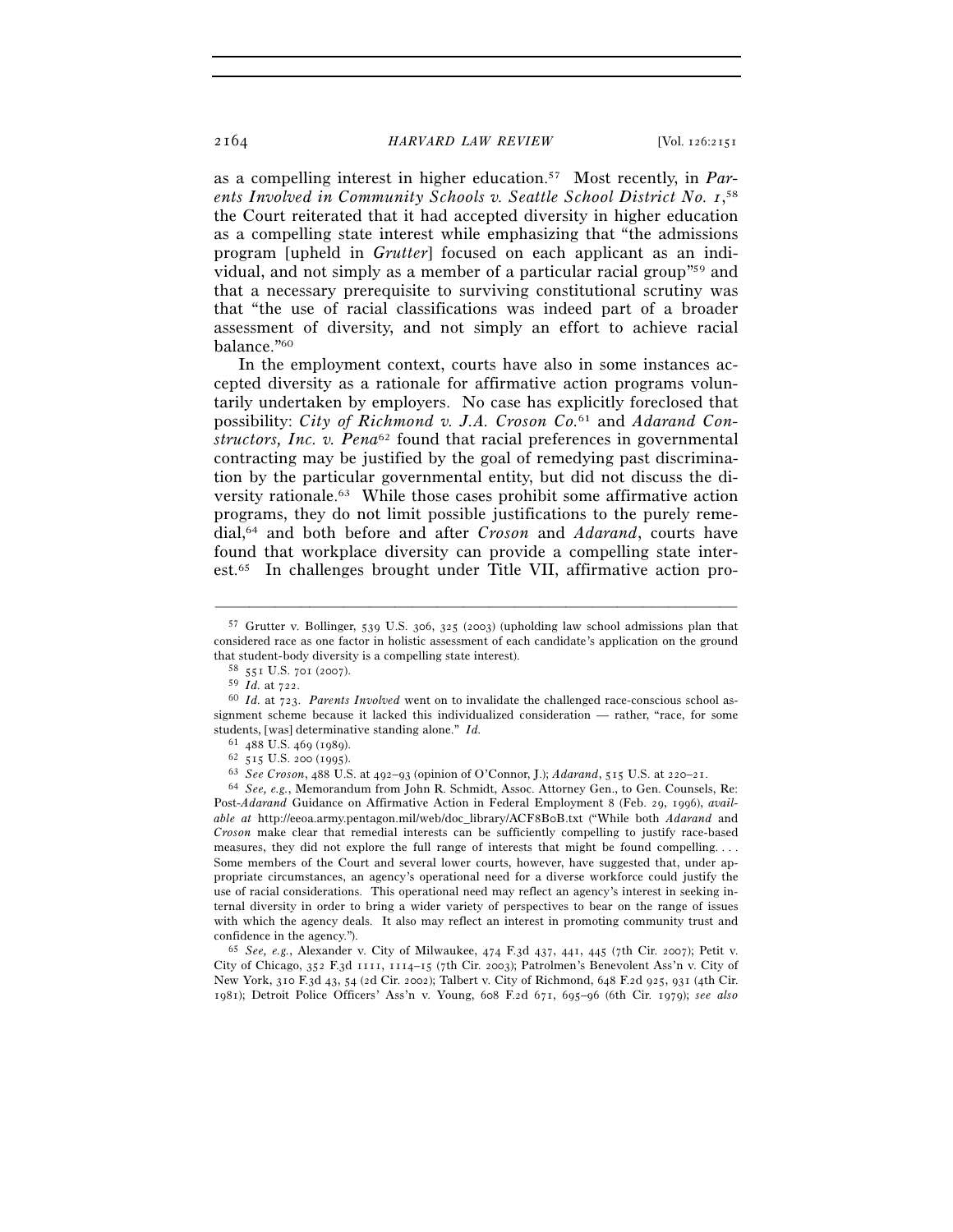grams are most frequently justified on the ground that they address a "manifest imbalance" in segregated job categories where racial minorities have been traditionally underrepresented,<sup>66</sup> but diversity has informed that analysis, and courts and commentators have suggested that it might provide an independent justification.67 Some commentators have read *Grutter* as an opportunity to buttress diversity in the employment context — Cynthia Estlund, for example, argues that *Grutter*'s conception of the diversity rationale offers a broad understanding of integration that is equally applicable in the employment realm.68 Indeed, the *Grutter* majority's reliance on arguments advanced by corporations and the military implies that diversity-based justifications for affirmative action in higher education may also apply to such programs in the employment context.69 The important point is that diversity has maintained influence within the employment case law and has, as a result, led employers to embrace diversity.70 In different workplaces, the affinity for diversity may arise for different reasons: employers may believe that diversity actually leads to a betterfunctioning workplace, or they may believe that the appearance of diversity bolsters their standing among customers, or they may actually believe in the remedial value of hiring members of groups historically subject to discrimination but strategically couch their justifications in the language of diversity. Whatever the specific reason, however, the result is a desire for diversity in the workplace.

Wygant v. Jackson Bd. of Educ., 476 U.S. 267, 286 (1986) (O'Connor, J., concurring in part and concurring in the judgment) (indicating that goal of establishing racial diversity among faculty,

which parties had not raised, might sustain affirmative action program). 66 *See, e.g.*, Johnson v. Transp. Agency, 480 U.S. 616, 628 (1987); United Steelworkers of Am. v. Weber, 443 U.S. 193, 197 (1979). *See generally* Kenneth R. Davis, *Wheel of Fortune: A Critique of the "Manifest Imbalance" Requirement for Race-Conscious Affirmative Action Under Title VII*,

<sup>43</sup> GA. L. REV. 993 (2009). 67 *See* Doe v. Kamehameha Sch., 470 F.3d 827, 842 (9th Cir. 2006) (en banc) ("The Title VII cases, in the employment context, recognize the laudable goal of achieving diversity and proportional representation in the workplace . . . ."); Davis, *supra* note 66, at 1039–53 (suggesting that diversity may justify affirmative action programs under Title VII). The Court also considered whether concerns regarding disparate treatment litigation under Title VII may justify race-based measures in *Ricci v. DeStefano*, 129 S. Ct. 2658 (2009). But *Ricci* involved neither affirmative action nor a diversity justification, and is therefore of limited relevance here.<br><sup>68</sup> Estlund, *supra* note 56, at 20–38.<br><sup>69</sup> For example, the Court cited the amicus brief filed by retired military officers for the

proposition that a "highly qualified, racially diverse officer corps . . . is essential to the military's ability to fulfill its principle [sic] mission to provide national security." Grutter v. Bollinger, 539 U.S. 306, 331 (2003) (quoting Brief of Lt. Gen. Julius W. Becton, Jr., et al. as Amici Curiae Supporting Respondents at 5, *Grutter*, 539 U.S. 306 (Nos. 02-241 & 02-516)) (internal quotation marks omitted).<br><sup>70</sup> *See generally* FREDERICK R. LYNCH, THE DIVERSITY MACHINE (1997) (cataloging pre-

occupation with diversity in business); PETER WOOD, DIVERSITY: THE INVENTION OF A CONCEPT 201–25 (2003) (same).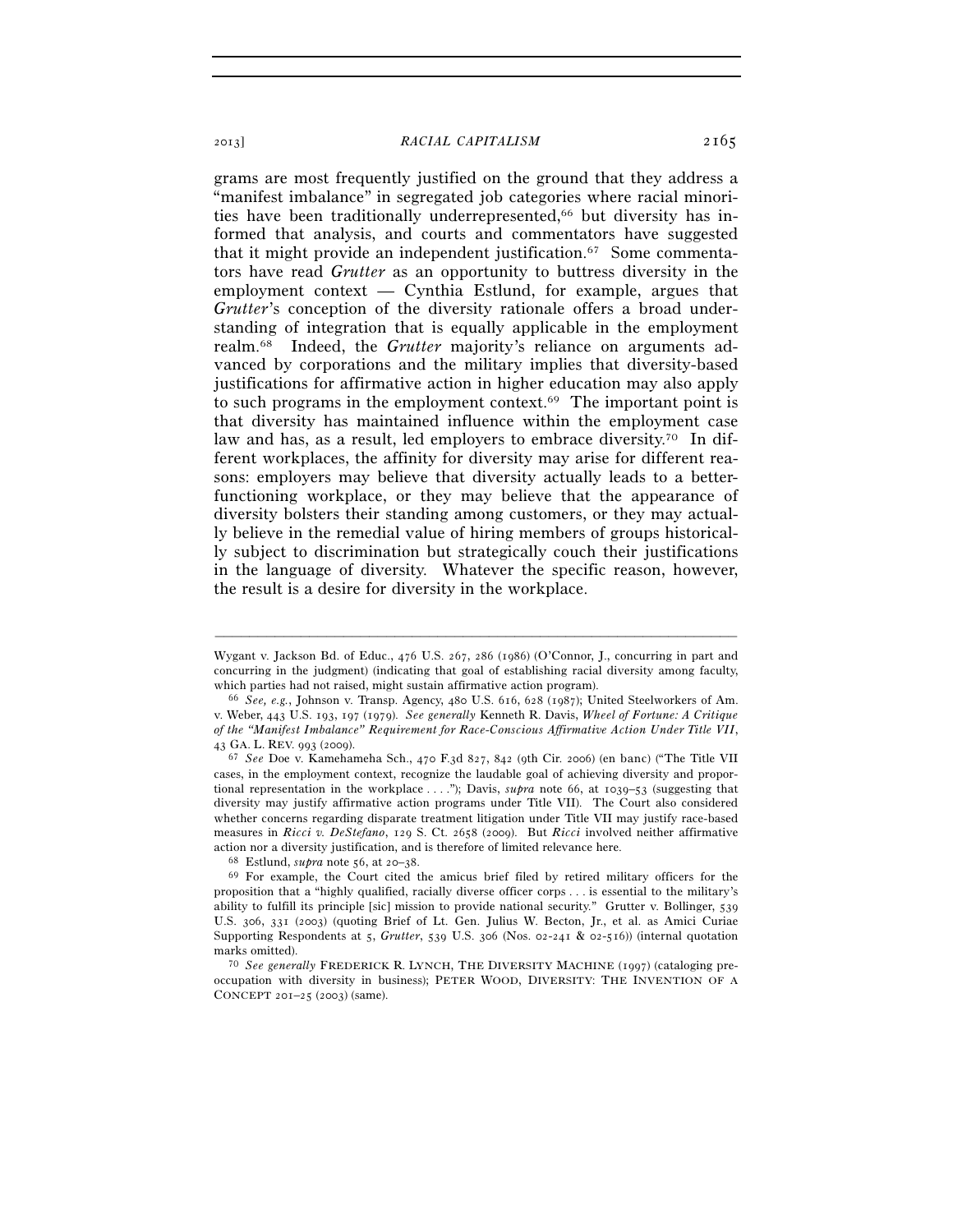*Bakke* and subsequent decisions regarding both education and employment reveal a belief that diversity is valuable — sometimes even a compelling state interest — and a fuzzy rationale for why this is so. *Grutter* upheld a policy that aspires to "achieve that diversity which has the potential to enrich everyone's education and thus make a law school class stronger than the sum of its parts."71 Diversity is beneficial because it promotes cross-racial understanding, helps to dismantle stereotypes, and improves classroom discussion.<sup>72</sup> Moreover, diversity in the classroom is important because students need preparation to be able to function in a diverse workforce.73 Federal appellate courts both before and since *Grutter* have acknowledged such rationales.<sup>74</sup>

The social science evidence reaches mixed conclusions on the benefits of diversity within both educational and employment contexts. Some research has found substantial benefits from diversity, $75$  while other research has questioned that finding.76 Although scholars have evaluated this empirical debate,<sup>77</sup> my goal here is not to offer an independent assessment.

Rather, I begin from the reality that the Supreme Court has consistently accepted diversity as a rationale for affirmative action for over thirty years78 and that this acceptance of the diversity rationale both reflects and reinforces the value placed on diversity beyond the legal realm. The result is a pervasive trend in American society of valuing diversity. Lawyers have invested immense effort in advocat-

–––––––––––––––––––––––––––––––––––––––––––––––––––––––––––––

<sup>75</sup> See, e.g., Brief of 553 Social Scientists as Amici Curiae in Support of Respondents at 6-10, Parents Involved in Cmty. Sch. v. Seattle Sch. Dist. No. 1, 551 U.S. 701 (2007) (Nos. 05-908 & 05-915) (attesting that both "longstanding research" and recent "experimental and field studies" support positive consequences of diversity); Cedric Herring, *Does Diversity Pay?: Race, Gender, and the Business Case for Diversity*, 74 AM. SOC. REV. 208, 215 (2009) (correlating diversity with increase in sales revenue and customers). 76 *See, e.g.*, Charles A. O'Reilly III et al., *Work Group Demography, Social Integration, and* 

*Turnover*, 34 ADMIN. SCI. Q. 21, 29–30 (1989) (finding improved outcomes in homogenous work groups); Stanley Rothman et al., *Does Enrollment Diversity Improve University Education?*, 15 INT'L J. PUB. OPINION RES. 8, 24 (2003) (finding that increased diversity in educational settings

"brought increased perceptions of personal discrimination among students"). 77 *See, e.g.*, Nelson, *supra* note 45, at 587–92; Justin Pidot, Note, *Intuition or Proof: The Social Science Justification for the Diversity Rationale in* Grutter v. Bollinger *and* Gratz v. Bollinger, 59 STAN. L. REV. 761 (2006) (evaluating the social science research used in University of Michigan affirmative action litigation).

<sup>78</sup> *See, e.g., Parents Involved*, 551 U.S. at 722 (2007) (recognizing once again the "interest in diversity in higher education" as "compelling for purposes of strict scrutiny").

<sup>71</sup> *Grutter*, 539 U.S. at 315 (internal quotation marks omitted). 72 *Id.* at 330. 73 *Id.* at 330–31. 74 Fisher v. Univ. of Tex. at Austin, 631 F.3d 213, 218–20 (5th Cir. 2011), *cert. granted*, 132 S. Ct. 1536 (2012); Smith v. Univ. of Wash., Law Sch., 392 F.3d 367, 373 (9th Cir. 2004); Smith v. Univ. of Wash., Law Sch., 233 F.3d 1188, 1197 (9th Cir. 2000); Buchwald v. Univ. of N.M. Sch. of Med., 159 F.3d 487, 499 (10th Cir. 1998).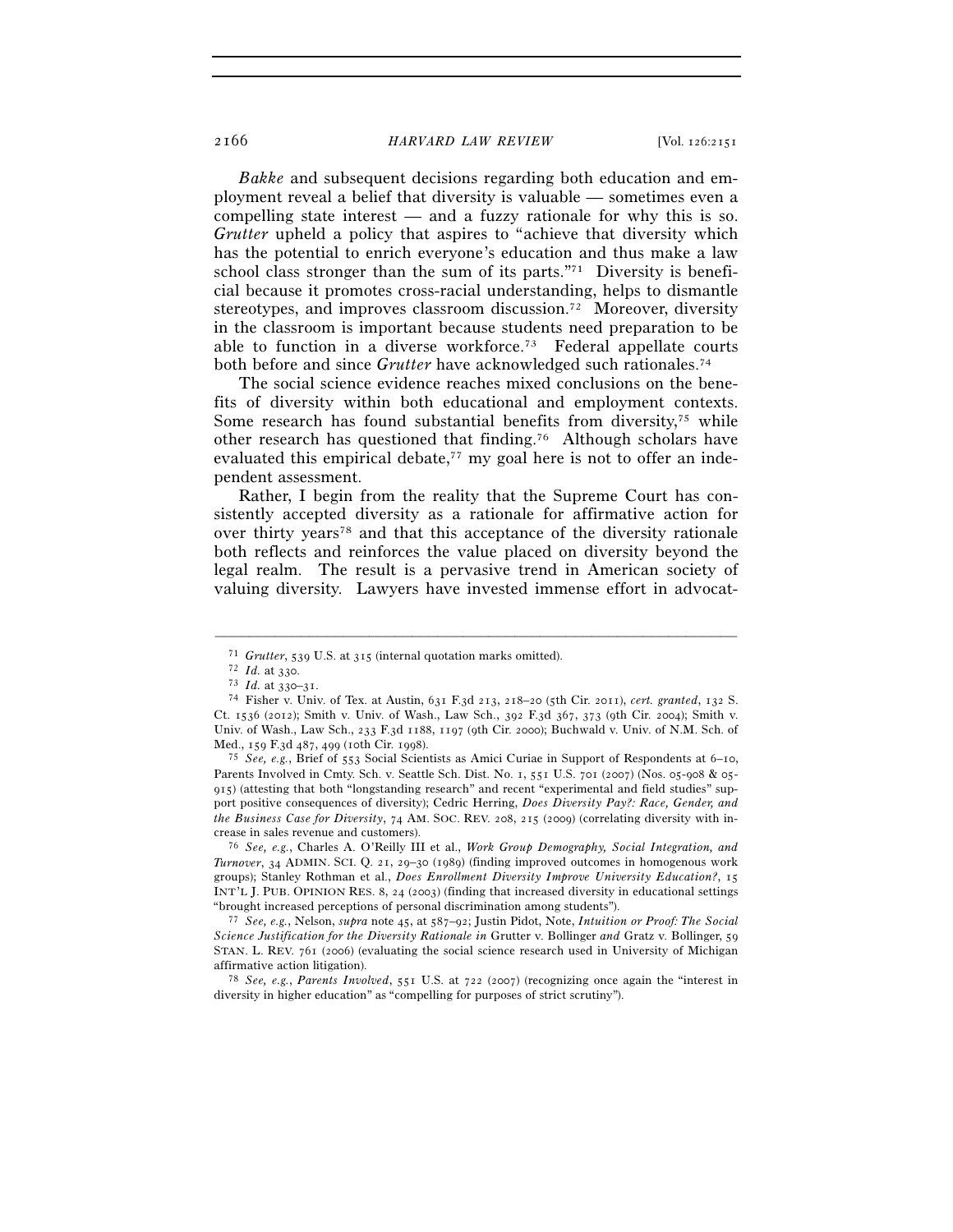ing the value of diversity.79 Scholars interested in the advancement of minorities in education and employment have also focused on diversity's benefits.80 And social scientists have devoted years to studying the benefits of diversity in educational and employment contexts. $81$  Even more striking than these legal and scholarly developments is the way that diversity has proliferated into an industry. A large and increasing number of companies conduct diversity training or maintain a formal diversity program,<sup>82</sup> contributing to "an explosion in corporate diversity initiatives" over the past fifteen years. $83$  A brief perusal of any bookstore reveals a remarkable selection of publications — ranging in genre from scholarly works to glossy management pamphlets — devoted to recruiting, retaining, and managing a diverse workforce.84 In the aggregate, the legal, academic, corporate, and educational emphasis placed on diversity has instantiated diversity as a social value.85

The emphasis on diversity — both as a way of justifying raceconscious affirmative action programs and in society more broadly has been the subject of critique by commentators of all political per-

–––––––––––––––––––––––––––––––––––––––––––––––––––––––––––––

& L. 363, 363 (1999) (expert report prepared for litigation in *Grutter* and *Gratz*).<br><sup>82</sup> ELIZABETH LASCH-QUINN, RACE EXPERTS 162–63 (2001).<br><sup>83</sup> David B. Wilkins, *From "Separate Is Inherently Unequal" to "Diversity Is* 

<sup>79</sup> The litigation in *Grutter v. Bollinger* and *Gratz v. Bollinger* is one of many examples in which amicus participants focused heavily on the benefits of diversity. For a few examples, see Brief of Amici Curiae 65 Leading American Businesses in Support of Respondents at  $2-3$ , Grutter v. Bollinger, 539 U.S. 306 (2003) (Nos. 02-241 & 02-516); Brief of General Motors Corp. as Amicus Curiae in Support of Respondents at 2–3, *Grutter*, 539 U.S. 306 (Nos. 02-241 & 02-516); Brief of the Harvard Black Law Students Ass'n, Stanford Black Law Students Ass'n, and Yale Black Law Students Ass'n as Amici Curiae Supporting Respondents at 2–4, *Grutter*, 539 U.S. 306 (No. 02- 241); Brief of the American Bar Ass'n as Amicus Curiae in Support of Defendants-Appellants at 5–8, Grutter v. Bollinger, 288 F.3d 732 (6th Cir. 2002) (No. 01-01447); Brief of International Union, United Automobile, Aerospace & Agriculture Implement Workers of America, as Amicus Curiae, in Support of Appellants Lee Bollinger, et al. at 11–16, *Grutter*, 288 F.3d 732 (No. 01- <sup>01447</sup>). 80 *See, e.g.*, RICHARD D. BUCHER, DIVERSITY CONSCIOUSNESS: OPENING OUR MINDS

TO PEOPLE, CULTURES, AND OPPORTUNITIES (3d ed. 2009); SCOTT E. PAGE, THE DIFFER-ENCE: HOW THE POWER OF DIVERSITY CREATES BETTER GROUPS, FIRMS, SCHOOLS, AND SOCIETIES (2007); DEREK BOK, BEYOND THE IVORY TOWER: SOCIAL RESPONSIBILI-TIES OF THE MODERN UNIVERSITY 98–100 (1982); Jack Greenberg, *Diversity, the University, and the World Outside*, 103 COLUM. L. REV. 1610, 1611–12 (2003); Paul Brest & Miranda Oshige, *Affirmative Action for Whom?*, 47 STAN. L. REV. 855, 862–65 (1995). 81 *See, e.g.*, Patricia Gurin, *The Compelling Need for Diversity in Education*, 5 MICH. J. RACE

*ness": The Rise of Market-Based Diversity Arguments and the Fate of the Black Corporate Bar*, <sup>117</sup> HARV. L. REV. 1548, 1556 (2004). 84 *See, e.g.*, NATALIE HOLDER-WINFIELD, RECRUITING AND RETAINING <sup>A</sup> DIVERSE

WORKFORCE (2007); THE PSYCHOLOGY AND MANAGEMENT OF WORKPLACE DIVERSITY (Margaret S. Stockdale & Faye J. Crosby eds., 2004).<br><sup>85</sup> Of course, not everyone values diversity for its own sake. Even those who do not inherently

care about diversity realize that they need to place some value on diversity because a lot of other people do — for example, a company's leadership may place no inherent value on diversity but may nevertheless pursue a diverse workforce because its customers care about diversity.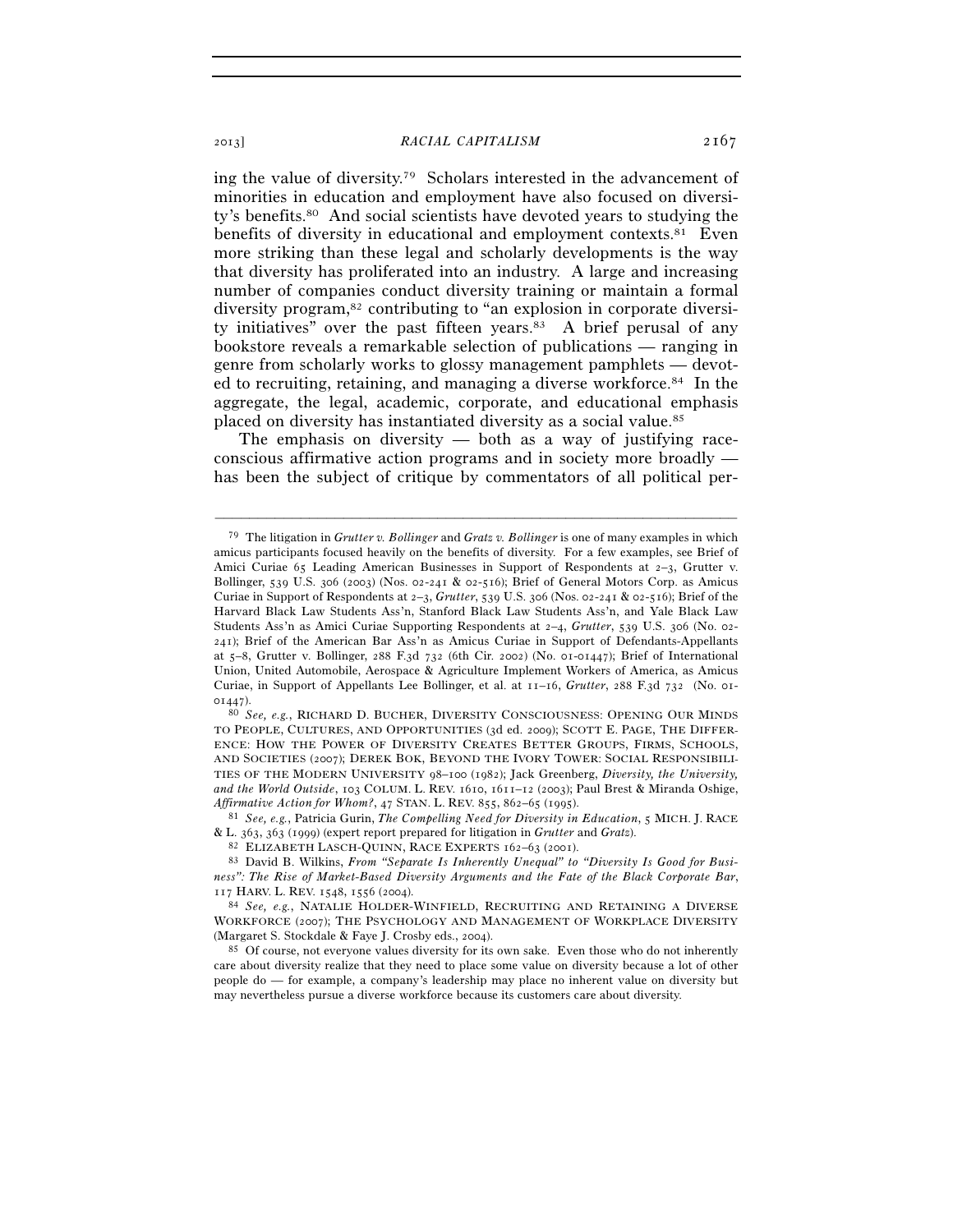suasions. On the right, diversity is the subject of widespread ridicule and indignation.86 Justice Thomas, concurring in part in *Grutter v. Bollinger*, slightingly referred to diversity as "more a fashionable catchphrase than . . . a useful term," and to a school's interest in diversity as an "aesthetic" desire to "have a certain appearance, from the shape of the desks and tables in its classrooms to the color of the students sitting at them."87 Popular pundit Ann Coulter claims: "Never in recorded history has diversity been anything but a problem. . . . 'Diversity' is a difficulty to be overcome, not an advantage to be sought."88 This disparagement of diversity represents a backlash against its pervasiveness.

From the left, the diversity rationale also has been criticized since its inception.89 Derrick Bell argues that the diversity rationale "enables courts and policymakers to avoid addressing directly the barriers of race and class that adversely affect so many applicants" and "serves to give undeserved legitimacy to the heavy reliance on grades and test scores that privilege well-to-do, mainly white applicants."<sup>90</sup> From a more individualistic perspective, Richard Ford critiques the diversity rationale on the grounds that it essentializes minorities by ascribing certain characteristics to them and requiring racial minorities to "perform" stereotyped versions of their identities in order to justify their presence within institutions.<sup>91</sup> Like Bell, he argues that the focus on diversity detracts from more compelling rationales for affirmative action, such as corrective or distributive justice.<sup>92</sup>

Yet at the end of the day, the diversity rationale currently remains the primary justification for affirmative action.<sup>93</sup> As a result, many people and institutions who support redistribution of social benefits such as higher education along racial lines have accepted diversity as a rationale — even if, given a choice, they might have preferred the remedial rationale that runs through the Court's early desegregation ju-

<sup>86</sup> *See, e.g.*, Jim Chen, *Diversity and Damnation*, 43 UCLA L. REV. 1839, 1900–10 (1996); *see also* RICHARD A. POSNER, OVERCOMING LAW 81–107 (1995); Mark Nadel, *Retargeting Affirmative Action: A Program to Serve Those Most Harmed by Past Racism and Avoid Intractable* 

<sup>&</sup>lt;sup>87</sup> Grutter v. Bollinger, 539 U.S. 306, 354 n.3 (2003) (Thomas, J., concurring in part and dissenting in part). 88 Ann Coulter, *At the End of the Day, Diversity Has Jumped the Shark, Horrifically*,

ANNCOULTER.COM (Nov. 18, 2009), http://www.anncoulter.com/columns/2009-11-18.html. 89 *See* TERRY EASTLAND & WILLIAM J. BENNETT, COUNTING BY RACE <sup>172</sup>–74 (1979)

<sup>% (</sup>describing opposition to *Bakke* by progressive politicians and academics).<br><sup>90</sup> Derrick Bell, *Diversity's Distractions*, 103 COLUM. L. REV. 1622, 1622 (2003).<br><sup>91</sup> RICHARD T. FORD, RACIAL CULTURE 59–64 (2005).<br><sup>92</sup> I

<sup>93</sup> Under *Adarand* and *Parents Involved*, an institution might also implement an affirmative action program to compensate for its own past acts of discrimination — but this justification requires institutions to engage in the unappealing act of confessing past wrongdoing.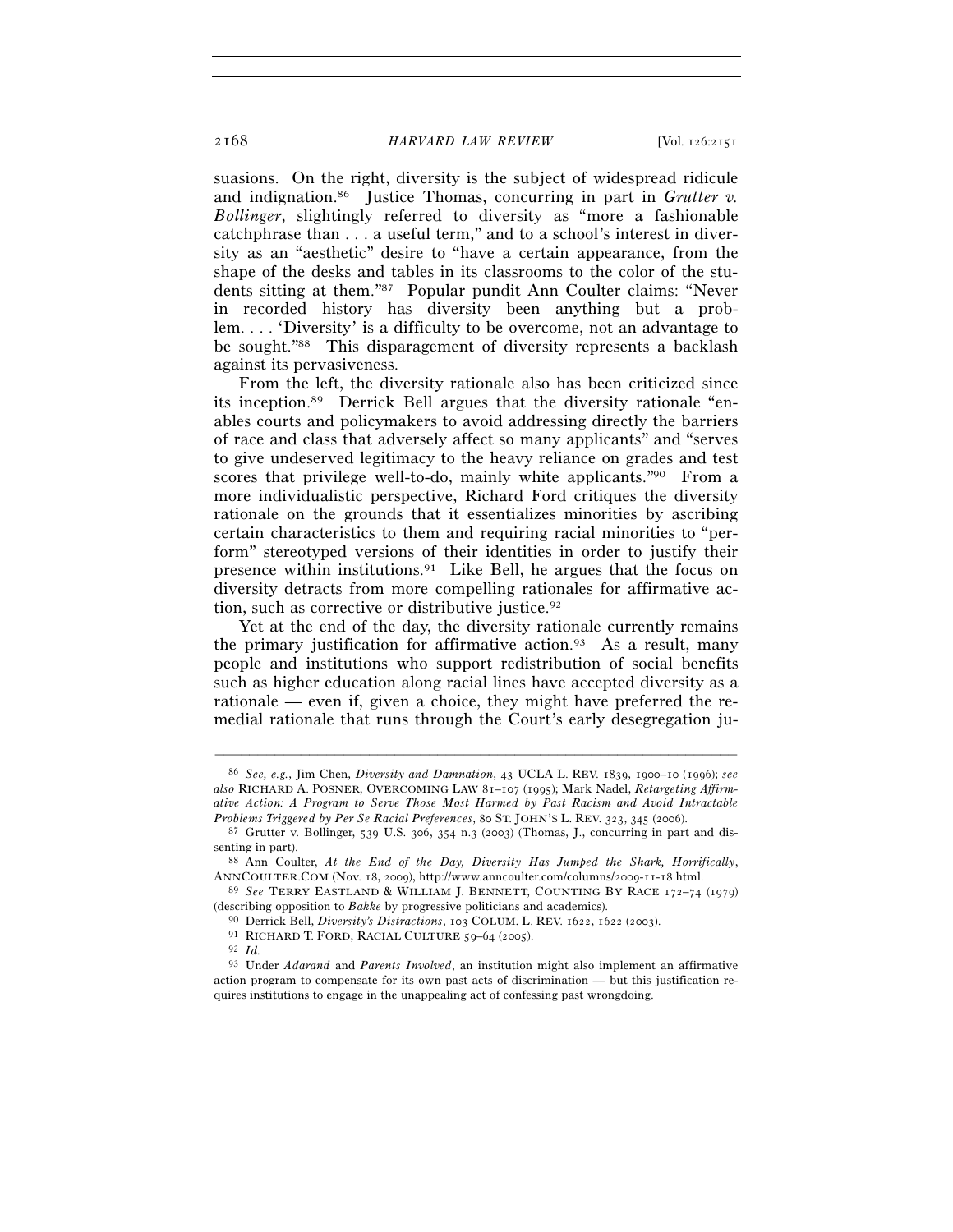risprudence. These stakeholders have gone to great lengths to laud the benefits of diversity, and the concept of diversity has taken root both within and beyond education and the workplace. And while the Court's grant of certiorari in *Fisher v. University of Texas at Austin*<sup>94</sup> may result in a revision of affirmative action doctrine, it will not immediately undo this collective social preoccupation with diversity. *Fisher* might, however, offer a unique opportunity for the Court to take account of the consequences that the diversity rationale has engendered.

# *C. The Worth of Nonwhiteness*

"How much diversity is enough?"95

The result of our dedication to the concept of diversity is that what was once a means to an end has become an end in itself. We have come to believe (or at least to claim we believe) that diversity is an intrinsically desirable sociological condition.96 Efforts to create racial diversity usually begin — and often end — with increasing the number of nonwhite people within a group or institution. As a result, nonwhiteness has acquired a unique value because, in many contexts, it signals the presence of the prized characteristic of diversity.97

Here I wish to pause in order to draw an important distinction between two iterations of the diversity objective. The first iteration what I will call the "thin" version of the diversity objective — emphasizes numbers and appearances. That is, it is exclusively concerned with improving the superficial appearance of diversity. The second iteration — what I will call the "thick" version of the diversity objective — is not focused on the appearance of diversity, but rather views diversity as a prerequisite to cross-racial interaction, which fosters inclusivity and improves cross-racial relationships, thereby benefiting institutions and individuals of all races.<sup>98</sup>

The thin version of diversity is of far greater concern because of its unabashed superficiality and preoccupation with numerical representation, so I focus on that version in the remainder of this Article. More importantly, the thin version of diversity deserves more attention be-

<sup>–––––––––––––––––––––––––––––––––––––––––––––––––––––––––––––</sup> 94 Fisher v. Univ. of Tex. at Austin, 631 F.3d 213 (5th Cir. 2011), *cert. granted*, 132 S. Ct. 1536 (2012).

<sup>95</sup> Nat Hentoff, *How Much Diversity Is Enough?*, VILLAGE VOICE, Mar. 25, 2003, at 31, *available at* http://www.villagevoice.com/2003-03-25/news/how-much-diversity-is-enough. 96 *See, e.g.*, PAGE, *supra* note 80.

 $97$  The value of both whiteness and nonwhiteness varies depending on context. While there may be exceptions, most mainstream organizations assign some value to nonwhiteness. 98 While I artificially separate the thin and thick iterations of the diversity objective into two

contrasting categories, it would be more accurate to describe institutional diversity as falling on a continuum, with the thin and thick versions as endpoints. However, the binary conception is more useful in highlighting the heightened concerns with the thin version of diversity.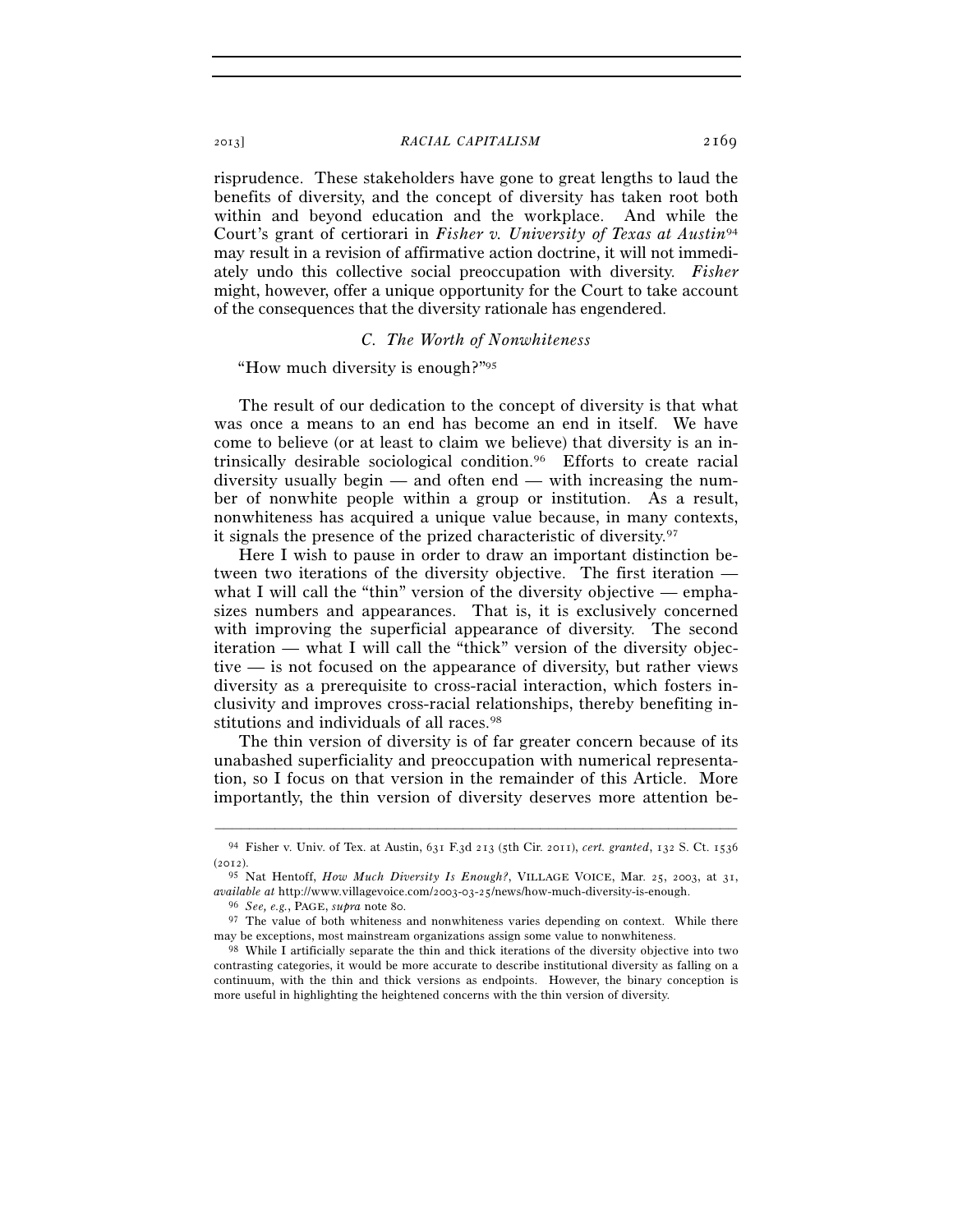cause it is the version to which many institutions gravitate, simply because it is far easier and less costly to obtain.99 Hereafter, when I refer to the diversity objective, the concerns I express center on the thin version of that objective.

With that clarification in mind, I turn to the concerns with the diversity objective. First, the way that nonwhiteness is valued under the diversity objective highlights an important distinction between the remedial and diversity objectives. The remedial objective aims to correct for past injustice, and so a successful remedial program must actually improve the situation of nonwhite individuals. In contrast, the diversity objective aims to improve the functioning of a particular social group or institution, so it does not matter whether nonwhite individuals themselves benefit.

This distinction leads to tangible differences in the implementation of affirmative action programs depending on whether such programs are justified by a diversity or remedial rationale. Either objective will likely require increasing the number of nonwhite people within an institution. But an increase in the raw number of nonwhite people present may or may not signify actual progress toward racial equality. This is where the diversity objective and the remedial objective diverge: the former assumes that benefits will result from the mere presence of nonwhite people, while the latter requires tangible progress toward racial equality and, by extension, meaningful institutional efforts at inclusion that make such progress possible.100 Put another way, the numerical representation embraced by the thin conception of

<sup>99</sup> The thick version of diversity is not, however, entirely exempt from concern. For instance, institutions may not distinguish clearly between the thick and thin versions, or the message may become muddled within an institution. A directive from the top may in good faith seek thick diversity but may result in a superficial quest for increased presence of racial minorities that produces only thin diversity. And even if the thick version of diversity is actualized successfully, it may obscure the need for affirmative action in the first place — that is, the troubled history of race in America.

<sup>100</sup> The thick version of the diversity objective involves a more robust conception of institutional effort by requiring that institutions take proactive steps to create the conditions under which the benefits associated with diversity ensue. Even this more robust variant, however, does not measure success by the advancement of nonwhite people toward equality. For instance, Patricia Gurin, who served as an expert witness for the University of Michigan in the *Gratz* and *Grutter* affirmative action cases, argues that "the presence of diverse peers" is valuable because it "provides the possibility of having actual experience with diversity" and because "positive educational outcomes result from having actual experience with diverse peers." Patricia Gurin, *Evidence for the Educational Benefits of Diversity in Higher Education: Response to the Continuing Critique by the National Association of Scholars of the Expert Witness Report of Patricia Gurin in* Gratz, et al. v. Bollinger, et al. *and* Grutter v. Bollinger, et al., UMICH.EDU (May 20, 2003), http://www.umich.edu/~urel/admissions/research/pgurin-nas.html. Moreover, simply describing something as motivated by achieving diversity rather than remedying past discrimination has consequences: it changes the discourse around affirmative action and affects stakeholders' perceptions of its goals.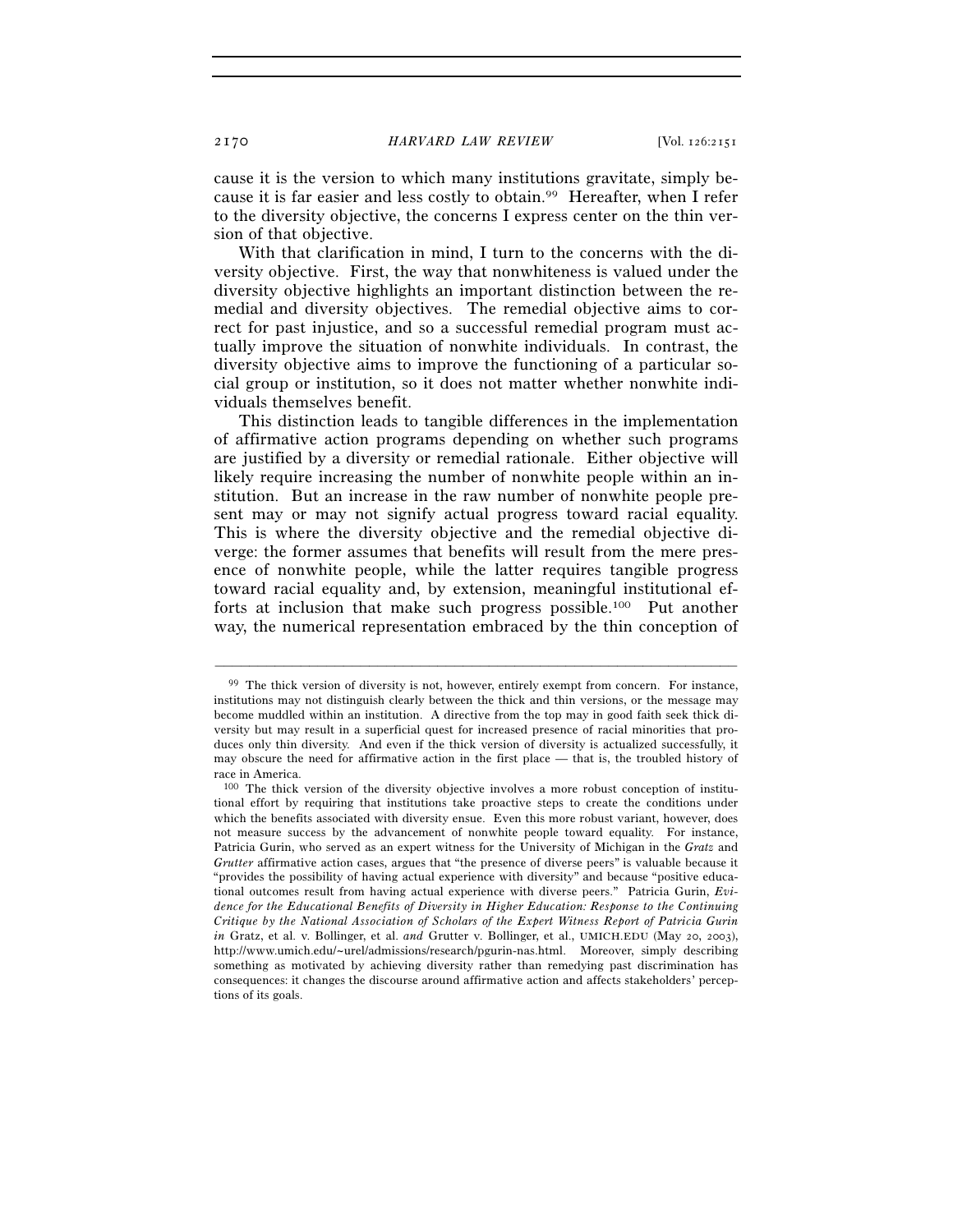diversity is a necessary but not a sufficient condition for progress toward racial inclusion in our institutions. If nonwhite people are not present, they cannot be included. But the fact that they are present does not guarantee that they will be included. By placing the focus on raw numbers, the diversity objective does not force people to consider the harder question of racial progress.

Two interrelated ironies consequently characterize the revaluation of nonwhiteness that the diversity rationale has engendered. The first irony is that the diversity rationale values nonwhiteness in terms of its worth to white people. White people reap the stated benefits of nonwhite presence in institutions, such as exposure to new ideas and understanding of other cultures. Indeed, some critics have argued that, within an institution, white people benefit more from the effects of diversity than nonwhite people.101 So while the diversity rationale bolsters affirmative action measures superficially similar to those once justified by remedial goals, diversity-justified affirmative action policies have an entirely different purpose. Such policies cannot be justified simply in terms of remedial redistribution or fundamental fairness — that is, by the value they would have to nonwhite people. Instead, diversity-justified affirmative action policies must be legitimized by the value that such policies have for white people. The diversity rationale thus provides a classic example of Bell's theory of interest convergence: progress for nonwhite people occurs only when it benefits white people as well.<sup>102</sup>

The second irony, related to the first, is that the diversity rationale confers on white people and predominantly white institutions the *power* to determine the value of nonwhiteness. Because nonwhiteness is valued in terms of what it adds to white people's experiences or endeavors, white people determine what nonwhiteness is worth. Certainly this may play out in ways that provide benefits to nonwhite people for example, a nonwhite person may receive offers of employment or admission to schools that she would not have received but for affirmative action. Yet when white people are responsible for assigning value to nonwhiteness, that value may vary greatly depending on context. If a white majority at a school comes to perceive that there is "enough" diver-

<sup>101</sup> *See, e.g.*, Daria Roithmayr, *Tacking Left: A Radical Critique of* Grutter, 21 CONST. COM-MENT. 191, 211–17 (2004) (concluding that *Grutter* decision appears to benefit interests of white students over students of color); Abigail Thernstrom & Stephan Thernstrom, *Secrecy and Dishonesty: The Supreme Court, Racial Preferences, and Higher Education*, 21 CONST. COMMENT. 251, 262 (2004) ("[T]he whole argument over what whites will learn from the presence of a critical mass suggests that 'diversity' is for the educational benefit of whites . . . .")*.* 

<sup>102</sup> Derrick A. Bell, Jr., Brown v. Board of Education *and the Interest-Convergence Dilemma*, 93 HARV. L. REV. 518, 523 (1980).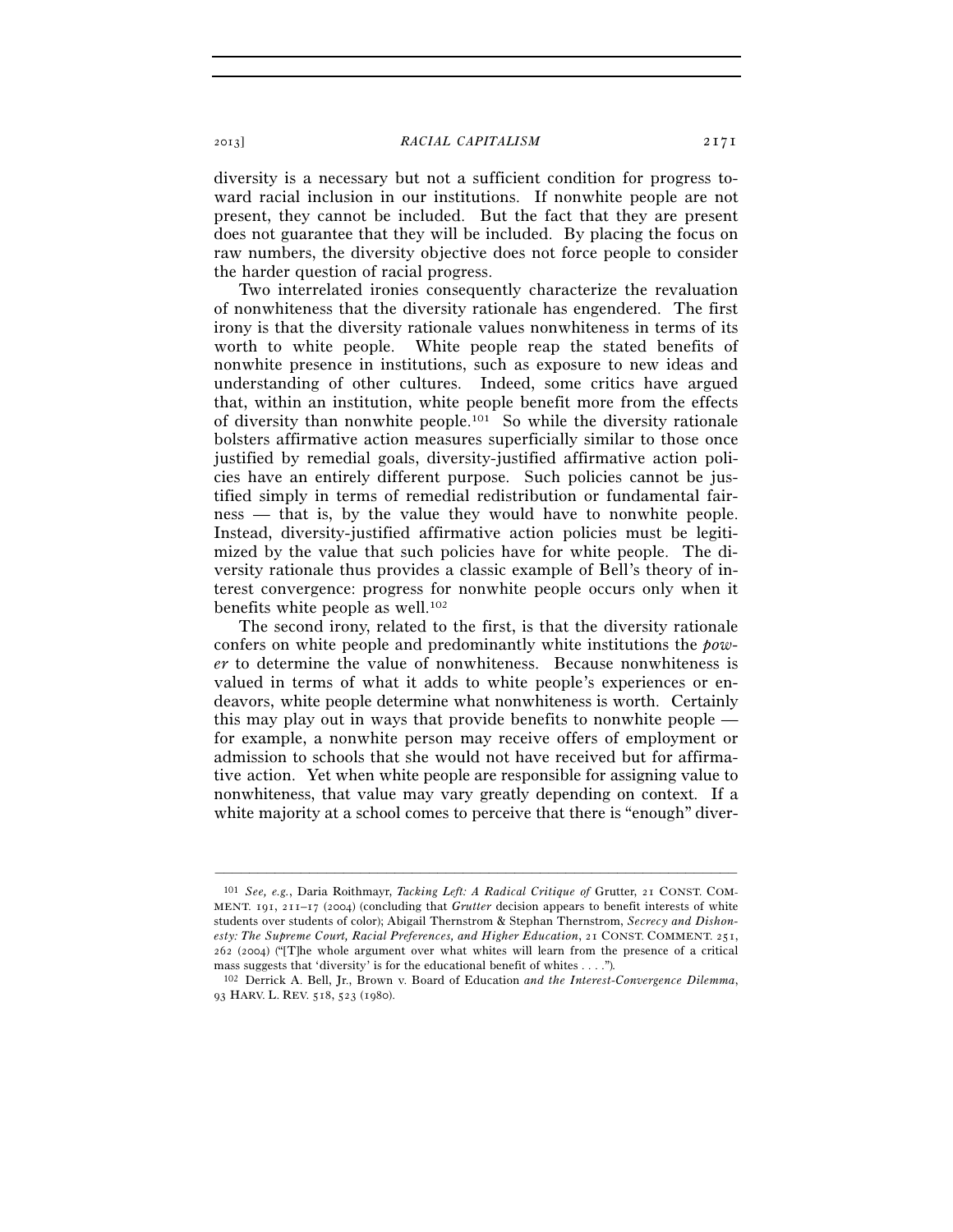sity, for example, the marginal value of nonwhiteness diminishes.103 For instance, overrepresentation of Asian students in higher education has led to their exclusion from many affirmative action programs, indicating a devaluation of their nonwhiteness.104 The value of nonwhiteness is contingent on its worth to white people and predominantly white institutions. So even when white people and predominantly white institutions highly value nonwhiteness, they retain control over the assignment of value and may increase or diminish that value at will.

The thin conception of diversity creates a system in which white people and predominantly white institutions derive value from nonwhite racial identity. As a result, the value of nonwhiteness depends on its benefit to white people and predominantly white institutions. I explore the workings of this system in the next Part.

# II. A THEORY OF RACIAL CAPITALISM

Building upon the insights of Part I, this Part sets forth a framework for understanding how society assigns value to nonwhiteness. Perhaps the most obvious way of conceptualizing that value is to describe it as property. Cheryl Harris has argued that, unlike whiteness, nonwhiteness cannot be considered property because it does not bestow privilege in the way that whiteness does.<sup>105</sup> Jim Chen, in response, has suggested that nonwhiteness qualifies as "new property" simply because affirmative action regimes have created an expectation of a particular entitlement — that of enhanced consideration under affirmative action policies.<sup>106</sup> Who is correct depends, in large measure, on the theory of property adopted, and there is no consensus as to which theory is most accurate.<sup>107</sup>

More importantly, however, the characteristics associated with both traditional and contemporary understandings of property do not capture some of the implications of the way that nonwhiteness is currently

<sup>–––––––––––––––––––––––––––––––––––––––––––––––––––––––––––––</sup> 103 *See* JEFFREY F. MILEM ET AL., MAKING DIVERSITY WORK ON CAMPUS 3–5 (2005) (critiquing the common conception of diversity as balanced student-body composition).

<sup>104</sup> *See* Lino A. Graglia, *Race Norming in Law School Admissions*, 42 J. LEGAL EDUC. 97, 100 n.11 (1992); Selena Dong, Note, *"Too Many Asians": The Challenge of Fighting Discrimination Against Asian-Americans and Preserving Affirmative Action*, 47 STAN. L. REV. 1027, 1030 (1995) (arguing that *Bakke* allows preferential treatment for white students over Asian students when there are "too many Asians" (internal quotation marks omitted)).

<sup>105</sup> Harris, *supra* note 13, at 1784–85. 106 Jim Chen, *Embryonic Thoughts on Racial Identity as New Property*, 68 U. COLO. L. REV. 1123, 1134–40 (1997) ("Since government has defined eligibility for [benefits such as scholarship eligibility or faculty employment] according to race, the applicant has a property interest in his or her race." *Id.* at 1139.).<br><sup>107</sup> *Compare* Underkuffler, *supra* note 21, at 128–29 (describing a broad sense of property rights,

including human rights), *with* Merrill, *supra* note 22, at 730 (describing property rights as primarily the right to exclude).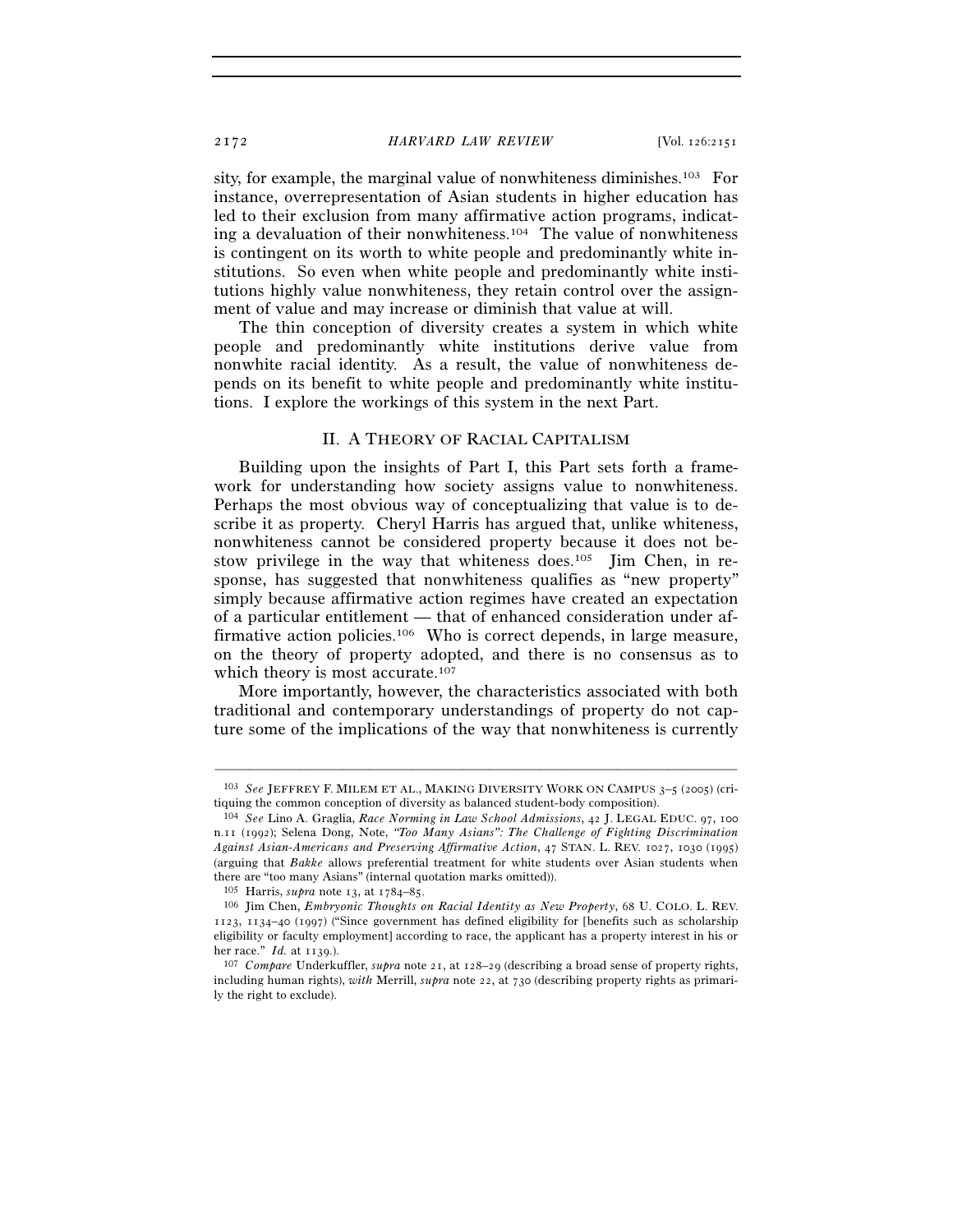assigned value. Therefore, a more useful lens for understanding the value assigned to nonwhiteness is that of capital.<sup>108</sup> Capital has been theorized in many forms. One of the most influential theories is Karl Marx's critique, rooted in political economy, of the relationship between private property, accumulated wealth, and exploitative social relations.109 Subsequent theorists have posited other kinds of capital. Theodore Schultz introduced the notion of human capital — the value added to a laborer when the laborer acquires education, skills, training, knowledge, or other attributes that improve her usefulness in the process of producing and exchanging goods.110 Pierre Bourdieu later distinguished among several forms of capital, including economic capital, cultural capital, social capital, and symbolic capital.111 Catherine Hakim has developed the idea of erotic capital as a mechanism for furthering both social and economic interests through sexual attractiveness.112 In many contexts, then, scholars have found the lens of capital a useful way of examining particular phenomena.

In the analysis I develop in this Article, existing theories of capital serve as heuristics for understanding the way that race is valued and the way that racial value is exchanged. There are undeniable differences between economic and racial markets, and so I do not claim that the analogy to any given theory of capital is a perfect explanation for the dynamics of racial value. But as a means to understand how race is valued — and in particular how nonwhiteness is valued — the various theories of capital provide useful frameworks for thinking about both that process of valuation and about how racial identity consequently functions in markets, economic and otherwise.

Theories of capital thus clarify several aspects of the valuation of nonwhiteness. For example, conceptions of social capital further illustrate the reasons that nonwhiteness has value to white people and predominantly white institutions. Relatedly, social capital provides an understanding of the way that racial value is transferred through interaction and affiliation. These ideas then provide the basis for understanding the process of exploitation and profit that Marxian theories of capital illuminate. That is, the question is not simply who "possesses" racial identity, but also who reaps value from it, and conceiving of

<sup>108</sup> Of course, in many understandings of the term, capital is a form of property. *See, e.g.*, 1 KARL MARX, CAPITAL 728–30 (Ben Fowkes trans., Penguin Books 1990) (1867). But the theorization of capital provides richer material for understanding the way that race is valued than does the theory underlying property.<br> $\frac{109}{2}$  See generally id.

<sup>109</sup> *See generally id*. 110 *See generally* Theodore W. Schultz, *Investment in Human Capital*, 51 AM. ECON. REV. 1, <sup>1</sup>–17 (1961); *see also* GARY S. BECKER, HUMAN CAPITAL <sup>15</sup>–16 (1975). 111 Pierre Bourdieu, *The Forms of Capital*, *in* HANDBOOK OF THEORY AND RESEARCH FOR

THE SOCIOLOGY OF EDUCATION <sup>243</sup> (John G. Richardson ed., 1986). 112 CATHERINE HAKIM, EROTIC CAPITAL <sup>9</sup>–30 (2011).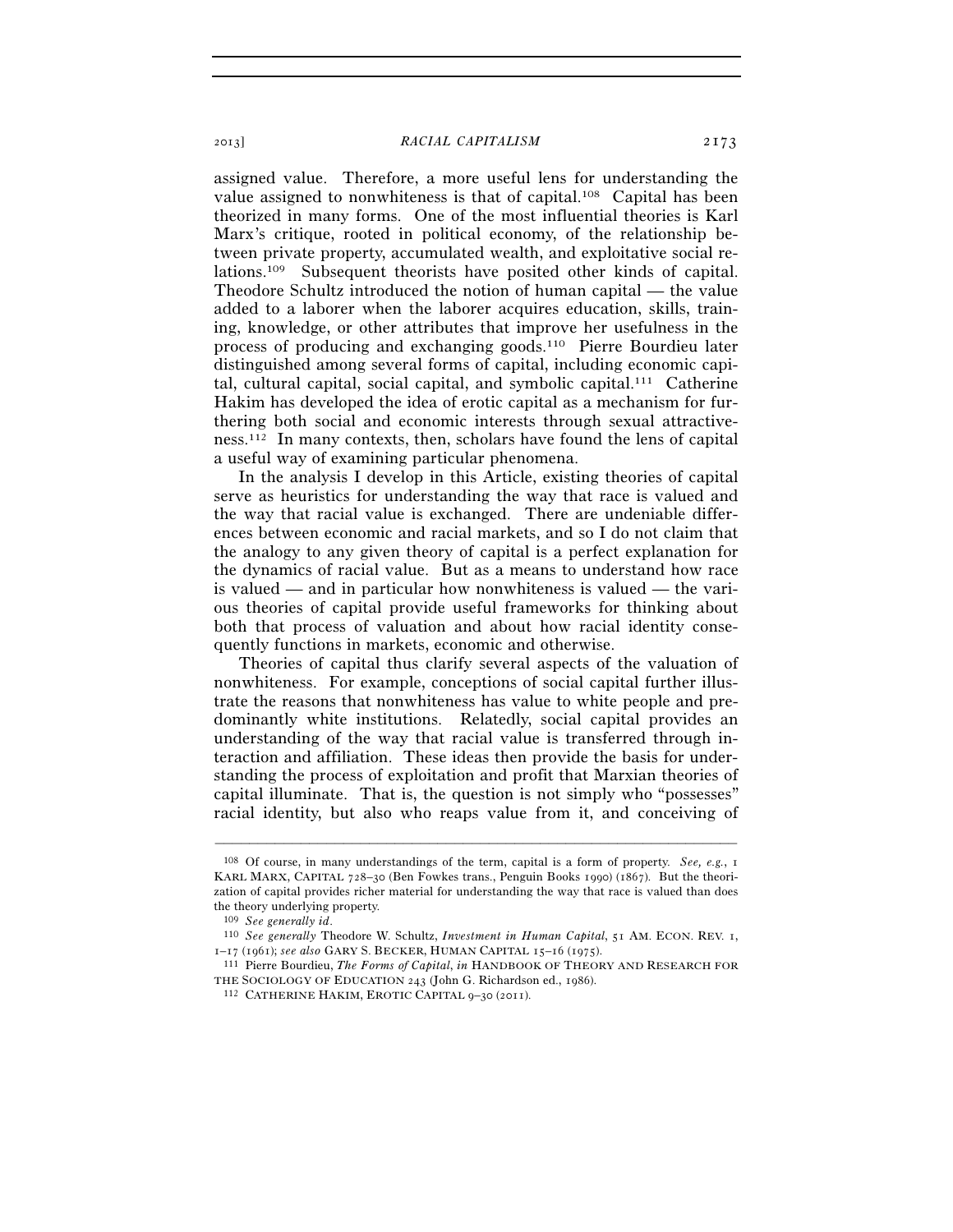nonwhiteness as capital helps to illustrate this process of exploitation and profit. The Marxian capital framework likewise highlights the dynamism of the value assigned to racial identity — that is, how the value of racial identity fluctuates depending on the situation. The Marxian capital framework also allows for a more transparent examination of who, precisely, derives value from nonwhiteness. And perhaps most importantly, the framework exposes the imbalance in power that frames the valuation of nonwhiteness.

This Part therefore introduces three conceptions of capital in relation to the process of assigning and extracting racial value. Section II.A builds upon the prior discussion of the social preoccupation with diversity and my critique of thin diversity. It begins with the literature regarding social capital and connects that literature with recent research examining the role of status in markets. In so doing, it offers a sociological framework for understanding the capitalization of nonwhiteness, which reveals both why nonwhiteness is valuable and how racial value is transferred. Section II.B then introduces the Marxian account of capital, revealing that the value assigned to race through social interaction creates conditions under which nonwhiteness functions as a commodity. Marxian analysis also offers a more specific account of the way that racial commodities are produced and their value exchanged. This section further uses Marxian analysis as a heuristic to understand the power imbalance that facilitates and instantiates the racial exploitation of nonwhite people. Finally, section II.C synthesizes elements of Marxian and social capital to develop an original account of the value derived from race, which I will refer to as *racial capital*, and the process by which people and institutions derive and appropriate surplus racial value, which I will refer to as *racial capitalism*. Throughout, I highlight how the capitalization of nonwhiteness both manifests and reinforces the historical valuation of race and the contemporary revision of that valuation through the diversity narrative.

Finally, I wish to explicitly reserve one very important issue for discussion at a later date. The theory of racial capitalism I develop

<sup>113</sup> Only a single previous article has used the term "racial capital" to refer to the valuation of race. Applying Marxian analysis to racial disparity, e. christi cunningham argues that "[r]acial capital describes the process by which race was created and exploited." e. christi cunningham, *Identity Markets*, 45 HOW. L.J. 491, 507 (2002). This work is helpful in illuminating many of the root causes underlying current disparities in racial value. Her focus, however, is on the way that the *state* exerts force to assign whiteness a disproportionate value through the illusion of scarcity. As a result, she does not develop an account of the myriad social influences beyond state force that shape racial value; nor does she consider the way that nonwhiteness is valued, including the value conferred by diversity thinking; nor does she consider the concept of racial capital beyond the workplace. My use of the term "racial capital," therefore, encompasses a considerably broader range of influences on racial value than previous work has recognized.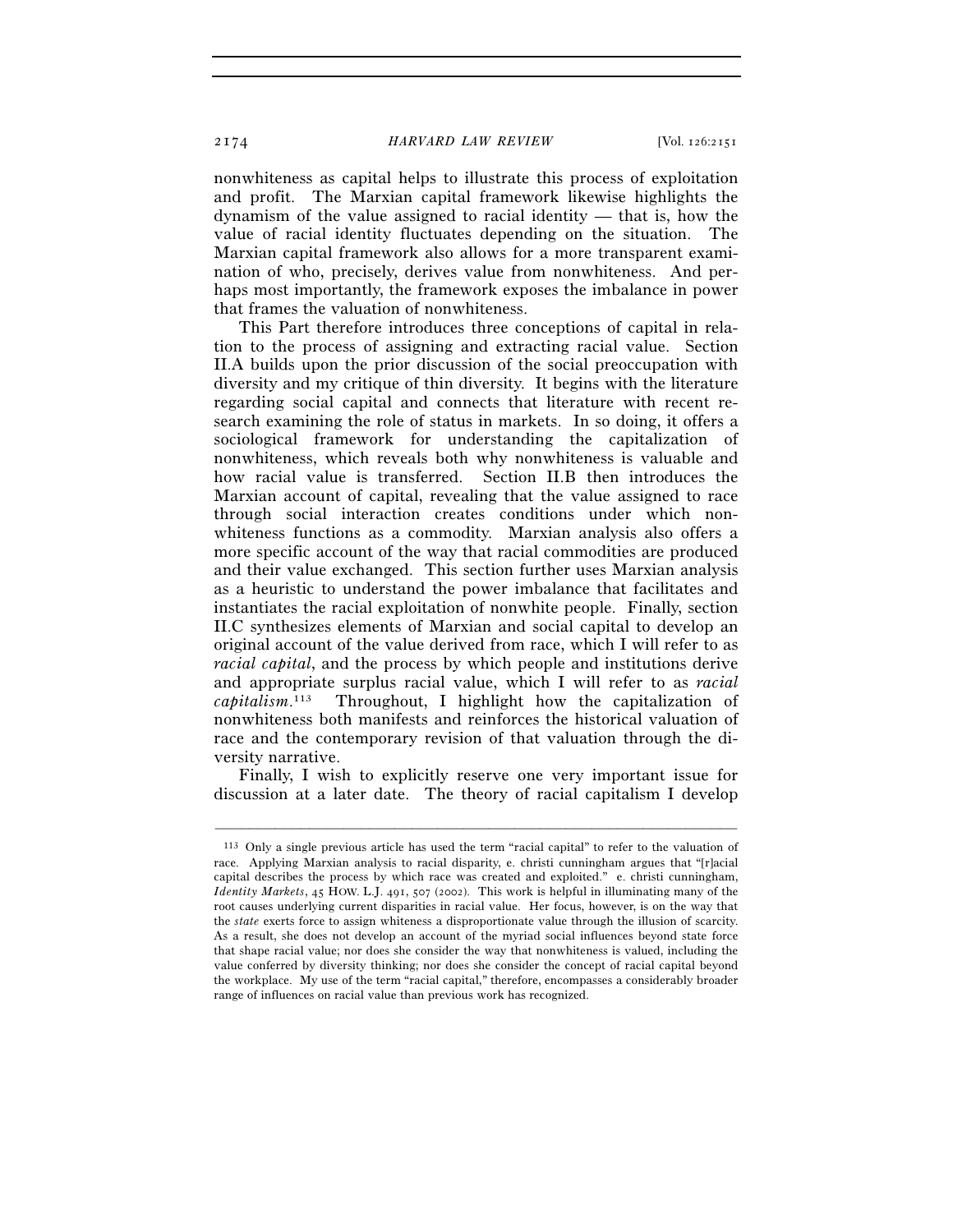here describes a system of racial commodification and subsequent exploitation that spans society. The goal of this Article is to examine that system and its consequences. In future work, I will turn to the ways that individual nonwhite people and members of other outgroups choose to act within that system.114 My examination of individual behavior will consider the incentives that the system creates for individual behavior, the ways in which individuals leverage outgroup identity, the importance of individual autonomy, and the possibility of group harm resulting from an individual leveraging her identity performance. For the present, however, my focus lies with the system of racial capitalism rather than with the behavior of individuals within the system.

# *A. Race as Social Capital*

"Obviously, whites want black friends so as not to appear racist."115

Theories of social capital illuminate the way that people and institutions derive value from racial identity because racial value arises through human interaction. Researchers have developed "radically divergent" conceptions of the term "social capital," but prominent scholars agree that the concept includes value derived from interpersonal networks.116 Here, I adopt Nan Lin's influential definition of social capital as an "investment in social relations with expected returns in the marketplace."117 Lin further specifies that "[t]he market chosen for analysis may be economic, political, labor, or community."118 This definition is useful because it is broad enough to capture the notion of racial value — and, more specifically, the value of nonwhiteness — as part of the value that is transferred through human interaction. It also allows for an understanding of how nonwhiteness is capitalized in a range of settings.

Lin explains that social capital influences "exchange" — a sociological term describing an interaction between actors in which a transaction of resources takes place.<sup>119</sup> Exchange has both a social component (the exchange requires a relationship between the actors) and an economic component (the transaction of resources).120

<sup>114</sup> Leong, *supra* note 7. 115 Kristen Warner, *Having Black Friends*, STUFF WHITE PEOPLE LIKE (Jan. 21, 2008), http://stuffwhitepeoplelike.com/2008/01/21/14-having-black-friends. 116 JOHN FIELD, SOCIAL CAPITAL <sup>11</sup> (2d ed. 2008) (noting convergence on importance of

networks among otherwise contrasting work by Pierre Bourdieu, James Coleman, and Robert Putnam).

<sup>117</sup> NAN LIN, SOCIAL CAPITAL <sup>19</sup> (2001) (emphasis omitted). 118 *Id.* 

<sup>119</sup> *Id.* at 143–44. 120 *See id.*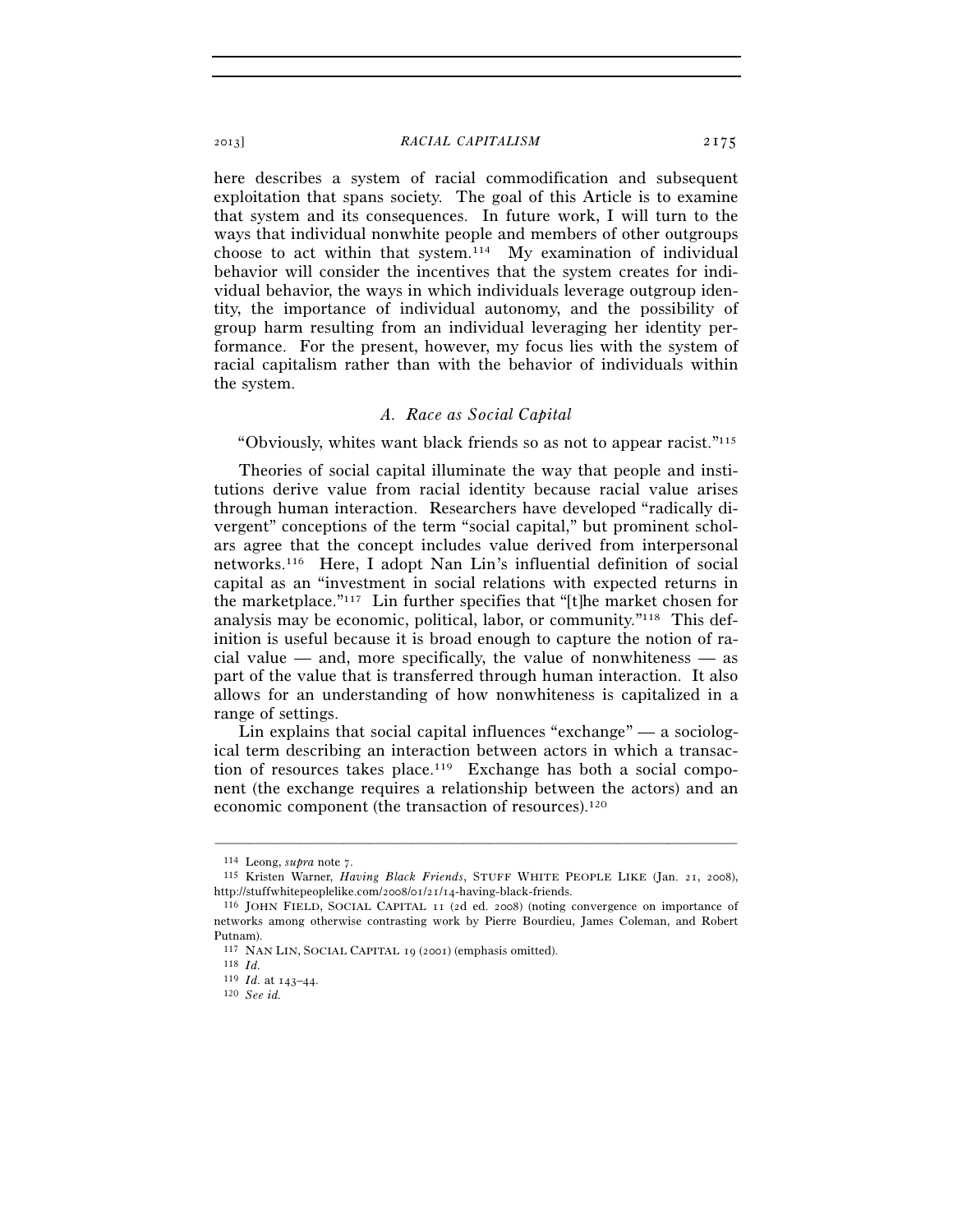Lin's account reveals the way that nonwhiteness functions as social capital.<sup>121</sup> The preoccupation with diversity detailed in section I.B lends value to nonwhiteness, and white individuals and institutions capture the value of that nonwhiteness through relationships with nonwhite individuals resulting in "exchange." The analogy is not a perfect one, but it improves the understanding of the way that nonwhiteness is valued and the way in which that value may be transferred.

In particular, the metaphor of social capital allows a more detailed understanding of the dynamics of the exchange that takes place between white and nonwhite individuals. Analysis of the dual social and economic components of such exchanges helps to explain why unequal exchanges occur, or put more concretely, why an actor possessing high social status and considerable resources would engage in a transaction with an actor possessing lower social status and fewer resources. Some researchers have argued that such exchanges take place because not all interactions are rational;122 others contend that the explanation is "rational principles other than the individual profit-seeking motive."123 Lin's explanation embraces both rationality *and* the idea that actors behave in order to maximize self-interest.124 He acknowledges that self-interest may include considerations related to collective interest, but that "collective interest comes into the calculation only when it is embedded in self-interest; there is a self gain if the collective interest is served."125

Lin finds this self-interest in the concept of "recognition" — the idea that a "creditor," or higher-status actor, derives benefit from the "greater visibility of the creditor in the larger social network or community" and from improved reputation as an actor who is willing to act to "sustain the well-being of another actor in the community."126 In this formulation, one's reputation "is a function of the extent to which one receives recognition in a social group,"<sup>127</sup> and the motiva-

<sup>121</sup> Nonwhiteness could also aptly be described as social capital under the various other accounts. I have selected Lin's account because it is particularly well adapted to describe the capitalization of race, but other accounts do not differ in ways material to the conception of nonwhiteness as capital.

<sup>122</sup> A.R. BROWN, THE ANDAMAN ISLANDERS 84 (1964) (explaining that the reason for exchanges is "to produce a friendly feeling"); Claude Lévi-Strauss, *The Principle of Reciprocity*, *in* THE GIFT: AN INTERDISCIPLINARY PERSPECTIVE 19, 20 (Aafke E. Komter ed., 1996) (positing nonrational "vehicles and instruments for realities of another order: influence, power, sympathy, status, emotion").

<sup>123</sup> LIN, *supra* note 117, at 147 (citing motivations such as "approval, esteem, liking, or attraction from the other actor" and "trust").

<sup>124</sup> *See id.* at 149. 125 *Id.* 

<sup>127</sup> *Id.* at 153.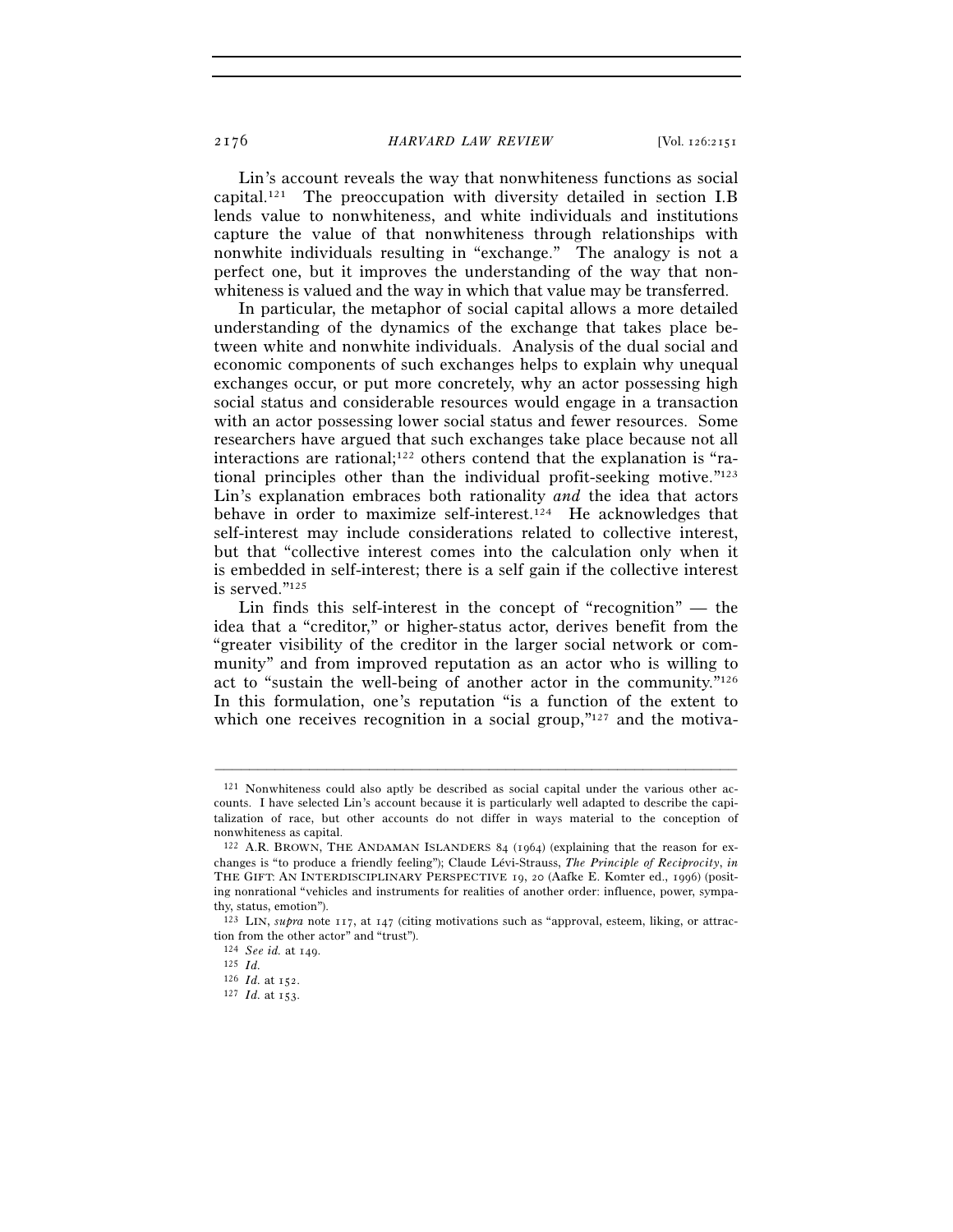tion to engage in unequal exchanges "is to gain reputation through recognition in networks and groups."128

The importance of recognition and reputation to the concept of social capital connects that concept to a recent strand of sociological research that examines the role of "status" in markets. Joel Podolny has emphasized that status — defined as an actor's position in a hierarchical order — explains behavior not only in social settings, but also in the market.129 The desire for status affects actors' willingness to form relationships and otherwise affiliate with other actors.130

Importantly, Podolny establishes that status "leaks" — that "when two actors are involved in an association, exchange, or deference relation with one another and when others perceive that linkage, status leaks through the linkage."131 The exchanges through which social capital is generated, then, have consequences beyond the transactions of resources on which Lin focuses. They also result in "a *forced alienation* of status that occurs when two parties enter into an exchange that can be verified by third parties."132 Moreover, Podolny explains, if an exchange "is between actors of unequal status, the higher-status actor will tend to experience a drop in status while the lower-status actor will tend to experience a gain. $\frac{m_{33}}{12}$  He demonstrates this principle with the example of the investment banking industry,<sup>134</sup> in which individual investment banks hesitate to enter into exchange relations with lower-status banks,<sup>135</sup> and the example of wineries, which hesitate to list the appellation of lower-status regions on their labels — and may even hesitate to create objectively higher-quality products if that would involve associating themselves with a region with subjectively lower status.<sup>136</sup> The desire for status therefore influences the exchanges

<sup>128</sup> *Id.* at 156 (emphasis omitted).<br><sup>129</sup> JOEL M. PODOLNY, STATUS SIGNALS 7–9 (2005).<br><sup>130</sup> *See id.* at 5. Podolny provides the example of firms' decision to affiliate with either NASDAQ or NYSE to affect how others perceive them.<br> $131$  *Id.* at 15.

<sup>131</sup> *Id.* at 15. 132 *Id.* at 76. 133 *Id.* at 15. Podolny — correctly, in my view — couches this status recalibration in terms of tendencies rather than absolutes. One might imagine situations where a high-status actor engages with a low-status actor and the interaction enhances the status of both individuals. For example, a popular professor might decide to go out to lunch with a few of her students, both elevating her status (she has students who want to eat lunch with her and is nice enough to accommodate them) and theirs (they are worthy of spending time with a busy and important professor). Importantly, an actor may be high status in one dimension but low status in another. Consider a friendship between a popular but average student and a smart but unpopular student: such a relationship might result in leakage of "intelligence status" in one direction and "popularity status" in the other. As I discuss, the same may apply to white and nonwhite individuals, who simultaneously may be high status in some areas and low status in others.<br> $^{134}$  *Id.* ch. 3.

<sup>134</sup> *Id.* ch. 3. 135 *Id.* at 77. 136 *Id.* ch. 5.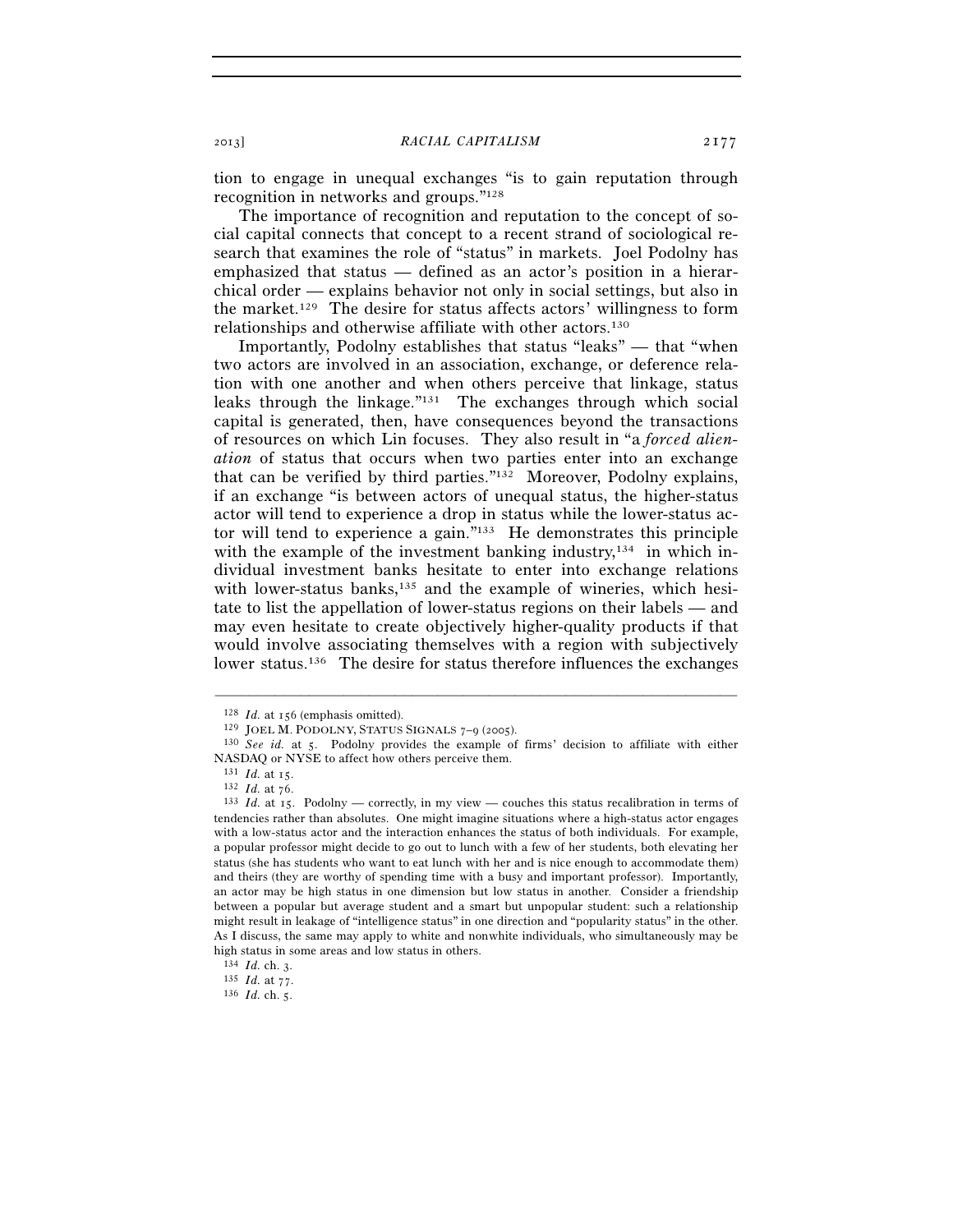that generate social capital. It partially determines which exchanges actors will engage in, and why.

The exchange mechanism Lin posits, in conjunction with Podolny's account of status-seeking behavior by market participants, reveals the way that the value associated with nonwhiteness is transferred. As a result of the legal and social preoccupation with diversity arising from affirmative action doctrine, white people and predominantly white institutions may elevate their status within various markets by affiliating themselves with nonwhite individuals.

One might, for instance, conceive of a status market in "nonracism." Within this specific market, white individuals and predominantly white institutions tend to have relatively low status.<sup>137</sup> When a white individual or a predominantly white institution engages in an exchange with a nonwhite person within such a market, in Podolny's terms, a status leak occurs. The nonwhite party loses some amount of status, and the white party absorbs some of the status that the nonwhite party has lost. Put more concretely, the white individual or predominantly white institution has increased its status within the "nonracism" market by demonstrating the ability to engage in a relationship with a nonwhite individual. Meanwhile, the nonwhite person's status may have diminished within that same market through affiliation with a white individual or a predominantly white institution. Although such exchanges are not fully theorized in the scholarly literature, limited recognition of this sort of racial status exchange has emerged: Randall Kennedy, for instance, has chronicled the status diminution of black people, particularly those in "elite, predominantly white settings," when other blacks perceive that they have "sold out" to the expectations of white society.138

Alternatively, one might conceive of a status market in "nonwhite cultural competence." Again, this market has arisen as a result of the priority that our legal doctrines and social practices place on diversity, and again, white individuals and predominantly white institutions tend to have relatively low status within this specific market.139 When a white individual or a predominantly white institution engages in an exchange with a nonwhite person within a market in nonwhite cultural competence, a status leak occurs once more. The white individual or predominantly white institution gains status: the person or institu-

<sup>–––––––––––––––––––––––––––––––––––––––––––––––––––––––––––––</sup> 137 This is not a normative proposition, but rather a descriptive generalization, and a crude one at that. I make no claim about any particular individual or institution.

<sup>138</sup> *See* RANDALL KENNEDY, SELLOUT: THE POLITICS OF RACIAL BETRAYAL 58–69 (2008). Kennedy does not couch his analysis in market terms, but the notion of exchange — the idea that a nonwhite individual has lost a measure of racial credibility in the process of gaining entry to elite, predominantly white circles — figures prominently in his work.

<sup>139</sup> This remains a crude and purely descriptive generalization. *See supra* note 137.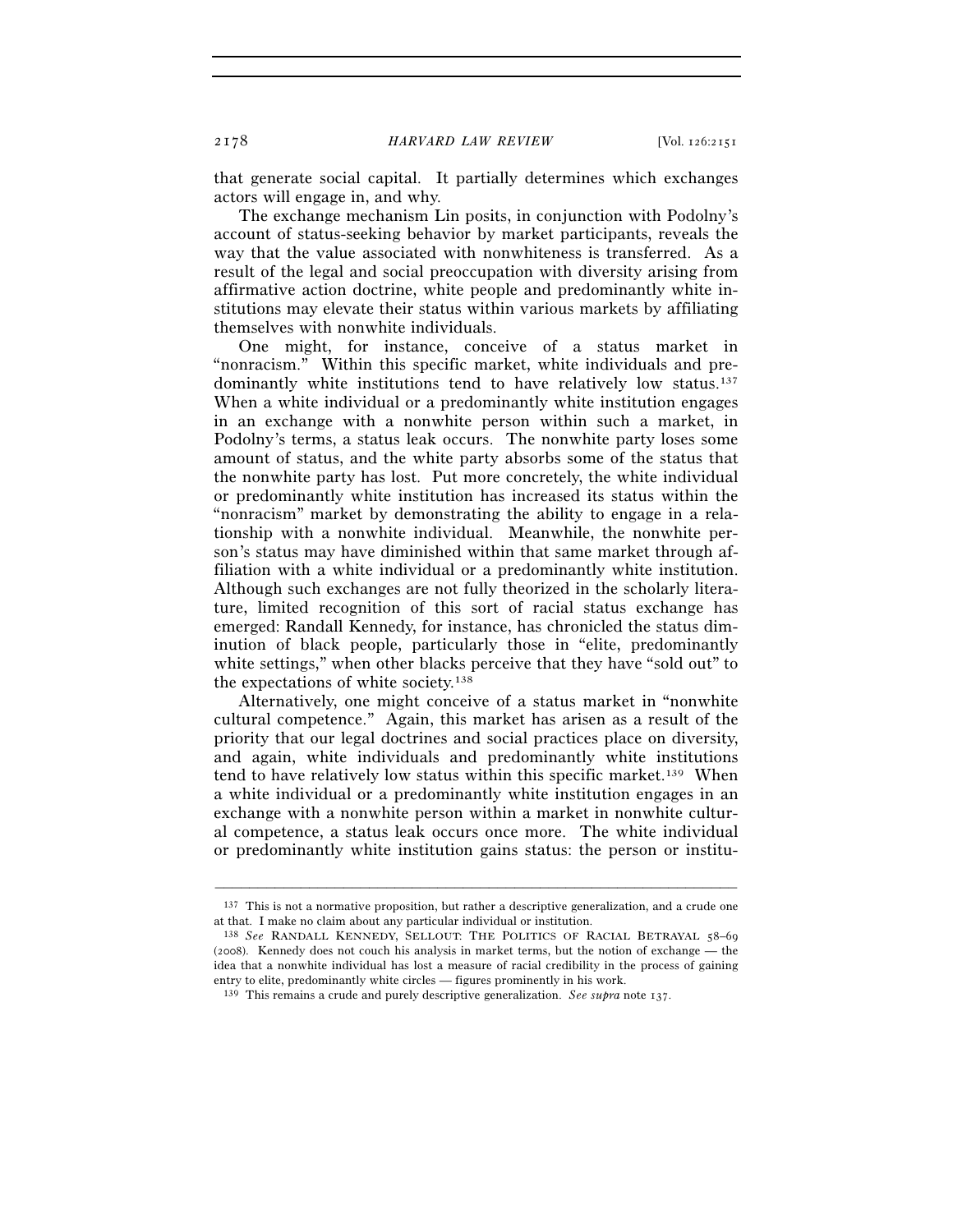tion has successfully affiliated with a nonwhite individual and has thereby acquired some of the presumption of greater cultural understanding stereotypically attributed to nonwhite people. At the same time, the nonwhite person may lose status through the association. For example, nonwhite entertainers are often accused of losing their cultural legitimacy when they become popular within mainstream white culture or when they perform with white entertainers.<sup>140</sup>

Such status markets are particularly important because they create proxies for other, more substantive characteristics. People often use status-indicating affiliations as proxies for independent judgments about the relevant characteristics of individuals or institutions.141 Job applicants' resumes provide a classic example: "[I]t is often easier to observe educational affiliations and the status of an applicant's references than it is to immediately observe differences in individual performance."142 Acquiring certain affiliations thus becomes a way of signaling status to those with whom one wishes to engage in some way.

A white person or institution who engages in an exchange with a nonwhite person, therefore, gains status as a nonracist and crossculturally competent actor by *signaling* those attributes through affiliation. Because one cannot generally probe the inner cognitive processes of a white individual for racist ideation or infiltrate the internal workplace culture of an institution to detect racist norms, observing a white person's affiliation with a nonwhite individual serves as a proxy for making independent judgments along those axes.<sup>143</sup> Such affiliation signals to outsiders that the white person or institution is nonracist: if the person or institution were racist, the reasoning goes, she would not want to participate in the exchange with the nonwhite person, and the nonwhite person would not agree to participate in the exchange with her. Such status-seeking explains the intensity of the drive to acquire the capital associated with nonwhiteness through affiliation. It also explains why nonwhiteness is particularly desirable to market participants seeking either to distinguish themselves favorably from other participants or to avoid distinguishing themselves unfavorably.

Real-world examples reveal the status associated with affiliation with nonwhite people. First, closeness with nonwhite people allows whites to deflect charges of racism. As the popular satirical blog *Stuff* 

<sup>140</sup> *Cf. generally* EVERYTHING BUT THE BURDEN: WHAT WHITE PEOPLE ARE TAKING FROM BLACK CULTURE (Greg Tate ed., 2003) (discussing the interplay between black culture, white appropriation, and the black community's ideas regarding that appropriation).<br>
<sup>141</sup> See PODOLNY, supra note 129, at 18–19.<br>
<sup>142</sup> *Id.* at 106.<br>
<sup>143</sup> See Shin & Gulati, supra note 16, at 1033 (arguing that placing

prominent positions in the workplace "signals . . . a certain level of geniality toward members of the showcased individual's group and a certain kind of sensitivity or attitude about diversity in general").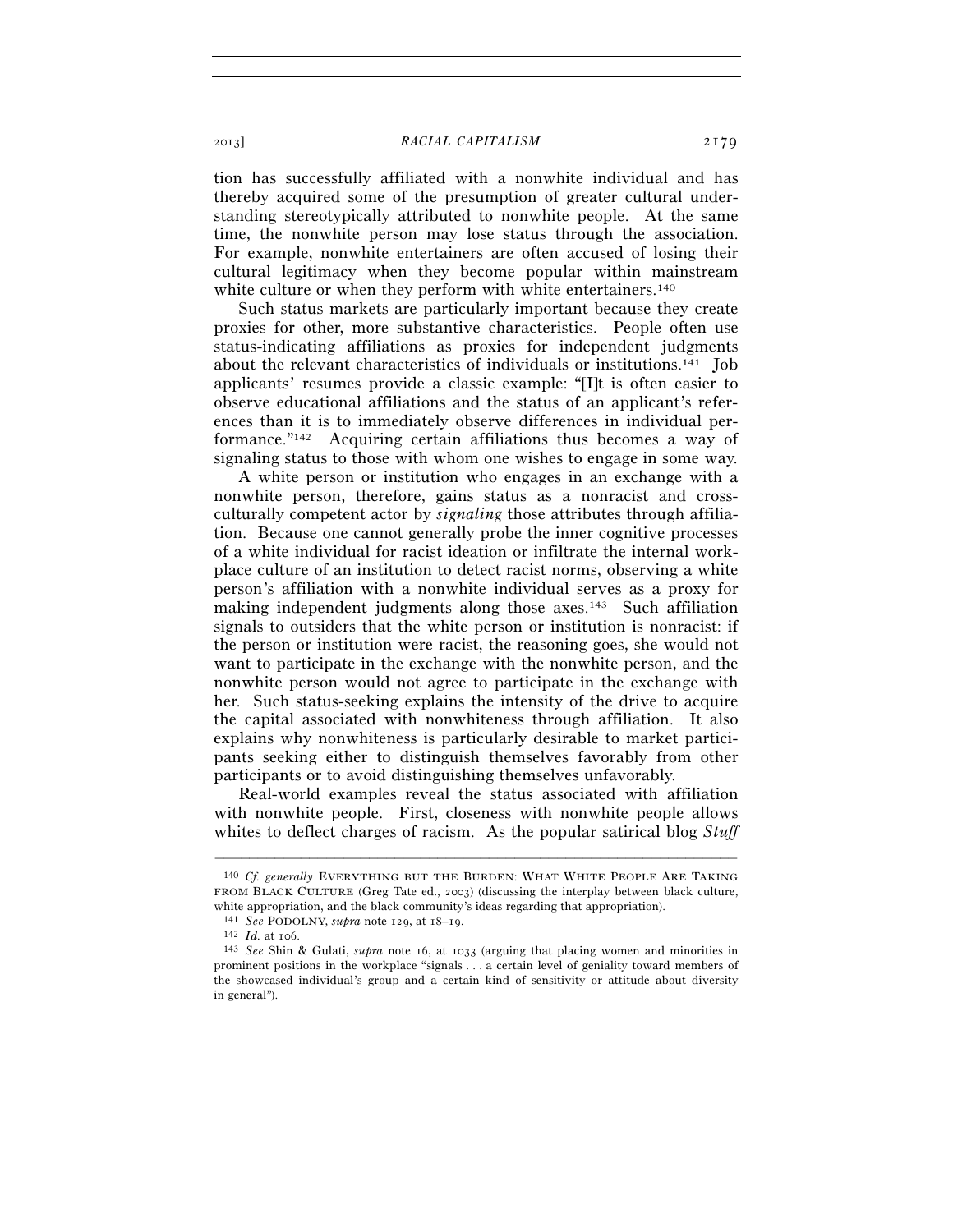*White People Like*<sup>144</sup> puts it, "[o]bviously, whites want black friends so as not to appear racist."145 Bradford Plumer has referred to this phenomenon as the "some of my best friends" defense<sup>146</sup> — the idea is that, if one has close nonwhite friends (or friends of other outsider groups), one cannot also be racist (or prejudiced against those groups). Sociologist Eduardo Bonilla-Silva identified this defense as a common theme in a series of interviews with white people about race relations, finding that, while many whites harbor prejudice and resentment, they frequently sheltered these views behind claims of having nonwhite friends and associates.<sup>147</sup> Such capitalization of nonwhiteness is valuable given the manifest undesirability of the "racist" label, which commentators have dubbed the only true equivalent to a racial epithet for white people.148

The "some of my best friends" defense has infiltrated popular culture. In one episode of *Seinfeld*, George's boss accuses him of racism, and George desperately wants to prove him wrong.149 "You know what'd be great? If he could see me with some of my black friends," George muses. "Yeah, except you don't really have any black friends," Jerry observes. George eventually pays Jerry's pest exterminator the only black person he knows — to go to lunch with him in the pres-

–––––––––––––––––––––––––––––––––––––––––––––––––––––––––––––

145 Warner, *supra* note 115.

<sup>144</sup> For the uninitiated, *Stuff White People Like*, created by Christian Lander, "skewers the sacred cows of lefty Caucasian culture." Katharine Mieszkowski, *The Unbearable Whiteness of Being*, SALON (July 5, 2008, 4:06 PM), http://life.salon.com/2008/07/05/white\_people. Of course, the group of "White People" satirized on *Stuff White People Like* does not map perfectly onto the socio-legal category of "white people" more commonly recognized by scholars in legal academia and the social sciences. *See, e.g.*, DAVID A. HOLLINGER, POSTETHNIC AMERICA 23–25 (2000) (referring to an "ethno-racial pentagon" of Asian, Latino/a, white, black, and Native American). By "White People," Lander is really referring to "well-off, well-educated, youngish, self-described progressives." Benjamin Schwarz, *Intolerant Chic*, ATLANTIC MONTHLY, Oct. 2008, at 91, 91, *available at* http://www.theatlantic.com/magazine/archive/2008/10/intolerant-chic/6976. One can therefore be a White Person without being a white person, and one can also be a white person without being a White Person. *Id.* Lander himself acknowledges that White People do not include "the wrong kind of white people," such as "poor, right-wing white people, and rich, rightwing white people." Mieszkowski, *supra*. Given the popularity of *Stuff White People Like*, I view the blog as providing insight into a subset of the white people and institutions who capitalize nonwhiteness. That is, Lander is focused on a certain progressive demographic, while I am concerned with a broader constituency that desires the appearance of diversity, of which that progressive demographic is one part.

<sup>146</sup> Bradford Plumer, *Rick Santorum: A Brief History of the "Some of My Best Friends" Defense*, NEW REPUBLIC (June 16, 2011), http://www.tnr.com/article/politics/90059/gop-rick -santorum-best-friend-defense.<br><sup>147</sup> EDUARDO BONILLA-SILVA, RACISM WITHOUT RACISTS 57–58 (3d ed. 2010).

<sup>&</sup>lt;sup>148</sup> See, e.g., Elie Mystal, *Racist Is the New N-Word*, TRUE/SLANT (Feb. 11, 2010, 8:42 AM), http://trueslant.com/eliemystal/2010/02/11/racist-is-the-new-n-word; Tracy O'Connor, *Is Racism the New N-Word?,* I HATE MY MESSAGEBOARD (Feb. 18, 2009), http://ihatemymessageboard .com/2009/02/18/is-racism-the-new-n-word. 149 *Seinfeld*: *The Diplomat's Club* (NBC television broadcast May 4, 1995).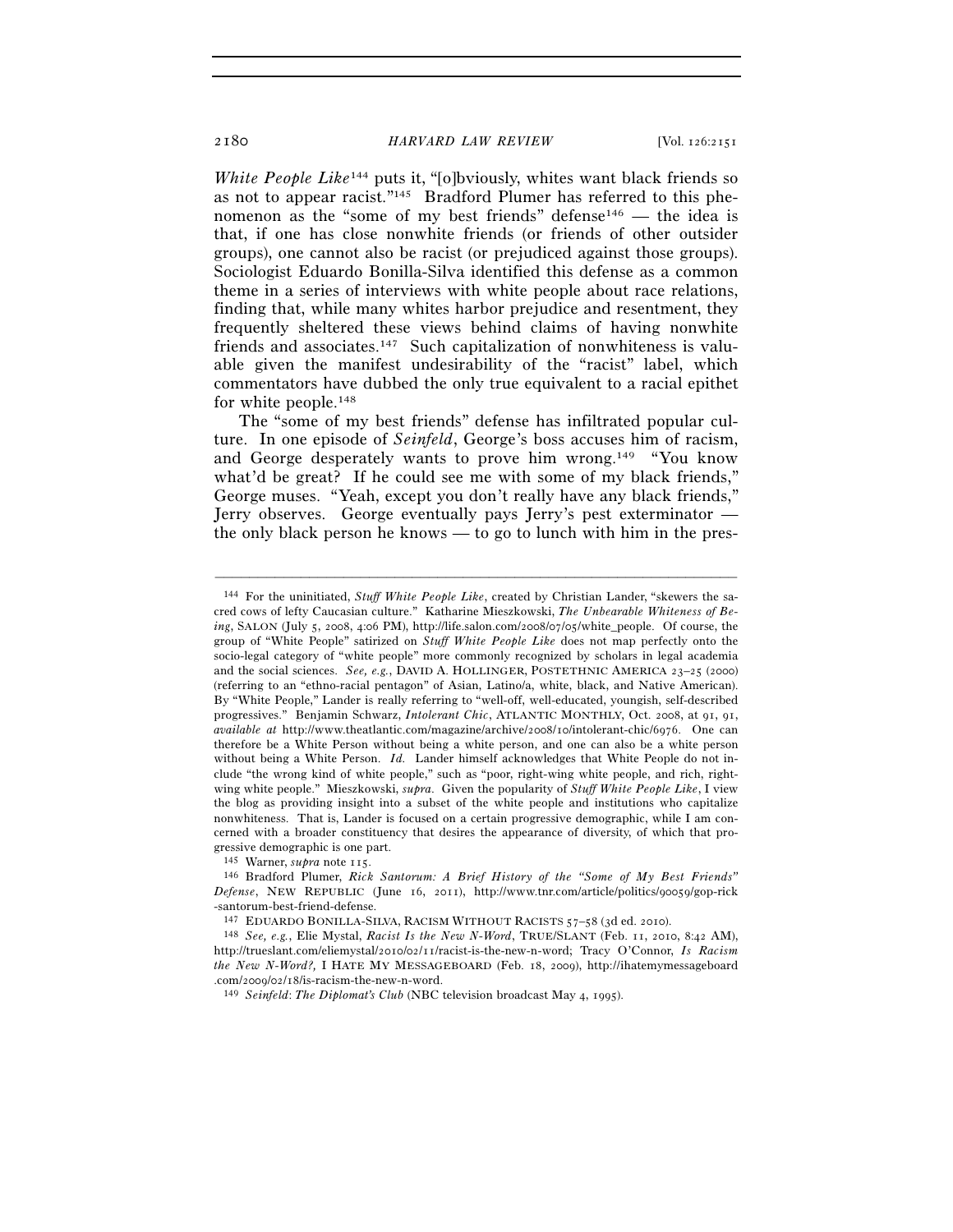ence of his boss. The plan, however, backfires when the scheme is uncovered; George's boss tells him that he has "sunk to a new low."150

Elected officials even invoke nonwhite friends as a defense to accusations of racism. For example, President George W. Bush spoke at the NAACP's annual meeting after facing harsh criticism of the administration's response to Hurricane Katrina, including, most visibly, Kanye West's blunt statement that "George Bush doesn't care about black people."151 In the speech, President Bush referenced his black "friends" Robert L. Johnson, the founder of Black Entertainment Television, and the Reverend Anthony T. Evans, a prominent pastor in Dallas; he also name-dropped Secretary of State Condoleezza Rice while discussing the then-recent extension of the Voting Rights Act.<sup>152</sup> President Bush's references to black people with whom he was affiliated, either through friendship or a close professional relationship, may be read as a strategic attempt to leverage his status to rebut allegations of racism.153

Nonwhiteness likewise allows white people to enhance their status by signaling cross-cultural credibility. Given the premium placed upon diversity, a racially diverse friend circle generates social status, and white people tend to emphasize their friendships with nonwhite people accordingly. Bonilla-Silva's research suggests that white people inflate both the number and closeness of their nonwhite friends.154 And a reanalysis of sociological research cited in *Grutter* and *Gratz* reveals similar tendencies. In the original study, researchers examined a Gallup survey polling law students at the University of Michigan and Har-

<sup>150</sup> *Id.*

<sup>151</sup> Lisa de Moraes, *Kanye West's Torrent of Criticism, Live on NBC*, WASH. POST, Sept. 3, 2005, at C8, *available at* http://www.washingtonpost.com/wp-dyn/content/article/2005/09/03 /AR2005090300165.html. 152 *See* Sheryl Gay Stolberg, *Bush, in First Speech to N.A.A.C.P., Offers Message of Reconcilia-*

*tion*, N.Y. TIMES, July 21, 2006, at A16, *available at* http://www.nytimes.com/2006/07/21 /washington/21bush.html. 153 Other political examples are common. For example, in the 2012 presidential election, Paul

Ryan's reference to the fact that he had a black girlfriend in college arguably also functions as a rebuttal of charges of racism. Patrik Jonsson, *Paul Ryan's Black Ex-Girlfriend: What Does It Mean to Election 2012?*, CHRISTIAN SCI. MONITOR (Aug. 23, 2012), http://www.csmonitor.com /USA/Elections/President/2012/0823/Paul-Ryan-s-black-ex-girlfriend-What-does-it-mean-to -Election-2012. Likewise, the Tea Party sponsored a panel at the 2013 Conservative Political Action Conference called "Trump the Race Card: Are You Sick and Tired of Being Called a Racist When You Know You're Not One?" that ostensibly presented a solution to the "diversity inclusion problem" and urged attendees to deflect charges of racism by referring to themselves as "Frederick Douglass Republicans." Alexandra Petri, *How Not to Sound Racist: The Most Awkward CPAC Panel Ever*, WASH. POST (Mar. 15, 2013, 6:11 PM), http://www.washingtonpost.com/blogs /compost/wp/2013/03/15/how-not-to-sound-racist-the-most-awkward-cpac-panel-ever/?hpid=z2. 154 *See* BONILLA-SILVA, *supra* note 147, at 87–97.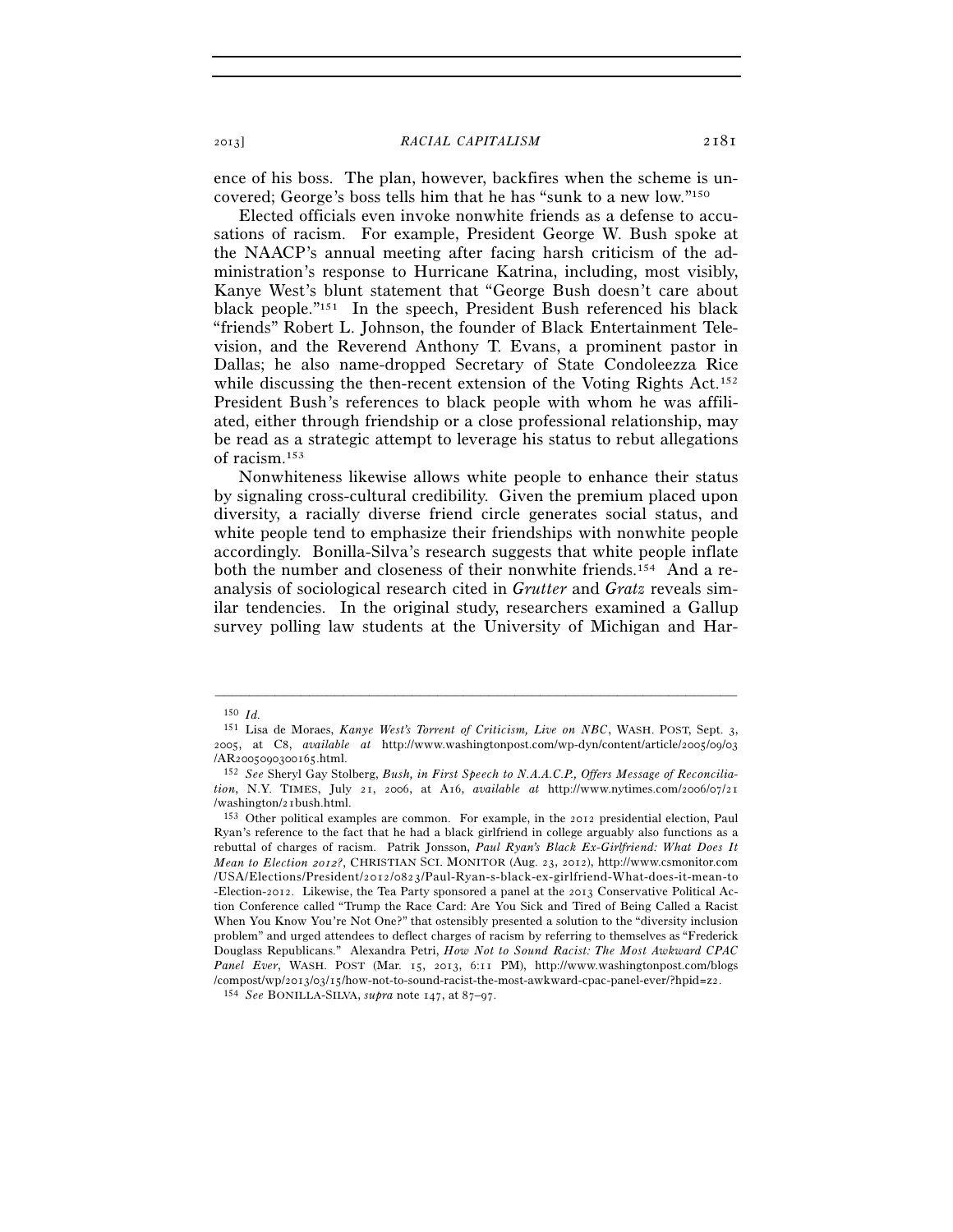vard about how many cross-racial friendships they had.<sup>155</sup> Of white students, 92.4% reported having three or more close friends of other races, as compared to only 37.3% of black students, 29% of Latino/a students, and  $53.4\%$  of Asian students.<sup>156</sup> The reanalysis revealed that if all the white students were telling the truth, then every student of color reporting three or more cross-racial friendships must have had more than *nineteen* close friendships with white law students — a result that seems at best highly unlikely.<sup>157</sup>

The tendency to engage in status-seeking behavior explains why white students claim nonwhite students as their close friends. One explanation is that white people desire nonwhite friends in part to signal that they are not racist. But the explanation is broader than a mere desire to perform a nonracist identity script. Claiming social affiliation with nonwhite individuals also allows whites to signal characteristics of tolerance, cosmopolitanism, and cultural literacy.

Popular culture reflects awareness of this signaling function. *Stuff White People Like* includes entries such as "Having Black Friends"<sup>158</sup> "Diversity,"159 and "Being the Only White Person Around."160 The reason this "stuff" is appealing to white people is not only that they wish to insulate themselves against charges of racism. It's also that, for example, "[t]he number of black friends white people possess also illustrates their comfort with black culture,"161 an independently desirable characteristic given the "coolness" often associated with that culture.162

Thus, concepts of social capital and status markets provide insight into the reasons that individuals and institutions value particular racial identities and seek affiliations with individuals with those identities. The value acquired through such affiliations is part of the calculus that assigns worth to racial identity. And ultimately the fact that race is valued in this way is the foundation for the conversion of race into a commodity. The next section turns to Marxian capital to examine this process of commodification as it relates to the capitalization of race.

<sup>155</sup> Gary Orfield & Dean Whitla, *Diversity and Legal Education: Student Experiences in Leading Law Schools*, *in* DIVERSITY CHALLENGED: EVIDENCE ON THE IMPACT OF AFFIRMA-

TIVE ACTION 143, 154, 157 tbl.5 (Gary Orfield ed., 2001).<br><sup>156</sup> *Id.* at 157 tbl.5.<br><sup>157</sup> Pidot, *supra* note 77, at 789. The assumptions are "that all reported close friendships were with other law students" and "that every cross-racial friendship contained one white student and one student of color." *Id.* 158 Warner, *supra* note 115. 159 Christian Lander, *Diversity*, STUFF WHITE PEOPLE LIKE (Jan. 19, 2008), http://

stuffwhitepeoplelike.com/2008/01/19/7-diversity. 160 Christian Lander, *Being the Only White Person Around*, STUFF WHITE PEOPLE LIKE

<sup>(</sup>Feb. 20, 2008), http://stuffwhitepeoplelike.com/2008/02/20/71-being-the-only-white-person-around. 161 Warner, *supra* note 115. 162 *See generally* BLACK COOL (Rebecca Walker ed., 2012).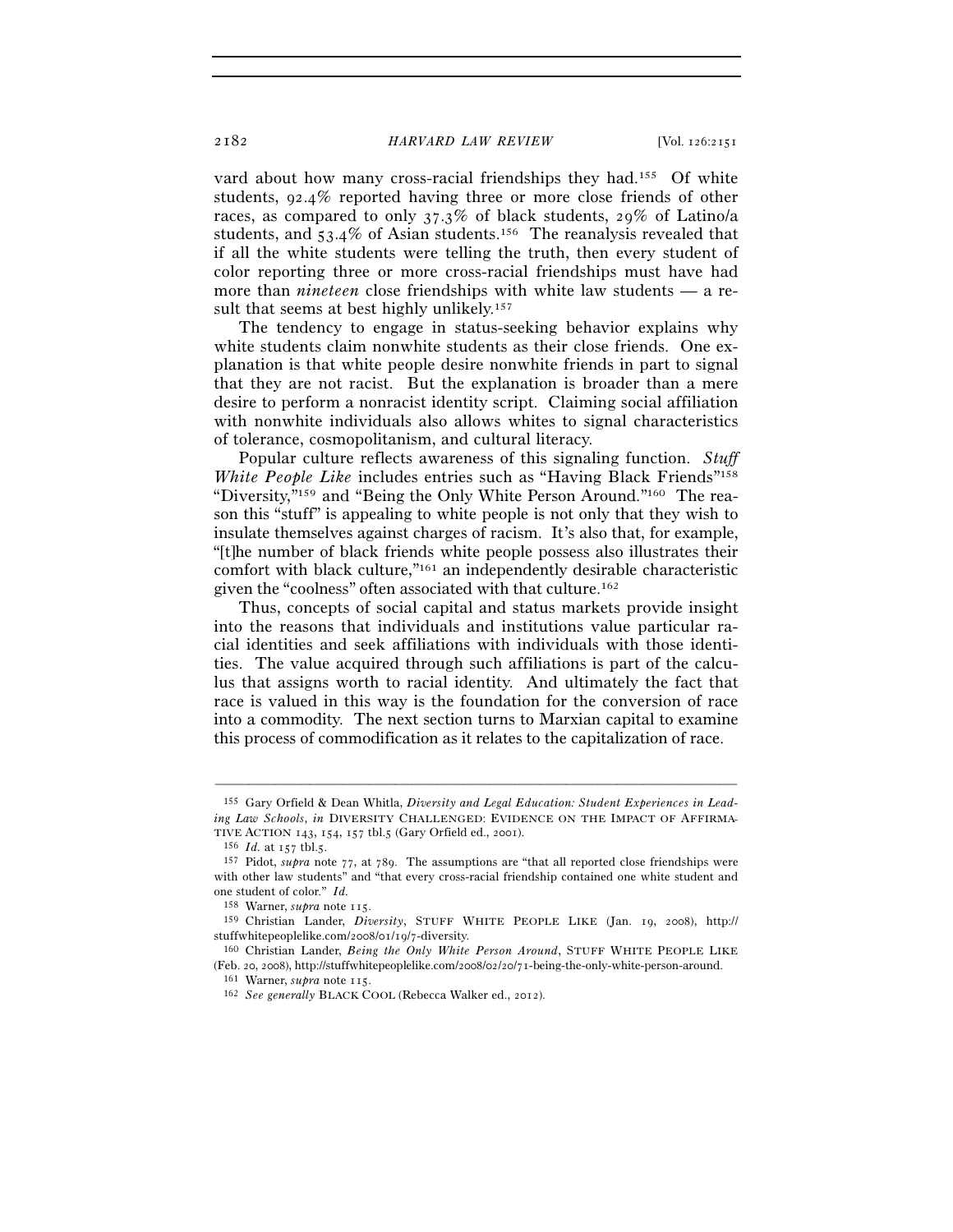# *B. Race as Marxian Capital*

"[N]othing can be a value without being an object of utility."163

In the previous section, I used theories of social capital to explain the way that race acquires value through social interaction. This section builds on that analysis by using a Marxian conception of capital to understand how assigning value to race leads to the commodification and subsequent capitalization of race.164 Marxian theory provides an imperfect analogy for this process, but it supplies a useful starting point for an analysis of the way that racial identity generally — and nonwhiteness in particular — functions as capital.

I use Marx's market rhetoric in my analysis of how race is commodified and capitalized. The result is jarring. But this is precisely my intent. By exposing the dissonance between market rhetoric and racial identity, I lay the preliminary groundwork for my critique of racial identity markets.

Marx begins with the concept of the commodity, which he defines as "an external object, a thing which through its qualities satisfies human needs of whatever kind."165 Commodities have both a use-value — "the usefulness of a thing" — and an exchange-value — a value derived from the trade of the commodity for other commodities.166 The amount of labor<sup>167</sup> that goes into a particular commodity establishes the rate of exchange.168 Notably for present purposes, "[a] thing can be useful, and a product of human labor, without being a commodity" that is, someone who creates something and derives use from it, but does not exchange it, has not created a commodity.169 To produce a commodity, a laborer must produce use-value *for others* and surrender that commodity to someone else in an exchange.<sup>170</sup>

The Marxian analysis thus provides a lens for examining the way that racial identity is produced, used, and exchanged in society. We

<sup>–––––––––––––––––––––––––––––––––––––––––––––––––––––––––––––</sup> 163 1 MARX, *supra* note 108, at 131. Here, Marx means value in the market, as opposed to intrinsic worth. I discuss the distinction between these two concepts in Part III. 164 My account of Marx will be succinct and therefore, by necessity, incomplete and somewhat

impressionistic. My goal is to put forth his analysis at a high level of generality in order to provide a basic framework for understanding the way that racial identity is assigned value.<br><sup>165</sup> I MARX, *supra* note 108, at 125.<br><sup>166</sup> *Id.* at 126.<br><sup>166</sup> *Id.* at 126.<br><sup>167</sup> For purposes of establishing the rate of excha

tively. *Id.* at 129. As I will discuss later, the amount of labor required to produce racial commodities may in fact vary from one individual to the next. *See infra* section II.C, pp. 2190–98.<br><sup>168</sup> 1 MARX, *supra* note 108, at 129 & n.9.<br><sup>169</sup> *Id.* at 131.<br><sup>170</sup> *Id.*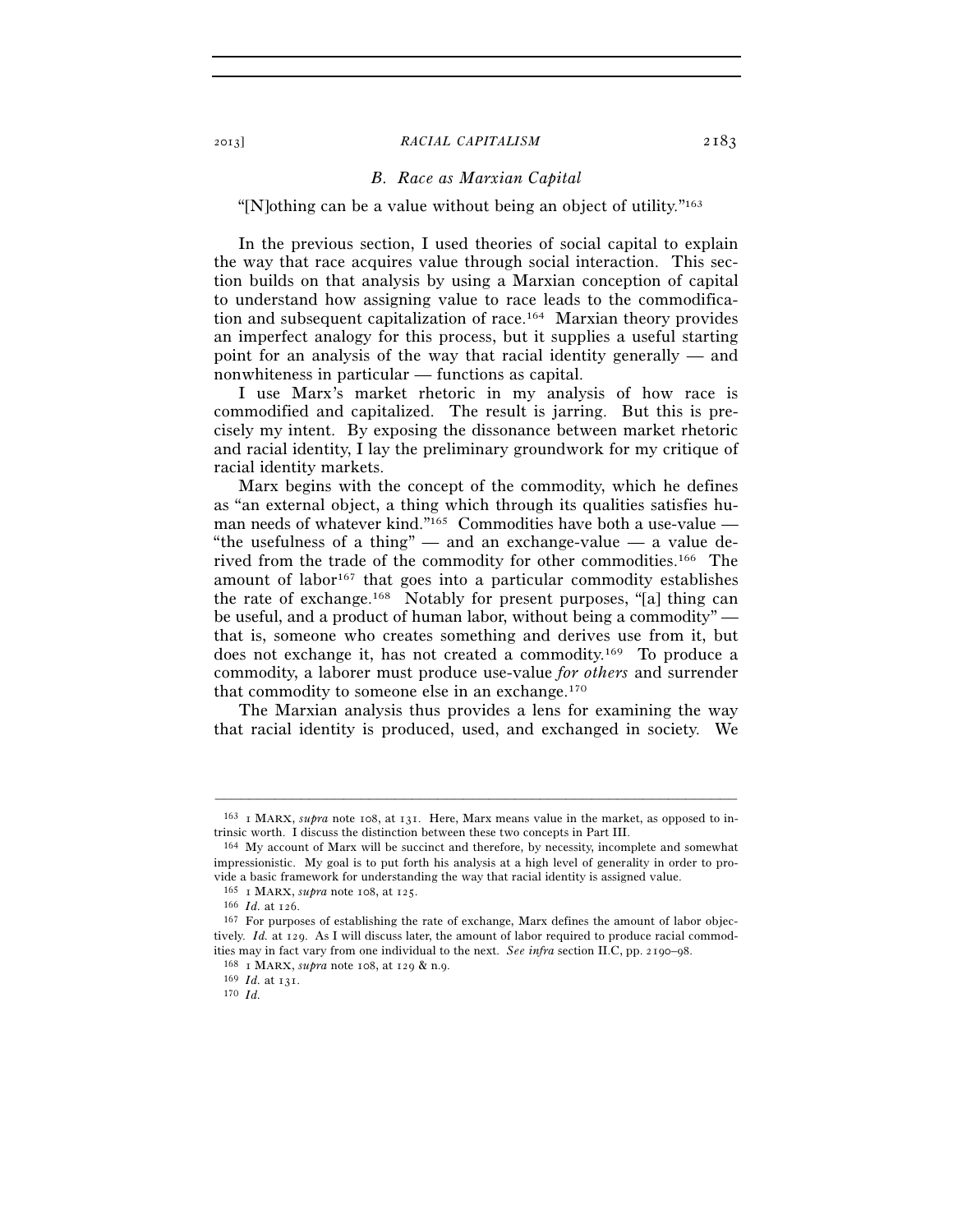can think of racial identity as a commodity that we all produce.171 The process of racial identity production is complex and multifaceted.172 To some degree, racial identity production is determined by what Camille Gear Rich calls "morphology-based ascription" — the interpretation of another person's visible, physical features to correlate with a set of features identified with a particular race or ethnic group.173 But as scholars such as Judith Butler and Kenji Yoshino have argued, perception of identity is also deeply influenced by the manner in which that identity is performed.<sup>174</sup> Indeed, as Rich says, "while certain physical traits may suggest a particular racial or ethnic identity or interfere with the performance of one's chosen identity category . . . some people actively perform racial or ethnic identities in an attempt to cancel out the contrary symbolic effect of their morphology, and are successful in doing so."175 Rich explains that perception of racial identity is influenced by both passive race/ethnicity performance traits such as one's accent — and active race/ethnicity performance —

 $1^{71}$  This is a descriptive claim, not a normative one. In Part III, I will argue that commodification of identity has negative consequences for both individuals and, ultimately, society. Here, the point is simply that identity production occurs.

<sup>172</sup> *See* Rich, *supra* note 8, at 1516. 173 Camille Gear Rich, *Performing Racial and Ethnic Identity: Discrimination by Proxy and the Future of Title VII*, 79 N.Y.U. L. REV. 1134, 1145 (2004).<br><sup>174</sup> *See* JUDITH BUTLER, BODIES THAT MATTER x–xi (1993) [hereinafter BUTLER, BODIES

THAT MATTER] (describing theory of "gender performativity"); JUDITH BUTLER, GENDER TROUBLE viii (1990) (initiating the notion of identity performance in the context of sex and gender); Kenji Yoshino, *Covering*, 111 YALE L.J. 769, 865–75 (2002) (discussing various models of identity performance). Although the notion of identity performance appears to have been theorized first with respect to sex and gender, subsequent research has applied it to racial identity as well. *See, e.g.*, Devon W. Carbado & Mitu Gulati, *The Fifth Black Woman*, 11 J. CONTEMP. LE-GAL ISSUES 701, 703 (2001) (using concept of identity performance to explain that racialization is based not just on phenotypic difference but also on how one chooses to present that difference); Tristin K. Green, *Work Culture and Discrimination*, 93 CALIF. L. REV. 623, 646, 658–59 (2005) (describing disfavored workplace identity performances involving appearance); Ariela J. Gross, *Litigating Whiteness: Trials of Racial Determination in the Nineteenth-Century South*, 108 YALE L.J. 109 (1998) (describing racial performance as a means for determining racial identity in adjudicating whether individuals were slaves or free); Angela Onwuachi-Willig, Essay, *Undercover Other*, 94 CALIF. L. REV. 873, 883–98 (2006) (considering racial and sexual identity performance); Rich, *supra* note 173, at 1158–66 (describing racial identity performance and resulting potential for race discrimination).

<sup>175</sup> Rich, *supra* note 173, at 1179 (footnote omitted). I note that important distinctions separate Rich from Butler and Yoshino. Butler's and Yoshino's work suggests that we possess a core essence of identity, which may either be masked or revealed by identity performance. *See* BUTLER, BODIES THAT MATTER, *supra* note 174, at x; Yoshino, *supra* note 174, at 773–74. Rich, in contrast, adopts a more postmodern view of identity, in which there is no inherent "essence" to identity and identity is instead contingent on social acknowledgement. *See* Rich, *supra* note 173, at 1134. For the purpose of recognizing the production of racial commodities, however, this distinction does not matter: whether racial identity is essential or contingent, its performance results in some amount of value that may be transferred, as described in section II.A, and both commodified and capitalized, as I will discuss in the balance of this section and the next.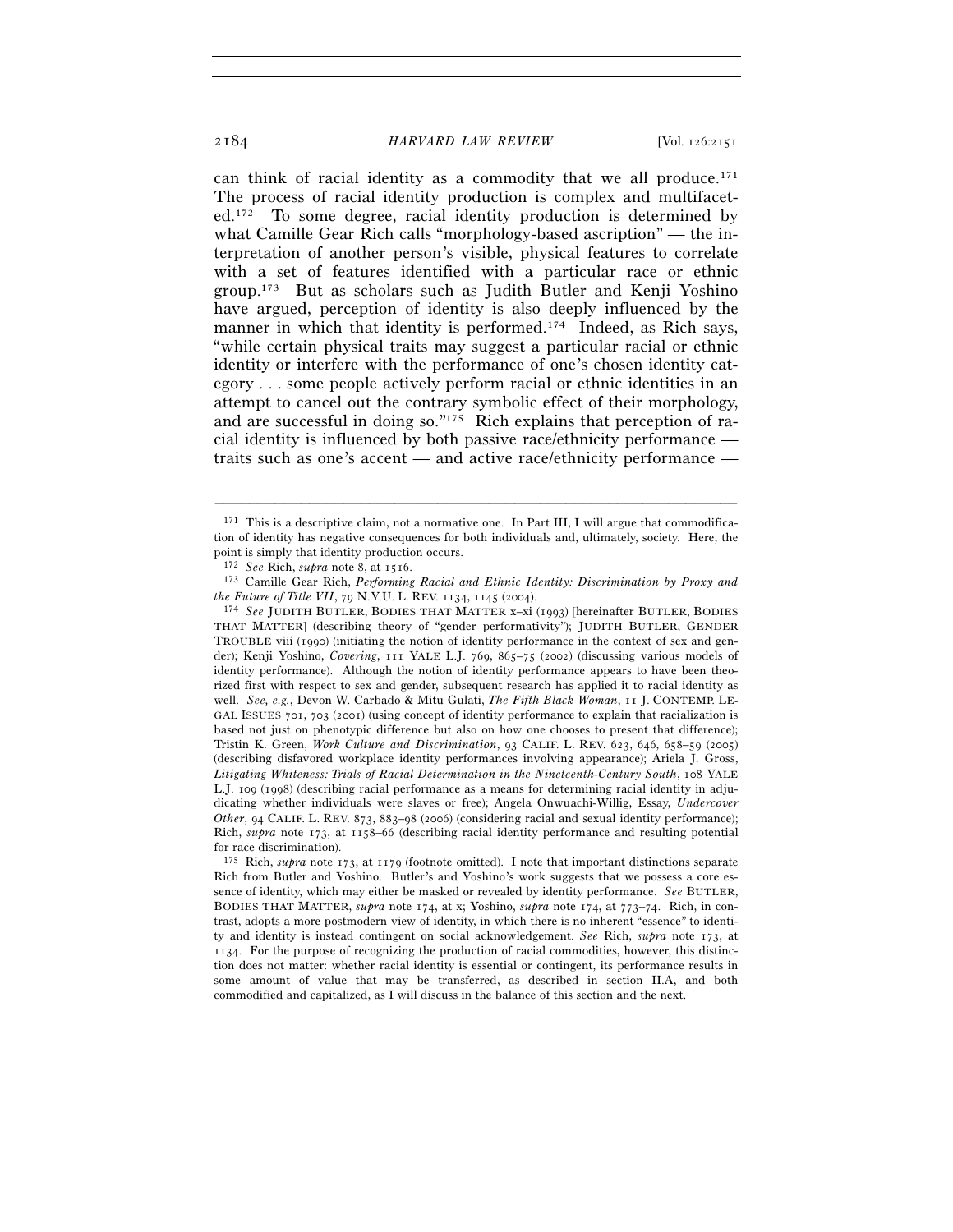voluntary engagement in racially associated acts such as wearing particular clothing or speaking a non-English language.176

Moreover, perception of one's racial identity may also be shaped by traits that are not explicitly correlated with race. Devon Carbado and Mitu Gulati have used the term "working identity"177 to describe the "process of negotiating and performing identity."178 They emphasize that identity performance takes place against the backdrop of stereotypes and social preconceptions regarding race — for example, a Korean American employee at a law firm may be both positively stereotyped as hardworking and negatively stereotyped as unassertive.179 In his production of racial identity, that employee may need to do very little to communicate that he is hardworking, but he may need to go to great lengths to demonstrate the leaderships skills necessary to advance within the firm.180 The extent to which the employee performs these characteristics successfully will in turn influence others' perception of his race. For instance, if the Korean American employee successfully convinces those within the firm of his leadership abilities, he may in turn come to be perceived as less Korean and more American.181

Such identity performances, in all their myriad complexity, affect the way that others experience one's race, or, put in market terms, identity performances shape the racial commodity that we produce. Some performances make nonwhite identity less salient. For example, a person with a racially identified first name might choose to adopt a nickname — perhaps eschewing "Muhammed" in favor of "Mo"182 —

<sup>176</sup> Rich, *supra* note 173, at 1161–66. Whether such identity performance deserves legal protection is a separate issue, and Rich makes a compelling case that it does. *Id.* at 1199–1230. My point here is simply that performance of racially associated acts affects the way that racial identity is perceived and ultimately valued.

<sup>177</sup> Devon W. Carbado & Mitu Gulati, *Working Identity*, 85 CORNELL L. REV. 1259, 1262 (2000). 178 *Id.* at 1265. Carbado and Gulati's analysis is framed within the workplace, but applies

equally well to identity negotiation within society more broadly.  $^{179}$   $\, Id.$  at 1267–70.

<sup>&</sup>lt;sup>180</sup> *Id.* at 1269–70. 180 *Id.* at 1269–70. 181 *Isa identify performance has a single meaning.* As Gowri Ramachandran has explained, a single instance of identity performance may be read in multiple ways. For example, butch-femme lesbian behavior might be read either to reify or to mock traditional gender scripts. Gowri Ramachandran, *Freedom of Dress: State and Private Regulation of Clothing, Hairstyle, Jewelry, Makeup, Tattoos, and Piercing*, 66 MD. L. REV. 11, 21–24 (2006). To impose a single reading of identity performance thus risks essentializing the individual engaged in performance. *Id.* at 24-26. Still, we can talk of racial commodities in terms of the value particular actors ascribe to particular racial identity performances without necessarily engaging in such essentialism. 182 *Cf.* El-Hakem v. BJY Inc., 415 F.3d 1068 (9th Cir. 2005). In *El-Hakem*, the court held that

a CEO created a racially hostile environment for a Muslim employee of Egyptian origin by referring to him as "Manny" rather than "Mamdouh" over the employee's objections; according to the employer, "a 'Western' name" was "more acceptable" to customers. *Id.* at 1071.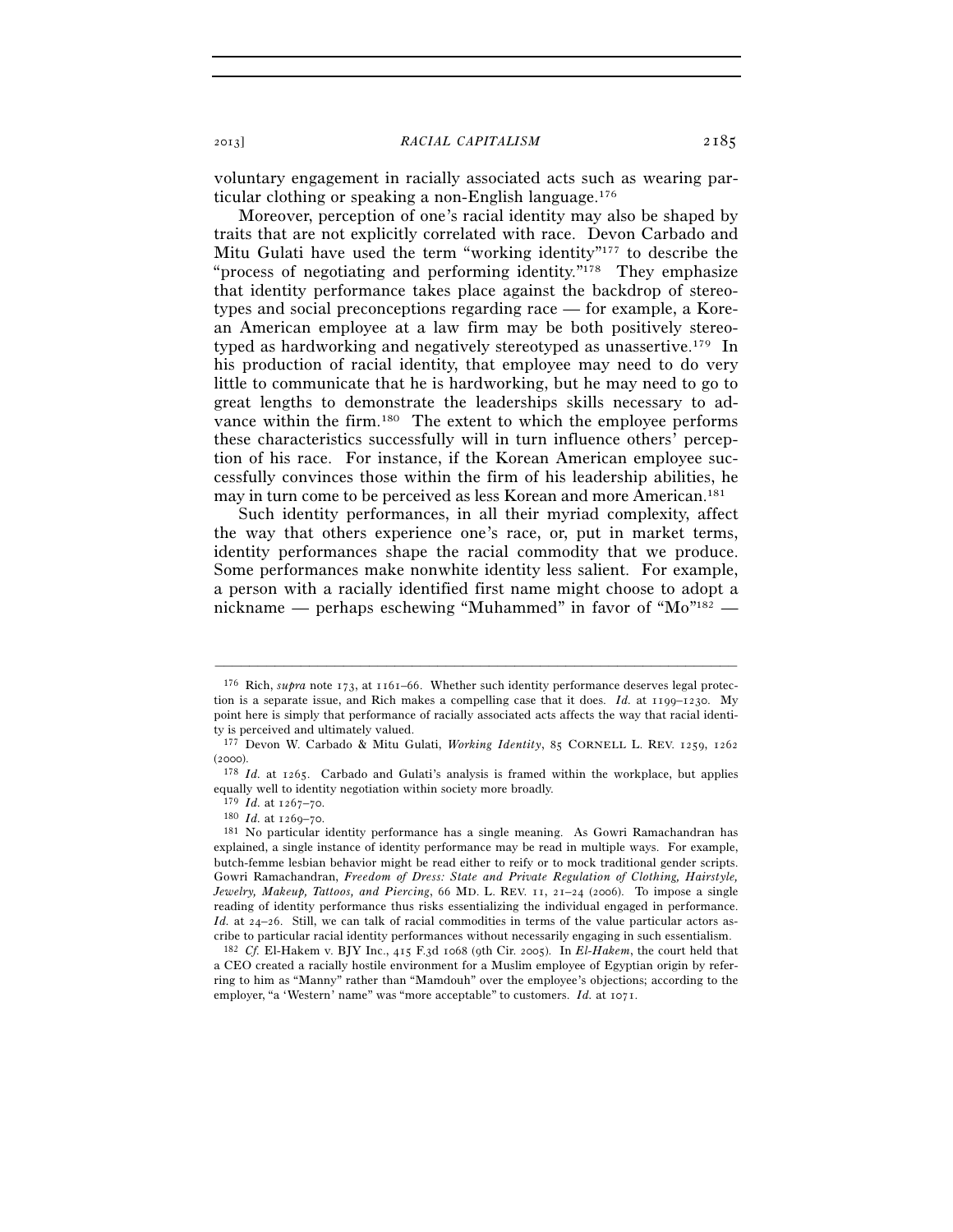or a black woman might choose to straighten her hair.183 Other identity performances make nonwhite identity more salient — Mo might choose to remain Muhammed, or the black woman might choose to wear her hair in a style that emphasizes its natural texture.184 Each of these examples of identity performance involves a complex process through which an individual produces the commodity of racial identity. And, as Parts III and IV address in more detail, each performance ultimately affects the exchange-value of the racial commodity that the individual's performance produces.

Thus, the racial raw material with which we begin, coupled with the identity performance in which we engage, produces the commodity of racial identity. In theory, racial identity does not have to become a commodity — in Marxian terms, it might be produced and kept for the use of the individual alone.<sup>185</sup> But the current reality is that by living in society and interacting with other people, our racial identity "produce[s] use-value . . . for others," and, as a result of that process, becomes a commodity.186

Consider, for example, a law firm engaged in hiring a class of summer associates. Voluminous cognitive and social psychology research indicates that white people are perceived as more competent than identically qualified nonwhite people, both by employers and by customers.187 Therefore, white racial identity might add use-value for the law firm. Sometimes, as a result of affirmative action policies designed to promote diversity, employers and customers also desire nonwhite presence in the ranks of their employees.<sup>188</sup> Accordingly, nonwhite racial identity might also add use-value for the firm. In both instances, racial identity has been commodified. Of course, these are not the only ways that racial identity might provide use-value to a law firm; they are simply examples that I will subsequently continue to refine.

<sup>183</sup> The styling of black women's hair has been analyzed by courts under Title VII, *see, e.g.*, Rogers v. Am. Airlines, 527 F. Supp. 229, 231–33 (S.D.N.Y. 1981), and provides a paradigmatic instance of identity performance for scholars, *see, e.g.*, Paulette M. Caldwell, *A Hair Piece: Perspectives on the Intersection of Race and Gender*, 1991 DUKE L.J. 365; Angela Onwuachi-Willig, *Another Hair Piece: Exploring New Strands of Analysis Under Title VII*, 98 GEO. L.J. 1079 (2010). 184 Rich suggests that employees' racial and ethnic performance practices may actually increase

when employers attempt to restrict such performances because the employer has undermined the status of the performance-restricted group, thereby inflicting a "dignitary harm" and motivating the employee to "attempt[] to maintain her hold on her chosen racial or ethnic identity." Rich,

*supra* note 173, at 1183.<br><sup>185</sup> 1 MARX, *supra* note 108, at 131.<br><sup>186</sup> *Id.* 

<sup>187</sup> *See, e.g.*, Maria Bertrand & Sendhil Mullainathan, *Are Emily and Brendan More Employable than Lakisha and Jamal? A Field Experiment on Labor Market Discrimination*, 94 AM. ECON. REV. 991, 1011 (2004). 188 *See supra* section I.B.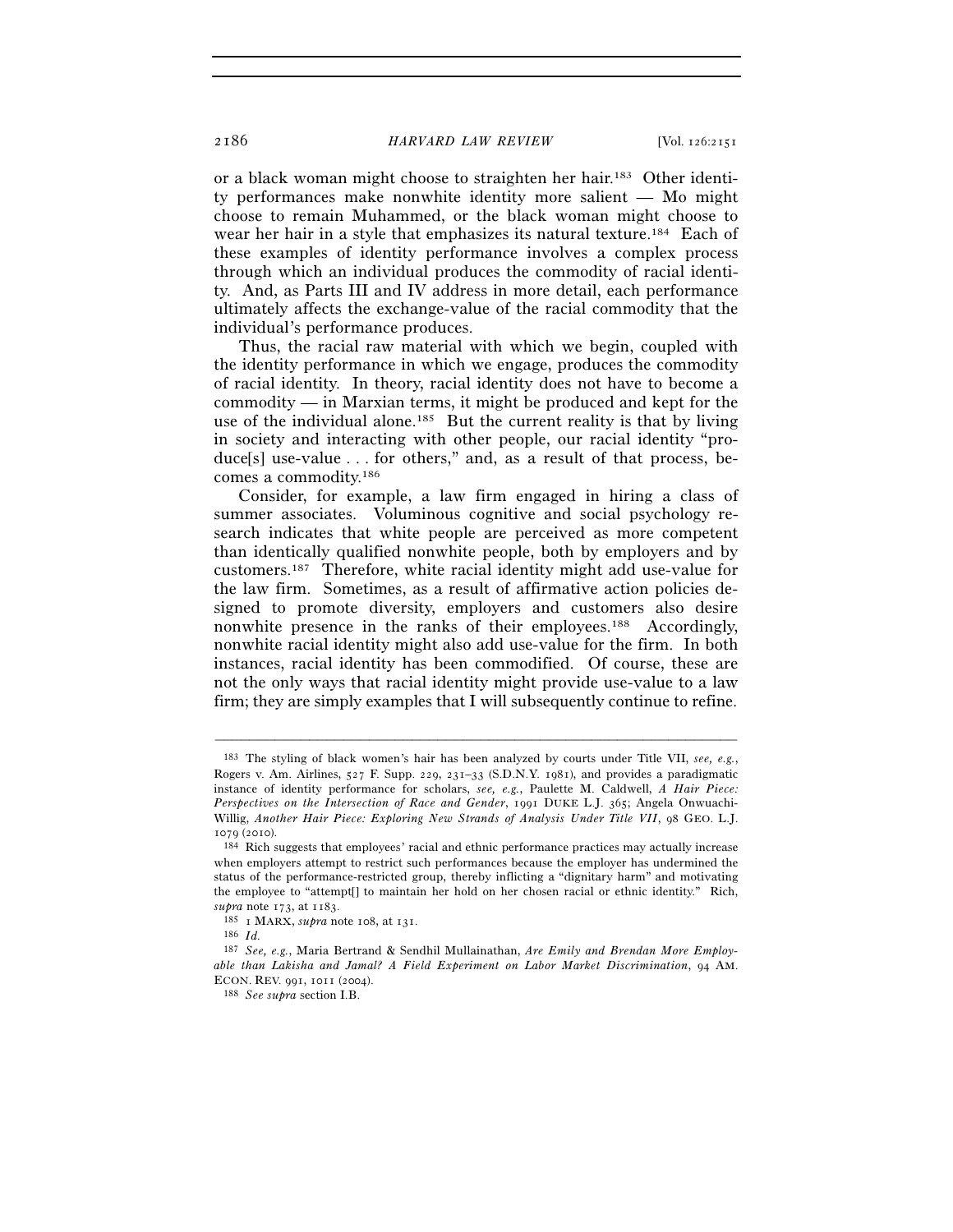Different racial identity commodities are not always, or even usually, valued equally by society. Put in Marx's terms: Two racial identities might have the same use-value to the individuals who produce them — that is, each person's racial identity might serve her equally well in developing a coherent sense of herself and her relationship to society. But that does not mean that the two racial identities have the same exchange-value across a range of social and institutional settings. Depending on the setting, society values some racial identities more than others. Moreover, even within the same setting, the exchangevalue of a particular racial identity varies because the conditions under which racial identity is valued are dynamic, evolving, and highly dependent on context.189 I will further develop this idea in section II.C, but for now the important points are, first, that different racial identities are often not valued equally, and second, that the value assigned to racial identity varies from one setting to the next.

Returning to the law firm I have described, whether the firm values white or nonwhite racial commodities may depend on a number of factors, including the current racial composition of the firm's workforce and the preferences of the firm's customers. Regardless, racial identity — as produced by prospective employees — "satisfies human needs of whatever kind"190 and is thus a commodity that prospective employees exchange during the hiring process in return for a job. Of course, the prospective associates' other attributes, such as their law school grades, their personalities, and the fit of their expertise with the firm's practice needs, matter as well. But explicitly or implicitly, the commodity of racial identity is part of the value that the firm acquires by hiring a particular individual. When the law firm hires someone and pays her a salary, a transaction has taken place — the exchange of a racial commodity for money.191

This discussion of the commodity brings us to the idea of capital. For Marx, capital is a social *process* — the transformation of labor into commodities and commodities into money — rather than merely a concrete thing.192 This view contrasts markedly with the definitions of capital found in classical political economics, where capital is viewed as something static or fixed such as a stock of assets.193 In Marx's

<sup>&</sup>lt;sup>189</sup> See Rich, supra note 173, at 1161–66; cf. 1 MARX, supra note 108, at 131.<br><sup>190</sup> 1 MARX, supra note 108, at 125.<br><sup>191</sup> This exchange occurs even if the firm does not explicitly mean to purchase a racial commodity and the individual does not explicitly mean to sell one. That is, against the backdrop of a society that assigns value to racial identity, exchange of racial identity commodities can be unintentional.

<sup>&</sup>lt;sup>192</sup> I MARX, *supra* note 108, at  $247-57$  ("IIn the circulation [of money and commodities] both the money and the commodity function only as different modes of existence of value itself . . . ."<br>*Id.* at  $255$ .).

<sup>&</sup>lt;sup>193</sup> *See, e.g.*, JOHN STUART MILL, PRINCIPLES OF POLITICAL ECONOMY 34 (Longmans, Green, Reader & Dyer 1871) (1848) (defining capital as the "accumulated stock of the produce of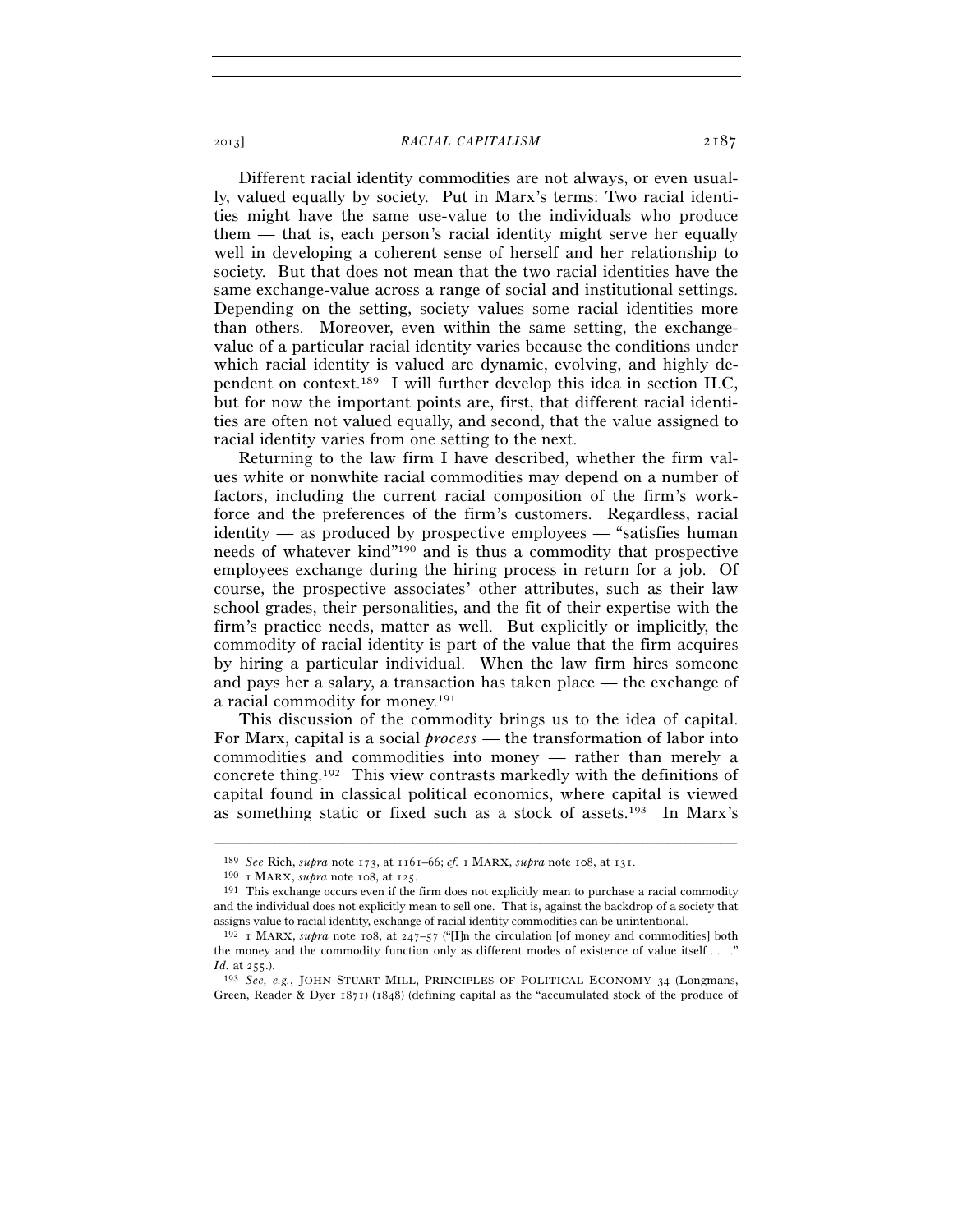process-driven model, capital results from the circulation of value through the repeated process of exchanging money for commodities and the consequent accumulation of value through these exchanges.194 It is an investment process in which surplus value is produced and captured. That surplus value, in turn, leads to further investment.

Marx's dynamic model accounts for the exploitation that results from unequal power. In Marxian analysis, this power disparity manifests itself as a class disparity. That is, a laborer who produces a commodity initially receives the exchange-value of the commodity through a payment of money; the laborer captures none of the surplus value of the commodity.<sup>195</sup> But the capitalist — the person who purchases the commodity, and then resells it for more money — derives the surplus value from the commodity as the commodity continues to circulate in commerce.196 Because capital is a process of investment and reinvestment, those who are able to invest — the dominant class capture the surplus value of the investments.197 That the surplus value remains with the dominant class demonstrates the exploitative social relationship between the two classes.198

More broadly, though, exploitation does not only result from an explicitly class-based disparity; the necessary precondition is simply a disparity in power. Marxian analysis therefore provides a useful analogy for the value that powerful institutions — in America, usually predominantly white institutions — derive from racial commodities. Let us return to the example of the law firm. So far I have only addressed the value derived by the individual who engages in the production of racial identity: the salary that person derives includes the exchange-value of the racial identity that he or she has produced. But the racial commodity the firm has acquired by hiring a particular individual continues to provide value for the firm beyond the initial hiring. Suppose, for instance, that a nearly all-white law firm hires a Latina. The firm derives economic benefits from her presence on an ongoing basis. It may improve relationships with its customers who value diversity, which yields economic benefits. It may be able to recruit other em-

labour"); ADAM SMITH, AN INQUIRY INTO THE NATURE AND CAUSES OF THE WEALTH OF NATIONS 70–75 (G. Walker 1822) (1776) (listing land, labor, and capital stock as the "component" parts of price"). 194  $\,$  I MARX,  $\,supra$  note 108, at 247–49, 255.

<sup>&</sup>lt;sup>195</sup> *See id.* at 320–25, 725–34.<br><sup>196</sup> *See id.* at 255 ("[V]alue is here the subject of a process in which, while constantly assuming the form in turn of money and commodities, it changes its own magnitude, throws off surplusvalue from itself considered as original value, and thus valorizes itself independently." (footnote omitted)); *id.* at 320–29.<br><sup>197</sup> *See id.* at 725–34 (describing the "right" of the capitalist "to appropriate the unpaid labour

of others or its product, and the impossibility, on the part of the worker, of appropriating his own product," *id.* at 730). 198 *See id.* at 927–30.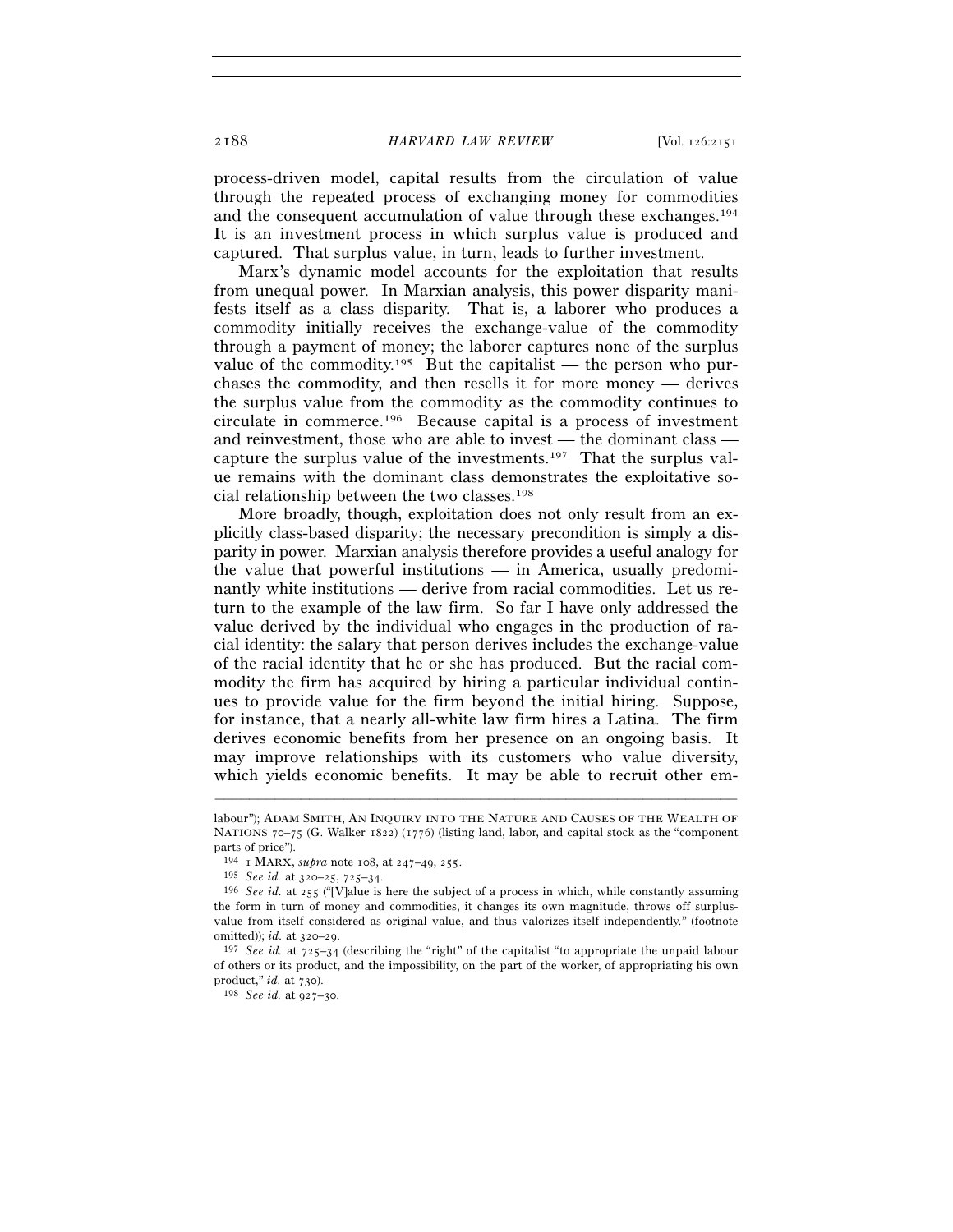ployees more successfully (both other employees of color and other employees of all races who care about diversity), giving it access to a broader talent pool and yielding further economic benefits. It may also be able to attract new clients through the enhanced trust and racial credibility it has gained by having a Latina employee — again yielding economic benefits.

Put another way, the law firm has used the commodity of racial identity acquired through hiring the Latina employee to derive surplus value by enhancing its own image as a diverse, tolerant, and nonracist institution. The law firm I have described is a capitalist actor in the Marxian sense, deriving surplus value on an ongoing basis from the racial identities of its employees. This is possible because the law firm has the power to exploit the racial commodities its employees produce.199 The inherent power disparity between the law firm and its employees is the factor that ultimately enables the firm to acquire surplus value from its employees' production of racial identity. In such fashion, one actor may derive value from the racial identity of another.

As I noted at the beginning of this discussion, the Marxian account is a heuristic and is imperfect in many ways. Marx was concerned with the way that material commodities such as bread and clothing were produced and exchanged. Although his account provides a useful way of analyzing how commodities move and create value in a market, it does not perfectly describe intangible commodities like racial identity. As explained in section I.A, relationships among people create the conditions for the commodification of racial identity; that is,

<sup>199</sup> The notion of exploitation is central in Marxist theory. The idea is that class disparity makes capitalism possible. In Marx's view, the capitalist holds all the power and accumulates all the wealth; the laborers who are engaged in production receive only subsistence wages. Other theorists have reoriented Marx's analysis so as to entertain the possibility that the laborer, too, can accumulate capital. In theories of human capital, for example, *both* the laborer and the firm gain capital when the laborer acquires knowledge, skills, training, education, and other assets. *See, e.g.*, GARY S. BECKER, HUMAN CAPITAL 159 (1964). Theories of human capital therefore allow for the possibility that the laborer may ultimately capture some of the value added in the form of higher wages or other benefits. *Id.* at 49–55. Likewise, the theory of cultural capital also postulates that individuals can acquire capital by assimilating dominant cultural values — what Pierre Bourdieu calls *habitus* — and adopting these as their own. *See generally* Bourdieu, *supra* note 111. That I have not devoted more discussion to theories of human and cultural capital does not mean that I reject those theories. Indeed, I find the idea of human capital helpful insofar as it opens the possibility that the laborer can acquire capital — as I have already suggested, I think that individuals can acquire capital as they acquire education and training that allows them to perform their racial identity in a way that is more valuable. Whether this is a good thing is another question entirely, and one I will address in Part III. The idea of cultural capital is also helpful because it makes explicit the fact that cultural capital — here, favored performances of racial identity — is infused with the values and norms of the dominant social group, that is, white individuals. So while I do not spend a great deal of time on research exploring concepts of human and cultural capital here, this research informs the concept of racial capital that I develop in section II.C.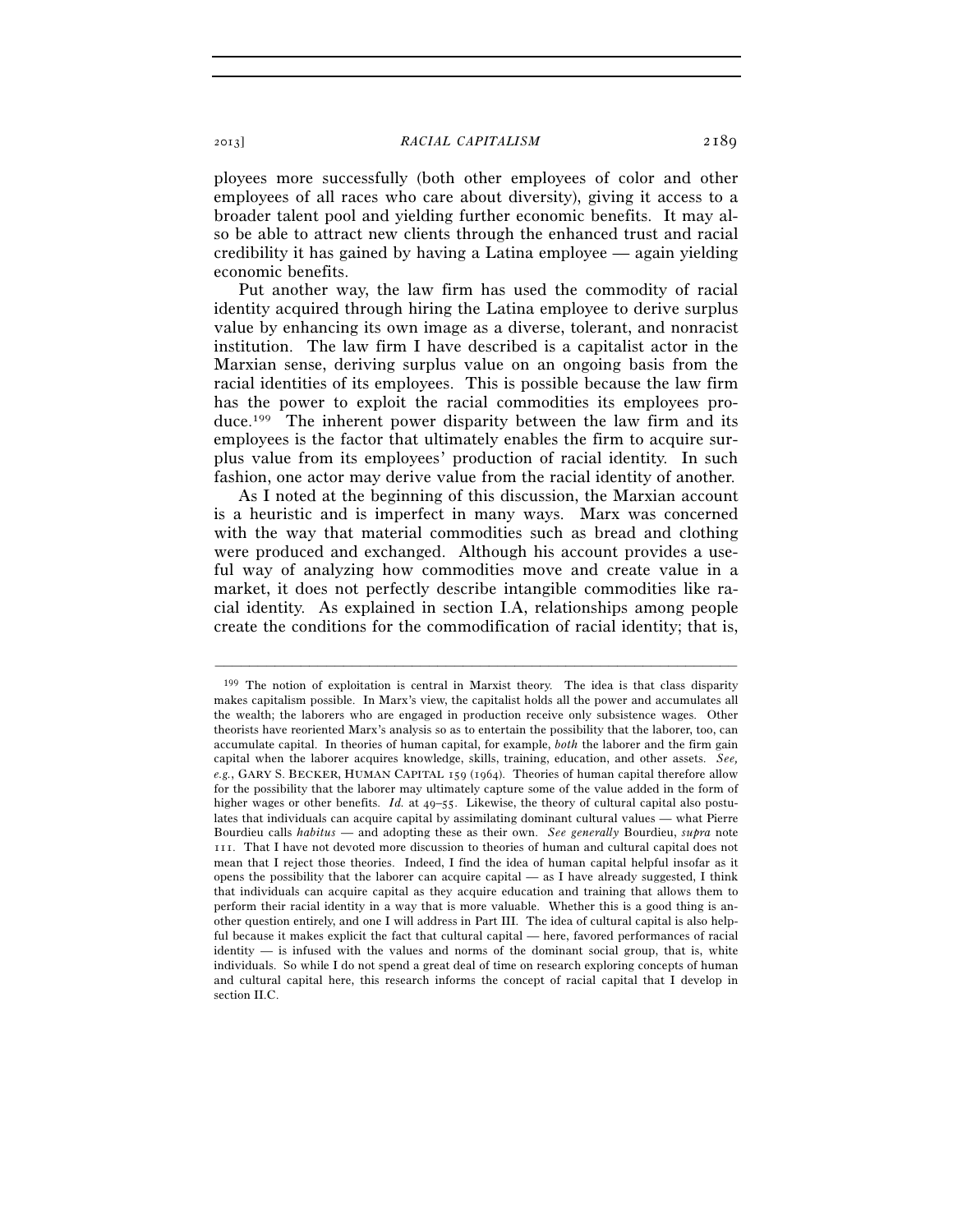we see the value of racial identity transferred and captured through interpersonal interaction, affiliations, and networks. Nonetheless, what Marxian analysis adds is the way that this assignment and transfer of racial value results in the commodification of race, the capitalization of racial value, and the capture of that value by white people and predominantly white institutions. The next section, then, synthesizes these elements into a unique process — the process of racial capitalism.

## *C. Racial Capitalism*

Research on social capital and status markets, in conjunction with the Marxian concepts of commodities and capital, provides the foundation for the concept of *racial capital*. I define racial capital as the economic and social value derived from an individual's racial identity, whether by that individual, by other individuals, or by institutions.<sup>200</sup> The value is not always economic in the immediate sense, although it may often be transformed into economic terms. For instance, acquiring racial capital might allow someone to deflect charges of racism. It might provide credibility in making decisions that affect public policy. Or it might allow an institution to avoid legal liability for race-based discrimination.<sup>201</sup>

This definition bears some resemblance to the Marxian account of capital. We can think of racial identity as a commodity that we each produce. But the value of that commodity is not static: it is influenced by the context in which the commodity emerges. Moreover, individuals are not the only ones who acquire value from their own racial identity. In this regard, theories of social capital help to clarify the way that race in general, and nonwhiteness in particular, is valued, and how that value passes from one actor to another. That value consists of the status and other resources that individuals and institutions derive from affiliating with someone possessing a particular racial identity. Thus, racial *capitalism* — the process of deriving social and economic value from the racial identity of another — occurs when racial capital is exchanged in the market.

The Marxian account of capital thus assists in explaining the process of racial capitalism by making transparent the power dynamics

<sup>200</sup> To be clear, racial capital is simply value derived from racial identity. The concept of racial capital is therefore distinct from that of racial *capitalism,* which necessarily involves deriving value from the racial identity of another person.

<sup>201</sup> Most readers will see the economic implications of the final example more readily than those of the first two. But the ability to deflect charges of racism also has economic value — for instance, it might allow an individual or company to avoid reputational harm that will translate to negative career repercussions (including financial repercussions) for the individual or lost profits for the company. Or a public figure — say a politician — may be able to garner more support for her policies if she has acquired significant racial capital; these policies might have considerable economic implications to the extent they deal with taxes or allocation of other resources.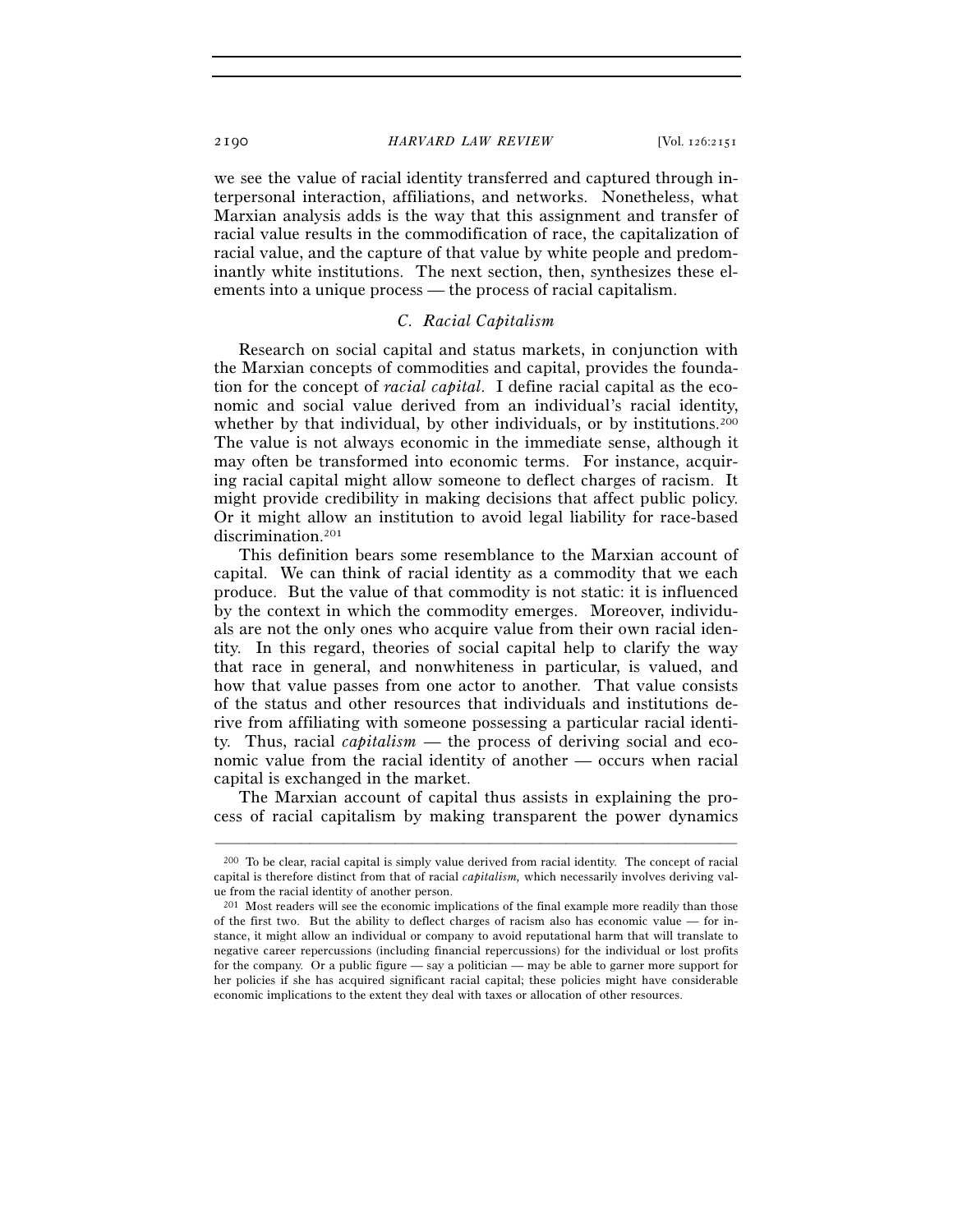that determine the valuation of racial identity. Although all individuals produce the commodity of racial identity, it is members of the dominant group — in the United States, generally white people and predominantly white institutions — who most often engage in racial capitalism by capturing the surplus value associated with nonwhiteness. They gain access to nonwhiteness through affiliations with friends, colleagues, and employees, and continue to derive both economic and social value from those affiliations. The ironic result, then, is that white people and predominantly white institutions are the primary determinants of what nonwhiteness is worth. My account of racial capitalism does not exclude the possibility that those other than white people and predominantly white institutions could engage in racial capitalism. But given the existing system of racial value instantiated by the diversity rationale, the long history of subordination of and discrimination against nonwhite people, and the fact that white people still control the vast majority of powerful institutions, I focus on that form of racial capitalism here.

Racial capitalism melds concepts from other theories of capital. But defining racial capitalism as a distinct concept is useful because it highlights the unique ways in which we derive value from race. I am not arguing for race exceptionalism.202 Rather, my argument acknowledges that America's unique history regarding race and the continued social salience of race warrant a specific analysis of the way that race continues to be assigned value in society today.

Racial capitalism permeates American society, affecting relationships ranging from the interpersonal to the institutional. Several examples illustrate the troubling ways that racial capitalism currently occurs. First, consider the way that race functions in higher education. A diverse student body has become a point of pride among colleges and universities as well as a prerequisite to remaining competitive in the enrollment competition. With a few exceptions, elite schools are disproportionately white; thus, achieving diversity usually means increasing the enrollment of nonwhite students.

Schools engage in racial capitalism in a variety of ways. First, nonwhiteness is a recruitment tool, a way of marketing the school to both white and nonwhite students who care about racial diversity.

 $202$  That is, I am not claiming that we should view race as more important than other identity categories. Nor am I claiming that race supplies capital while other identity categories do not. My aim is to acknowledge that different identity categories occupy different historical and social spaces and to reflect that understanding in my account of how race is valued. Of course, the intersection of race with other identity categories such as gender, sexual orientation, and class affects the way that racial identity is valued. *See generally* Crenshaw, *supra* note 8. While I focus on race here, such intersections provide a rich avenue for future inquiry. *See generally* Leong, *supra* note 7.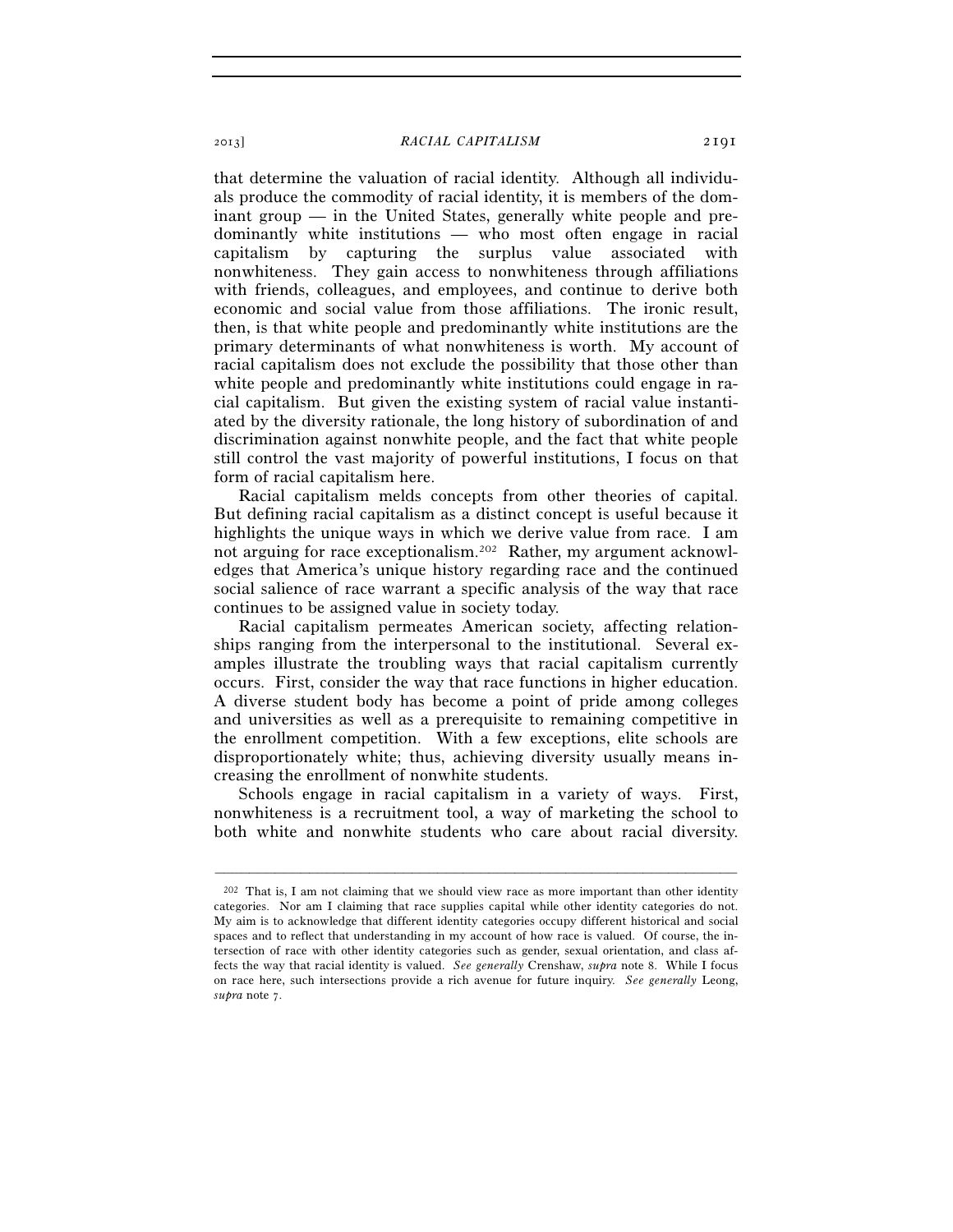Signaling the presence of nonwhiteness at a school is a way for the school to signal its commitment to creating a safe environment for students of color. Likewise, the presence of nonwhiteness provides a recruiting tool for potential faculty members who value diversity in the students they will teach and mentor or who view numerical diversity as a litmus test for the school's views on race-related issues.

One way in which schools capitalize on nonwhiteness is by publicizing images and statistics reflecting the nonwhite students in their student population. A recent study examined the promotional materials of 371 colleges and universities and found that nonwhite students were significantly overrepresented in photographs.203 For example, Asians made up 3.3% of enrolled students but 5.1% of portrayed students, and blacks made up 7.9% of enrolled students but 12.4% of portrayed students.204 Put another way, the percentage of blacks and Asians portrayed in viewbooks is more that 50% higher than the percentage of blacks and Asians enrolled in schools. Moreover, the researchers found that such overrepresentation is widespread: 75% of schools in the sample appeared to overrepresent black students in their materials.205 These disparities suggest that schools are motivated to capture the likenesses of black and Asian students in their viewbooks, which in turn suggests an institutional attempt to capitalize nonwhiteness by converting it into a recruitment tool.

Schools occasionally take more drastic measures to accumulate racial capital. In 2000, the University of Wisconsin's undergraduate application included a photograph of cheering white students at a football game into which an image of black student Diallo Shabazz had been Photoshopped.206 When the Photoshopping was exposed, Paul Barrows, the school's vice chancellor for student affairs, explained that it had happened after he told the school's admissions director to "[f]ind something more diverse."207 The school officials responsible for the

<sup>203</sup> *Viewbook Diversity vs. Real Diversity*, INSIDE HIGHER ED (July 2, 2008), http://www .insidehighered.com/news/2008/07/02/viewbooks; *accord* Matthew Hartley & Christopher C. Morphew, *What's Being Sold and to What End? A Content Analysis of College Viewbooks*, 79 J. HIGHER EDUC. 671, 686–87 (2008). 204 *See Viewbook Diversity vs. Real Diversity*, *supra* note 203. The researchers acknowledged

the difficulty of attempting to identify students by physical appearance, and so their conclusions are approximate.

<sup>205</sup> *Id.*

<sup>&</sup>lt;sup>207</sup> *Id.* The fact that school officials were unable to find a photograph of white and nonwhite students interacting is surprising. But the lack of such photos also likely reflects the reality of student life. The percentage of black students at the University of Wisconsin at Madison decreased from 2.19% in 1980 to 2.15% in the 1999–2000 academic year. *University of Wisconsin Says It Faked Diversity Photo*, JET, Oct. 9, 2000, at 24.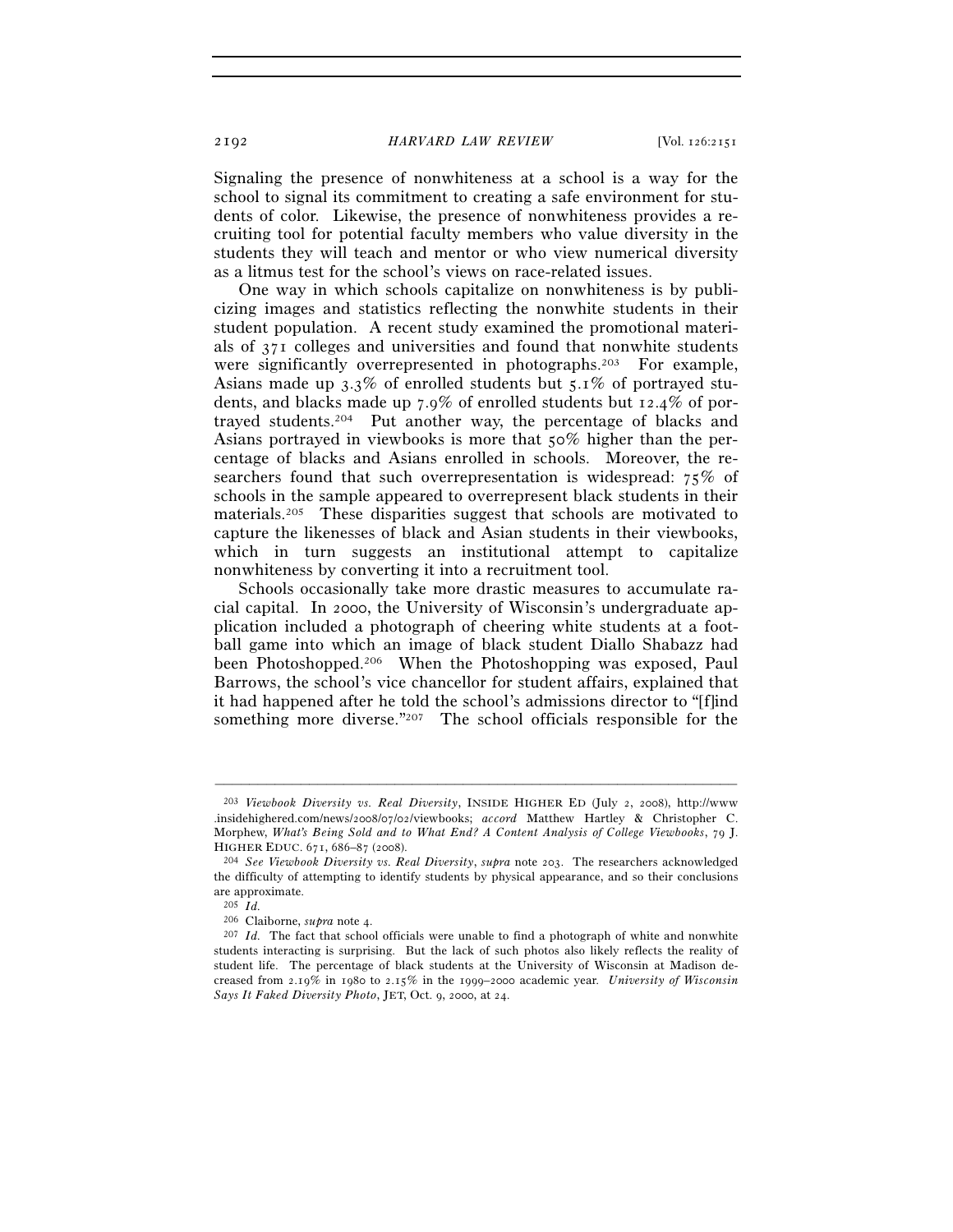Photoshopping decision apologized, and the school's application materials were reprinted at a cost of about \$64,000. 208

The incident made transparent the school's efforts at racial capitalism. Shabazz's race was clearly of value to the school; otherwise he would not have been Photoshopped into the brochure. Indeed, school officials admitted selecting Shabazz's image because he was black and they wished to increase the value of the photo in signaling diversity. Moreover, Shabazz sued over the unauthorized use of his likeness and won a "budgetary apology" in the form of ten million dollars earmarked for recruitment of minority students and diversity initiatives across the University of Wisconsin system.209 By obtaining something of monetary value for the unauthorized use of his image, Shabazz laid bare the economic motivation underlying the school's use of his image. Ironically, this agreement may have furthered the university's attempt to acquire racial capital, albeit in a more costly fashion than using photo-manipulation software.

Racial capitalism also allows schools to gain status relative to other institutions. Colleges and universities are acutely aware of status hierarchies and their position within them, $210$  as well as the principle that "status is . . . zero-sum in character. One actor cannot increase his status without another losing status."211 The sheer amount of time spent producing and analyzing the *U.S. News* rankings — and the proliferation of alternative ranking systems<sup>212</sup> — makes clear that schools are inextricably enmeshed in the rankings game. $213$ 

One way that schools negotiate their position in the status hierarchy is by enrolling diverse student bodies. This strategy allows a school to gain status by burnishing its reputation as a progressive and

<sup>208</sup> *University of Wisconsin Says It Faked Diversity Photo*, *supra* note 207, at 24. While the University of Wisconsin incident is perhaps the best known, it is by no means an isolated incident. The University of Idaho, for instance, was found to have altered a photo on its website by replacing images of two white students with an image of a black student and an image of an Asian student. *See* Danielle Nicole Devoss & Julie Platt, *Image Manipulation and Ethics in a Digital-Visual World*, COMPUTERS & COMPOSITION, http://www.bgsu.edu/cconline/ethics\_special\_issue /DEVOSS\_PLATT (last visited May 10, 2013). 209 Lisa Wade, *Doctoring Diversity: Race and Photoshop*, SOC'Y PAGES (Sept. 2, 2009, 10:<sup>48</sup>

AM), http://thesocietypages.org/socimages/2009/09/02/doctoring-diversity-race-and-photoshop. 210 *See* Alfred L. Brophy, *The Emerging Importance of Law Review Rankings for Law School* 

*Rankings, 2003–2007*, 78 U. COLO. L. REV. 35, 37 (2007) ("The obsession with law school rankings by current and prospective law school students, law school administrators and faculty, and alumni is continuing unabated.").

<sup>211</sup> PODOLNY, *supra* note 129, at 25. 212 *See, e.g.*, *America's Top Colleges*, FORBES, http://www.forbes.com/top-colleges/list (last visited May 10, 2013). 213 Rankings are not merely about status for its own sake. They also have a direct financial

component, as donors are more likely to give large gifts if they perceive that a school's administration is helping it to thrive — where, of course, thriving is defined as moving up in the rankings.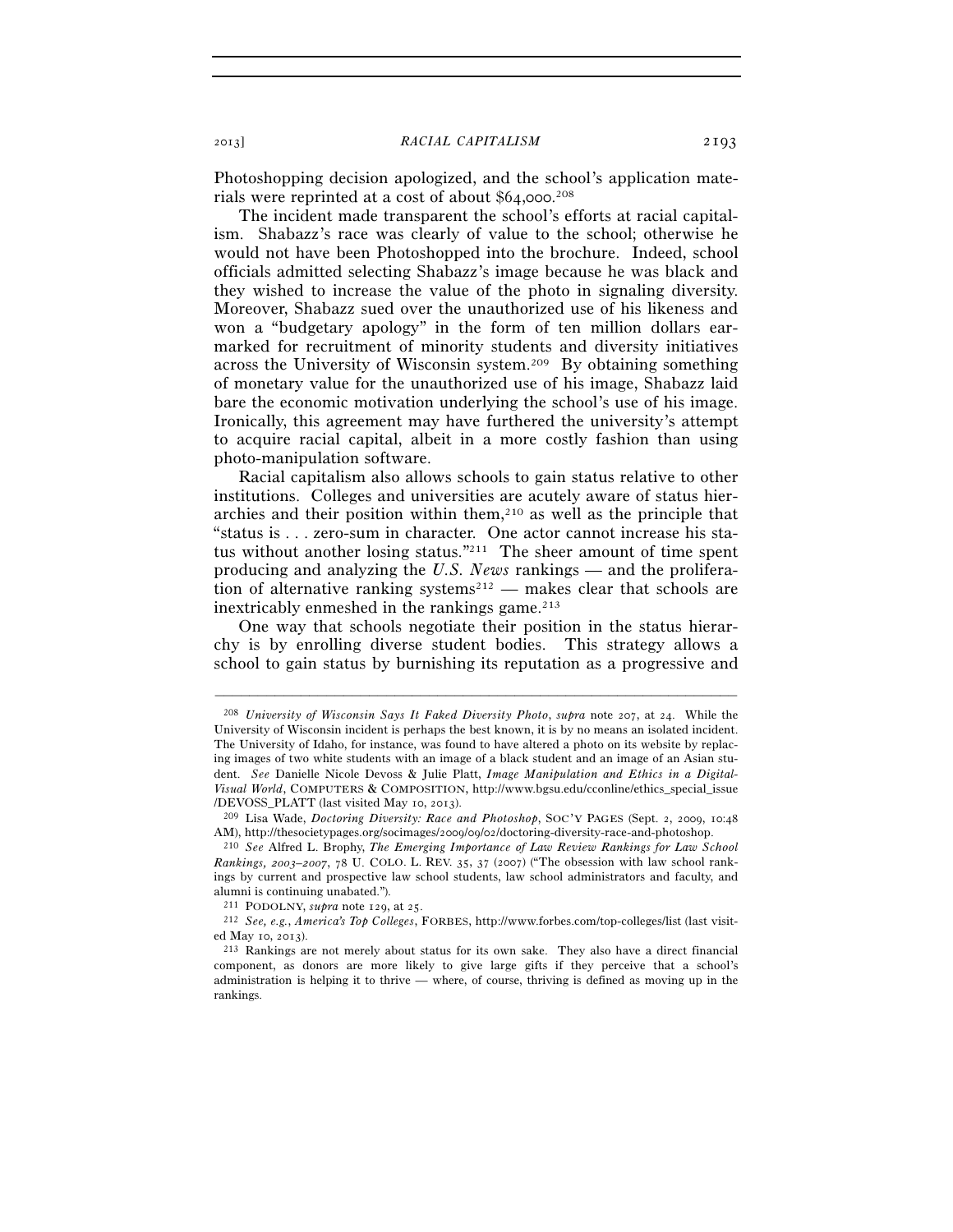inclusive institution. Consider law schools, for example. At present, "diversity" is not reflected in the *U.S. News* law school rankings, although the California Bar recently sent *U.S. News* a letter suggesting that a school's "diversity success" should count for fifteen percent of its overall ranking,<sup>214</sup> and a symposium sponsored in part by the Society of American Law Teachers invited contributions about ways the rankings might meaningfully incorporate diversity.<sup>215</sup> Moreover, *U.S. News* maintains a separate ranking system based on its "diversity index,"216 and schools that score high on that metric often publicize their status.

In short, claiming nonwhiteness in their student bodies allows schools — often predominantly white schools — to gain status, honor, and respect. These qualities translate into economic gain because they help those schools attract more applicants and more donors. Nonwhiteness thus yields both social and economic value for colleges and universities through the process of racial capitalism.

Another example of racial capitalism emerges in the workplace. Racial capitalism leads directly to economic gain in labor markets. Businesses — large law firms are a prime example — emphasize the presence of nonwhiteness within their work force. Many such businesses purport to embrace diversity — and hence nonwhiteness — because it makes good business sense, touting a range of substantive benefits that flow from a work environment that includes individuals of many backgrounds.217 A variant of this reasoning is the notion that — even if diversity does not improve a company's substantive output — clients desire diversity, and so diversifying ranks helps the bottom line. Advocates of these variants of the "good for business" rationale support creating a diverse workforce because it generates economic benefits.<sup>218</sup>

One way that businesses gain racial capital is by placing nonwhite people in highly visible positions. Patrick Shin and Mitu Gulati have discussed the practice of "showcasing," in which employers place minorities on corporate boards or in other prominent positions in order to

<sup>214</sup> Robert Morse, *Should Diversity Be Added to Best Law Schools Rankings?*, U.S. NEWS & WORLD REP. (Aug. 7, 2011), http://www.usnews.com/education/blogs/college-rankings-blog/2011 /04/07/should-diversity-be-added-to-best-law-schools-rankings. 215 *Law School Symposium* — *Opening Doors: Making Diversity Matter in Law School Admis-*

*sions*, ST. JOHN'S UNIV., http://www.stjohns.edu/academics/graduate/law/diversity\_symposium .event@digest.stjohns.edu%Facademics%2Fgraduate%2Flaw%2Fdiversity\_symposium.xml ?context\_date=11/11/2011 (last visited May 10, 2013). 216 *<sup>2011</sup> Law School Diversity Index*, U.S. NEWS & WORLD REP., http://grad-schools.usnews

<sup>.</sup>rankingsandreviews.com/best-graduate-schools/top-law-schools/law-school-diversity-rankings (last visited May 10, 2013). 217 *See* Wilkins, *supra* note 83, at 1553–58 (describing history of the "good for business"

rationale).

<sup>218</sup> *See id.* at 1571–91.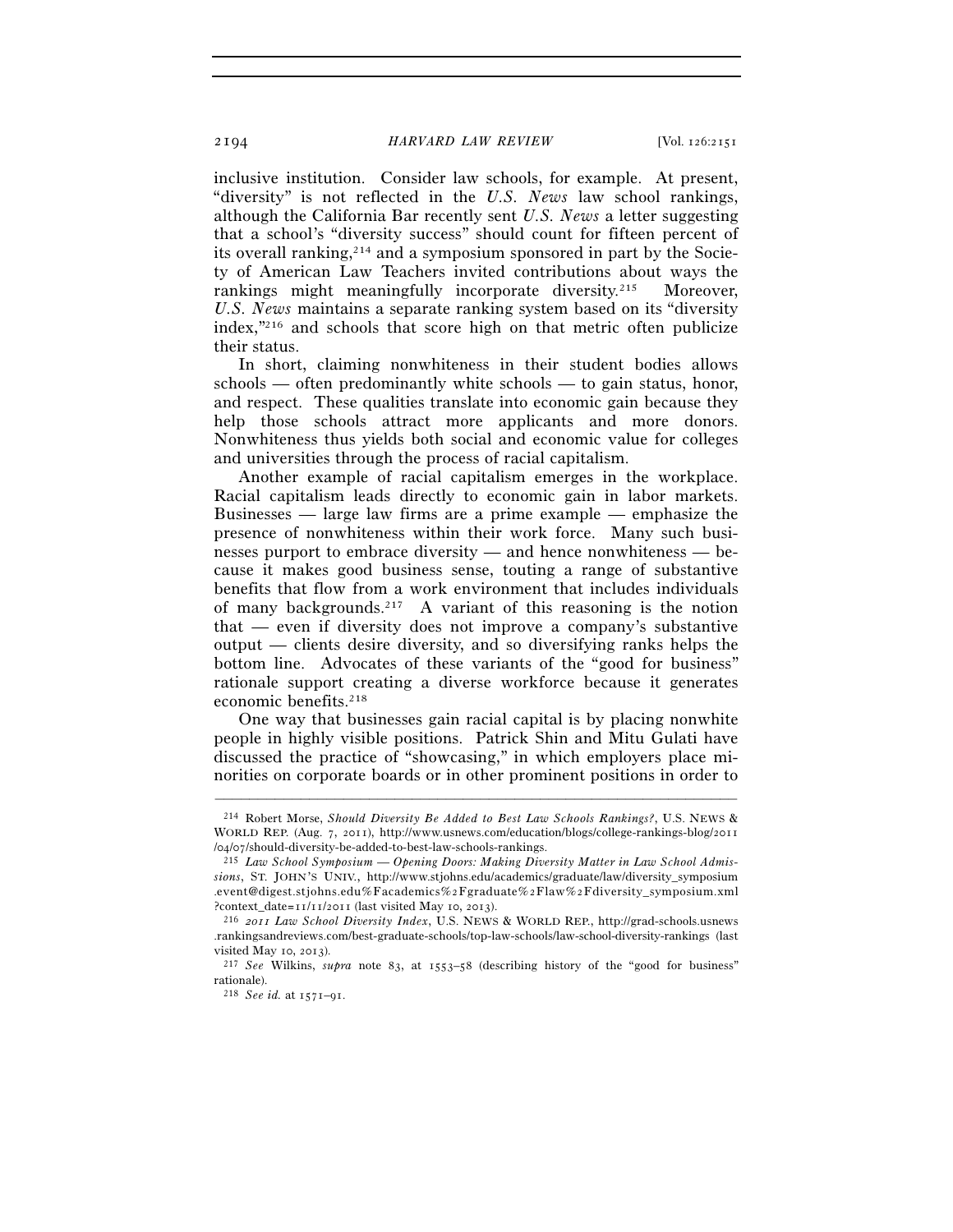signal that the employer has  $\lq$ ( $\lq$ ) the ability to make itself attractive to individuals who would contribute to diversity, such as members of the showcased individual's minority group; (2) a disinclination to engage in openly discriminatory employment action; and (3) a sensitivity to the significance of diversity."219 This version of racial capitalism provides a variety of benefits. Showcased nonwhite individuals help to recruit talented new employees, both those who are themselves nonwhite and those who care about diversity.220 Similarly, showcasing nonwhiteness provides significant instrumental value to employers as a means to retain current customers and attract new ones.<sup>221</sup> Ultimately, these various uses of nonwhiteness translate to economic returns.

Yet showcasing a few select nonwhite employees does not actually require changing workplace cultures in which many nonwhite individuals often feel subtly unwelcome.<sup>222</sup> Indeed, employers may actually preserve existing racial hierarchies by hiring and showcasing nonwhite employees. As e. christi cunningham argues, the practice of "[t]okenism leverages undervalued identities" and "preserves commodified values of race by parading an exception."223 By showcasing nonwhite employees in prominent positions, employers signal that unsuccessful nonwhite employees are responsible for their own failures, while at the same time maintaining a system in which white employees are in fact preferred.224

Whether overtly furthering a company's reputation or more covertly maintaining the racial status quo, showcasing does not actually require numerical diversity within a company's ranks to match the appearance of diversity in its leadership. But if an employer does acquire a numerically diverse workforce, that nonwhite presence provides an additional opportunity for racial capitalism.

First, numerical diversity yields racial capital by establishing and maintaining the company's good reputation. Wilkins explains that diversity statistics are used to "convey[] a reassuring message to law schools and the public at large that slow but nevertheless significant progress is being made on overcoming the legacy of [previous] racist and exclusionary practices."225 Employers often feature diversity sta-

<sup>&</sup>lt;sup>219</sup> Shin & Gulati, *supra* note 16, at 1034.<br><sup>220</sup> One handbook on minority recruiting advises companies to "[c]reate a positive image for your organization" by "us[ing] the national print media (e.g., be sure to publicize activities that support the minority community)." WILLIAM G. SHACKELFORD, MINORITY RECRUITING <sup>35</sup> (1996). 221 *See, e.g.*, Wilkins, *supra* note 83, at 1561–62, 1567, 1576–83 (acknowledging that law firms

are responsive to client preferences, although such preferences do not always favor diversity).<br>
<sup>222</sup> See Green, *supra* note 174, at 646–53.<br>
<sup>223</sup> cunningham, *supra* note 113, at 526–27.<br>
<sup>224</sup> See id.

<sup>225</sup> Wilkins, *supra* note 83, at 1593–94.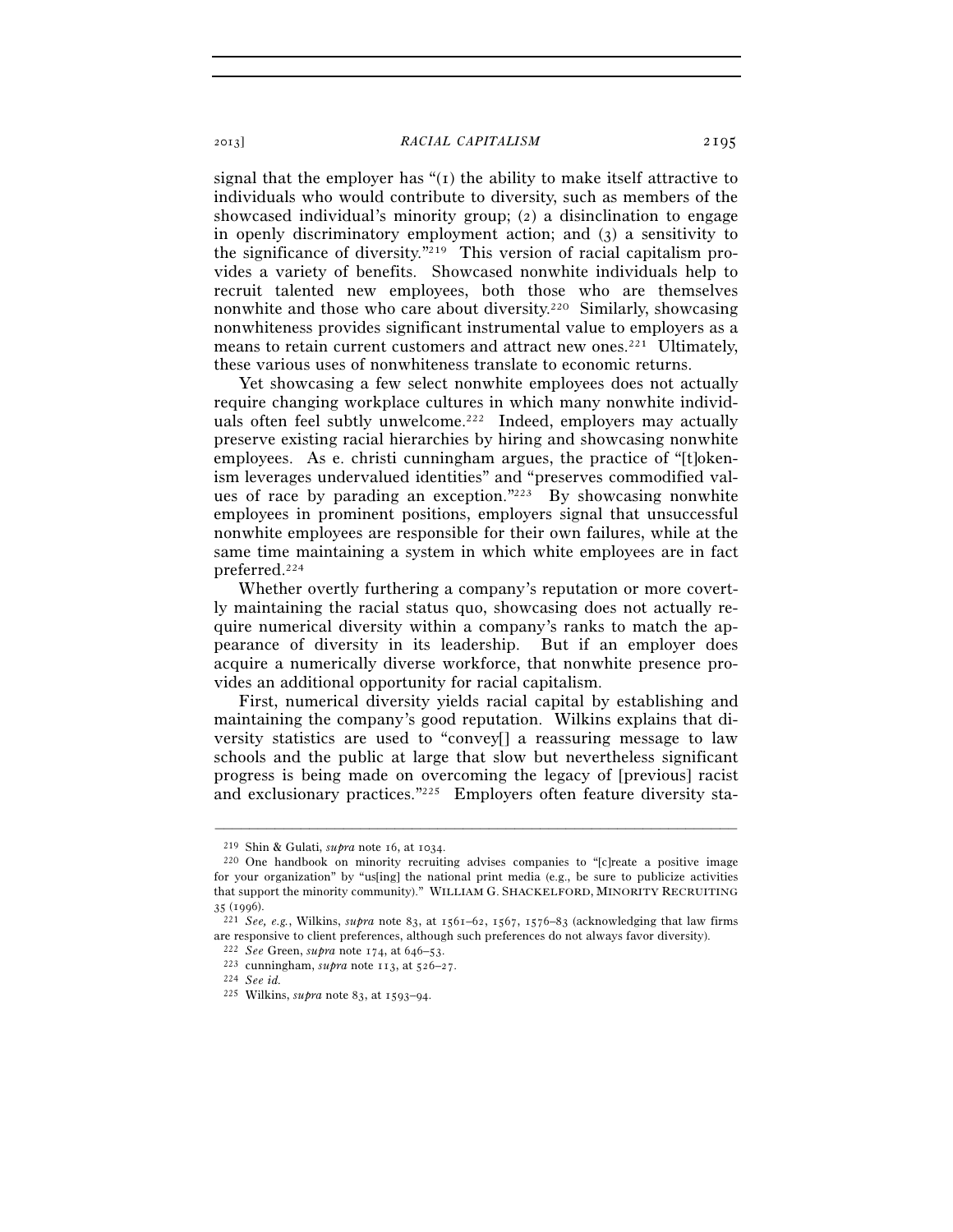tistics on their websites and in promotional materials as a way of communicating that information as widely as possible.

Moreover, the presence of nonwhite employees throughout an employer's workforce adds racial capital by providing a statistical defense against current litigation or preempting future litigation. For example, beginning in 2003 Walmart undertook a well-publicized initiative to diversify its own ranks and to insist on diversity in its business partners.226 Walmart *has* achieved some striking numerical results. It wrote to each of its top one hundred law firms, stating that to retain Walmart as a client that firm had to "demonstrate a meaningful interest in the importance of diversity"; it also required each firm to submit a slate of candidates to serve as the "relationship attorney" with Walmart, with at least one female and one person of color on the slate.<sup>227</sup> The initiative resulted in changing forty relationship attorneys and shifting \$60 million worth of Walmart's legal work to management by female or nonwhite attorneys.<sup>228</sup>

These diversity measures have accompanied — and, one might infer, are designed to respond to  $-$  a wave of employment discrimination allegations against Walmart. The company recently succeeded in securing dismissal of a class action brought by more than 1.5 million women alleging sex discrimination in hiring and promotion.<sup>229</sup> Several of the women who served as lead plaintiffs in *Wal-Mart v. Dukes* testified to racial as well as gender discrimination in their depositions.230 Walmart also faced a smaller class action lawsuit initiated by two black truck drivers, alleging race discrimination in hiring.231 And the NAACP's 2005 Industry Survey gave Walmart a grade of C minus

<sup>226</sup> *See, e.g.*, *Diversity is a Way of Life at Wal-Mart*, WALMART (Mar. 3, 2006), http://news .walmart.com/news-archive/2006/03/03/diversity-is-a-way-of-life-at-wal-mart. *Compare* WAL-MART CLASS WEBSITE, http://www.walmartclass.com/public\_home.html (last visited May 10, 2013), *with* Press Release, Wal-Mart, Wal-Mart Details Progress Toward Becoming a Leader in Employment Practices (June 4, 2004), *available at* http://www.prnewswire.com/news-releases/wal -mart-details-progress-toward-becoming-a-leader-in-employment-practices-74373262.html. 227 *Wal-Mart Requires Diversity in its Law Firms*, WALMART, http://news.walmart.com/news

<sup>-</sup>archive/2005/12/09/wal-mart-requires-diversity-in-its-law-firms (last visited May 10, 2013). 228 *Id.* But we don't know whether the Walmart initiative resulted in an overall improvement

for women and people of color, or whether employees in those categories were simply shifted from other clients to Walmart without any net gain.<br><sup>229</sup> Wal-Mart Stores, Inc. v. Dukes, 131 S. Ct. 2541, 2557 (2011).

<sup>&</sup>lt;sup>230</sup> Store Locations of Class Member Declarants, WAL-MART CLASS WEBSITE, http://www .walmartclass.com/staticdata/walmartclass/declarations/ (last visited May 10, 2013) (declarations of Thearsa Collier, Gina Espinoza-Price, Jennifer Johnson, Umi Jean Minor, and Lorie Williams).

<sup>231</sup> Jonathan D. Glater, *2 Black Truckers Sue, Accusing Wal-Mart of Hiring Bias*, N.Y. TIMES (July 14, 2005), http://www.nytimes.com/2005/07/14/business/14bias.html?\_r=0.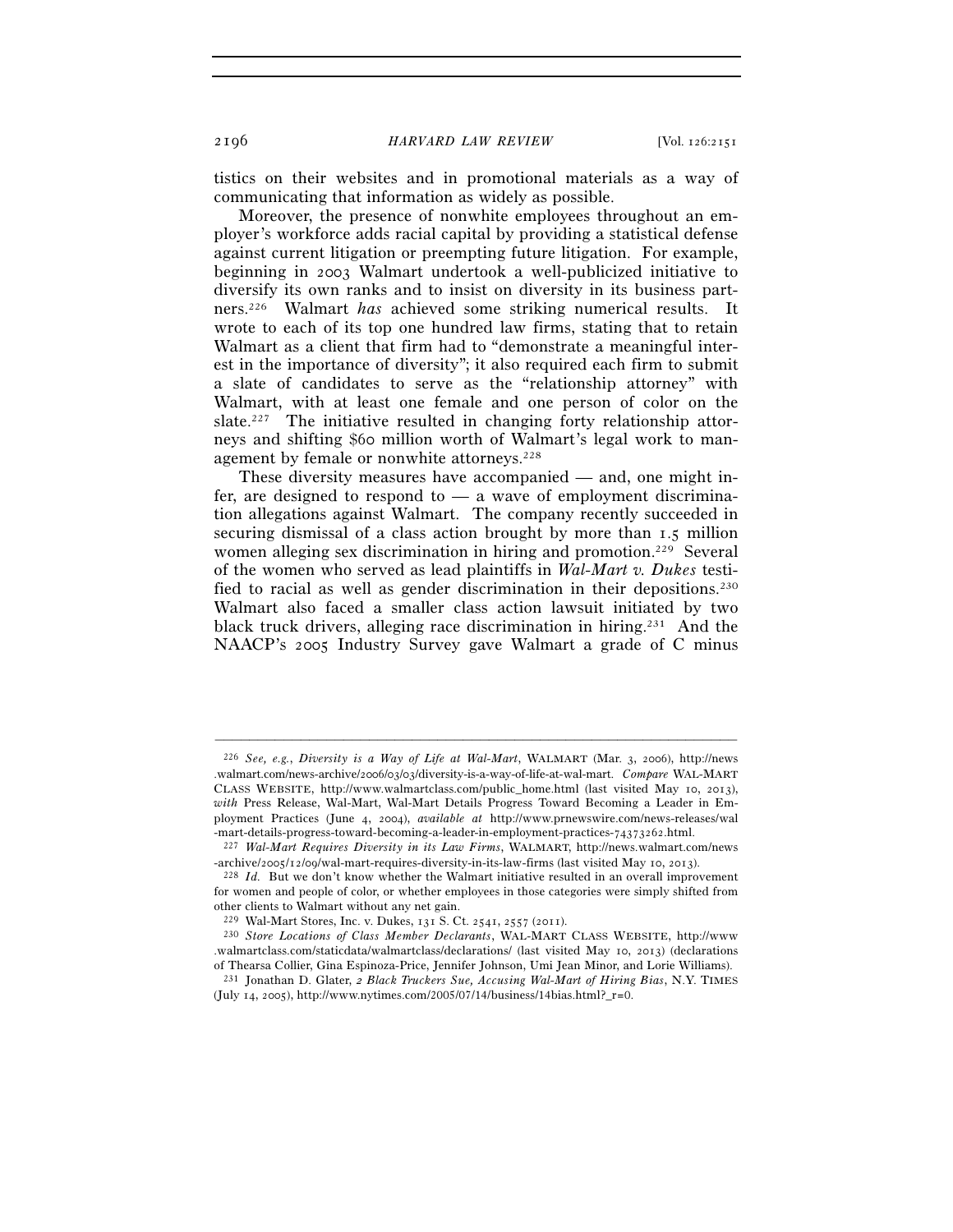"within the areas of employment, vendor development, advertising/ marketing, charitable giving and investing/franchising."232

Regardless of whether Walmart committed race discrimination within the meaning of the law, its diversity initiatives have protected the company's image to some degree. The company has received awards and considerable media praise for its efforts.233 And by affiliating itself with nonwhite employees and racially diverse business partners, Walmart also insulates itself from future allegations of race discrimination. Racial capitalism thus yields valuable rewards: Walmart's diversity initiative may ultimately save the company billions of dollars in adverse jury verdicts or litigation settlements.

Indeed, racial capitalism is so prevalent that even a judicial variant has emerged. Justin Driver's meticulous research uncovers substantial variation in the circumstances in which courts choose to explicitly identify the race of parties or other individuals discussed in their opinions.234 One trenchant example is *Ricci v. DeStefano*, 235 in which the Supreme Court held that the New Haven fire department's decision to disregard standardized test results that disparately affected racial minorities violated Title VII.<sup>236</sup> Justice Kennedy's majority opinion discussed three witnesses who testified before the New Haven Civil Service Board regarding standardized testing and the fire department's method for determining promotions.<sup>237</sup> The opinion identified two of the witnesses only by their professional credentials; of the third, Vincent Lewis, the opinion stated explicitly that Lewis "is black" and emphasized that Lewis testified most strongly that the test was nondiscriminatory.238 As Driver succinctly explains: "This identification is most striking because, in a decision that cautions against the dangers of racially disparate treatment, it treats Lewis disparately by race."239 The emphasis on Lewis's race is particularly notable because one of the other experts was also black — yet Kennedy chose to racially iden-

<sup>232</sup> *See NAACP 2005 Industry Surveys Give Five Major Industries "C" and "D" Grades*, NAACP (July 11, 2005), http://www.naacp.org/press/entry/naacp-2005-industry-surveys-give-five -major-industries--c--and--d--grades.

<sup>233</sup> *See, e.g.*, Press Release, Wal-Mart Stores, Inc., Wal-Mart Receives American Bar Association Award for Outstanding Achievements in Promoting Diversity (Feb. 12, 2007), *available at*  http://finance.paidcontent.org/paidcontent/news/read/1135848/wal.

<sup>234</sup> *See* Justin Driver, *Recognizing Race*, 112 COLUM. L. REV. 404 (2012). 235 129 S. Ct. 2658 (2009); *see also, e.g.*, Georgia v. Ashcroft, 539 U.S. 461, 471, 485–91 (2003) (rejecting challenge to Georgia's redistricting plan while emphasizing that "[t]en of the eleven black senators voted for the plan," *id.* at 471). 236 *Ricci*, 129 S. Ct. at 2689. 237 *See id.* at 2668–69. 238 *Id.* at 2669. 239 Driver, *supra* note 234, at 407.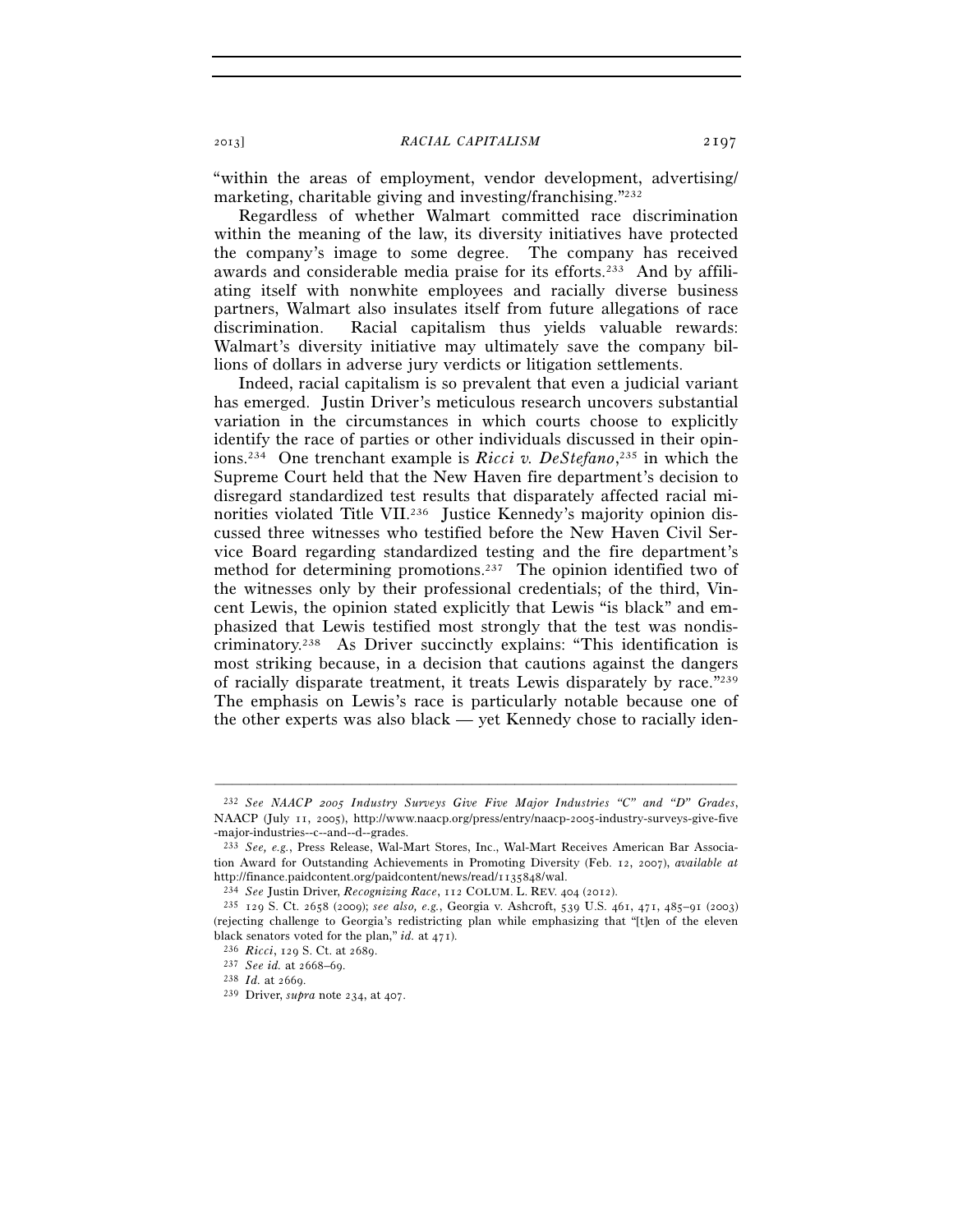tify only Lewis, the expert whose assessment of the test best harmonized with the result the Court ultimately reached.<sup>240</sup>

*Ricci*'s otherwise gratuitous racial emphasis reveals a form of racial capitalism. That is, the implication of the majority's statement that Lewis was black is that if a *black* expert believed that a test was nondiscriminatory, it is more likely that it was. By identifying Lewis's race, the majority therefore derived racial value. It used race to buttress its conclusion that the test was nondiscriminatory; to reinforce the correctness of its analysis; to emphasize that the result in the case was not racist; and ultimately to perpetuate a broader narrative of fairness and racial equality in racial discourse.

These examples illustrate the myriad ways that racial capitalism occurs both among individuals and within institutions. The phenomenon is so common as to be unremarkable. But in the following Part, I will demonstrate that racial capitalism has profoundly negative consequences for society.

## III. CRITIQUING RACIAL CAPITALISM

Racial capitalism has troubling consequences. Marx recognized that capitalism both perpetuates itself and in so doing augments its effects, referring repeatedly to "[t]he circuit of money capital."241 That is, while the production of commodities is a prerequisite for capitalism, the process of capitalism reinforces both the commodification of individual labor and the exploitative social relations made possible by that commodification.

The analogy holds true for racial capitalism. The commodification of race is a prerequisite for the process of deriving social and economic value that comprises racial capitalism. Racial capitalism then leads to the exploitation of nonwhite racial value, and in so doing it instantiates race as a commodity. That is, racial capitalism and commodification are inextricably linked and mutually reinforcing. Throughout this Part, therefore, I will sometimes refer to a particular harm as associated with racial capitalism, and will sometimes focus more specifically on harms flowing from the closely related phenomenon of racial commodification.

With that, this Part turns to the harms of racial capitalism. The processes of racial capitalism reinforce inequality through harms both to nonwhite people and to society at large. Given the close relationship between racial capitalism and the commodification of race, this Part first provides a theoretical foundation for a closer analysis of the harms of commodification, and then examines the negative consequences of both the commodification of race itself and the inextricably related process of racial capitalism.

<sup>240</sup> *Id.* at 408. 241 <sup>2</sup> KARL MARX, CAPITAL <sup>109</sup> (David Fernbach trans., Penguin Classics 1992).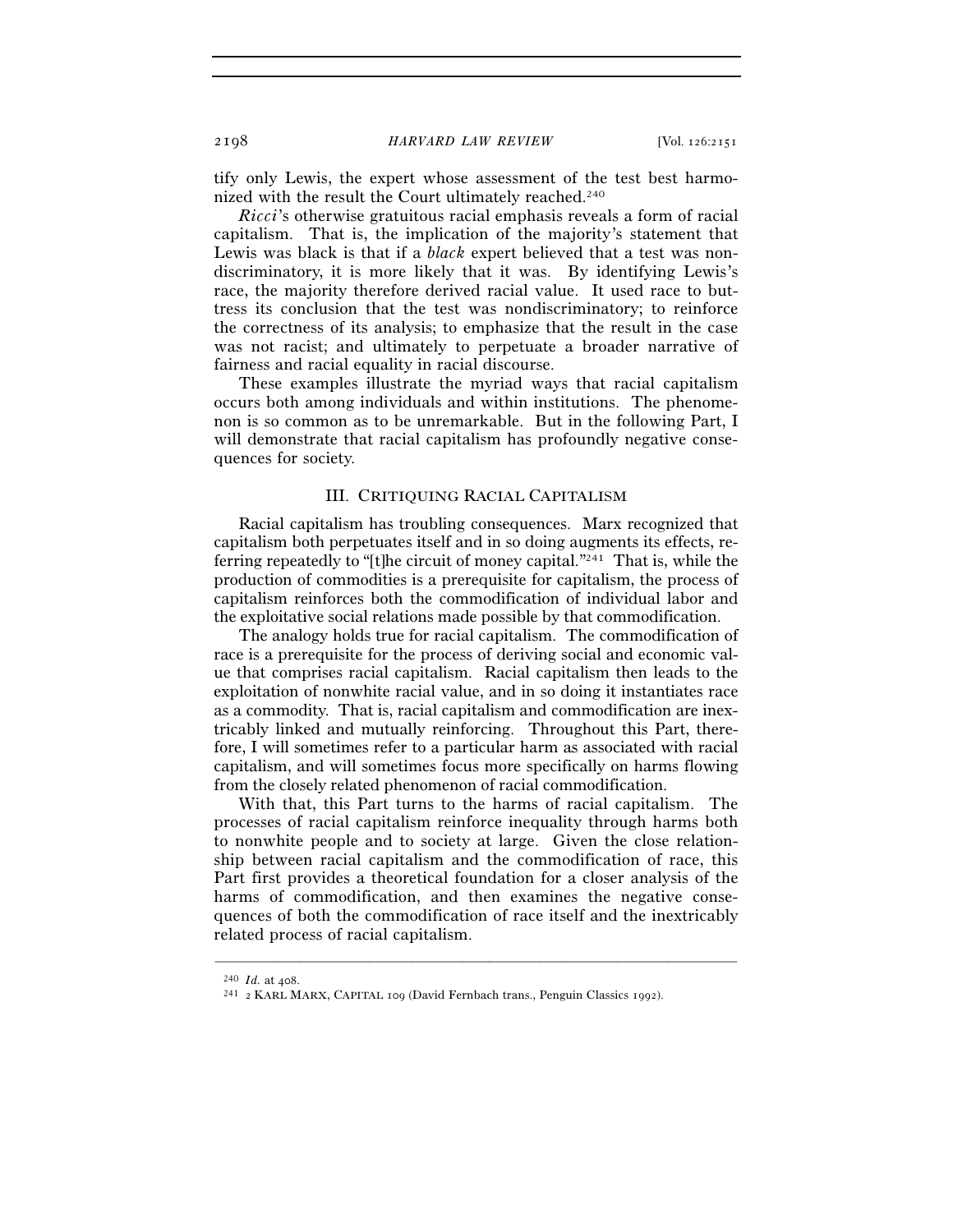## *A. Commodification*

## "Tell me that you want the kind of things that money just can't buy." $242$

We tend to place our loftiest ideals beyond the reach of the market. Money can't buy happiness, we say, and the best things in life are free. Commodification, by contrast, places things within the market, and therefore within the realm of the mundane. Commodifying something makes it fungible with other commodities available on the market. This section examines research on commodification generally, then situates the commodification of racial identity that I have described in Part II within that literature.

Scholars debate whether and in what circumstances commodification is socially desirable. Some have advocated universal commodification. Judge Posner, who favors markets in almost everything, epitomizes this view.243 At the opposite extreme, others, such as Karl Marx, have argued for something approaching universal noncommodification.244 While I incorporate elements of Marxian analysis in my discussion of capital in section II.A, I do not adopt wholesale his views on commodification. Rather, I align myself with a pluralistic position, shared by most commentators, in which commodification is objectionable in some instances but not in others.

The question, then, is how we ought to differentiate between objectionable and unobjectionable commodification. Michael Sandel has usefully distinguished two objections to commodification. The first is a concern about coercion, which "points to the injustice that can arise when people buy and sell things under conditions of severe inequality or dire economic necessity" because such transactions are not truly voluntary.245 The second is a concern about corruption, which "points to the degrading effect of market valuation and exchange on certain goods and practices."246 The two arguments express two different views of markets: the coercion argument is not an objection to commodification per se, but rather to commodification carried out against a background of inequality; the corruption argument, on the other hand, posits that commodification inherently degrades certain goods and practices under conditions of equality and inequality alike.<sup>247</sup>

<sup>–––––––––––––––––––––––––––––––––––––––––––––––––––––––––––––</sup>

<sup>242</sup> THE BEATLES, *Can't Buy Me Love*, *on*<sup>A</sup> HARD DAY'S NIGHT (Parlophone Records 1964). 243 *See generally, e.g.*, Elisabeth M. Landes & Richard A. Posner, *The Economics of the Baby Shortage*, 7 J. LEGAL STUD. 323 (1978). 244 *See generally* <sup>1</sup> MARX, *supra* note 108. 245 Michael J. Sandel, *What Money Can't Buy: The Moral Limits of Markets*, *in* RETHINKING

COMMODIFICATION, *supra* note 39, at 122, 122. 246 *Id.* 

<sup>&</sup>lt;sup>247</sup> *Id.* at 123. Glenn Cohen rightly observes that these two arguments are sometimes conflated. Note, *The Price of Everything, the Value of Nothing: Reframing the Commodification Debate*,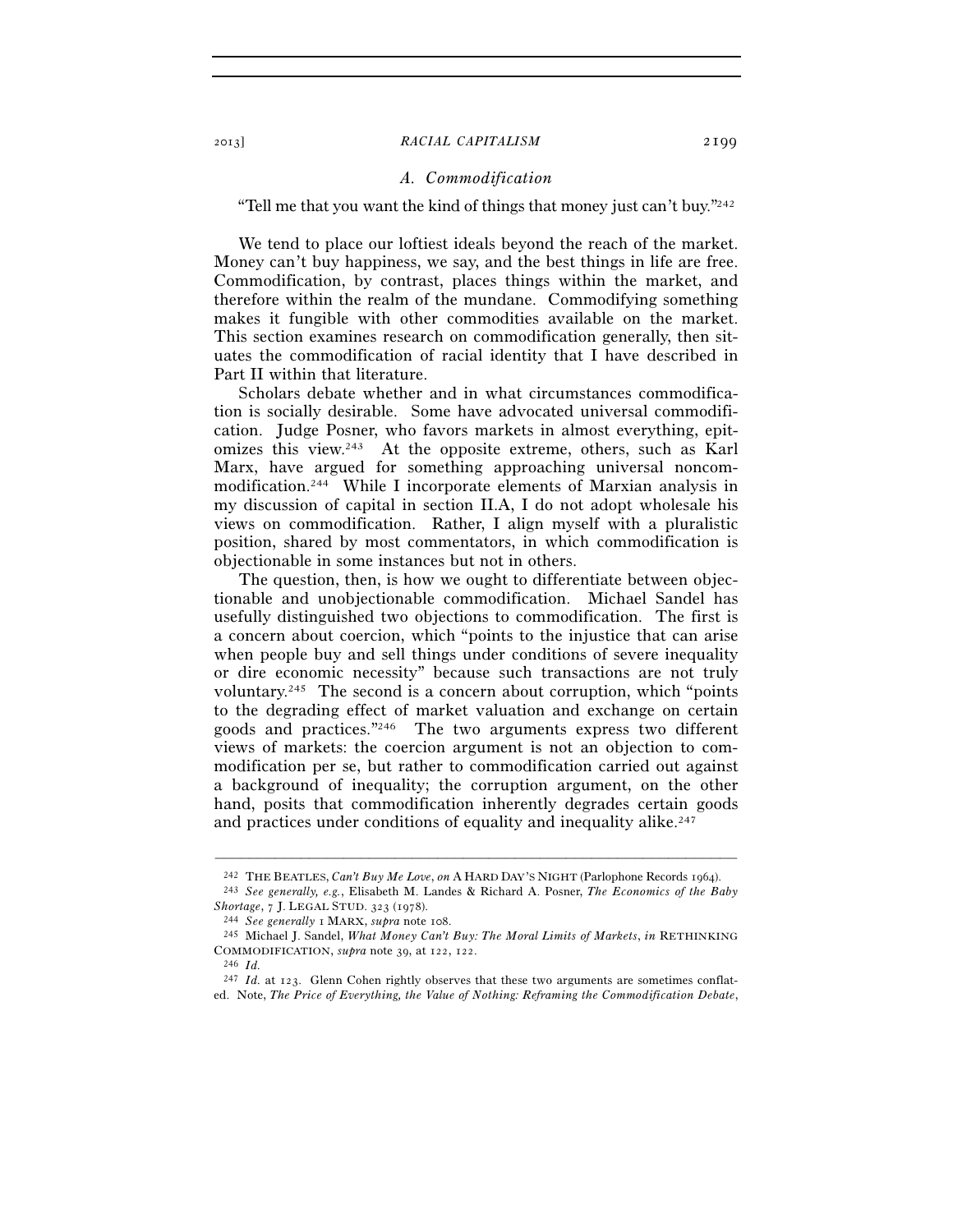Within the corruption framework, commentators have advanced different tests for determining whether something should be exchanged in markets. One influential argument, developed by Margaret Radin, is that "things important to personhood" should not be exchanged in markets.<sup>248</sup> Personhood encompasses the idea of "human flourishing" and has three aspects: freedom, or the ability "to act for ourselves through free will"; identity, or a "sel[f] that [is] integrated and continuous over time"; and contextuality, or "the necessity of self-constitution in relation to the environment of things and other people." $249$  Within the paradigm of human flourishing, some things cannot be understood as "monetizable or completely detachable from the person" — to engage in such monetization "is to do violence to our deepest understanding of what it is to be human."250 For Radin, these things include "one's politics, work, religion, family, love, sexuality, friendships, altruism, experiences, wisdom, moral commitments, character, and personal attributes."251 Such particulars are "integral to the self" and cannot be commodified and exchanged without irreparable harm.252 This analytical framework leads Radin to conclude that the commodification of sex, infants, and surrogacy impedes human flourishing, and that in an ideal world such things would remain market inalienable.253

Glenn Cohen adds a useful gloss to corruption arguments such as Radin's by advocating for examination of *both* the nature of a good or service *and* the nature of the exchange in which it is transferred to determine whether a particular transaction is an "objectionable commodifying exchange."254 Transactions have an "expressive nature" — they might operate either to denigrate or to preserve the value of the particular good that is exchanged, depending on whether the structure of a particular transaction expresses the idea that the things exchanged are commensurable.255 For example, the outright sale of a baby for ten thousand dollars may be objectionable because it expresses the idea that the value of a human infant may be fully captured in mone-

<sup>117</sup> HARV. L. REV. 689, 690 (2003) [hereinafter *Price of Everything*]. He also adds a third concern crowding out — which "suggests that when markets enter [a] domain they push out altruistic giving." Glenn Cohen, *Clarifying Commodification*, CONCURRING OPINIONS (Aug. 17, 2010, 8:53

AM), http://www.concurring<br>opinions.com/archives/2010/08/clarifying-commodification.html.<br><sup>248</sup> Margaret Jane Radin, *Market-Inalienability*, 100 HARV. L. REV. 1849, 1903 (1987).<br><sup>249</sup> Id. at 1904.<br><sup>250</sup> Id. at 1906.<br><sup>251</sup>

<sup>&</sup>lt;sup>253</sup> *See id.* at 1921–36. Radin is a self-described pragmatist, and acknowledges that in our current, nonideal world it sometimes may be better to commodify incompletely than not at all to allow evolution toward a better world. *Id.* at 1903, 1915. I elaborate on this "transition problem" in Part IV.

<sup>254</sup> *Price of Everything*, *supra* note 247, at 689. 255 *Id.* at 707.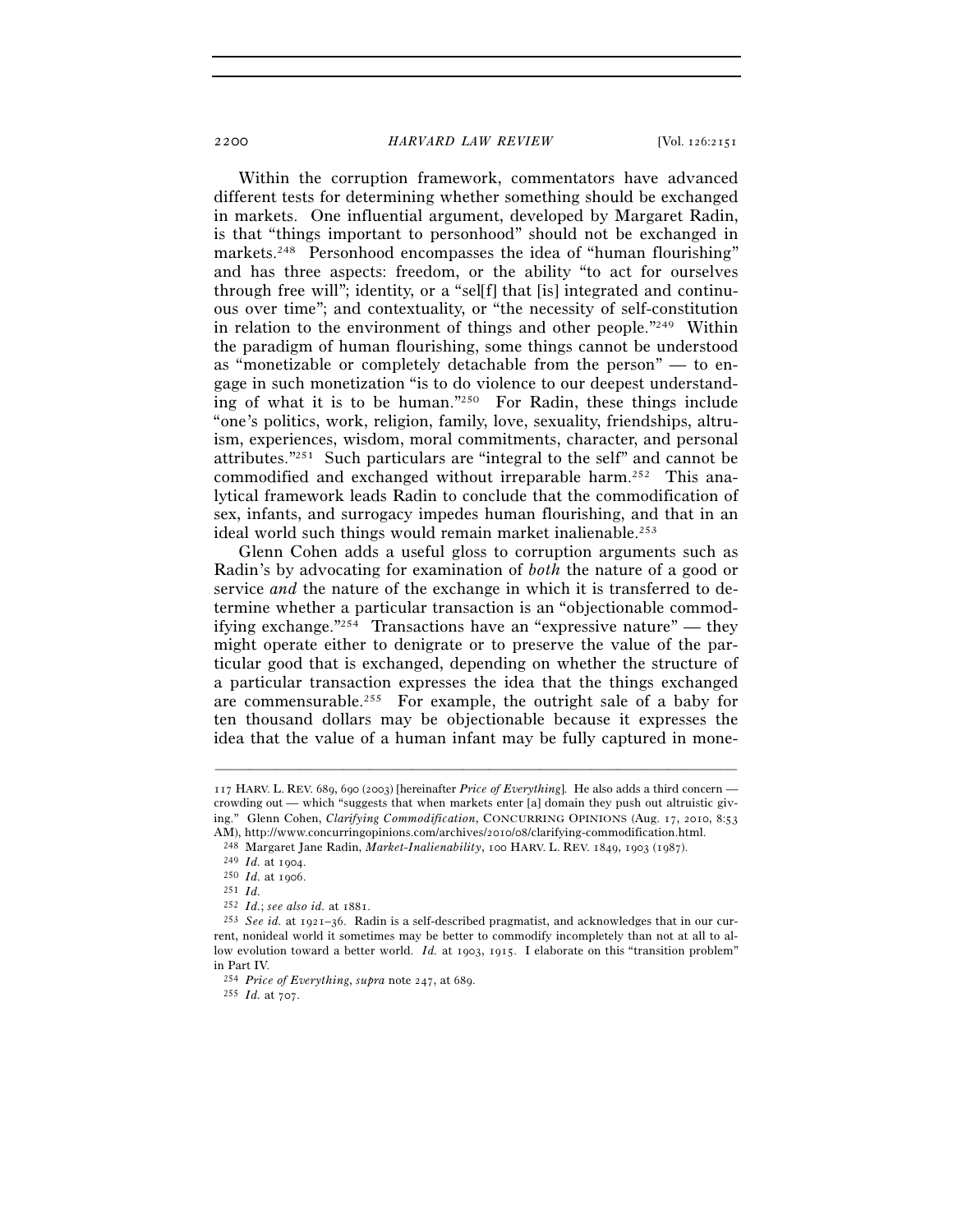tary terms, while a transaction in which adoptive parents agree to pay a woman's medical expenses, but no more, in exchange for the adoption of the baby may be unobjectionable because the transaction expresses the notion that the value of a human infant cannot be fully captured in financial terms.256 This distinction suggests that even controversial commodifications — sexual services, for example — might be rehabilitated if the transaction were appropriately conceptualized to express the values the transaction implicates.<sup>257</sup>

Theories about what should and should not be commodified tend to be unsatisfying because they rely to some degree on subjective moral judgments. Radin, for example, leaves largely unanswered the critical question of how to determine whether commodification of a particular thing impairs human flourishing. She acknowledges this shortfall, explaining that "[t]here is no algorithm or abstract formula to tell us which items are (justifiably) personal. A moral judgment is required in each case."258 Radin concludes that we should "rely . . . on our best moral judgment in light of the best conception of personhood as we now understand it."259 Yet such analysis assumes that a universal concept of human flourishing exists, and moreover, assumes the ability to reach consensus on what human flourishing is.260 It is difficult to envision a way of defining human flourishing that will not reduce to a subjective judgment about what such flourishing requires.

For present purposes, I do not develop a comprehensive theory of commodification.261 My argument is specific to the process of racial capitalism that results from commodifying race.262 People should not commodify race because racial commodification enables racial capitalism and the exploitation and inequality that process engenders. Racial

<sup>256</sup> *Id.* at 710. 257 *See, e.g.*, *id.* at 708–09 (discussing "arch-anticommodificationist" Elizabeth Anderson's concession that sex therapy aimed at helping people liberate themselves from oppressive forms of sexuality might be permissible if framed as a "quasi-gift . . . for which money could not entirely compensate").<br><sup>258</sup> Radin, *supra* note 248, at 1908.

<sup>&</sup>lt;sup>259</sup> *Id.* at 1909.<br><sup>260</sup> Perhaps Radin's point is that in each case people should find the common denominator the moral principles on which everyone can agree. Yet the vast range of opinion on, for example, the relationship of sex to personhood calls into question whether there is a common denominator robust enough to be useful. Or perhaps her point is that people should *try* to reach consensus, and that whatever imperfect consensus they achieve will still provide the best available guidance to shape commodification regimes in this nonideal world. Yet she offers no support for the idea that imperfect consensus is the best way to guide policy. These issues raise particular concerns to the extent that one believes that minority groups may have different conceptions of human flourishing than majority groups.

<sup>261</sup> While I do not necessarily accept Radin's argument in its entirety, I believe that any reasonable definition of human flourishing would require noncommodification of race.

<sup>262</sup> The argument extends in many ways to other identity categories, although I save discussion of those categories for another day.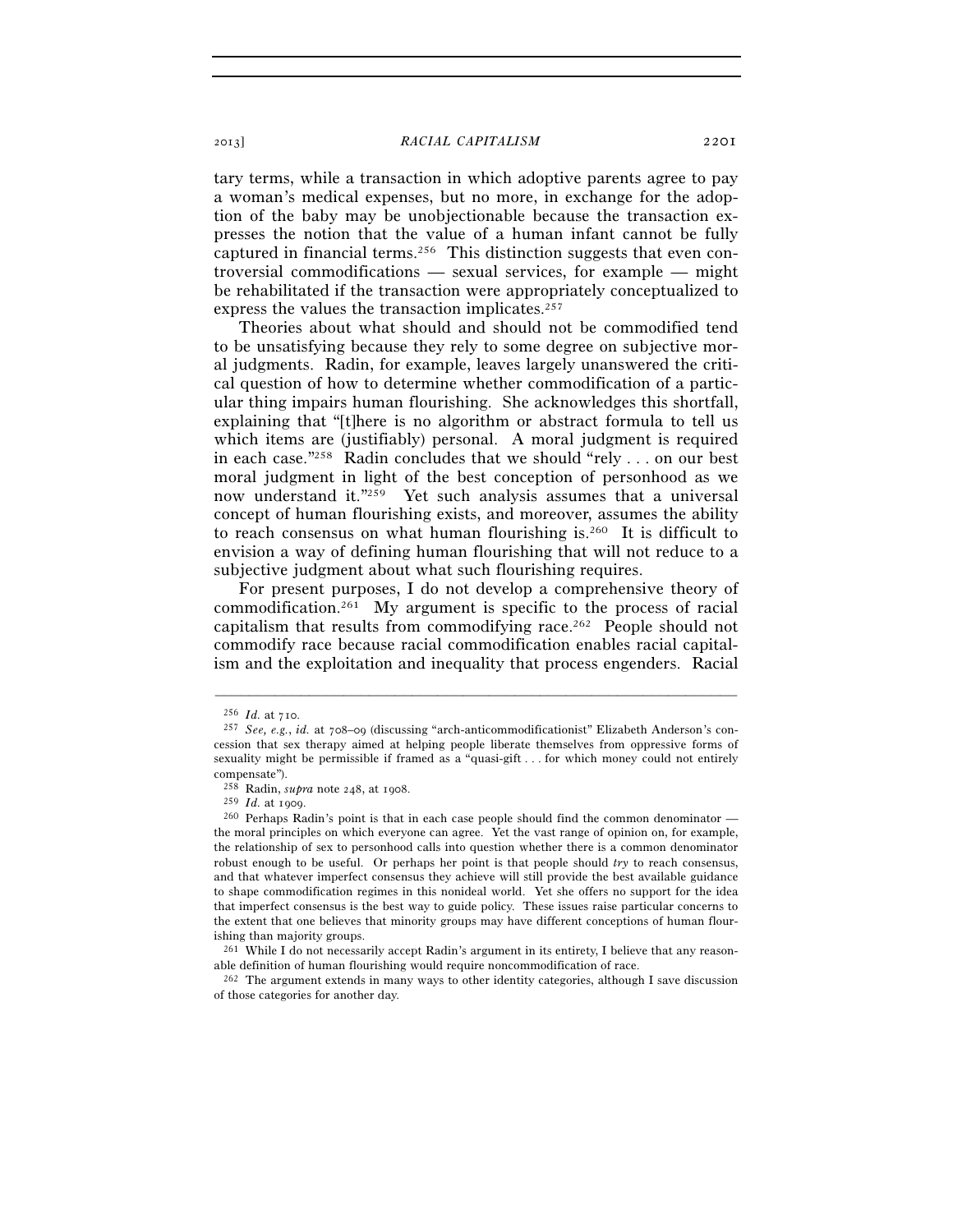capitalism then reinforces racial commodification, and the social circumstances resulting from this dialectic relationship ultimately harm individual identity, degrade the way that people think and talk about race, and entrench racial hierarchy. Moreover, there is no way to structure a transaction involving race in a way that avoids this degradation: the value associated with racial identity cannot, for example, be understood as an appropriate gift or subject of barter, in part because of the close linkage between racial experience and selfhood, and in part because the social meaning of such a transaction inevitably invokes the historical and ongoing racialized slavery in America.263 Perhaps most troublingly, racial capitalism gives others a stake in one's racial identity — that is, if race is the subject of commodification and exchange, then these circumstances implicitly justify pressure from outsiders regarding the way that racial identity should be performed.

Collectively, these features of racial commodification reveal its inconsistency with equality. The historical and ongoing effects of racism render white and nonwhite people unequal in society, with the result that racial capitalism affects the two groups in dramatically different ways. Because racial identity cannot be commodified and its value exchanged consistent with notions of equality, race ideally should remain uncommodified.264 Indeed, the inequality engendered by racial capitalism raises legal as well as social concerns. Equal protection doctrine guards against disparate treatment caused by discriminatory intent. Given the disparate social status of white and nonwhite individuals, racial capitalism not only reflects but also intentionally creates disparities, thereby engendering inequality in a manner that is plausibly proscribed by existing doctrine.<sup>265</sup>

My objection to the commodification of race is distinct from — and does not necessarily forbid — the commodification of culture, even cul-

<sup>263</sup> *See generally* KEVIN BALES & RON SOODALTER, THE SLAVE NEXT DOOR: HUMAN TRAFFICKING AND SLAVERY IN AMERICA TODAY (2009). The latter concern gestures at the distinction Cohen draws between "conventionalist" and "essentialist" accounts of corruption. The former examines the way that goods and transactions are figures in a particular society; the latter looks to their inherent nature. Price of Everything, supra note 247, at 689.

<sup>&</sup>lt;sup>264</sup> The question of whether race should remain entirely uncommodified in our current *nonideal* society is a separate question, which I address in Part IV.<br><sup>265</sup> I am not particularly optimistic that the broad social practice of racial capitalism would ev-

er give rise to an equal protection claim in and of itself. But the activities arising from racial capitalism and racial commodification may well illuminate disparities in particular contexts that would engender litigation. For example, consider the hypothetical example of a nonwhite school district employee who refuses to act as the public spokesperson defending the racial segregation created by the district's zoning decisions. She is subsequently terminated for insubordination. If she brings an equal protection claim, she might call attention to the disparate impact of the school's practices as well as its discriminatory intent in attempting to leverage her racial identity to defend its actions. Put another way, she might argue that the school intentionally imposed a disparate burden on her because of her race.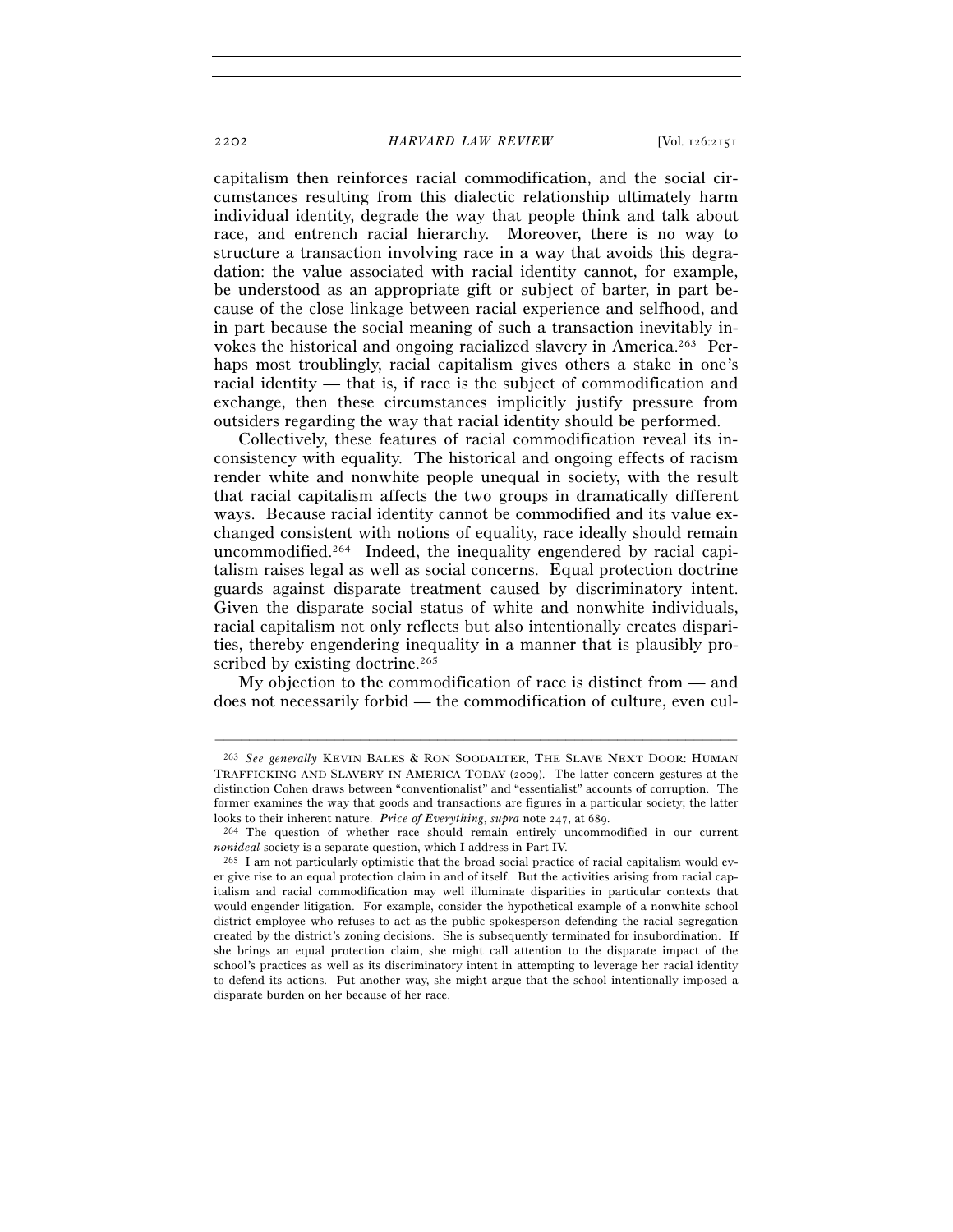tural artifacts that are associated with particular racial identities. Scholars disagree about whether commodification of culture is objectionable: some condemn it as appropriation,<sup>266</sup> while others, such as Regina Austin, view cultural commodification as potentially rebellious, liberatory, and transformative.<sup>267</sup> While I find the latter view intriguing, it does not implicate my claim about the commodification of race qua race. The commodification literature often conflates race and culture,<sup>268</sup> but the two are analytically distinct.<sup>269</sup> It is one thing to claim that the commodification of particular cultural objects or practices has liberatory potential, and it is quite another to make the same claim about the racial identity of individual human beings. We might think of it as the difference between saying "you can use my stuff if you pay me" and "you can use *me* if you pay me." So I conclude that race simply should not be commodified, while culture requires a more complex analysis.270 Of course, to the extent that a particular cultural practice is almost synonymous with racial identity, commodification of that practice may be more problematic. But in general I see a ready distinction between the thick notion of cultural property rooted in traditions and practices and the thin version of racial identity most susceptible to commodification. And because this Article's focus is the commodification of race, it need not confront the question of when cultural commodification becomes problematic.

The remainder of this Part articulates the specific ways in which the commodification of race both intrinsic to and instantiated by racial capitalism frustrates racial equality. I will first argue that racial capi-

<sup>–––––––––––––––––––––––––––––––––––––––––––––––––––––––––––––</sup> 266 *See, e.g.*, Greg Tate, *Introduction: Nigs R Us, or How Blackfolk Became Fetish Objects*, *in*

<sup>&</sup>lt;sup>267</sup> See, e.g., Regina Austin, *Kwanzaa and the Commodification of Black Culture*, *in* RETHINK-ING COMMODIFICATION, *supra* note 39, at 178. 268 *See, e.g.*, Martha M. Ertman & Joan C. Williams, *Preface: Freedom, Equality, and the* 

*Many Futures of Commodification*, *in* RETHINKING COMMODIFICATION, *supra* note 39, at 1, 1 (conflating race and culture by referring to commodification of "racial identity" through "FUBU clothing").

<sup>269</sup> *Cf. generally* FORD, *supra* note 91 (distinguishing racism from discrimination on the basis of cultural difference).

<sup>270</sup> Proponents of cultural commodification might claim that nonwhiteness is no different than any other form of cultural property. In my view, the notion that *racial* identity is *cultural* property conflates the notions of race and culture. *See id.* ch. 2. Still, setting aside that objection, the argument might proceed along the following lines: people should be entitled to capitalize on nonwhiteness — indeed, to do so is empowering because it imparts value to nonwhiteness — and to deny the opportunity for commodification is to deny a source of power. But I think that there is an important distinction between the capitalization of nonwhiteness as a form of cultural property by those to whom it belongs and those to whom it does not. To the extent that nonwhiteness itself is cultural property, when white people exploit the capital associated with nonwhiteness, they appropriate that cultural property. Thus, even if capitalization imparts value to nonwhiteness as cultural property, it may do so in a way that empowers the appropriator, not those to whom the property belongs.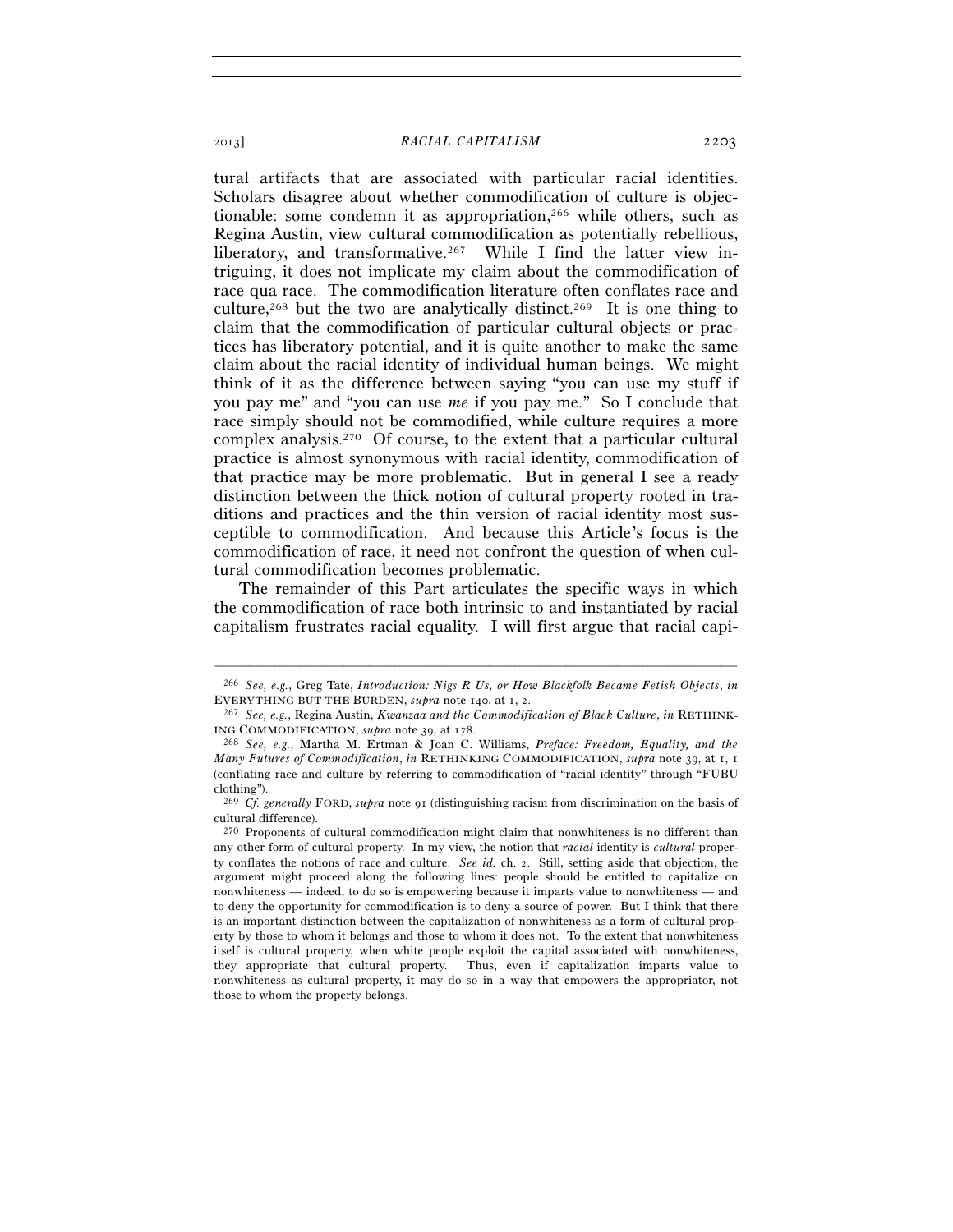talism has negative consequences for the well-being of nonwhite people; I will then argue that racial capitalism also has negative consequences for social progress.

# *B. Harm to Nonwhite People*

Racial capitalism harms nonwhite people: it fractures identity, creates pressure for nonwhite people to engage in particular identity performances, and inflicts economic harm by placing nonwhite people at the greater mercy of the market.271 These harms may be conceptualized both as harms to individual nonwhite people and as harms to nonwhite racial groups. Ultimately, then, the effect of racial capitalism and the racial commodification that it instantiates is to reinforce the inequality of nonwhite people and white people.

*1. Fractured Identity. —* "I live a life that is often disjointed, troubling."272

Racial identity<sup>273</sup> is a deeply personal characteristic that people negotiate throughout their lives.<sup>274</sup> As a key part of development, children and adolescents strive to establish a racial identity that is "coherent and continuous while also consistent with external representations."<sup>275</sup> This is particularly true with respect to nonwhite people who — unlike white people, whose race is largely "invisible" — are regularly required to think about their race and to engage in intricate identity performances.<sup>276</sup> For nonwhite people, considerable social science research emphasizes the importance of racial identity for-

 $271$  In my view white people also suffer harm when their racial identities are commodified, but the harm is different because of the way that the diversity rationale — and diversity thinking more generally — has shaped our conceptions of nonwhite identity. *See supra* section I.C, pp. 2169–72. Because my focus in this Article is on commodification of nonwhite identity, I will save expanded discussion for future work. See Leong, Identity Entrepreneurs, *supra* note 8.<br><sup>272</sup> JUDY SCALES-TRENT, NOTES OF A WHITE BLACK WOMAN 7 (1995).<br><sup>273</sup> My reference to identity-based harms in this section implicates

group identity. Some harms occur at an individual level, infringing on values such as autonomy and self-determination. Others affect racial groups, thereby damaging group standing and obstructing equality among groups. The harms overlap, and an analysis of both is necessary to an understanding of the negative consequences of commodification. I thank Laura Gomez and Cheryl Harris for focusing me on this point.

<sup>274</sup> *See* Michelle Adams, *Radical Integration*, 94 CALIF. L. REV. 261, 296–304 (2006) (examining the importance of racial identity formation for black individuals in integrated America); Scott Cummings, *Affirmative Action and the Rhetoric of Individual Rights: Reclaiming Liberalism as a "Color-Conscious" Theory*, 13 HARV. BLACKLETTER L.J. 183, 231–33 (1997) (examining the conflict between national and individual identity for nonwhite people in the United States); Rich, *supra* note 173, at 1172–86 (discussing various theories of racial identity formation and maintenance; collecting literature on same).

<sup>275</sup> Holning Lau, *Pluralism: A Principle for Children's Rights*, 42 HARV. C.R.-C.L. L. REV. 317, 332 (2007) (discussing work of Erik Erikson and James Marcia on identity development); *see also* Rich, *supra* note 173, at 1172–86. 276 *Cf.* Flagg, *supra* note 38, at 957 ("The most striking characteristic of whites' consciousness

of whiteness is that most of the time we don't have any."); *see also infra* section III.B.2, pp. 2207–11.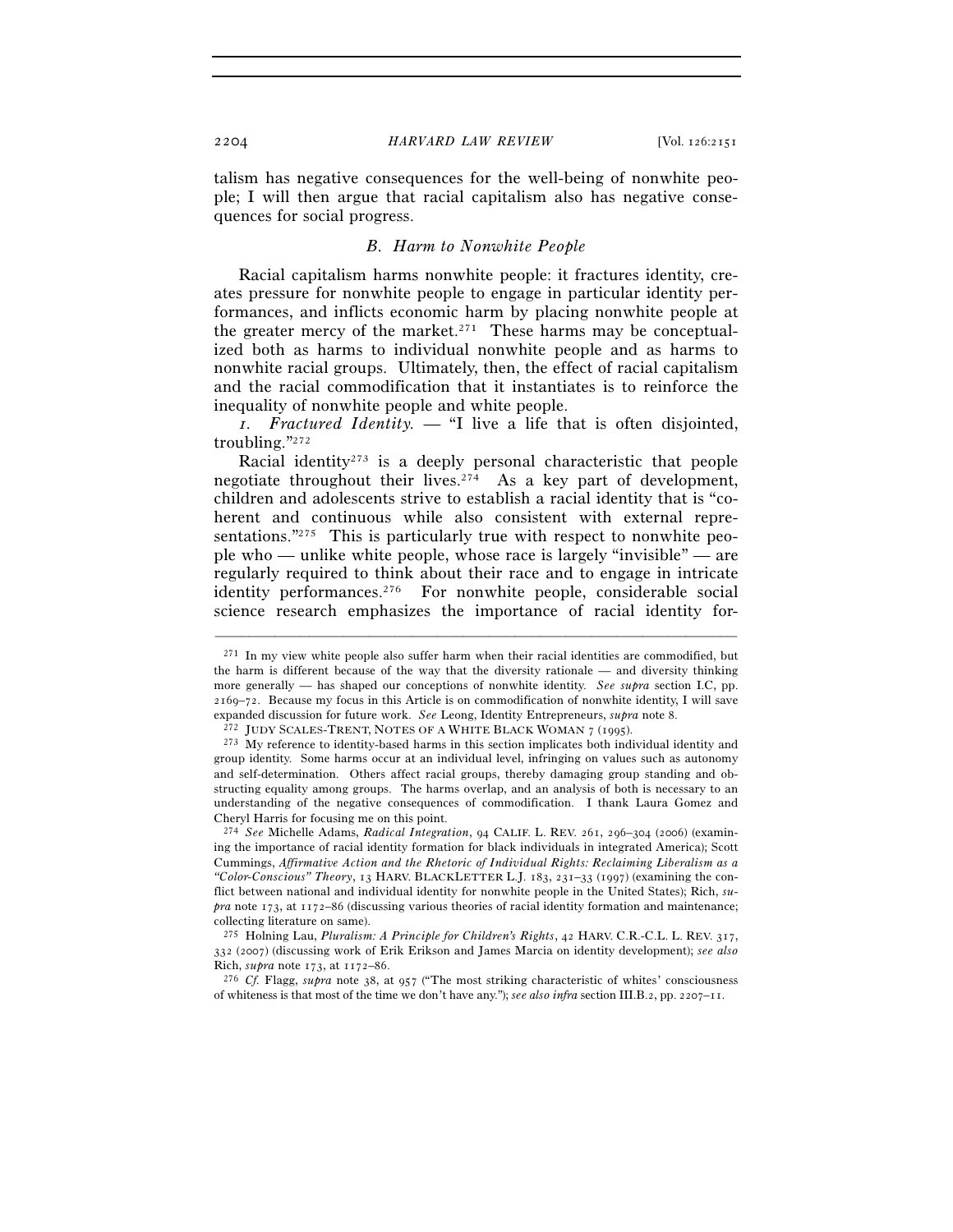mation to individual self-esteem and comfort with their surroundings.277 Camille Gear Rich eloquently explains that "[f]or individuals who have chosen to enact a particular racial or ethnic identity, race/ethnicity-associated practices provide certain assurances about their group position and importance in the world, even though they know that certain material or personal realities will not remain the same."<sup>278</sup> Negotiated and lived racial identity provides an important element of continuity in personhood.

Given the fundamental role that racial identity in fact plays in our lives, whole personhood requires integration of racial identity with one's concept of self. Racial capitalism instead dissociates racial identity from the individual; it separates identity from the person who lives that identity.279 The result is that race no longer forms one component of an integrated self. To borrow Marx's vocabulary, two kinds of "alienation" result.280 First, because racial capitalism requires and reinforces the commodification of race, it results in alienation of racial identity in the sense that identity may be bought and sold on the market. It also results in alienation of racial identity in the sense that individuals are distanced from that aspect of their personhood. The treatment of race as a commodity thus fractures identity, impairing an individual's relationship to a core personal trait. This rupture recalls Marx's concern that "workers who internalize market rhetoric conceive of their own labor as a commodity separate from themselves as persons; they dissociate their daily life from their own self-conception."281

Such dissociation of racial identity undermines the effort that each individual puts forth into creating a cohesive, continuous racial identity. This concern recalls both the "identity" and "contextuality" elements of Radin's conception of whole personhood.<sup>282</sup> If identity resides in a self that is integrated and continuous over time, then commodification interrupts that continuity, causing a loss of control of identity. A nonwhite individual will struggle to maintain the integrity of her own racial identity if others are simultaneously assigning her identity market value and claiming its value for themselves. Likewise,

<sup>277</sup> *See* Rich, *supra* note 173, at 1172–86; *see also* Adams, *supra* note 274, at 296–301 (examining the importance of racial identity formation for black individuals); Adriana J. Umaña-Taylor & Nana Shin, *An Examination of Ethnic Identity and Self-Esteem with Diverse Populations: Exploring Variation by Ethnicity and Geography*, 13 CULTURAL DIVERSITY & ETHNIC MINORI-TY PSYCHOL. 178, 179 (2007) (describing empirical research that shows "a positive relationship between ethnic identity and indices of psychological well-being such as self-esteem").

<sup>&</sup>lt;sup>278</sup> Rich, *supra* note 173, at 1180.<br><sup>279</sup> Scholars have noted the fragmentation of identity that results from commodification of other identity categories as well. *See, e.g.*, David M. Skover & Kellye Y. Testy, *LesBiGay Identity as Commodity*, 90 CALIF. L. REV. <sup>223</sup>, 226 (2002). 280 *See* Radin, *supra* note 248, at 1871 (discussing Marx). 281 *Id.* at 1907. 282 *Id.* at 1904–05.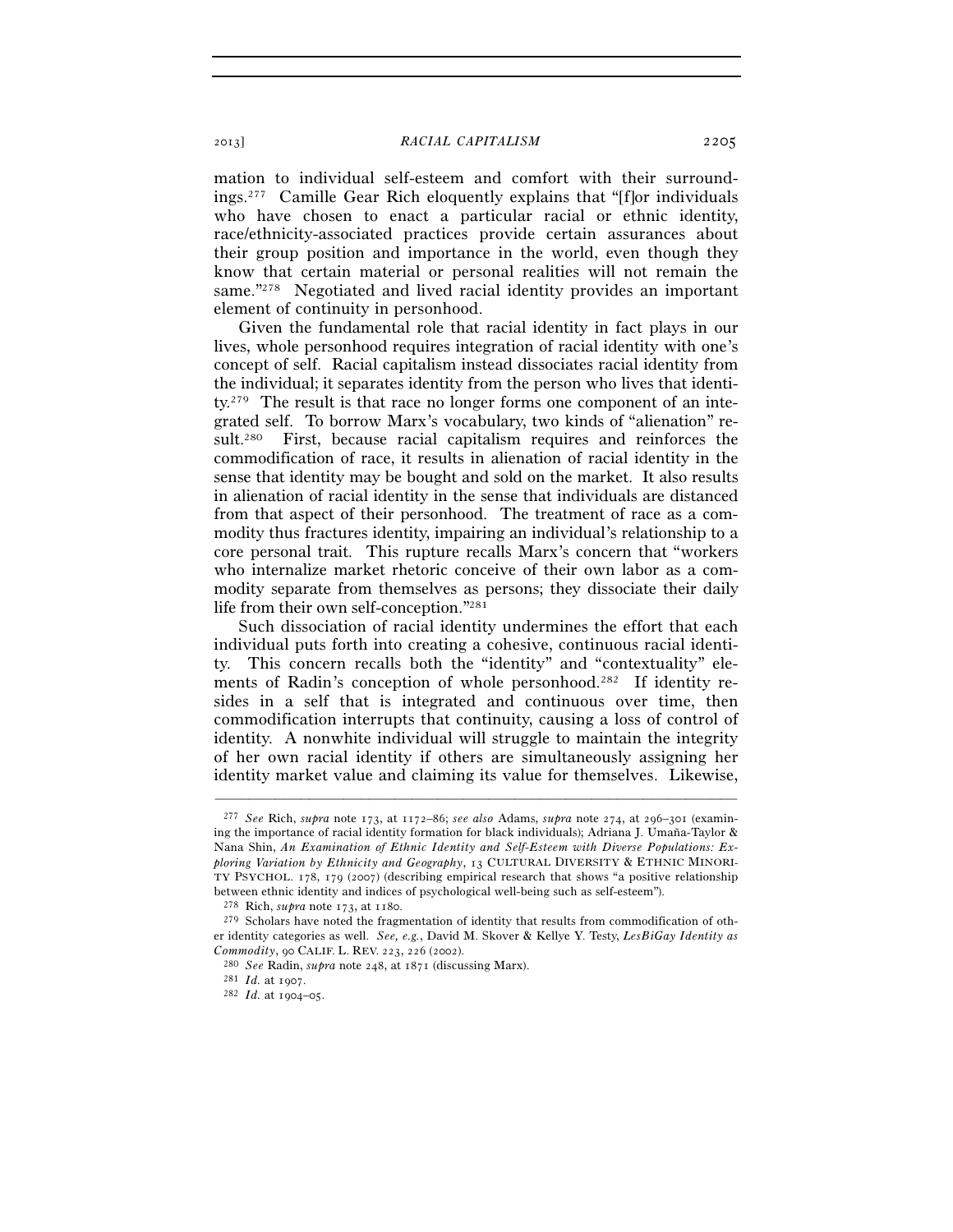if contextuality resides in the ability of self-constitution in relation to the environment of things and other people, commodification also usurps that ability. A nonwhite individual has little control over her relationship with her surroundings if her identity is merely a commodity to be used by others for monetary gain.

Recall Diallo Shabazz.283 When the University of Wisconsin Photoshopped Shabazz into a photo on its admissions brochure, it did more than use his likeness for its own gain. It also interfered with his control over that likeness, and in so doing harmed the integrity of his identity. The same is true for his relationship with his environment. By Photoshopping Shabazz's image into a situation he had not chosen with people he had not sought, the University ran roughshod over Shabazz's efforts to forge a unique, personal way of relating to the world and interacting with the people in it. Not every instance of racial commodification so explicitly forecloses the goal of contextuality, but in many instances commodification interferes with an individual's ability to shape his relationship with the world.

Identity-based harms ensue not only from the actual commodification and exchange of racial value on the market, but also from the use of market rhetoric in racial discourse.284 Using market rhetoric to describe race denigrates race, not only separating people from their racial identity, but also degrading racial identity itself. When market rhetoric is applied to racial identity, that identity becomes a fungible object — one "replaceable with money or other objects; in fact, possessing a fungible object is the same as possessing money."285 Such discourse trivializes racial identity by communicating that such identity may be valued in the market and described in market terms.

Moreover, the use of market rhetoric in discussions about race displaces more robust discourse regarding the group harms that nonwhite people have suffered and continue to experience. For instance, the focus on acquiring and displaying diversity may preempt conversations about past racial injustice, the reasons for current racial inequality, and possible measures that individuals and society might undertake to improve such inequality.

One might argue that commodifying nonwhiteness could have benefits for nonwhite individuals' self-esteem and sense of identity. So much value has been assigned to whiteness,<sup>286</sup> both historically and currently, that there is an intuitive appeal to injecting the value of nonwhiteness into our discourse as well. And it may be psychological-

<sup>283</sup> *See supra* pp. 2192–93. 284 *Cf.* Radin, *supra* note 248, at 1907 (discussing the dissociation that results when workers "internalize market rhetoric").

<sup>285</sup> *Id.* at 1880. 286 *See supra* section I.A, pp. 2158–61.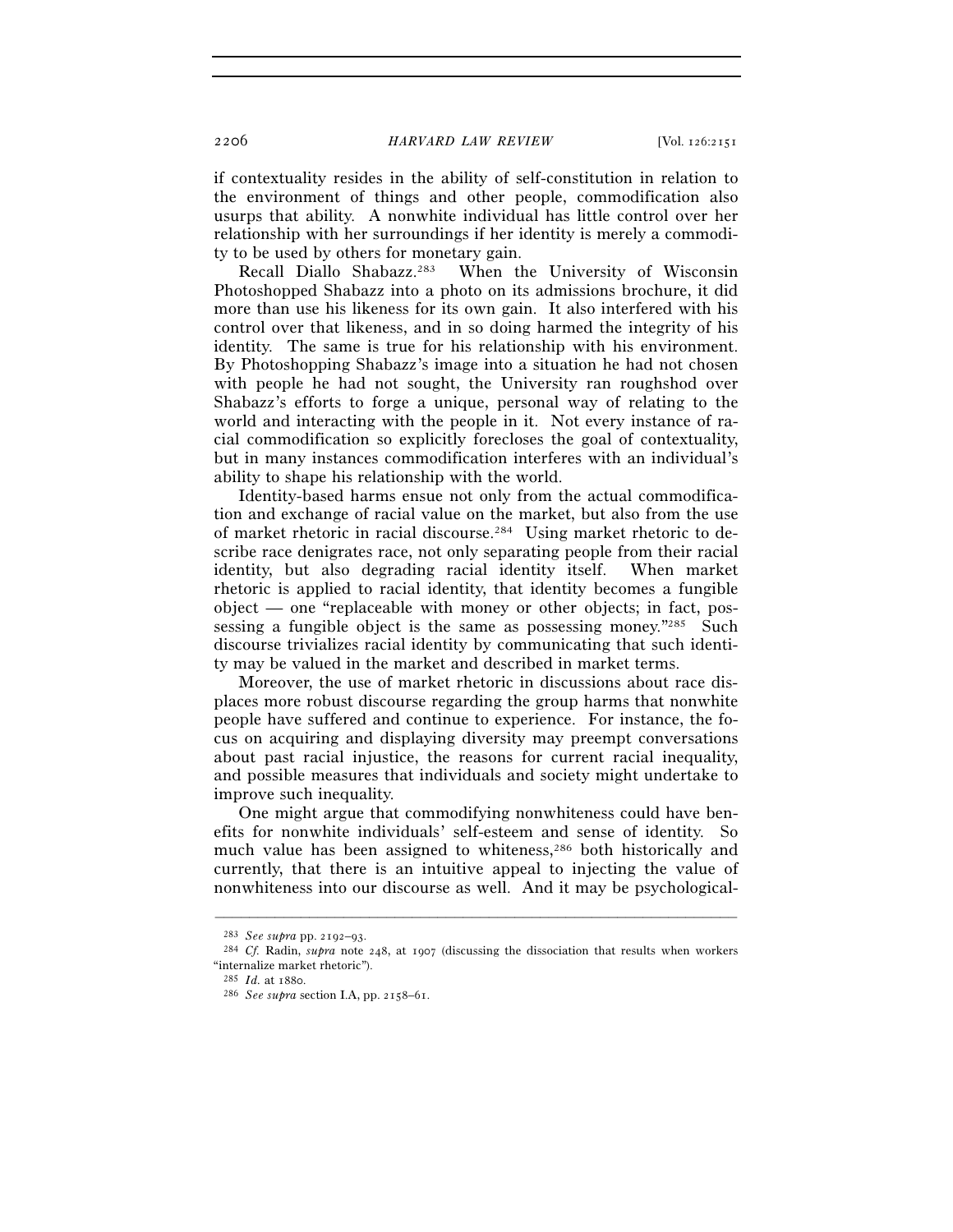ly beneficial to encourage nonwhite individuals to see their race as an asset given that so many social forces place it in the category of a liability.

Yet it seems unlikely that injecting the market value we assign to nonwhiteness into our discourse will change the way we talk and think about race for the better. The value assigned to nonwhiteness is not analogous to the value assigned to whiteness. Rather, whiteness resides at the top of the racial hierarchy, and the value assigned to nonwhiteness is a highly specific and contingent form of value that is defined in relation to the higher status of whiteness, ultimately leaving the baseline value of whiteness untouched. Assigning economic value to nonwhiteness therefore feels empty — a poor exchange for the many detriments to racial capitalism that I have described in this section.

*2. Performance Demands. —* "I wanted to show that I was like white people: 'Don't be afraid. I'm one of the *good* blacks.'"<sup>287</sup>

Racial capitalism places identity demands on nonwhite people. It pressures nonwhite people both to perform their nonwhiteness *and* to perform it in a way palatable to the white majority. These accepted identity categories and scripts then become self-perpetuating: social norms infuse case law, and case law reinscribes social norms.288

The ubiquity of racial capitalism incentivizes nonwhite people to make their nonwhiteness salient because their access to various social goods is determined, in part, by their performance of nonwhiteness. Many nonwhite college applicants, for example, will receive advice from admission consultants or simply encounter conventional wisdom that instructs them to emphasize their nonwhiteness in their admissions essays in order to prove themselves qualified for consideration under the diversity rationale.289 Moreover, these identity demands do not disappear once a nonwhite person has matriculated at an educational institution or begun work at a company. Rather, in a system of racial capitalism, a person's added value is intertwined with her racial identity, and the demand for production of that identity continues. Nonwhite people are therefore subject to ongoing pressure to justify their presence through performance of nonwhiteness.290

Yet in this complex performance of racial identity, making nonwhiteness salient is only the opening act. When racial identity is

<sup>287</sup> PAUL M. BARRETT, THE GOOD BLACK <sup>6</sup> (1999). 288 *See* Kenneth L. Karst, *Myths of Identity: Individual and Group Portraits of Race and Sexual Orientation*, 43 UCLA L. REV. 263, 295 (1995) ("Law maintains a vocabulary of identities and sometimes even channels claims (and thus claimants) into recognized identity categories with conventional scripts for behavior."); *see also* Devon W. Carbado, *Yellow by Law*, 97 CALIF. L. REV. 633, 634 (2009); Kimberlé Williams Crenshaw, *Race, Reform, and Retrenchment: Transformation and Legitimation in Antidiscrimination Law*, 101 HARV. L. REV. 1331, 1381 (1988). 289 *See* Nancy Leong, *Multiracial Identity and Affirmative Action*, <sup>12</sup> ASIAN PAC. AM. L.J. 1,

<sup>22</sup> n.98 (2007). 290 FORD, *supra* note 91, at 59–64.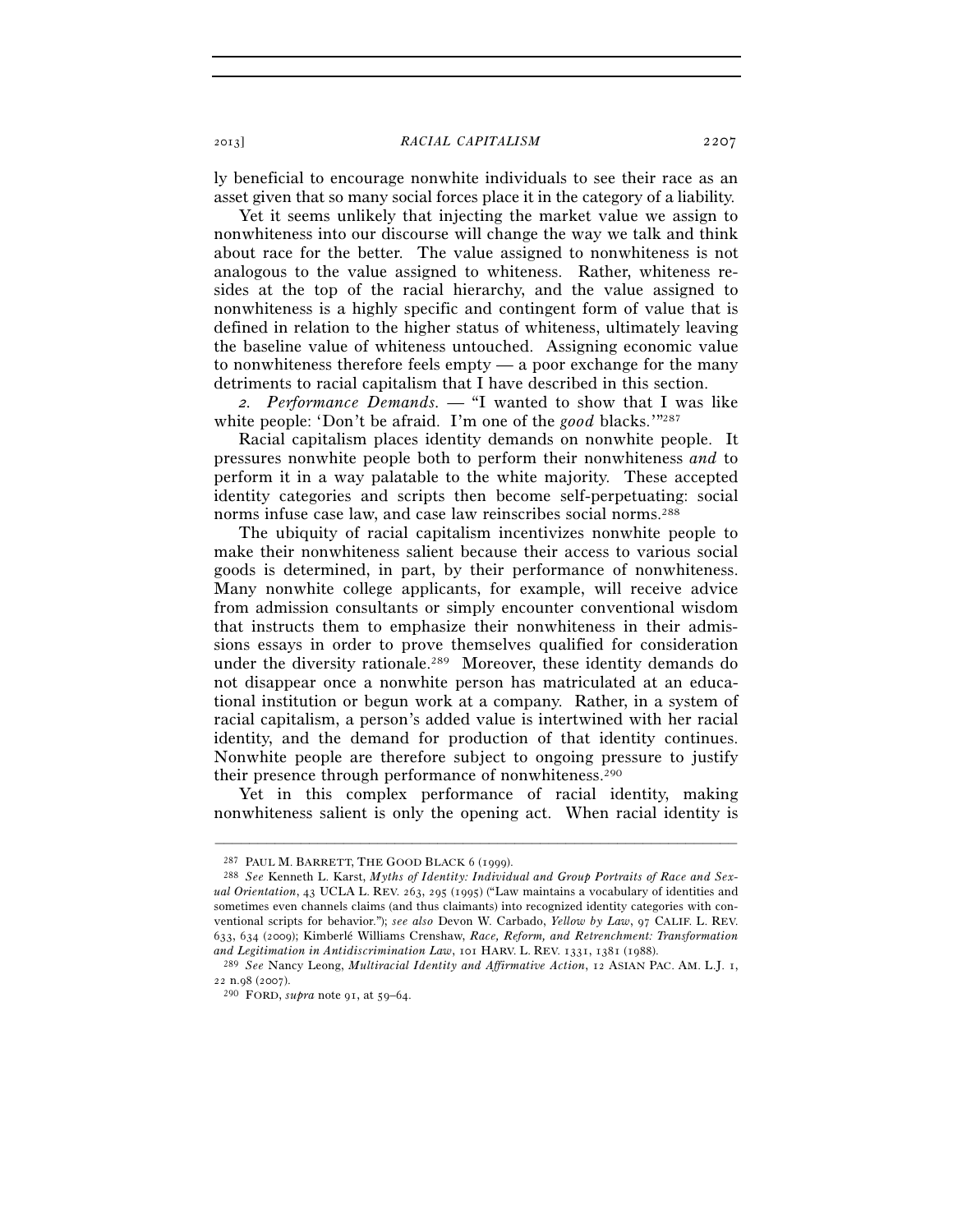commodified, the value assigned to nonwhiteness varies depending on tastes reflected in the market. Some manifestations of nonwhite identity are viewed far more favorably by the dominant white culture, and nonwhite people are rewarded for conforming their identity performance to those tastes.<sup>291</sup> The dominant white culture prefers a version of blackness that is closer to Martin Luther King, Jr., than to Al Sharpton; closer to Wynton Marsalis than to Lil Wayne. Thus, within a system of racial capitalism, nonwhite people must thread the needle: they must be identifiably nonwhite to benefit from their nonwhiteness, yet the version of nonwhiteness they perform must meet with white approval.

This continual process of identity management places a disparate burden on nonwhite people as a group. In their discussion of identity work, Carbado and Gulati explain that, while "everyone works identity" to some degree, the greatest amount of identity work falls on outsiders to the dominant culture because they are subject to more negative stereotypes that they must work to overcome.<sup>292</sup> Identity work has downsides: it is exhausting and consuming; "the outsider not only has to perform, but she has to perform well."<sup>293</sup> Moreover, "[i]dentity performances can become a denial of self"294 or can backfire if the performance is identified as strategic.295 The costs of identity performance are therefore greater for nonwhite people.<sup>296</sup>

Case law reveals the double-edged sword of racial capitalism: nonwhiteness is a valued commodity, but only if performed according to a script approved by majority identity groups in the workplace. Many employers who have affirmative action plans nonetheless adopt policies hostile to some instances of racially correlated identity performance, such as regulations banning certain hairstyles or non-English languages.297 A particularly clear example appears in *Equal Employment Opportunity Commission v. United Virginia Bank/Seaboard National*, 298 in which the Fourth Circuit examined the hiring practices of a bank that maintained an extensive affirmative action program yet repeatedly expressed disapproval in interview notes of "Afro, bush, or mod" hairstyles as well as the red hair of one black candidate.<sup>299</sup>

<sup>&</sup>lt;sup>291</sup> *See, e.g.*, Carbado & Gulati, *supra* note 174, at 714–19.<br><sup>292</sup> Carbado & Gulati, *supra* note 177, at 1261 n.2, 1262, 1269–70.<br><sup>293</sup> *Id.* at 1279, 1291.<br><sup>294</sup> *Id.* at 1288.<br><sup>295</sup> *See id.* at 1291.<br><sup>296</sup> For a *Identity Scripts & Democratic Deliberation*, 94 MINN. L. REV. 897, 916–29 (2010).

<sup>297</sup> *See generally, e.g.*, Rich, *supra* note 173. 298 <sup>615</sup> F.2d 147 (4th Cir. 1980). 299 *Id.* at 155.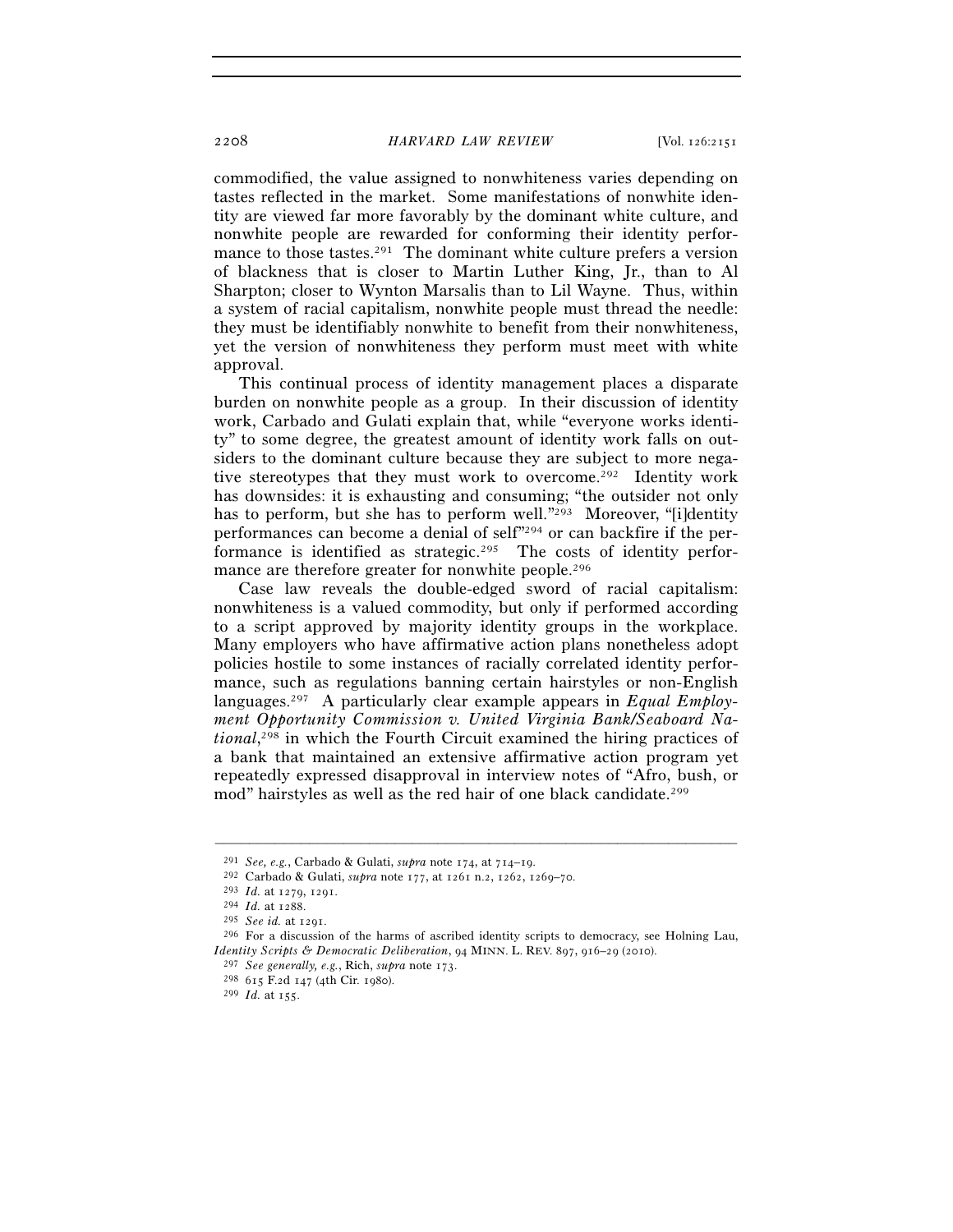Even where a grooming policy does not explicitly ban an instance of racially correlated identity performance, employers may still prefer to hire minorities who perform versions of identity more congenial to the dominant group.<sup>300</sup> And — because nonwhite people are aware of these preferences — they may feel obligated to perform their identity in a manner consistent with this unwritten code. A Thai man whose name is difficult to pronounce for many native speakers of American English may feel obligated to adopt a nickname, or a black woman may feel pressure to expend effort and expense relaxing her hair, or an Indian woman may feel obligated to replace her saris with khakis and button-down shirts. Such identity performances often demand time, money, and psychological resources. Thus, in addition to the disparate burden of identity management, nonwhite people may also be subject to the disparate pressure of conformity to a potentially unfamiliar workplace culture.

The distortion of racial identity performance also emerges in the way that nonwhite entertainers literally perform on television and in movies. The overall number of nonwhite individuals who appear in these forums is low,301 and even lower when one removes the shows and movies targeted at nonwhite audiences. The entertainment industry has been criticized for this underrepresentation, and powerful figures within that industry have expressed motivation to feature more people of color on screen.302 Part of the calculus — whether stated or unstated — is likely that increased inclusion of nonwhite people would benefit the entertainment industry financially by attracting both nonwhite audiences who wish to see members of their race depicted on the screen and white audiences who pride themselves on openmindedness to films featuring diverse casts.303

<sup>300</sup> *See* Green, *supra* note 174, at 644–46. 301 *See, e.g.*, Russell K. Robinson, *Casting and Caste-ing: Reconciling Artistic Freedom and Antidiscrimination Norms*, 95 CALIF. L. REV. 1, 21–23 (2007) (finding that 82% of lead roles in films released in 2005 that grossed more than one million dollars were played by white people); Press Release, SAG-AFTRA, Latest Casting Data Follows Historical Trends and Continues to Exclude People with Disabilities (Oct. 23, 2009), *available at* http://www.sagaftra.org/press -releases/october-23-2009/latest-casting-data-follows-historical-trends-and-continues-exclude-p (citing statistics); Jennifer Armstrong & Margeaux Watson, *Diversity in Entertainment: Why Is TV So White?*, ENT. WKLY. (June 13, 2008), http://www.ew.com/ew/article/0,,20206185,00.html (discussing lack of minority characters on television and including the opinions of various media insiders).

<sup>302</sup> *See, e.g.*, Brent Lang, *Hollywood Won't Learn: It's a White Summer Again*, THEWRAP (May 3, 2011, 7:51 PM), http://www.thewrap.com/movies/article/hollywood-won%E2%80%99t -learn-it%E2%80%99s-white-summer-again-27050. 303 *See id.* For examples of films likely to satisfy such tastes in white audiences, consider films

such as THE HELP (DreamWorks Studios 2011); and CRASH (Bob Yari Productions 2004). Of course, some of this Hollywood sentiment may stem from egalitarian motives distinct from bottom-line interests, which could also explain why increased inclusion of nonwhite people has been relatively limited.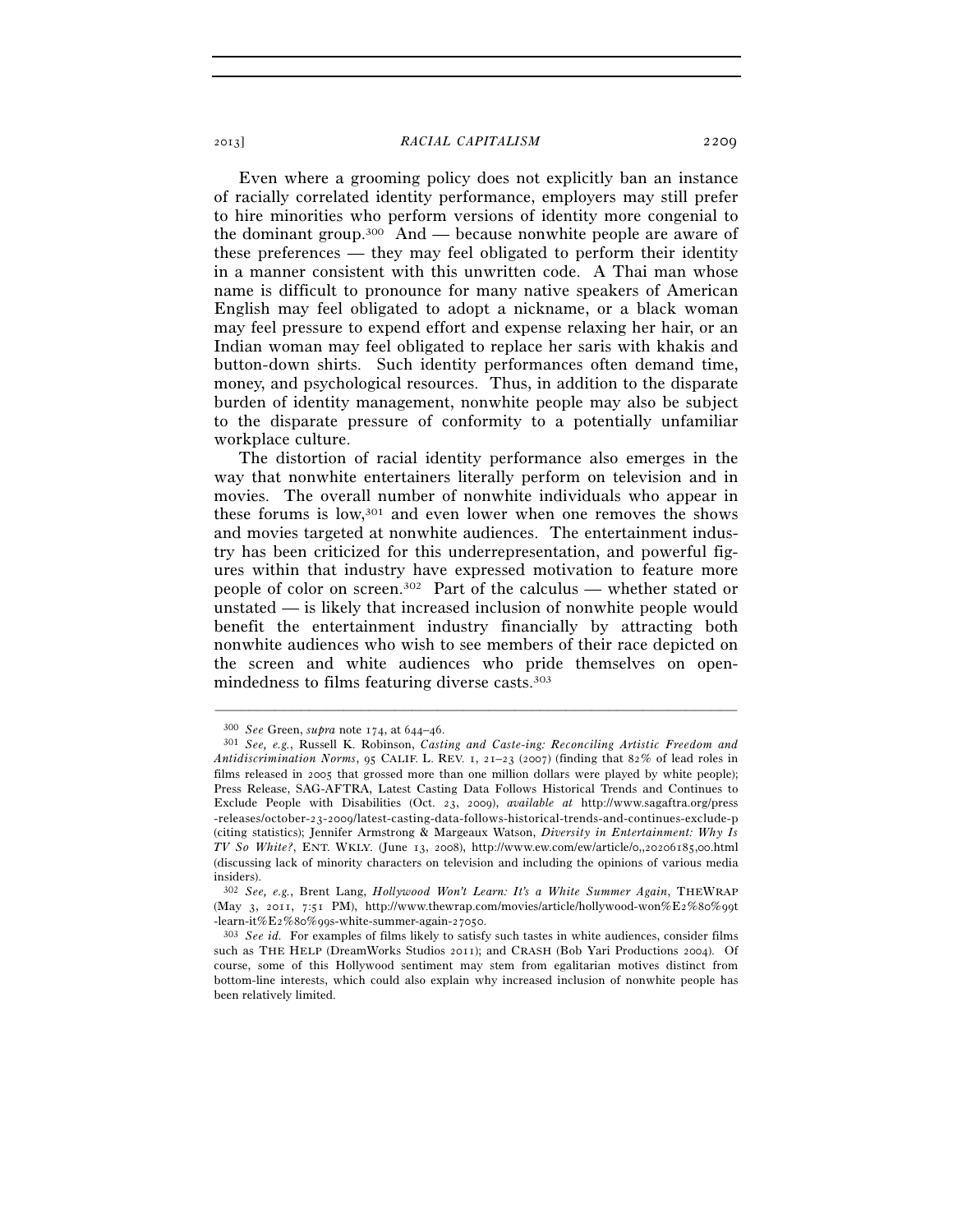Yet despite the value that nonwhite identity has acquired within the industry, performance of that identity is consigned to a narrow set of scripts that meet with white approval. Among the highest-earning black actresses, almost all wear straight or wavy hairstyles, in conformity with white norms of appearance.<sup>304</sup> In fall 2011, nearly every main character on all twenty-seven new network television shows was white, and black actors were often relegated to the stereotypical role of "black best friend."305 The role of a black best friend is "patiently explaining the magic of life to their white best friend, in ways only a cool, non-white person can," and offering "wise advice, delivered with a dash of sass and the occasional finger snap."306 Thus, black best friends "are often a diversity head fake — a quick way to make the casts of TV shows look racially diverse, without taking time to create real characters of color with story lines all their own."307 Adherence to these scripts has psychic costs for the actors involved.308 And it also continues to reify the notion of acceptable identity performance to society at large, whose members consume and internalize the performances they see in television and movies.

Racial capitalism thus pressures nonwhite people to do identity work. Because part of their value in a particular setting is tied to their nonwhiteness, they are subtly  $-$  or not so subtly  $-$  encouraged both to perform their nonwhiteness and to do so in a way that meets with the approval of the dominant culture.

*3. Economic Disadvantage. —* "I think they've gotten enough."309

Apart from these identity harms, racial capitalism also has material negative consequences for nonwhite people. The racial commodification that racial capitalism enforces renders racial minorities particularly vulnerable to broad fluctuations in market conditions. Podolny observes that, "[s]ince the value of status increases with uncertainty, [institutions] will be more willing to enter into exchange relations with lower-status partners when there is less uncertainty in the market."310 Podolny is referring specifically to banks, which are demonstrably more hesitant to enter into transactions with lower-status partners when there is more risk involved in the transaction.<sup>311</sup> But the princi-

<sup>–––––––––––––––––––––––––––––––––––––––––––––––––––––––––––––</sup> 304 *See* MarcinSLR, *Highest-Paid Black Actresses*, SOCYBERTY.COM (Aug. 30, 2010), http://socyberty.com/people/highest-paid-black-actresses.

<sup>305</sup> *Morning Edition: How TV Shows Use BBFs to Appear Racially Diverse* (NPR radio broadcast Oct. 11, 2011), *available at* http://www.npr.org/2011/10/11/141227508/on-tv-the-black-best -friend-concept-is-growing.

<sup>306</sup> *Id.* 

<sup>307</sup> *Id.* 

<sup>&</sup>lt;sup>309</sup> BONILLA-SILVA, *supra* note 147, at 81 (interview with "Roland"). <sup>310</sup> PODOLNY, *supra* note 129, at 77. <sup>311</sup> *Id.*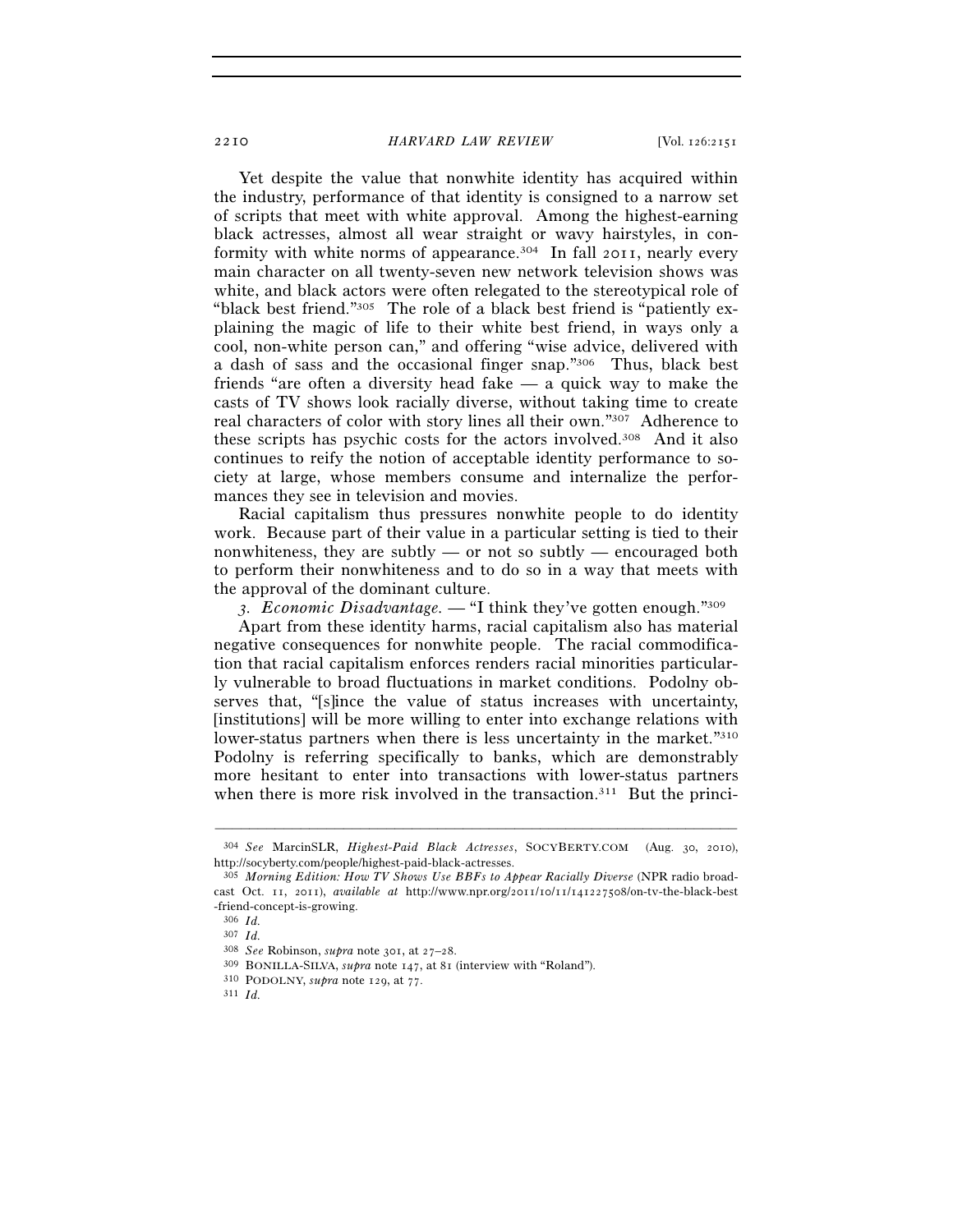ple may be extrapolated to interactions between employers and individual employees whose value is viewed — at least partially — as flowing from their nonwhiteness. When market conditions worsen, prospective employees viewed as lower status — here, nonwhites are less likely to be hired, retained, and promoted.

Research suggests that white people are more hesitant to hire people of color in difficult economic times. Robert LeVine and Donald Campbell first noted similar phenomena in their account of realistic group conflict theory, which states that in-group bias increases in response to threats such as scarce resources.<sup>312</sup> More recently, research led by Eden King found that white research subjects instructed to imagine that they were human resource assistant managers rated a hypothetical white male job applicant more positively and a Hispanic female applicant more negatively when the economy was expected to decline than they did when the economy was expected to improve.313 Thinking of racial identity in economic terms encourages such outgroup bias.314 As a result, white people and predominantly white institutions come to view racial diversity as simply another nonessential item — not unlike catered lunches or technology upgrades — to sacrifice in times of economic hardship.

Available real-world evidence supports the idea that assigning economic value to racial identity leaves nonwhite people vulnerable to fluctuations in the overall economy. A recent ABA study reported that diversity initiatives are often eliminated or reduced when economic hardship necessitates a spending cut.<sup>315</sup> And the statistics on the differential effect of the recent economic downturn on racial minorities paint an equally sobering picture. From 2009 to 2010, the overall unemployment rate increased from 9.3% to 9.6% overall, and from 8.5%

<sup>312</sup> *See* ROBERT A. LEVINE & DONALD T. CAMPBELL, ETHNOCENTRISM: THEORIES OF CONFLICT, ETHNIC ATTITUDES, AND GROUP BEHAVIOR 29–42 (1972). *See generally* Victoria M. Esses et al., *Intergroup Competition and Attitudes Toward Immigrants and Immigration: An Instrumental Model of Intergroup Conflict*, 54 J. SOC. ISSUES 699 (1998) (presenting research findings showing that competition for scarce resources significantly sharpens intergroup dynamics that tend to harm outgroup members).

<sup>313</sup> Eden B. King et al., *The Influence of Economic Conditions on Aspects of Stigmatization*, 66

J. SOC. ISSUES <sup>446</sup>, 450, 453 (2010). 314 *See id.* at 455–57. 315 Karen Sloan, *ABA: The Recession Is Undermining Diversity Initiatives*, NAT'L L.J., Feb. 4, 2010 ("[S]ince the economic recession began . . . [s]pending on law firm diversity initiatives has dried up and layoffs are undoing the gains the profession has made."). Indeed, difficult economic times may provide an opportunity for those already skeptical of diversity measures to advocate their curtailment. *See* Heather Mac Donald, *Recession-Proof Diversity*, FORBES (Jan. 10, 2009, 12:01 AM), http://www.forbes.com/2009/01/09/harvard-diversity-lamont-oped-cx\_hd\_0110donald .html ("When one is cutting budgets, the most obvious items to target are those that don't accomplish anything. The diversity racket fits that description to a tee.").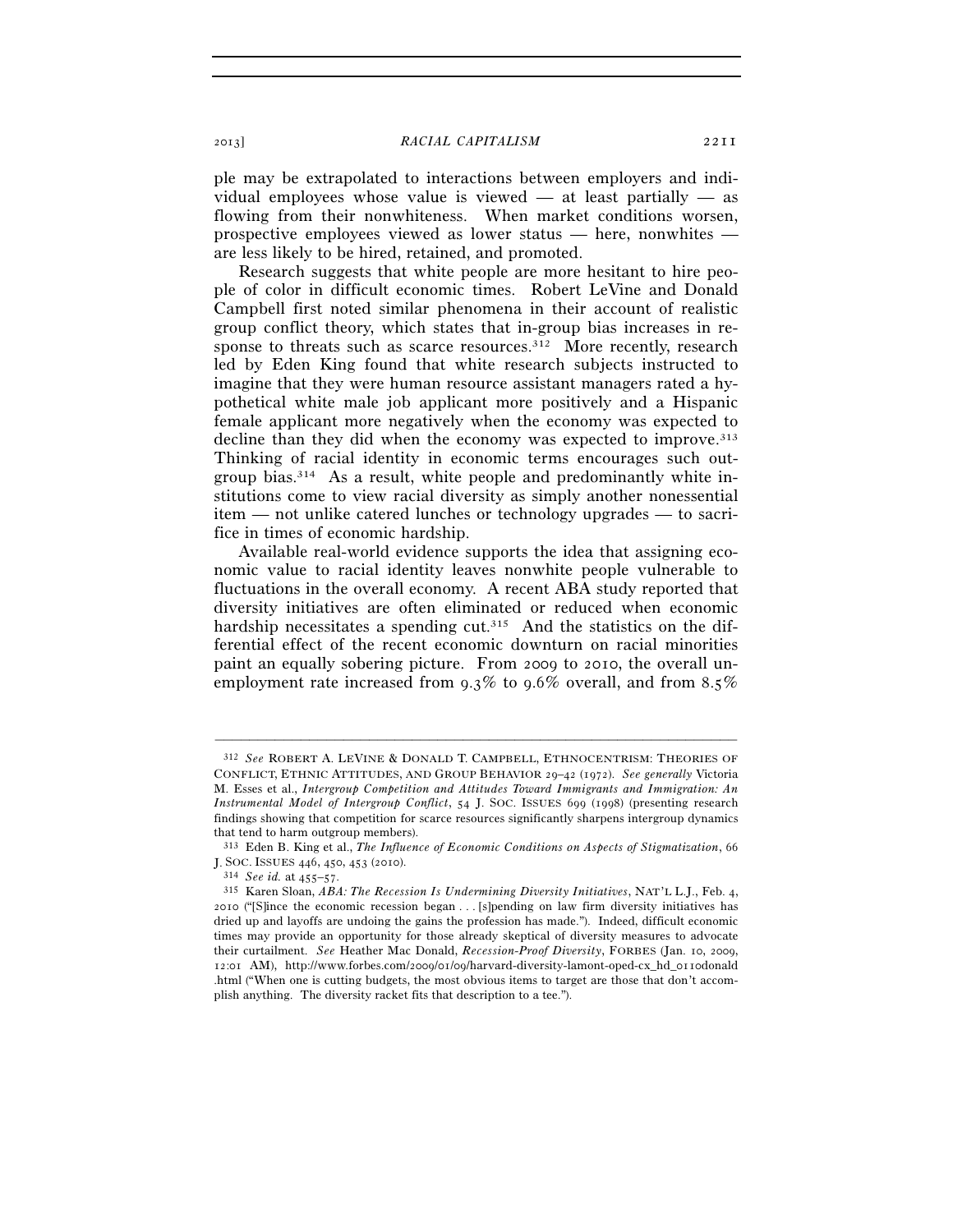to 8.7% for whites, but from 14.8% to 16.0% for blacks.<sup>316</sup> Some of the difference, of course, results from the overrepresentation of blacks in industries that tend to be more heavily affected by economic downturns.317 But the magnitude of the difference also suggests another explanation — that, to the extent they believe it risky to invest in racial capital, employers will be less likely to do so during difficult economic times.<sup>318</sup>

Information from law firms also supports the idea that diversity declines during economic hardship. Vault's 2009 Law Firm Diversity Survey, which includes results from 260 firms, reports that "[f]or the first time in the survey's seven-year history, the results showed virtually no increase in the percentage of minority equity partners, which remained nearly stagnant at 6.06%."<sup>319</sup> Furthermore, "minority recruitment was down at all levels," with minorities comprising only 19.09% of attorneys hired in 2009 – less than the 21.77% hired in 2008.<sup>320</sup> Moreover, the percentage of minority associates — especially minority women — who left their firms increased significantly: whereas minority women comprised 13.98% of the third-year associates who left their firms in 2008, in 2009 they accounted for 16.64% of associates who left their firms.321 Although these trends slowed in 2010, they did not reverse.322 Collectively, this information indicates that racial capitalism has troubling economic consequences for nonwhite people.

<sup>316</sup> BUREAU OF LABOR STATISTICS, U.S. DEP'T OF LABOR, 2010 ANNUAL AVERAGES — HOUSEHOLD DATA — TABLES FROM EMPLOYMENT AND EARNINGS, EMPLOYMENT STA-TUS OF THE CIVILIAN NONINSTITUTIONAL POPULATION BY SEX, AGE, AND RACE, *availa-*

*ble at* ftp://ftp.bls.gov/pub/special.requests/lf/aa2010/pdf/cpsaat5.pdf. 317 *See, e.g.*, STEVEN PITTS, UNIV. OF CAL., BERKELEY LABOR CTR., RESEARCH BRIEF: BLACK WORKERS AND THE PUBLIC SECTOR 1 (2011), *available at* http://laborcenter.berkeley .edu/blackworkers/blacks\_public\_sector11.pdf; SUZANNE MACARTNEY, ALEMAYEHU BISHAW & KAYLA FONTENOT, U.S. CENSUS BUREAU, POVERTY RATES FOR SELECTED DETAILED RACE AND HISPANIC GROUPS BY DATE AND PLACE: 2007–2011 3 (2013), *available at* http://www.census.gov/prod/2103pubs/acsbr11-17.pdf (showing black and Hispanic poverty rate of close to 25%, and white and Asian poverty rate near 12%); Timothy Williams, *Public Sector Sheds Jobs; Blacks Are Hit Hardest*, N.Y. TIMES, Nov. 29, 2011, at A16, *available at* http://www.nytimes.com/2011/11/29/us/as-public-sector-sheds-jobs-black-americans-are-hit-hard .html.

<sup>318</sup> *See, e.g.*, Alexandra Cawthorne, *Weathering the Storm: Black Men in the Recession*, CTR. FOR AM. PROGRESS (Apr. 15, 2009), http://www.americanprogress.org/issues/2009/04/black\_men \_recession.html (suggesting that economic downturns may exacerbate existing patterns of discrimination in hiring).

<sup>319</sup> *Law Firm Diversity Progress Stalled by Economy, According to Survey Results*, VAULT (Sept. 29, 2010), http://www.vault.com/wps/portal/usa/blogs/entry-detail/?blog\_id=1260&entry\_id  $=11908.$ <br> $320$  *Id.* 

<sup>321</sup> *Id.* 

<sup>322</sup> *Diverse Attorneys Making Progress But Still Behind on Partnership Prospects*, VAULT (Sept. 27, 2011), http://blogs.vault.com/blog/vaults-law-blog-legal-careers-and-industry-news /diverse-attorneys-making-progress-but-still-behind-on-partnership-prospects.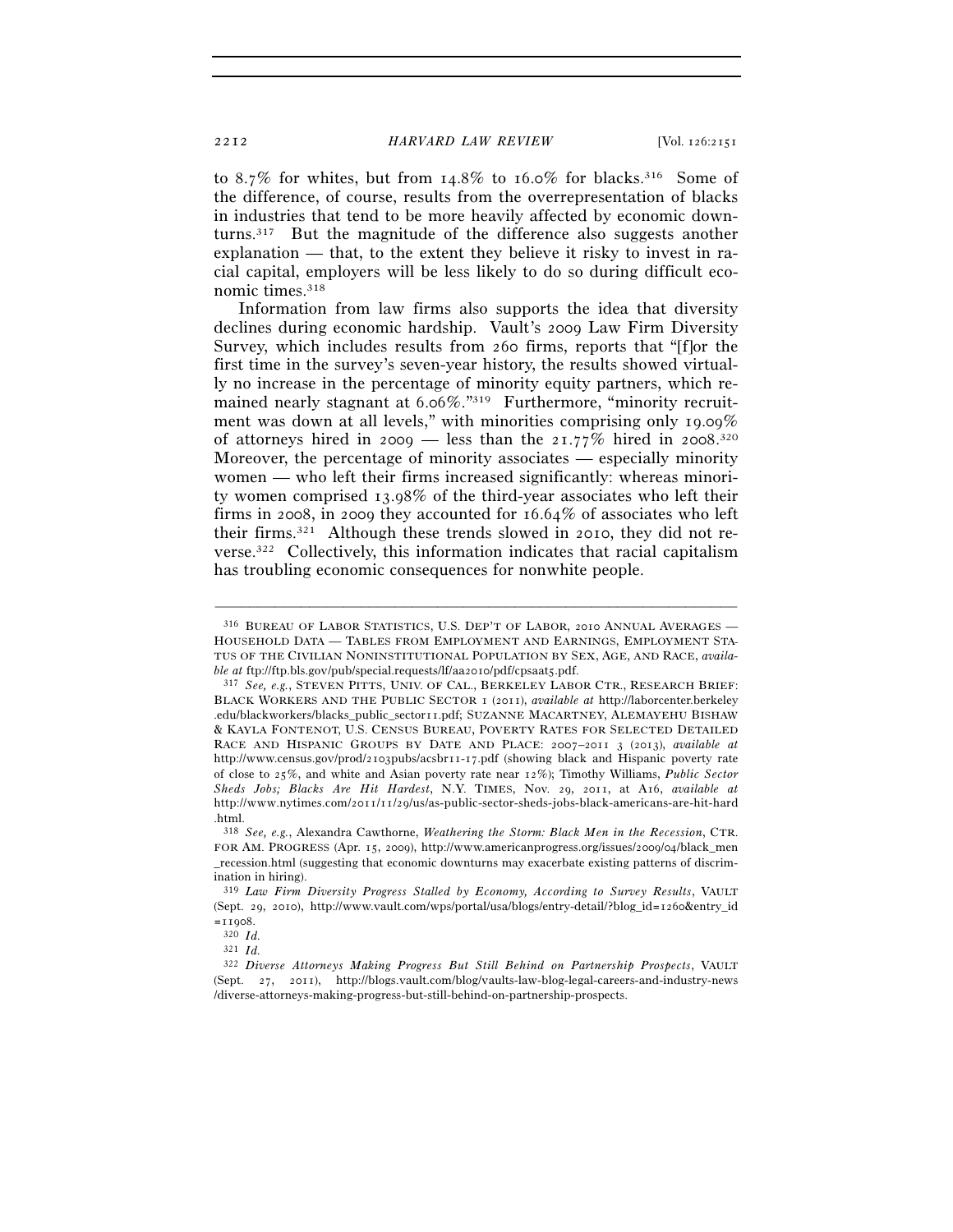## *C. Harm to Society*

Broader social harms also flow from racial capitalism. Racial capitalism impoverishes our discourse around race, fosters racial resentment, and ultimately displaces more meaningful antiracism measures. These harms prevent progress toward eliminating racism and inequality.

*1. Impoverished Discourse. —* "[I]t's very hard to talk about race . . . when myths, clichés, and bromides have so overrun the discourse . . . ."323

We struggle to have good conversations about race. Commentators have examined this difficulty, both within and outside the academy.<sup>324</sup> The news is full of conversations gone bad,<sup>325</sup> and many online conversations involving race degenerate into epithets and slurs.<sup>326</sup> As a candidate, President Barack Obama called on Americans to have a conversation about race — and some groups responded<sup>327</sup> — but it is hard to say whether this symbolic pronouncement and the response to it have advanced our national discourse.

Racial capitalism reinforces the notion that race is a commodity, and in so doing, impoverishes our thought and discourse surrounding race. It infects the way we think about and talk to one another. As Radin explains: "Theories are formed in words. Fact- and valuecommitments are present in the language we use to reason and describe, and they shape our reasoning and description, and . . . reality itself."328 Commodifying race causes us to think of it as just another *thing* — like bread or furniture — that we can take, use, consume, exploit, enjoy, and discard as we wish. This way of thinking is funda-

<sup>323</sup> PATRICIA J. WILLIAMS, SEEING <sup>A</sup> COLOR-BLIND FUTURE <sup>51</sup> (1997). 324 *See generally* BEVERLY DANIEL TATUM, CAN WE TALK ABOUT RACE? xiii, 83 (2007) (discussing conversations about race in cross-racial friendships); Richard Delgado, Chronicle, *Rodrigo's Book of Manners: How to Conduct a Conversation on Race — Standing, Imperial Scholarship, and Beyond*, 86 GEO. L.J. 1051, 1061–72 (1998) (reviewing DANIEL A. FARBER & SUZANNA SHERRY, BEYOND ALL REASON (1997)) (proposing rules for conducting scholarly conversations about race); Matt Bai, *Race: Still Too Hot to Touch*, N.Y. TIMES, July 24, 2010, at WK1, *available at* http://www.nytimes.com/2010/07/25/weekinreview/25bai.html (discussing difficulty of racial discourse in contemporary political context); Lynette Holloway, *Why Is Talking About Race So Hard?*, ROOT (Sept. 24, 2010, 3:02 PM), http://www.theroot.com/buzz/why -talking-about-race-so-hard (same).

<sup>325</sup> *Compare* Gene Marks, *If I Were a Poor Black Kid*, FORBES (Dec. 12, 2011, 7:25 AM), http://www.forbes.com/sites/quickerbettertech/2011/12/12/if-i-was-a-poor-black-kid, *with* The UrbanDaily Staff, *My Rebuttal to "If I Were a Poor Black Kid [Written By a Middle Class, White Man],"* THEURBANDAILY (Dec. 14, 2011), http://theurbandaily.com/special-features /shamika-sanders/if-i-were-a-poor-black-kid-written-by-a-middle-class-white-man.

<sup>/</sup>shamika-sanders/if-i-were-a-poor-black-kid-written-by-a-middle-class-white-man. 326 *See* Danielle Keats Citron, *Cyber Civil Rights*, 89 B.U. L. REV. 61 (2009); Jerry Kang, *Cyber-Race*, 113 HARV. L. REV. 1130 (2000). 327 *See* Larry Rohter & Michael Luo, *Groups Respond to Obama's Call for National Discussion* 

*About Race*, N.Y. TIMES, Mar. 20, 2008, at A21. 328 Radin, *supra* note 248, at 1882.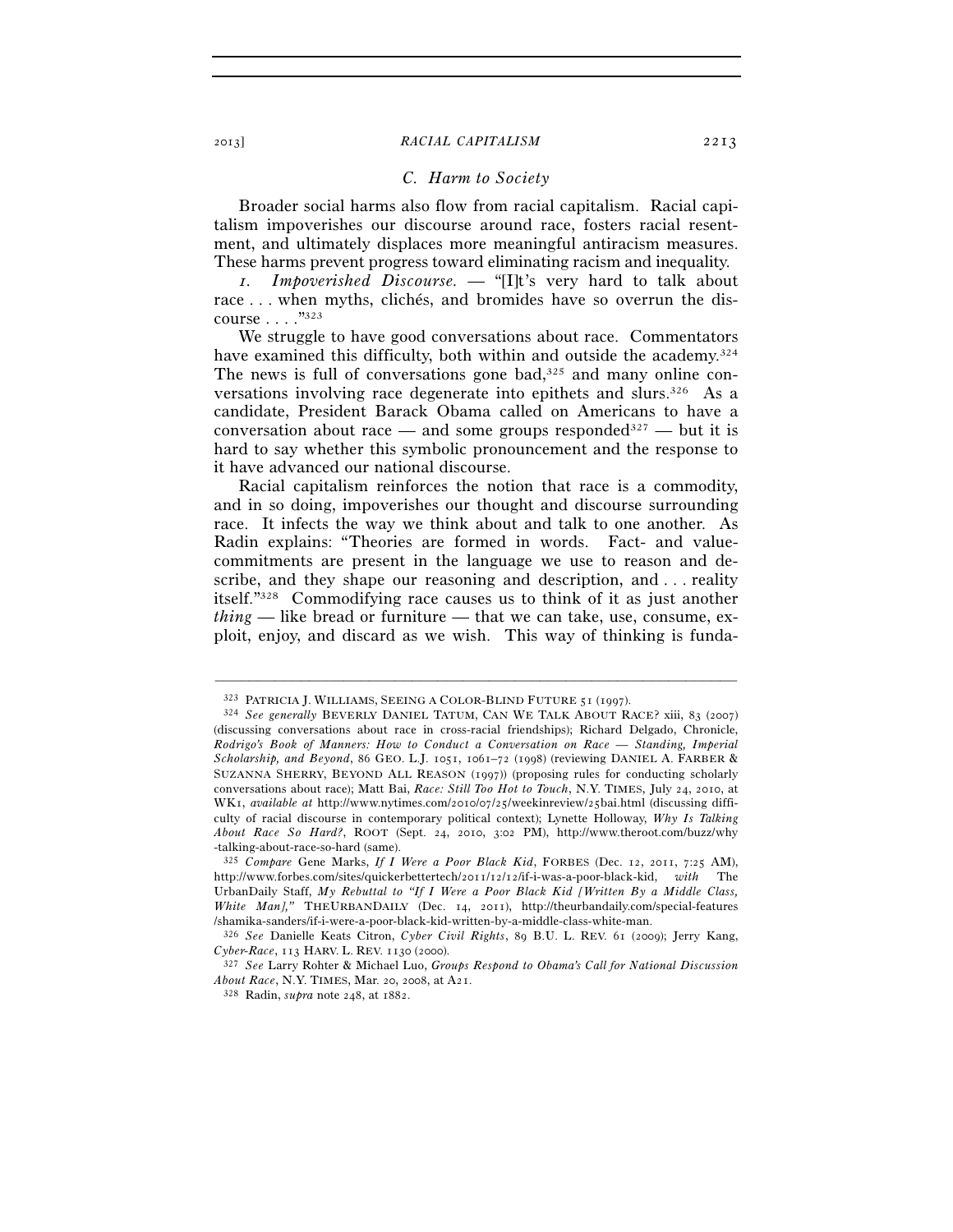mentally at odds with an attitude of respect for racial identity. Rather than inculcating an attitude of respect, commodification precludes it.

An exaggerated thought experiment helps to make clear how the commodification of race affects our thinking and discourse about race. Radin, worrying about a domino effect with respect to the commodification of sex, asks, "What if sex were fully and openly commodified?"329 She invites us to envision a world in which sexual services are advertised pervasively, sexual partners can be ordered through catalogs or at trade shows, and recruitment and training of sex workers is carried out just as corporate headhunting and training is now. She concludes that "[a] change would occur in everyone's discourse about sex," such that people would become viewed in differentiatedmarket terms and the ideal of nonmonetized relationships would become lost entirely.330

Yet the alternate world that Radin envisions with respect to the open commodification of sex is not so distant from the world we have now with respect to race. People advertise openly for sexual and romantic partners of particular races; indeed, some websites *require* users to indicate a racial preference in order to use the site.331 Many people actively seek friends of particular races.332 Schools and employers proclaim their interest in enrolling or hiring a "diverse" group of individuals. In higher education, admissions officers ponder, "How can we get more blacks?" and the question often seems troublingly similar to the question of "How can we get more of those really good ballpoint pens?"

Racial capitalism, and the corresponding desire for racial commodities, continues to influence our thinking and our discourse. The desire for particular racial commodities that the diversity rationale inspires does not reflect worthy feelings about race, such as a desire for respect or inclusion. Instead, it reveals a desire to improve institutional status by increasing the appearance of diversity. Even if the desire for numerical diversity is motivated by a desire for respect or inclusion, these good intentions do not necessarily breed good attitudes about diversity. Rather, the way one goes about pursuing diversity ineluctably affects the way one thinks about diversity — that is, striving for a thin, numerical version of diversity fosters a thin version of respect for inclusion more generally. This desire dehumanizes people of color by strip-

<sup>329</sup> *Id.* at 1922. 330 *Id.* 

<sup>331</sup> Elizabeth F. Emens, *Intimate Discrimination: The State's Role in the Accidents of Sex and Love*, 122 HARV. L. REV. 1307, 1322 & n.59 (2009). 332 *See, e.g.*, Devin Friedman, *Will You Be My Black Friend?*, GQ, Nov. 2008, at 185, *available* 

*at* http://www.gq.com/news-politics/mens-lives/200810/devin-friedman-craiglist-oprah-black-white -friends-obama.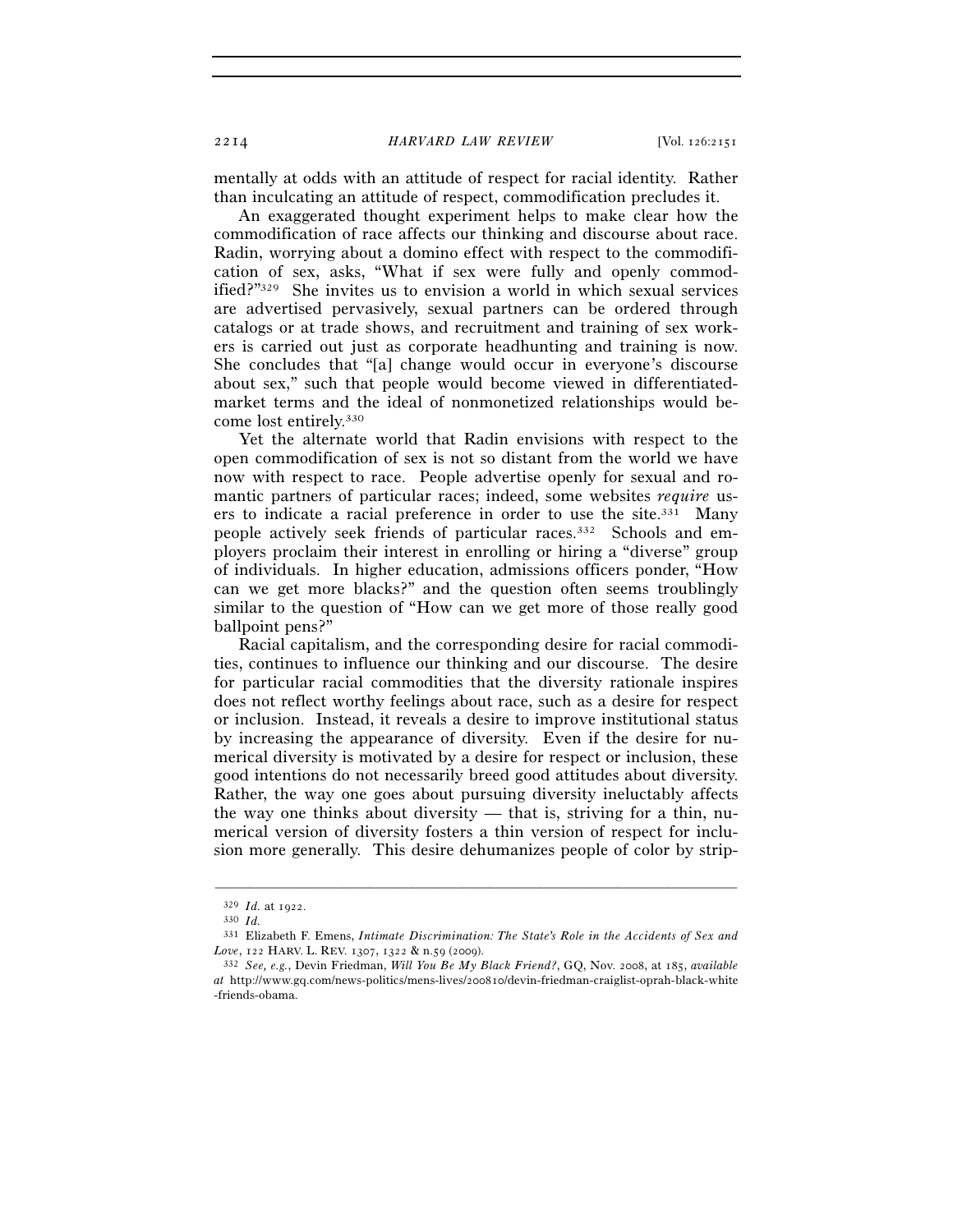ping away their individuality and replacing their personhood with a single detached attribute: their race. Moreover, racial capitalism instantiates the commodification of race, which further impairs our ability to think and converse productively about race. That is, it would augment the exploitation already entrenched by the practices of racial capitalism.

As things now stand, market rhetoric impoverishes our social discourse surrounding race. Couching conversations about race in market rhetoric limits racial discourse to discussions of deriving economic and social value. If a law firm merely wants to hire more people of color so that it can display their pictures on its website and brag about its numerical diversity to its customers, then the firm's conversation about race halts at hiring. Such a conversation does not allow for examination of the broader historical, experiential, and cultural dimensions of racial identity. The result is a discourse in which only a thin and visible version of racial identity is welcomed; other aspects of individuals' racial identity are squeezed out and dismissed from view because they lack economic and social significance.

*2. Racial Resentment. —* "[R]ent-a-Negro.com . . . allows you the chance to promote your connection with a creative, articulate, friendly, attractive, and pleasing African American person. This service comes without the commitment of learning about racism, challenging your own white privilege, or being labeled 'radical.'"333

Nonwhite people are well aware of attempts to engage in racial capitalism by white individuals and predominantly white institutions. The sheer number of jokes and parodic writings documented here reveal a widespread awareness that racial capitalism occurs in a range of settings.

This awareness of white attempts at racial capitalism harms human relationships. Racial capitalism changes the meaning of interactions between individuals. In particular, racial capitalism cheapens cross-racial interaction and attempts at cross-racial understanding. When race is viewed as a commodity, white people are encouraged to think of nonwhite people in terms of their instrumental value, not their intrinsic worth.

The behavior that racial capitalism encourages among white people in turn fosters a pervasive cynicism among people of color, in which all white people are suspected of trying to diversify their friend group or fulfill a racial fetish. Would-be friends might be disingenuous; wouldbe lovers might be thrill-seeking.<sup>334</sup> The market for race as a com-

<sup>–––––––––––––––––––––––––––––––––––––––––––––––––––––––––––––</sup> 333 damali ayo, *rent-a-negro.com*, RHIZOME (2003), http://rhizome.org/artbase/artwork/32231. 334 *See, e.g.*, Emens, *supra* note 331, at 1343–45; Randall Kennedy, *Interracial Intimacies: Sex,* 

*Marriage, Identity, Adoption*, 17 HARV. BLACKLETTER L.J. 57, 66–70 (2001); Russell K. Robinson, *Structural Dimensions of Romantic Preferences*, 76 FORDHAM L. REV. 2787, 2805–08 (2008).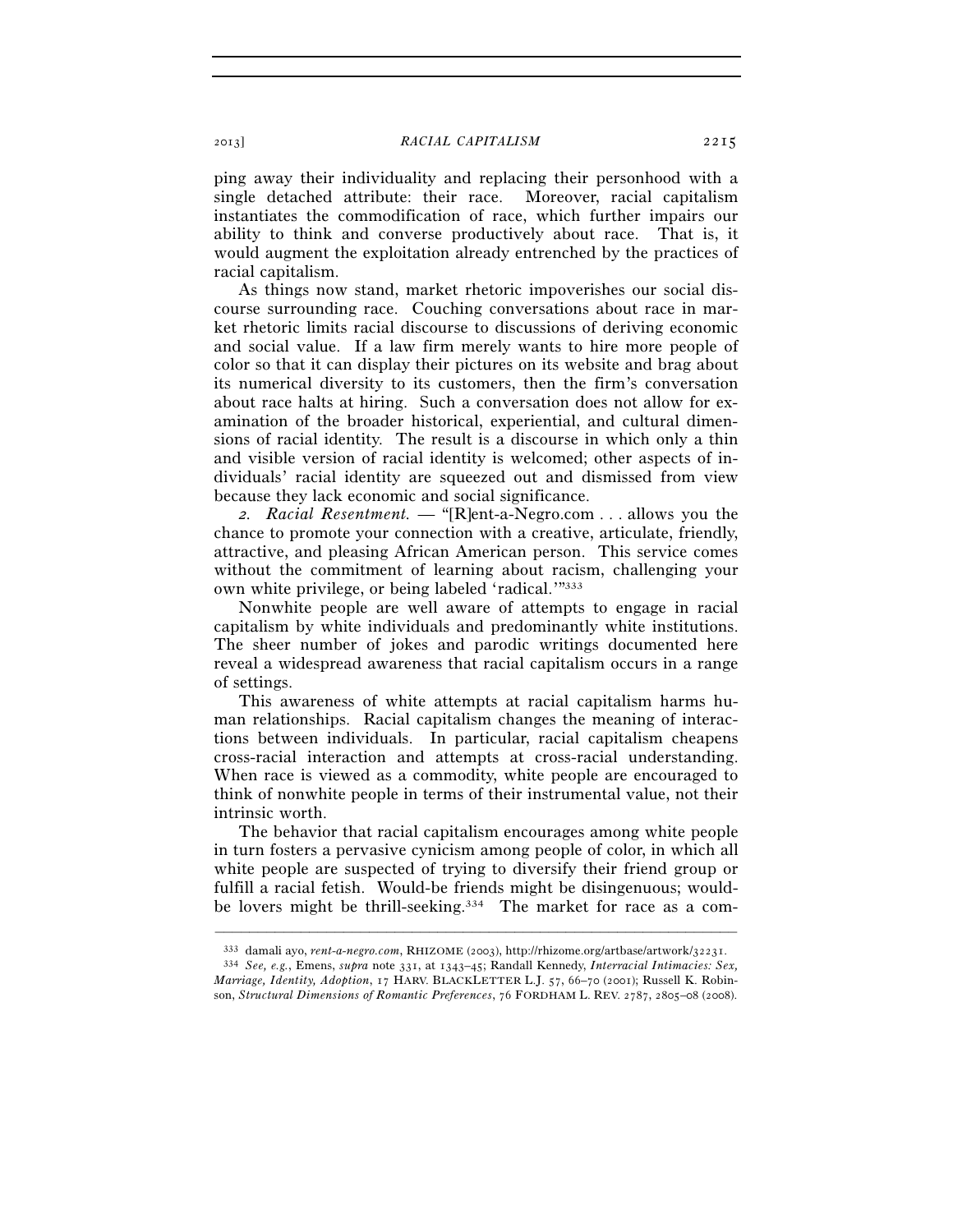modity gives rise to these suspicions, and such suspicions ultimately pose an obstacle to the formation of cross-racial relationships that could dismantle racial barriers.

Moreover, racial capitalism fosters racially offensive behavior by white people. Performance artist damali ayo issues a stinging criticism of white attempts to capitalize on nonwhite identity through her satirical website rent-a-negro.com and her subsequent book entitled *How to Rent a Negro*. 335 Her point is that blacks have been used by white people throughout history and continue to be used today. She explains: "As we all know, the purchase of African Americans was outlawed many years ago. Now, black people are once again a valued and popular commodity. These days those who boast of black friends and colleagues are on the cutting edge of social and political trends."336 The implication is clear: commodification breeds resentment, and resentment forecloses reconciliation. Moreover, commodification echoes the attitudes that engendered slavery and Jim Crow, rendering meaningful movement past that history impossible. Ultimately, ayo's sarcastic use of market rhetoric mocks and makes explicit the commodification, reinforced by racial capitalism, that in fact occurs unironically throughout society.

Importantly, such resentment and cynicism may result even if nonwhite individuals nominally acquiesce to racial capitalism. Let us return to the law firm I have previously described. Suppose that a young Asian lawyer receives an offer of employment from that firm. The hiring partner explicitly tells her that the firm hired her in part because it wishes to improve its "diversity numbers," and from the moment she begins work at the firm, it imposes identity demands on her ranging from photographing her for promotional materials to assigning her to work on a proposal for an Asian prospective client. The young lawyer may participate in these demands without objection; she may view them as the price of employment at the firm, a job she deeply wants, and may perceive that she will suffer negative repercussions if she objects to the firm's demands. Nonetheless, the firm's overt racial capitalism may cause the young lawyer to feel objectified, disenchanted, and alienated. Although the lawyer "consents" to the capitalization of her nonwhiteness in the sense that she continues to work at the firm, the resentment she feels as a result attests to the harm to racial relations the law firm's behavior has caused.

Capitalization of nonwhiteness thus infuses already-tenuous race relations with inauthenticity, cynicism, and resentment. Whites may view nonwhites as sources of racial capital, or fear that nonwhites will

<sup>335</sup> DAMALI AYO, HOW TO RENT <sup>A</sup> NEGRO (2005). 336 *Id.* at 2.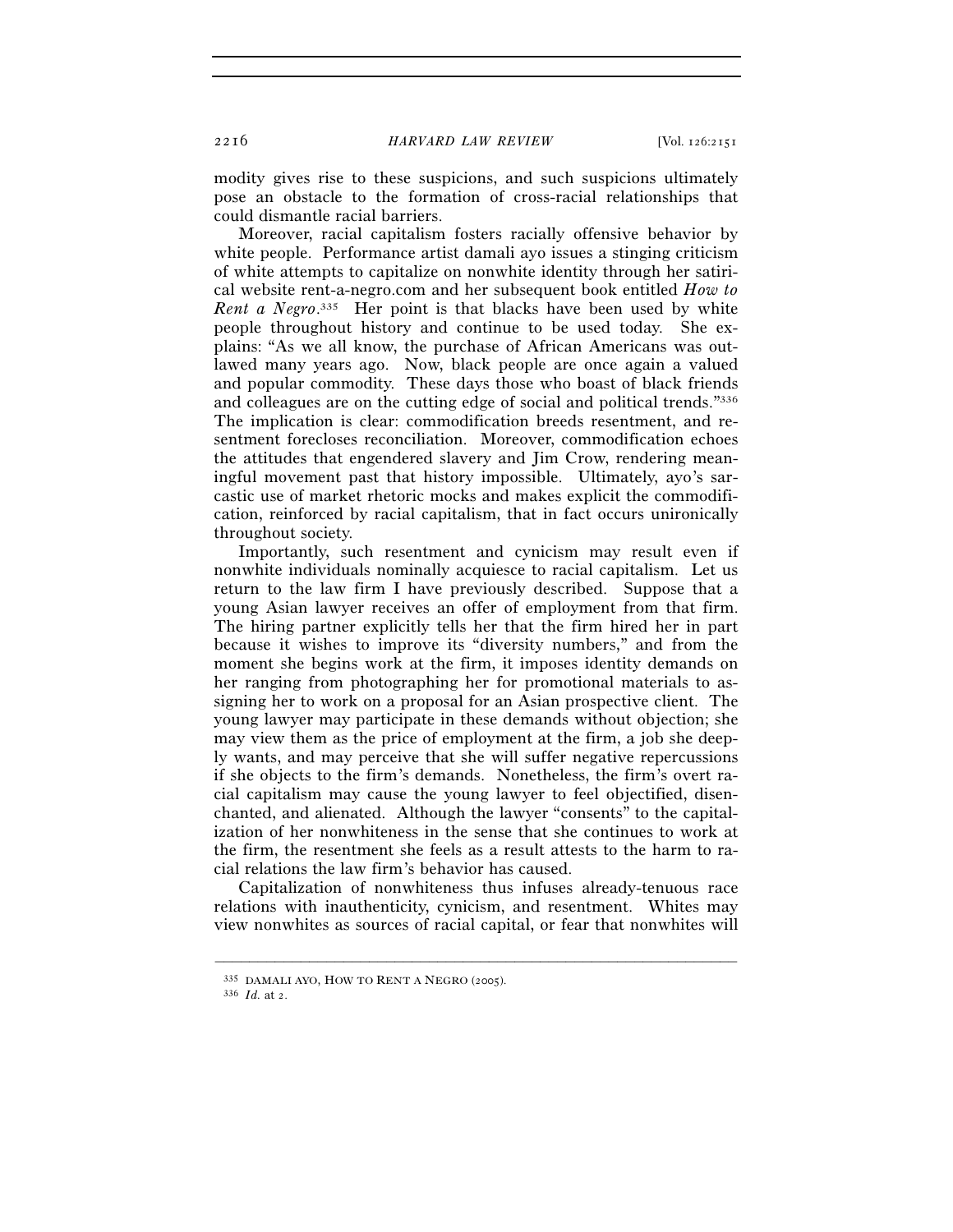suspect them of racial capitalism. Nonwhites may suspect whites of engaging in racial capitalism, even when there is no such intent. Within this maze of suspicion, the opportunity for genuine improvement in racial relations is often lost.

*3. Displaced Reform. —* "In the spirit of celebrating diversity at Iowa State University, a black guy was digitally added to the cover of the school's 2001 spring-semester course catalog, school officials announced Monday."337

Racial capitalism impedes progress toward racial equality. Given our nation's history of slavery, the exchange of racial commodities evokes the era in which blacks and Native Americans were enslaved on the basis of race. Indeed, the era of racialized slavery is not yet over: much modern slavery in America still tracks racial fault lines.<sup>338</sup> Commodification of race cannot occur without evoking this social meaning. By reminding us of a time when racialized bodies were commodified, the commodification of race makes profound historical inequality a continuing reality.

From a forward-looking perspective, racial capitalism leads to a preoccupation with bare numerical diversity at the expense of more meaningful markers of antidiscrimination progress. Accruing the economically beneficial features of nonwhiteness becomes an end in itself rather than a means to the end of racial equality.

First, preoccupation with numerical diversity often replaces efforts to make meaningful changes in institutional culture. Writing about the workplace, Tristin Green argues that "[t]he problem with work culture from an antidiscrimination perspective . . . is that the process of social interaction is likely to be infected with discriminatory bias, leading to work cultures that are defined and imposed along racial and gender lines."339 Failure to make changes in work culture, therefore, often means that nonwhite employees will fail to thrive in a particular

<sup>–––––––––––––––––––––––––––––––––––––––––––––––––––––––––––––</sup> 337 *Black Guy Photoshopped In*, ONION (Dec. 6, 2000), http://www.theonion.com/articles /black-guy-photoshopped-in,1433. 338 Janice G. Raymond & Donna M. Hughes, *Sex Trafficking of Women in the United States:* 

*International and Domestic Trends*, COALITION AGAINST TRAFFICKING IN WOMEN 41 (March 2001), http://www.heart-intl.net/HEART/081004/sex\_traff\_us.pdf (discussing research, based on the writings of men who solicited prostitutes, showing that women were marketed according to racist stereotypes, and that men often chose a woman because of her race and had sexual expectations that aligned with racial stereotypes); *Fake Massage Businesses*, POLARIS PRO-JECT, http://www.polarisproject.org/human-trafficking/sex-trafficking-in-the-us/massage-parlors (last visited May 10, 2013) (stating that there are over 5000 brothels in the United States disguised as massage parlors, which often exploit Asian immigrants as sex slaves).

<sup>339</sup> Green, *supra* note 174, at 643–44; *see also* Katharine T. Bartlett, *Making Good on Good Intentions: The Critical Role of Motivation in Reducing Implicit Workplace Discrimination*, 95 VA. L. REV. 1893, 1904–08, 1931, 1936 (2009) (explaining that implicit racial biases may be exacerbated when people feel forced to comply with nondiscrimination norms).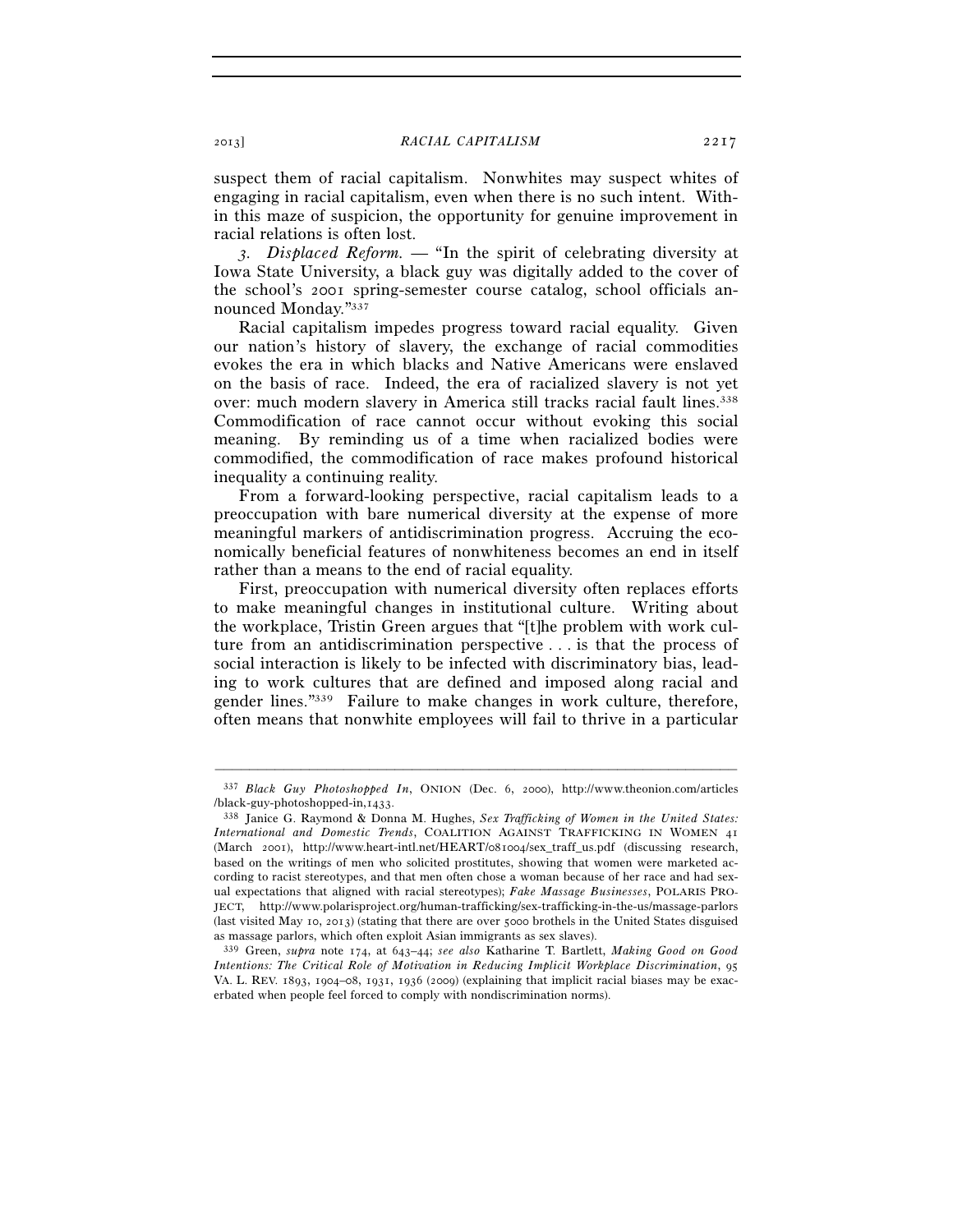workplace regardless of whether the workplace has achieved the numerical diversity toward which racial capitalism strives.

Preoccupation with numerical diversity in educational institutions leads to an analogous failing. Colleges and universities across the country are intent on acquiring adequate diversity statistics to report to their boards of trustees, post on their websites, and cite to prospective students. Yet at the same time they may fail to take measures to ensure that nonwhite students integrate into campus life, $340$  succeed academically, and have access to job opportunities after graduation. Such failings undoubtedly explain much of the disparity between the academic performance of whites and nonwhites, and might likewise help to explain the disparity in bar passage rates between white and nonwhite law graduates.<sup>341</sup> The effort — or lack thereof — to reform institutional culture marks the dramatic difference between numerical racial diversity and racial inclusiveness. Yet this focus on numerical diversity provides the foundation for racial capitalism.

Moreover, preoccupation with numerical diversity often preempts a more nuanced understanding of institutional demographics. Within educational institutions, for instance, some admissions offices focus single-mindedly on how many students they can report as falling within the crude categories of "Asian," "Black," or "Latino," while remaining ignorant of more granular disparities within those categories. Among Asians enrolled in colleges and universities, for example, individuals who identify as Chinese, Japanese, and Korean are well represented, but those who identify as Thai, Lao, and Burmese remain underrepresented.<sup>342</sup> Among students who identify as black, immigrants from African nations and their children are overrepresented, as are racially mixed individuals, while those who had four grandparents born in the United States are dramatically underrepresented.343 And among

<sup>340</sup> *See, e.g.*, Note, *Educational Benefits Realized: Universities' Post-Admissions Policies and the Diversity Rationale*, 124 HARV. L. REV. 572, 584 (2010) ("Research suggests not only that institutional intervention is necessary to reap the benefits of structural diversity, but also that increasing *only* the structural diversity of an institution, without further intervention, may actually produce *negative* effects for students."). 341 *See, e.g.*, Stephen P. Klein & Roger Bolus, *Analysis of July 2004 Texas Bar Exam Results by* 

*Gender and Racial/Ethnic Group*, TEX. BD. OF LAW EXAMINERS (Dec. 15, 2004), http://www .ble.state.tx.us./one/analysis\_0704tbe.htm (explaining that nonwhite bar exam takers are less likely to pass than white exam takers, but that most of this disparity is explained by differences in law school credentials and grades).

<sup>342</sup> *See* Brest & Oshige, *supra* note 80, at 855–56, 873. 343 For example, a survey of 70% of black undergraduates at Harvard conducted by the university's black student organization found that only about a third of the surveyed students had four grandparents who were born in the United States. *See* Sara Rimer & Karen W. Arenson, *Top Colleges Take More Blacks, but Which Ones?*, N.Y. TIMES, June 24, 2004, at A1.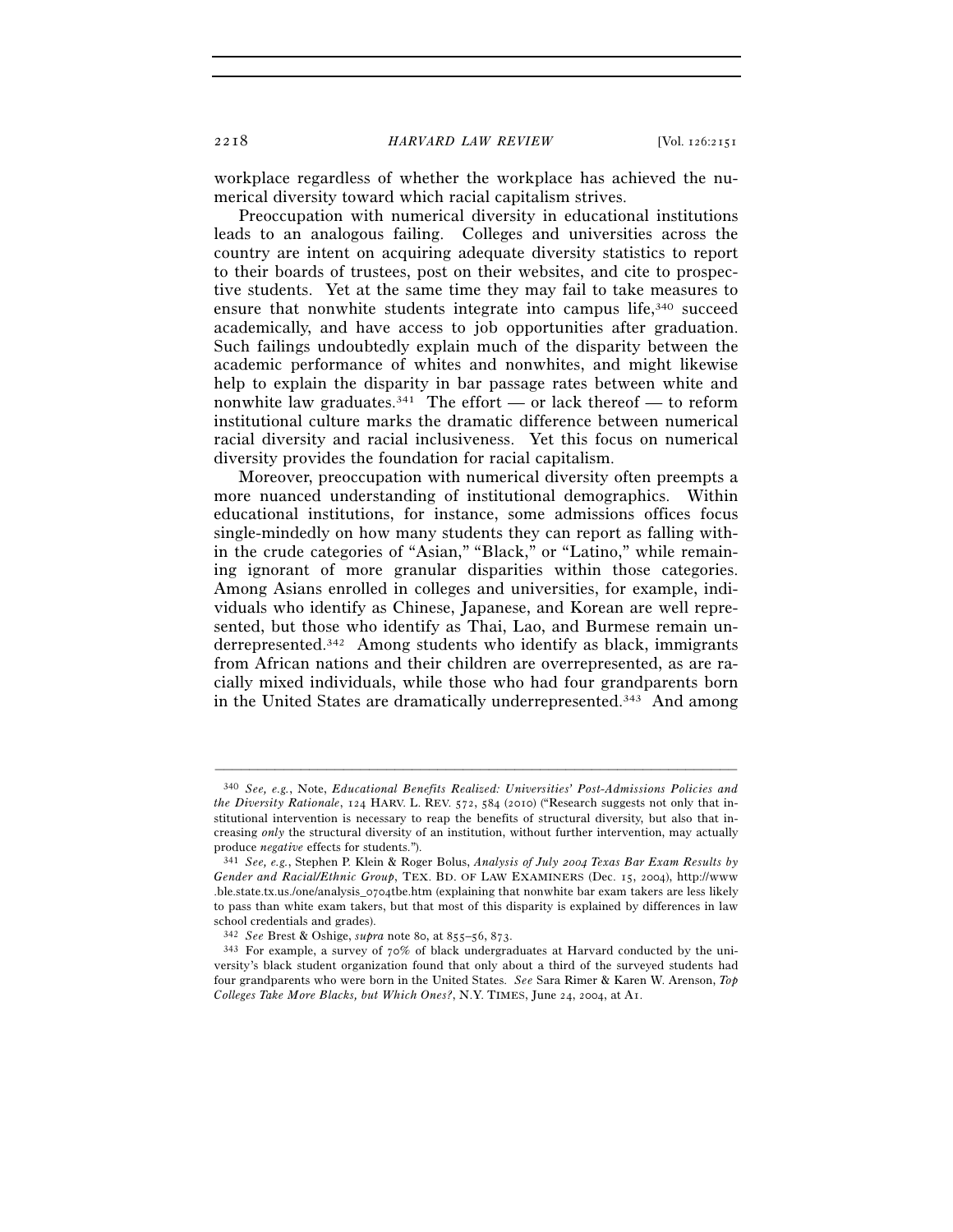those who identify as Latino, those of Mexican and Puerto Rican descent are often underrepresented in educational settings.<sup>344</sup>

Surely numerical diversity is a prerequisite for accomplishing antidiscrimination goals of equality and just distribution of social goods. But numerical diversity is insufficient: institutions must also make efforts to integrate their constituencies and foster good racial relations. Racial capitalism interferes with this ideal version of inclusive thinking because its goals are achieved when a nonwhite student matriculates or a nonwhite employee is hired. In other words, racial capitalism leads only to the question of "how many of them can we count?" while bypassing the more important question of "how can we include everyone who is here?" Racial capitalism thus fails to foster robust inclusive measures. Indeed, it diverts attention away from them.

One might argue that even if white individuals and institutions engage in racial capitalism for reasons we find objectionable, there may be desirable collateral consequences to such capitalism. Suppose, for instance, that a company's management seeks out nonwhite employees for precisely the worst reasons: they wish only to shield the company from litigation and to capture the image of the nonwhite employees in promotional materials featured on the company's website and printed literature. Nonetheless, the company's motivations lead it to take actions that result in a more diverse workforce, and perhaps even to place nonwhite individuals in prominent and powerful positions within the company.345 We might hypothesize that, in the aggregate, the greater presence and influence of nonwhite individuals in the company's work force will lead to changes in the workplace culture, ultimately making it more inclusive and more congenial for individuals of all races.346

But as a general matter, the presence of minorities alone seems unlikely to trigger reform. Changing workplace culture is a complicated endeavor and is difficult to undertake successfully even with strong institutional support.<sup>347</sup> An institution interested in nonwhiteness only as capital is unlikely to provide that support. And so I am skeptical that the bare presence of nonwhite individuals in incrementally greater numbers will result in widespread change to workplace culture.<sup>348</sup>

<sup>344</sup> *See, e.g.*, Kevin Brown & Tom I. Romero II, *The Social Reconstruction of Race & Ethnicity of the Nation's Law Students: A Request to the ABA, AALS, and LSAC for Changes in Reporting Requirements, 2011 MICH. ST. L. REV. 1133, 1139.* 

*Requirements*, 2011 MICH. ST. L. REV. 1133, 1139. 345 *See* Shin & Gulati, *supra* note 16, at 1024–26. 346 *See* Katharine T. Bartlett, Commentary, *Showcasing: The Positive Spin*, 89 N.C. L. REV. <sup>1055</sup>, 1067–68 (2011). 347 *See* Green, *supra* note 174, at 664–82. 348 Perhaps implicit in my argument is the assumption that the change in numerical diversity

will not be that great if the company wants only to protect itself from litigation and to employ people of color for display purposes. Of course, if a company's nonwhite representation were to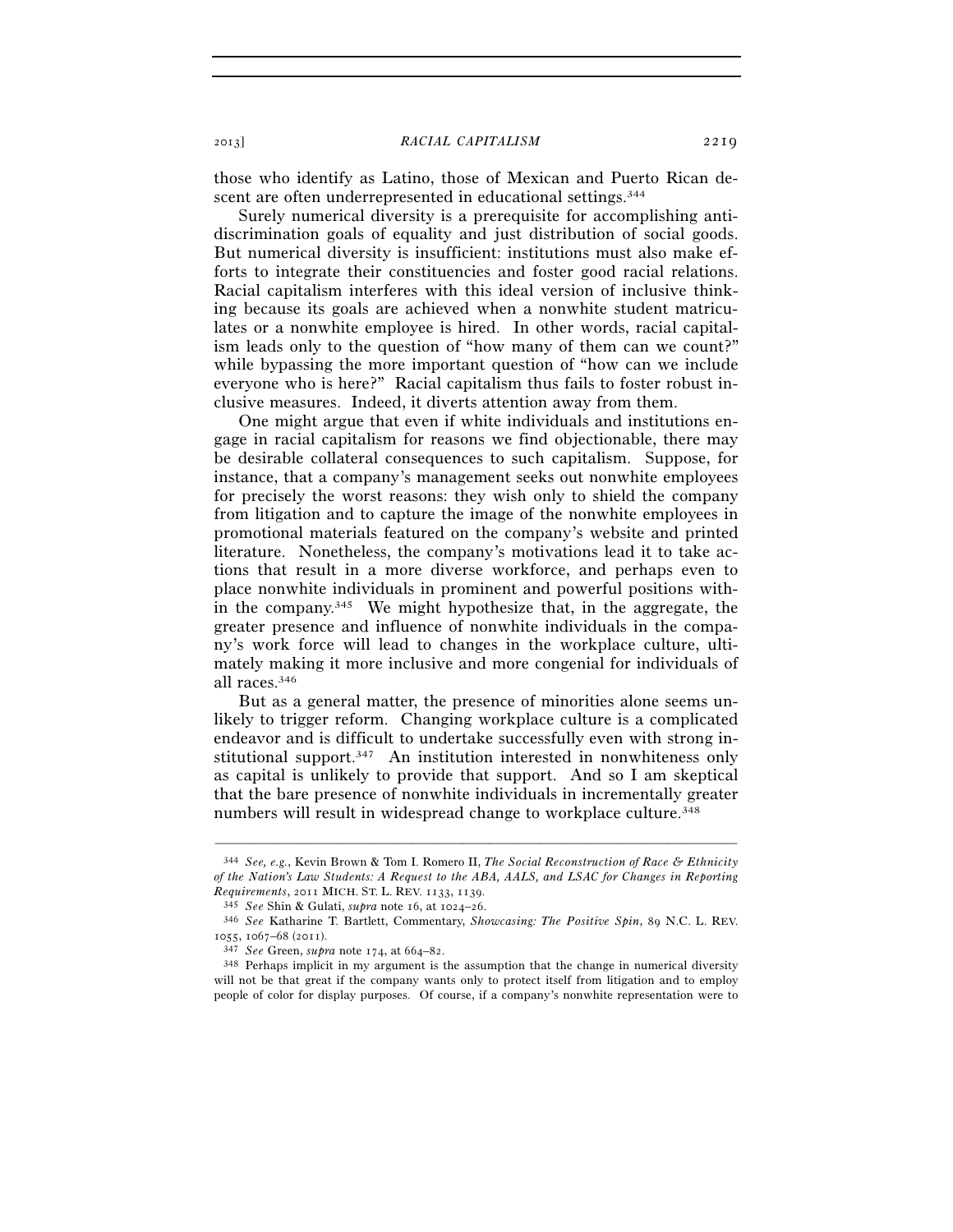# IV. A WAY FORWARD

Racial capitalism is rampant in American society, harming both nonwhite individuals and society as a whole. But how do we end racial capitalism? In this relatively brief Part, I sketch the preliminary contours of a way to dismantle racial capitalism. My account is intentionally impressionistic, and for now I emphasize the qualities that a solution should have rather than describing the details of a specific solution. Consequently, this Article will serve as a foundation for future work offering both a broader discussion of identity capitalism and a more detailed account of how to deploy both legal and social mechanisms to decommodify race.349

The first obstacle to mitigating racial capitalism is simply that reform is difficult. Decommodification of racial identity poses what Radin describes as a "transition problem": there are difficulties inherent in moving from our current, nonideal world to an ideal one.350 With respect to race, the view of race as a commodity is so deeply entrenched in our collective imagination that it will take time to achieve decommodification by altering individual minds and collective social norms. Yet even if instant decommodification were possible, that prospect raises what Radin terms a "double bind": commodification powerfully symbolizes and legitimates racial hierarchy, yet an immediate, wholesale decommodification of race would freeze existing racial hierarchies as they currently stand.351 Such instantaneous decommodification would leave behind a society stratified along racial lines as the result of past commodification and would offer no way of altering this status quo.

Radin's approach to these difficulties is a pragmatic one.<sup>352</sup> In the nonideal world in which we live, "it may sometimes be better to commodify incompletely than not to commodify at all,"353 and "in choosing the best alternative now available to us . . . we may have to tolerate some things that would count as harms in our ideal world."354 Put another way, "[w]e cannot make progress toward the non-

increase from five percent to eighty percent, it seems far more likely that the culture of the company would change to a more inclusive one. But if the company's reasons for seeking out nonwhite individuals are limited to the purely self-interested ones associated with capitalizing nonwhiteness, it seems unrealistic to believe that the company would engage in behavior that would result in such a dramatic change in its workforce. Such goals could be accomplished with a much smaller change in the demographics of the people the company employs, and such small demographic changes are unlikely to change a company's culture.<br> $349\,$  See Leong, supra note 7.

<sup>350</sup> Radin, *supra* note 248, at  $1875-77$ ,  $1915-21$ .<br>
351 *Id.* at  $1915-17$ .<br>
352 MARGARET JANE RADIN, CONTESTED COMMODITIES 14 (1996).<br>
353 Radin, *supra* note 248, at 1903.<br>
354 *Id.* at 1915.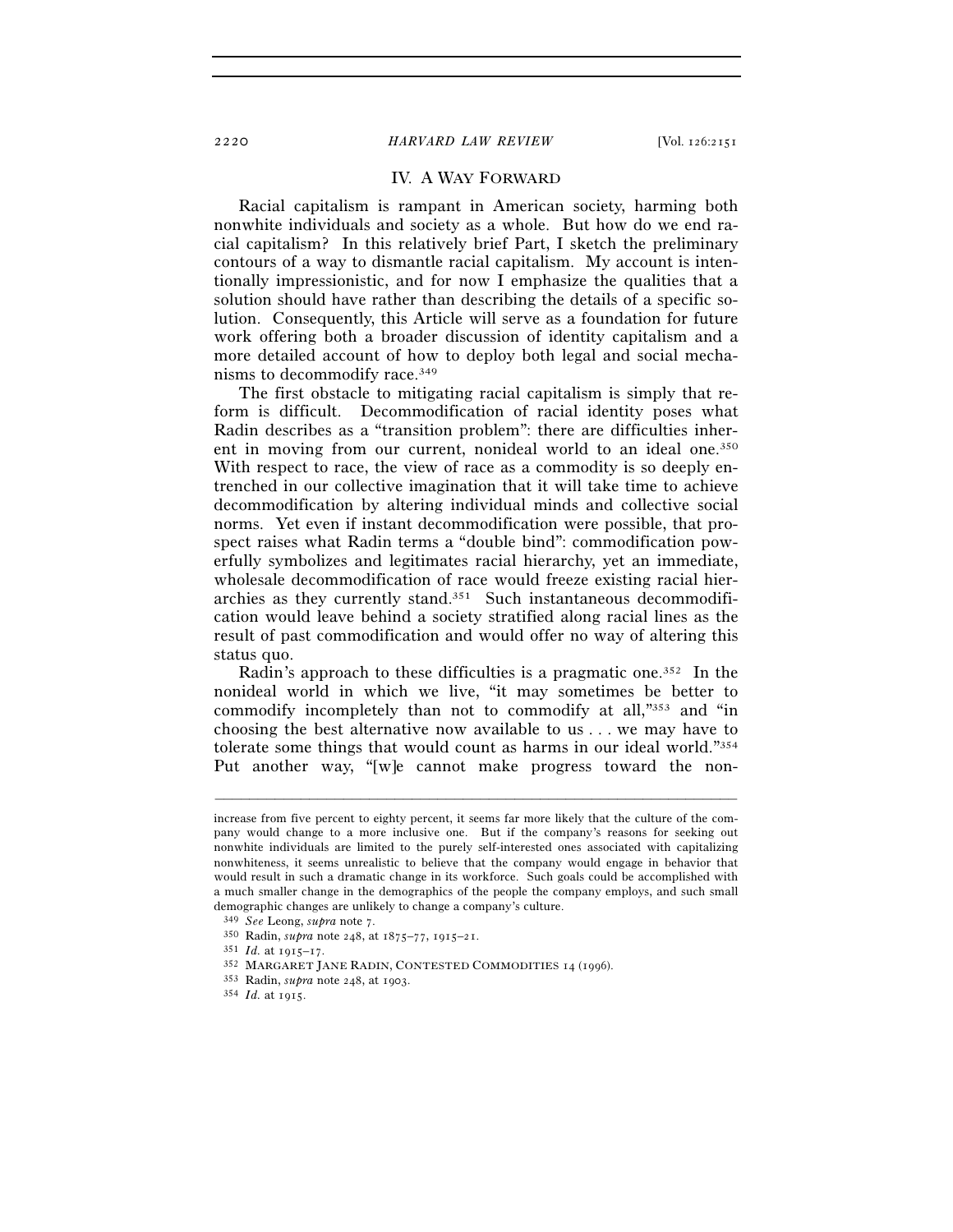commodification that might exist under ideal conditions of equality and freedom by trying to maintain noncommodification now under historically determined conditions of inequality and bondage."355 The challenge is thus to "structure an incomplete commodification that takes account of our nonideal world, yet does not foreclose progress to a better world."356

Radin analyzes the transition problem in the contexts of sexuality and family life. Taking the problem into account leads her to conclude that the commodification of sex, infants, and surrogacy impedes human flourishing, and that in an ideal world such things would remain market-inalienable.357 In our nonideal world, however, Radin believes that the sale of sexual services should be governed by a regime of incomplete commodification.358 We should decriminalize the sale of sexual services, but we should work to prevent a domino effect of sexual commodification by banning pimping and recruitment and advertising of such services.359

The commodification of race endemic to racial capitalism raises a particularly difficult transition problem. As I discussed in Part III, many harms ensue from the mutually reinforcing practices of commodification and racial capitalism, and collectively, these harms instantiate inequality. In an ideal world, race would not be commodified. Yet commodification's harms in the current world also highlight the difficulty of disallowing commodification. Racism and discrimination are deeply entrenched both in the very structure of society and in the hearts and minds of even the best intentioned of us. Although the diversity rationale has reinforced a way of thinking of race as a commodity, it has also had certain material positive effects on the life trajectories of many individuals.<sup>360</sup> To decommodify race immediately and completely would remove a potential tool — flawed, but not entirely useless — for addressing lingering social inequality.

I therefore propose an approach that takes into account the complexities of dismantling racial capitalism and provides for a transition period during which limited commodification has a role in facilitating progress.361 As a baseline matter, we should discourage racial capitalism and the racial commodification it requires and reinforces. When racial capitalism does occur, we should deploy several strategies to ad-

<sup>&</sup>lt;sup>355</sup> *Id.* at 1916.<br>
<sup>356</sup> *Id.* at 1924.<br>
<sup>357</sup> *Id.* at 1921.<br>
<sup>358</sup> *Id.* at 1924.<br>
<sup>359</sup> *Id.* at 1924–25.<br>
<sup>360</sup> *See generally* WILLIAM B. BOWEN & DEREK BOK, THE SHAPE OF THE RIVER (2000).<br>
<sup>361</sup> This solution shar

that Radin prescribes for the commodification of sex. *See* Radin, *supra* note 248, at 1923–25.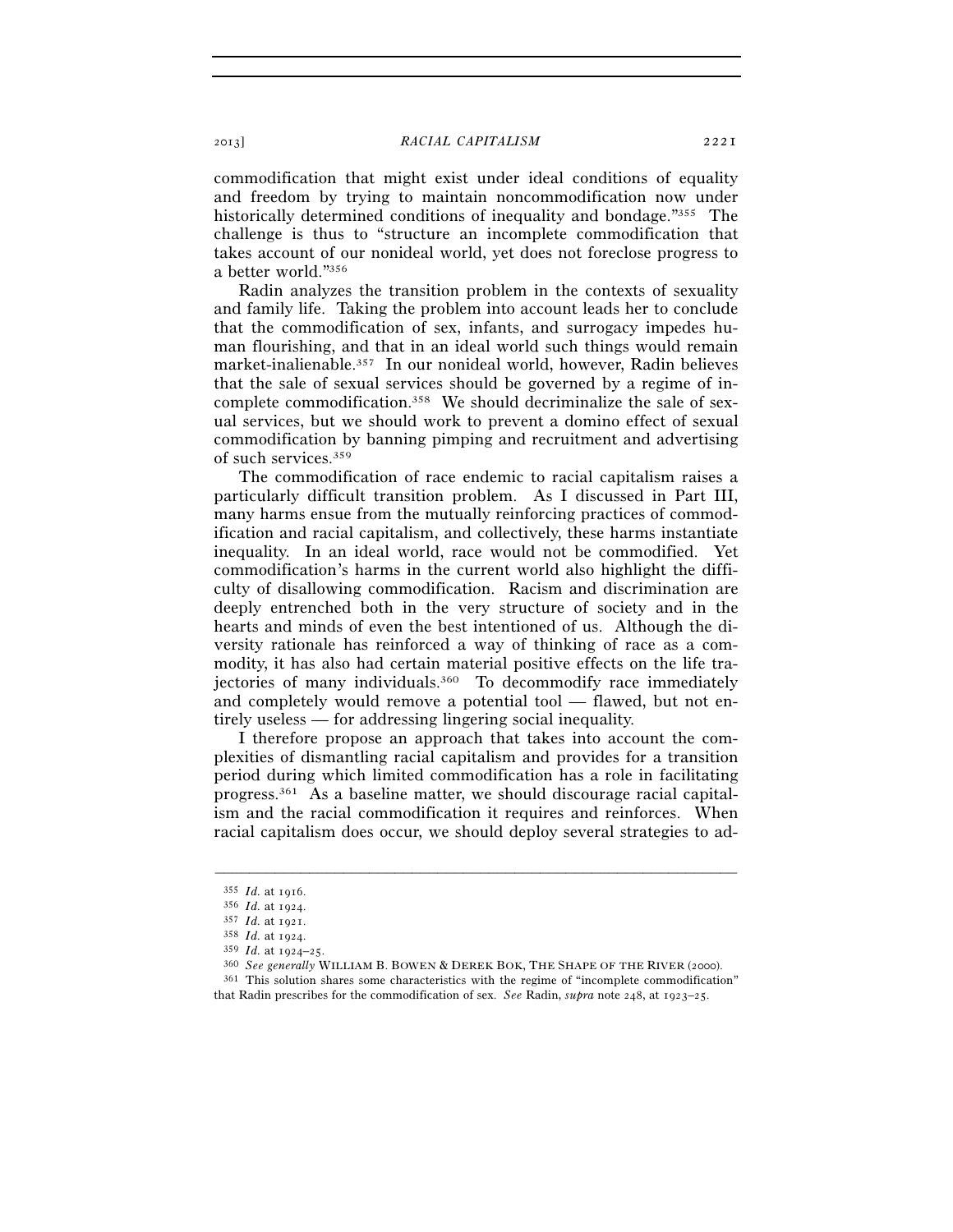vance the ultimate goal of productive discourse. First, we should respond by explicitly and publicly identifying instances of racial capitalism. Second, we should call attention to racial capitalism's harms. Third, we should impose penalties on those who engage in racial capitalism. Fourth, those penalties should be directed to the project of furthering racial equality and reducing future commodification. And finally, the transaction should be explicitly structured to express condemnation of racial capitalism and to facilitate the overarching goal of productive discourse directed at ending racial capitalism. This overarching goal reflects the reality that ending racial capitalism requires a shift in thinking, not merely a prohibition on certain behavior.<sup>362</sup> As such, my solution reflects two distinct phases in imposing penalties. First, the necessary transitional period would require a pluralistic approach under which we would calibrate penalties to the nature of the wrong incurred and its consequences.363 Ultimately, however, the goal of the penalty regime I offer is complete deterrence — indeed, it is more than that. I want not only for us to end racial capitalism; I also want us to eradicate the thoughts and desires that lead to racial capitalism in the first place.

Consider the following three examples arising in the social, educational, and employment contexts. Albeit satirically, *How to Rent a Negro* illustrates a way to discourage racial capitalism in social settings consonant with the solution I have proposed. In the book, ayo envisions a fantasy world where white people have to *pay* when they use (or, as she puts it, "rent") black people in social settings. That is, "renting" a black person as a way of demonstrating one's own nonracism, or as a way of diversifying one's social circle, requires compensating the black person for that use.364 Suggesting that many white people may be "behind in their rental payments," ayo imagines presenting white people with bills for services rendered.365 Of course, actual rental systems are both improbable and undesirable, but they do suggest a way to discourage racial capitalism in social settings. As a more realistic measure, a nonwhite person who finds herself used in a social setting might call attention to the behavior of the person using her — "It's offensive when you keep referring to me as your black friend." Such an approach would accomplish the goals of identifying racial capitalism, calling attention to its harms, imposing a penalty — that is, social shaming — on those who perpetuate it, and fostering discourse regard-

<sup>362</sup> *See* Cohen, *supra* note 247. 363 *See, e.g.*, Dan Markel, *How Should Punitive Damages Work?*, 157 U. PA. L. REV. 1383, 1403–22 (2009) (advancing pluralistic conception of punitive damages depending on what purpose those damages serve).

<sup>364</sup> *See generally* AYO, *supra* note <sup>335</sup>. 365 *Id.* at 139–42.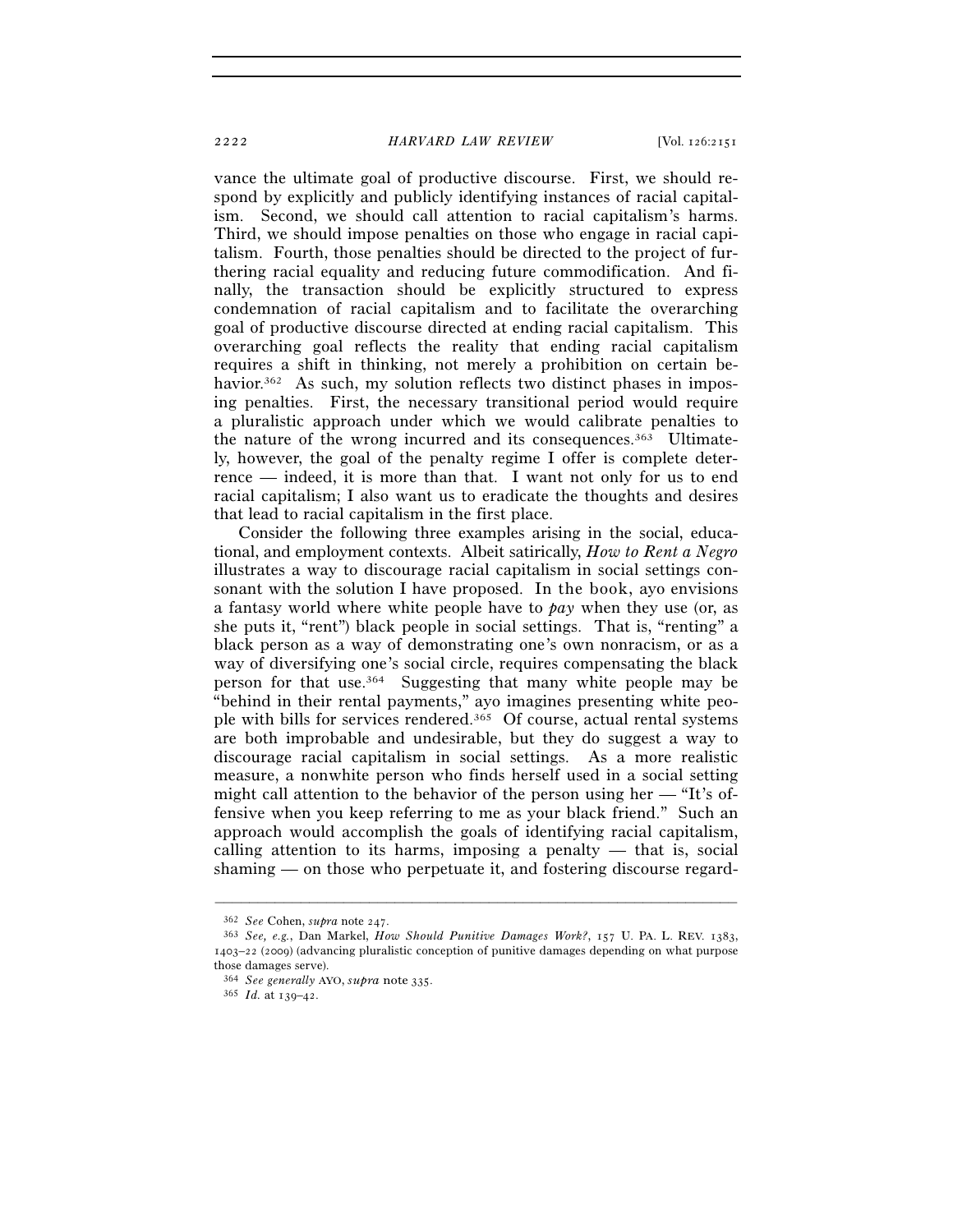ing racial capitalism. In particular, the conversations that might arise from such an interaction would diminish the likelihood that racial capitalism would occur in the future.

In the educational context, consider Diallo Shabazz. Shabazz did not seek commodification of his racial identity. But when administrators at the University of Wisconsin engaged in racial capitalism by Photoshopping him into the school's admission brochure, his response likewise reflected the principles of identifying, critiquing, penalizing, and discouraging racial capitalism, all with the overarching goal of facilitating productive discourse. Shabazz objected publicly to the use of his racial identity and brought attention to his injuries in a concrete way by filing a lawsuit. The form of relief he sought  $-$  a "budgetary" apology<sup>"366</sup> — made clear that the school had commodified his identity. Moreover, Shabazz found a way to acknowledge and reject commodification simultaneously. He acknowledged the commodification by imposing a monetary cost on the school but rejected the thinking implicit in commodification by seeking forward-looking measures that would ameliorate racial inequality rather than simply seeking financial gain for himself. In Cohen's terms, this strategy framed the transaction in a way that expressed the goal of racial equality rather than instantiating racial capitalism.367

The approach to dismantling racial capitalism I describe here also finds traction in the workplace. Individual nonwhite employees who find themselves constantly pulled into photos for the company website or overburdened with obligations to mentor more junior employees who happen to be the same race can call their employer's attention to this use.368 Better still, others can communicate the same message with less risk. For example, white allies of the nonwhite employee or racial affinity groups within the workplace can communicate the same message with far less likelihood of negative individual repercussions. In so doing, they may be able to gain input into the employer's practices, including outreach, hiring, and marketing. Ultimately, such input may result in the employer changing its practices in ways that both improve racial relations in the workplace and reduce the incidence of racial capitalism.

–––––––––––––––––––––––––––––––––––––––––––––––––––––––––––––

<sup>366</sup> Lisa Wade, *Doctoring Diversity: Race and Photoshop*, SOC. IMAGES (Sept. 2, 2009, 10:48 AM), http://thesocietypages.org/socimages/2009/09/02/doctoring-diversity-race-and-photoshop (Shabazz "asked that . . . the University put aside money for *actual* recruitment of minority students.").

<sup>367</sup> *See* Cohen, *supra* note 247, at 696. 368 This strategy emphasizes that numbers, while not sufficient, are necessary for change. Solidarity among nonwhite people and progressive allies, including other members of groups whose identity is commodified, is a critical component. A person who advocates change alone may be labeled "not a team player" and eventually sidelined.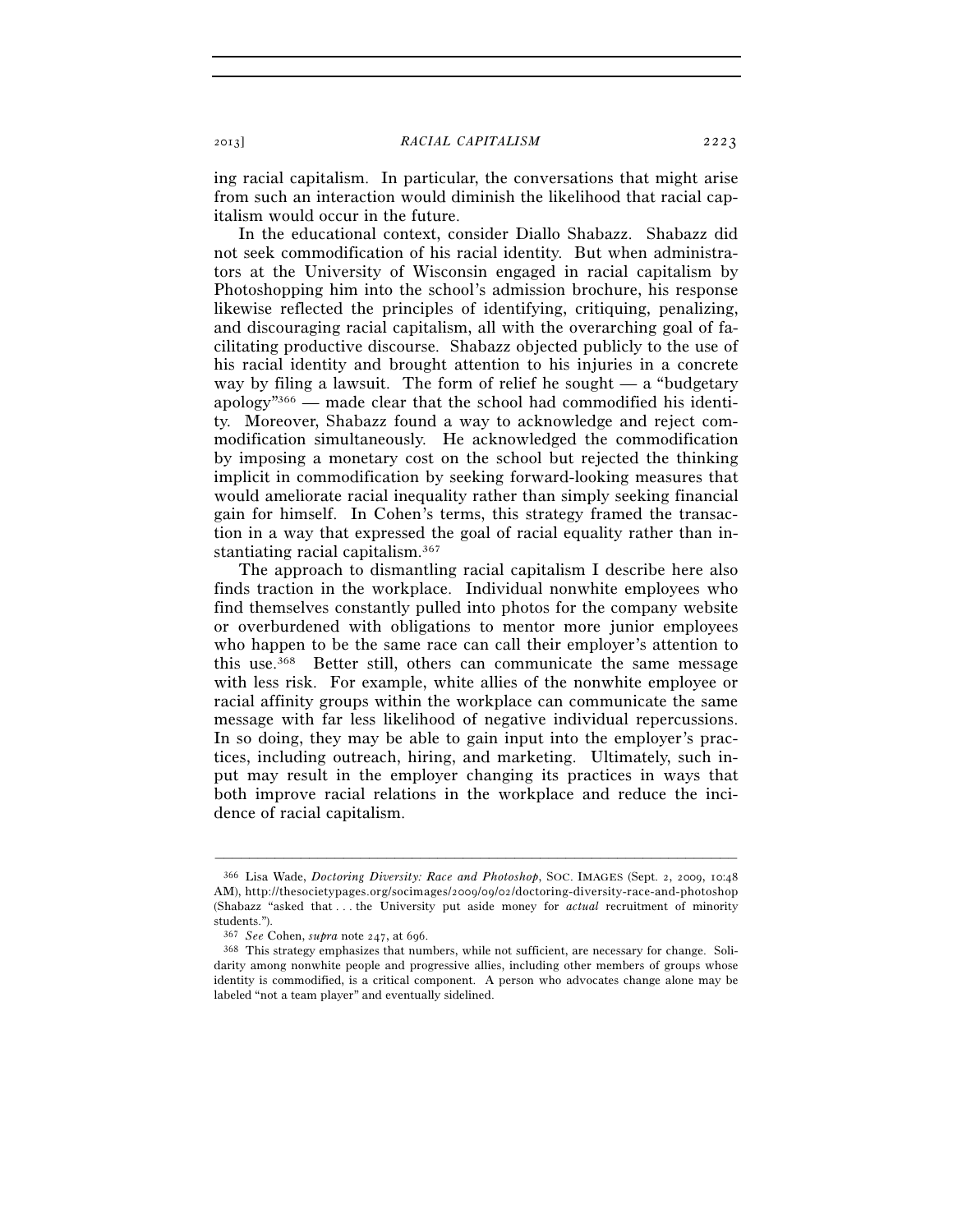2224 *HARVARD LAW REVIEW* [Vol. 126:2151

Legal mechanisms offer a valuable opportunity to discourage racial capitalism according to the principles I have described. Again, I save for other work the detailed analysis that such mechanisms deserve, but I will offer a few preliminary ideas here, which I flesh out elsewhere.<sup>369</sup> First, the torts of right of privacy and right of publicity should be explicitly expanded to allow individuals to control institutions' use of their identities, racial and otherwise. Second, Title VII doctrine should be reformed in two ways. It should be expanded to provide explicit protection to non-job-related racial identity performance, which would mitigate the market tendency to make some racial commodities more valuable than others. And employers should receive immunity (roughly analogous to absolute immunity in constitutional tort law) for admission of past racial wrongdoing so long as they undertake good faith remedial measures, which would promote the honest dialogue that transition away from racial capitalism requires. Third, intellectual property law should adopt the European model recognizing so-called moral rights — in particular, the right to the integrity of a particular work — and should extend that right to protect many important forms of racial self-presentation from corruption. And finally, we should understand equal protection doctrine to recognize interests other than diversity as valid justifications for affirmative action, and also to recognize the purpose underlying the diversity rationale itself as a mechanism for righting past racial wrongs.

Aside from fulfilling the overarching goal of progress toward eliminating racial capitalism, the transitional period I have described is more tolerable because it has some limited benefits in reshaping the way that we think about race. If, for example, employees see that nonwhiteness is valued in the workplace, or if students see that nonwhiteness is valued at their college, some may come to agree that it is valuable. Katherine Bartlett argues that showcasing women and people of color in leadership positions may result in such benefits because "the presence of female and minority leadership positions operates indirectly to reduce implicit bias"370 and, more broadly, because "[p]ositive attitudes strengthen positive attitudes."371

I am persuaded by the evidence that Bartlett and others have marshalled to demonstrate that positive depictions of nonwhite individuals, in sufficient quantities, have the potential to reduce implicit bias and other negative psychological reactions. Thus, a carefully circum-

–––––––––––––––––––––––––––––––––––––––––––––––––––––––––––––

<sup>369</sup> *See* Leong, *supra* note 7. This list of legal interventions is not meant to be exhaustive, but rather to respond to the extent to which racial capitalism permeates society and to communicate some optimism about the extent to which legal mechanisms can interrupt the process of racial capitalism.

<sup>370</sup> Bartlett, *supra* note 346, at 1061. 371 *Id.* at 1064.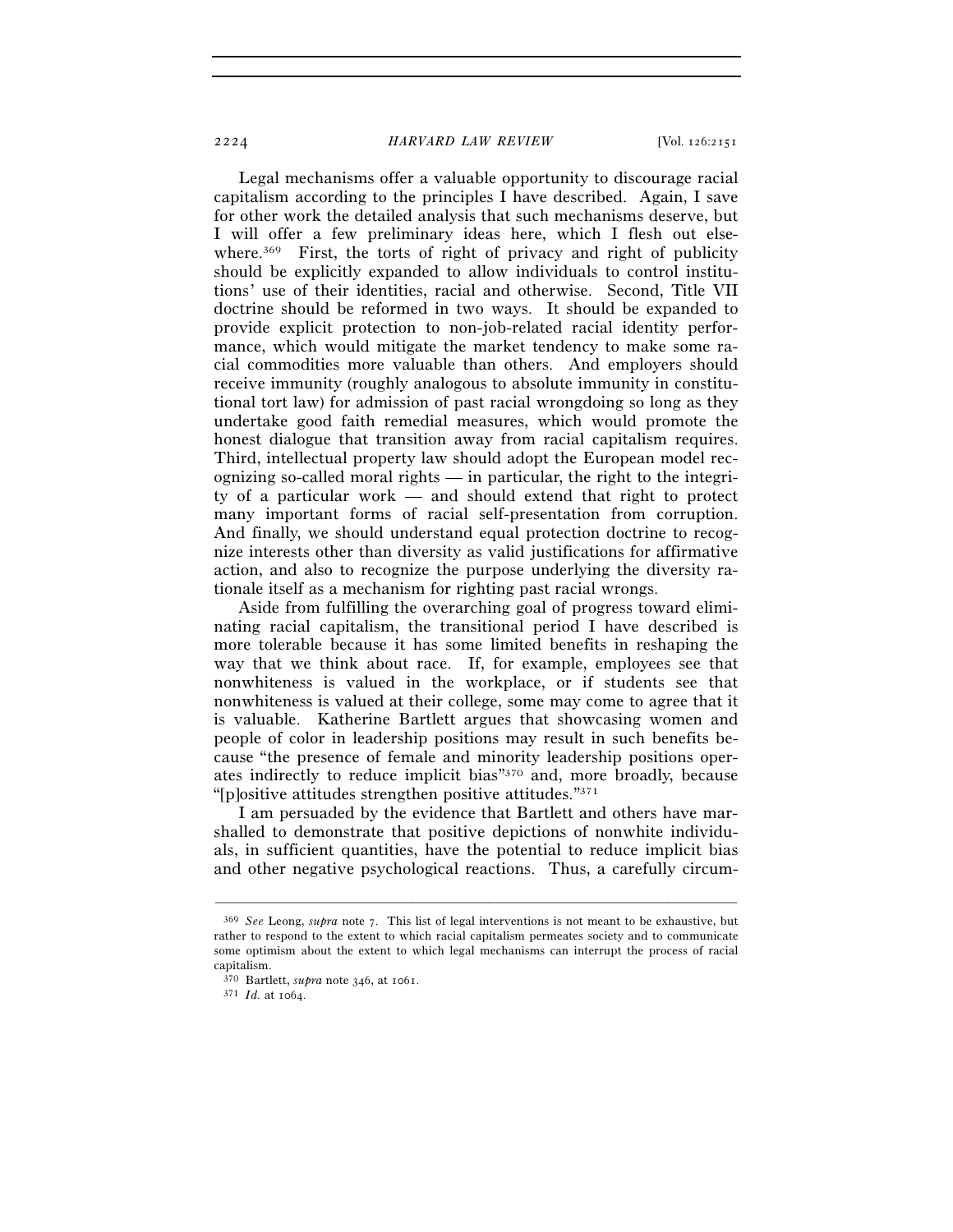## 2013] *RACIAL CAPITALISM* 2225

scribed, contextualized, and explicitly temporary form of commodification is not inherently inconsistent with improving the long-term prospects of nonwhite individuals. Suppose, for example, that a company engages in racial capitalism by placing a nonwhite employee in a leadership position in order to improve relations with customers and enhance its recruiting efforts. Even if the majority of the company's decisionmakers view her promotion in cynical and purely financial terms, the nonwhite individual and others troubled by racial capitalism may still turn the commodification into a productive event by contextualizing it for those within and outside the company. That is, they may use the incident to identify, critique, penalize, and discourage racial capitalism, as well as to facilitate productive discourse about racial capitalism.

The transitional approach I have described serves as a guide for how such contextualization may take place. As I have discussed, commodification risks promoting a view of nonwhite individuals as commodities rather than as role models. Moreover, the backlash against affirmative action programs suggests that simply announcing that nonwhiteness is valued via hiring or promotion of nonwhite individuals may have precisely the opposite effect from what its proponents intend. Nonetheless, an individual placed in a leadership position may acquire the power to articulate the deficiencies of the current system. She may be able to explain to the company leadership what is wrong with their beliefs about race. She may be able to articulate to other employees a better set of beliefs. At the same time, her presence may defuse stereotypes and prejudices: social science research suggests that increased exposure tends to defuse such irrational cognitive biases.372 And her racial identity may have powerful symbolic value, encouraging and inspiring other employees.373

In an ideal society, racial capitalism would not exist, and race would have no bearing on our social and economic status. But we live in a flawed society of injustice and inequality, one in which racial capitalism is deeply ingrained. In our current society, then, the unavoidable reality is that commodification has a circumscribed and temporary role as we transition toward a better society.374

## **CONCLUSION**

Racial capitalism is both pervasive and troubling. It harms individuals — particularly nonwhite individuals — and impedes social

–––––––––––––––––––––––––––––––––––––––––––––––––––––––––––––

<sup>372</sup> *Id.* at 1061 n.29 (collecting research). 373 Some scholars have described this as the "multiplier effect." Brest & Oshige, *supra* note 80, at 857. 374 *Cf.* Radin, *supra* note 248.